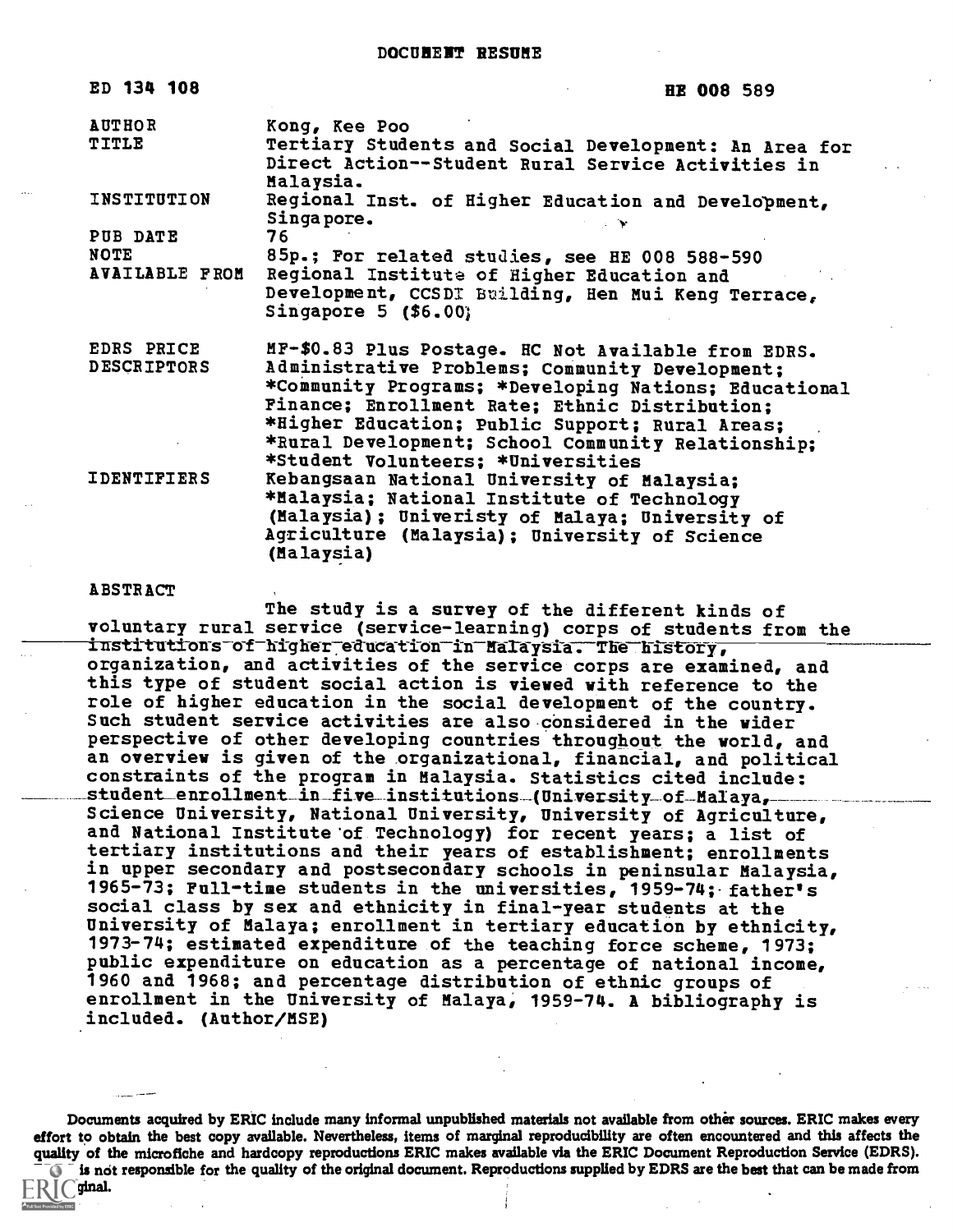



 $\frac{1}{2} \frac{1}{\log \frac{1}{2}}$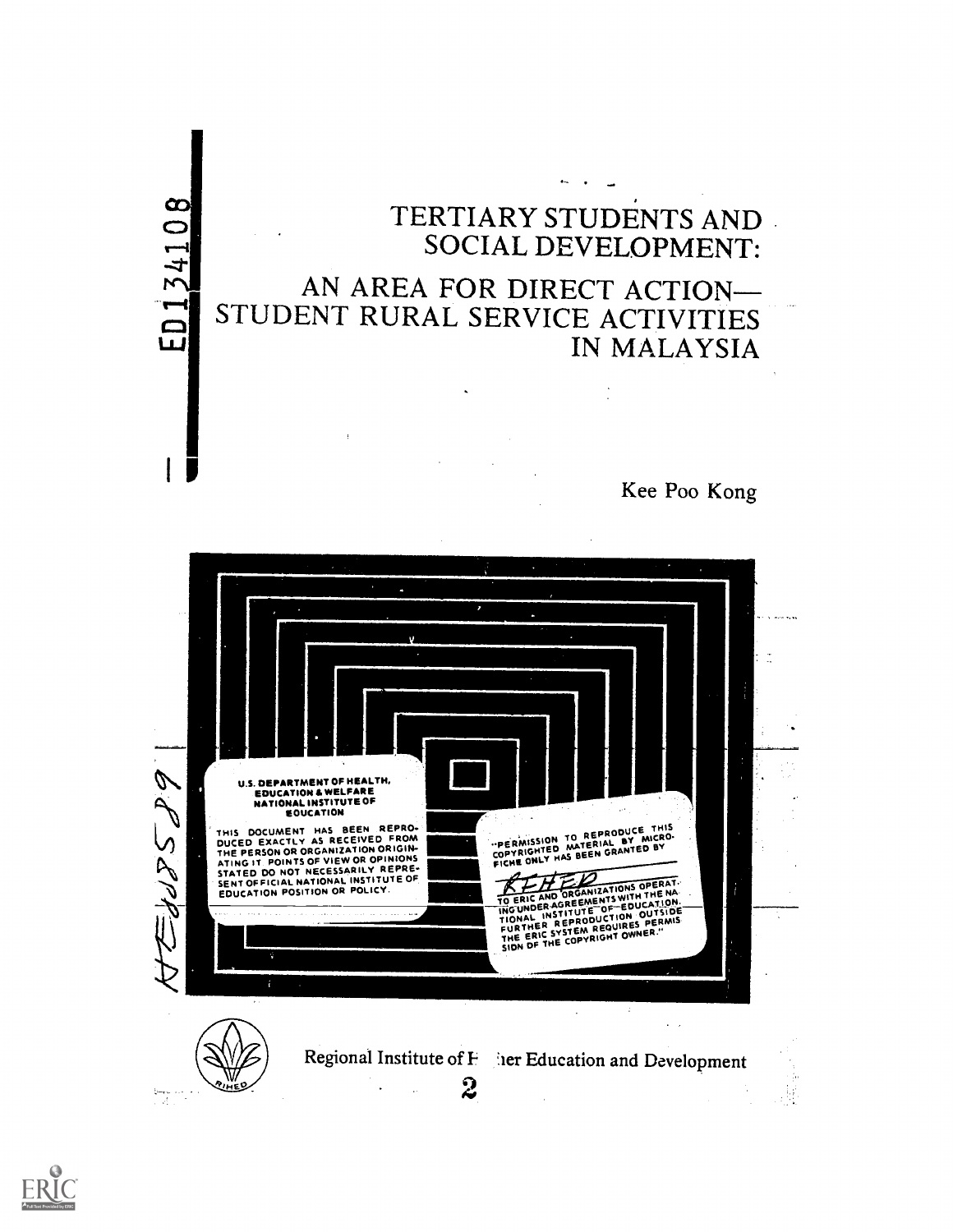## TERTIARY STUDENTS AND SOCIAL DEVELOPMENT: AN AREA FOR DIRECT ACTION - STUDENT RURAL SERVICE ACTIVITIES IN MALAYSIA

 $\tilde{\mathbf{g}}_{\mathbf{A}}$ 





 $\mathbf{r}$ 

۰.  $\mathbb{Z}^2$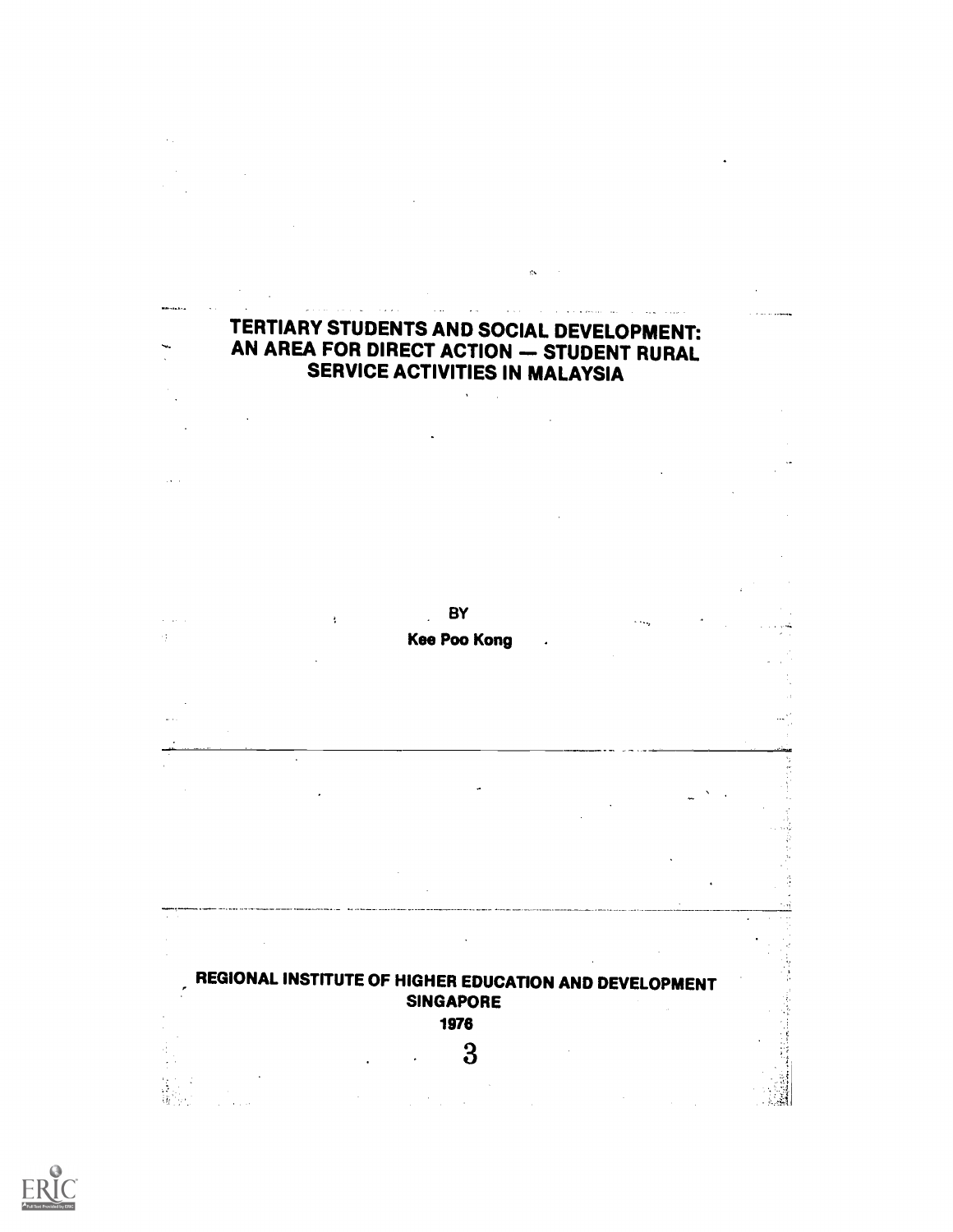Copyright © 1976 by Regional Institute of Higher Education and Development Third Floor, CSSDI Building Heng Mul Keng Terrace Singapore 5

 $\sim$ 

 $\ddot{\phantom{1}}$ 

 $\bar{z}$ 

........

÷,  $\bar{z}$  .

fi<br>Ti i<br>Ro Ş

 $\mathcal{I}_1$ 

 $\frac{1}{\epsilon}$  . 

 $\ddot{\phantom{a}}$ 

 $\mathcal{L}_{\text{max}}$  .

a).

Printed in Singapore by Times Printers Sdn Bhd

 $\boldsymbol{4}$ 

.<br>Galeria  $\alpha$ 

 $\sim 1.3$ 

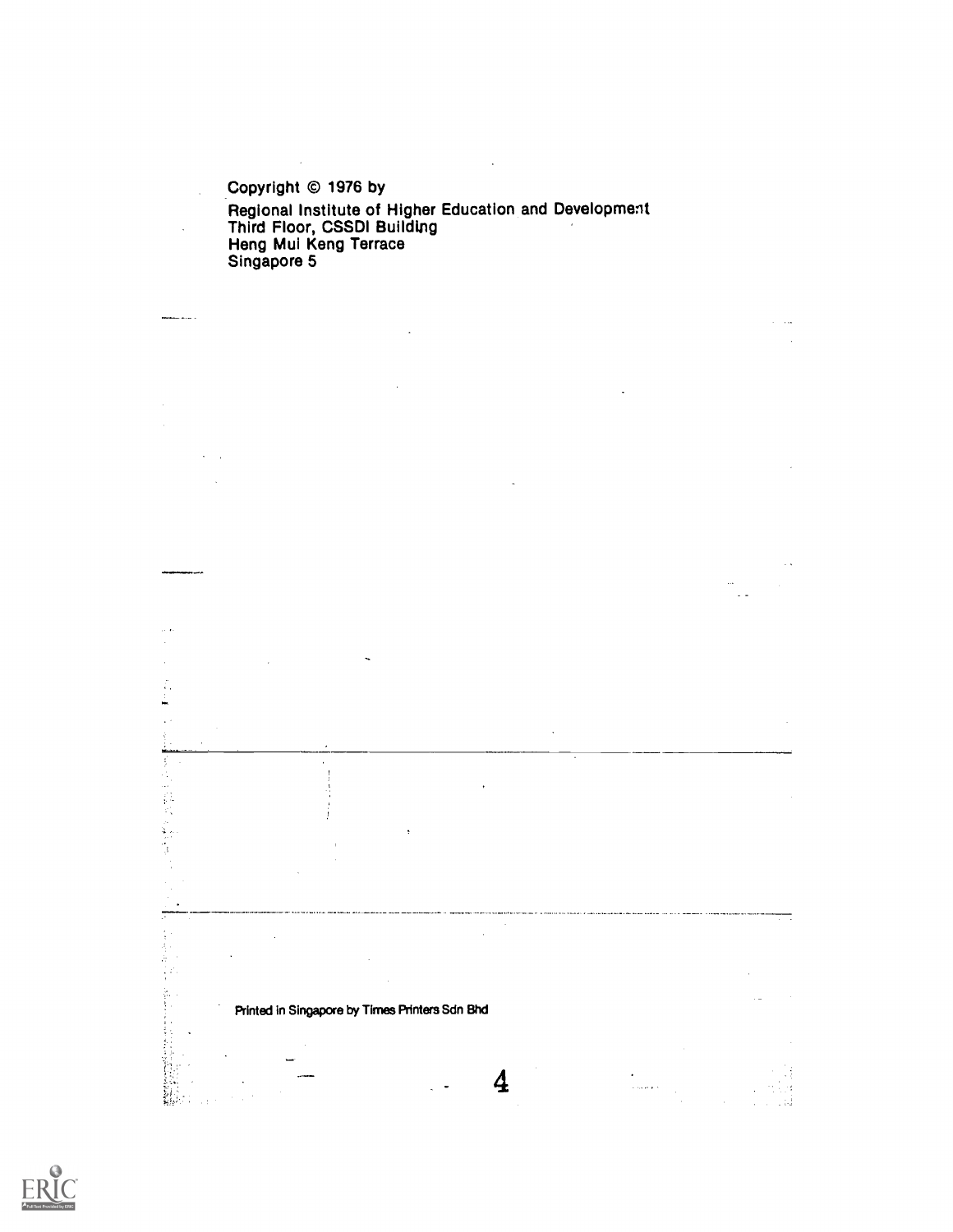#### CONTENTS

 $\label{eq:2} \mathbf{Y}_{\text{max}} = \mathbf{Y}_{\text{max}}$ 

|                                                                                                                                    | vii    |  |
|------------------------------------------------------------------------------------------------------------------------------------|--------|--|
|                                                                                                                                    | iх     |  |
|                                                                                                                                    | xi     |  |
| CHAPTER I: HIGHER EDUCATION IN THE MALAYSIAN<br><b>CONTEXT</b>                                                                     |        |  |
| The Growth of Higher Education in Malaysia<br>Factors Shaping the Recent Growth of Higher Education  11                            | 3<br>3 |  |
| CHAPTER II: HIGHER EDUCATION AND SOCIAL DEVELOP-<br>MENT: AN AREA FOR DIRECT ACTION - STUD-<br><b>ENT RURAL SERVICE ACTIVITIES</b> |        |  |
| Social Functions of Higher Education in the Developing                                                                             |        |  |
| An Area for Direct Action: Study-Service or Service-Learning                                                                       |        |  |
| CHAPTER III: VOLUNTARY RURAL SERVICE ACTIVITIES OF<br>TERTIARY STUDENTS IN MALAYSIA                                                | 25     |  |
| The Student Pioneer Corps and the Teaching Force  29                                                                               | 29     |  |
| The National Student Service Corps  35<br>The Development Operation Corps  41                                                      |        |  |
| Other Voluntary Student Service Activities  50                                                                                     |        |  |
| Education Extension and Communication Programme, Agri-                                                                             |        |  |
| CHAPTER IV: STUDENT SERVICE ACTIVITIES IN WIDER PER-<br><b>SPEC<sub>1</sub>IVE</b>                                                 |        |  |
|                                                                                                                                    |        |  |
|                                                                                                                                    |        |  |
|                                                                                                                                    | 61     |  |
|                                                                                                                                    |        |  |
|                                                                                                                                    |        |  |
|                                                                                                                                    | 69     |  |
| LCHAPTER V.: THE FUTURE OF STUDENT SEF WILE ACTIVITIES<br><b>IN MALAYSIA</b><br>ì                                                  |        |  |
|                                                                                                                                    |        |  |
|                                                                                                                                    |        |  |
| Appendix                                                                                                                           |        |  |
| 5                                                                                                                                  |        |  |
|                                                                                                                                    |        |  |
|                                                                                                                                    |        |  |

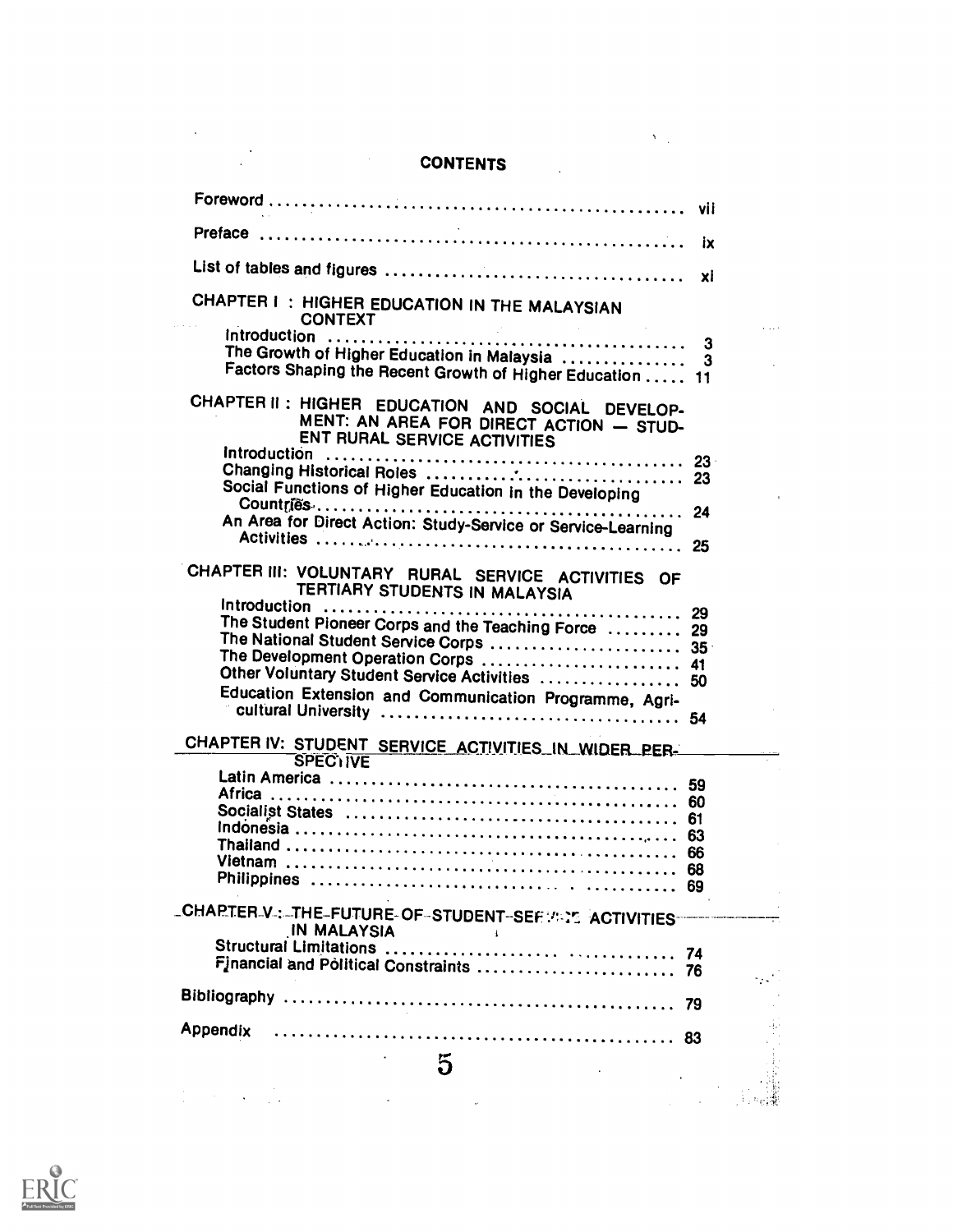#### FOREWORD

H

In 1974/75 the Regional Institute of Higher Education and<br>Development awarded a one-year Junior Research Fellowship to Mr.<br>Kee Poo Kong of Malaysia to study: "Tertiary Students and Social<br>Development: An Area for Direct Ac

In keeping with the objectives of RIHED, this research project was designed to examine the impact of 'study-service' to the social development process in Malaysia. The Malaysian experience is also compared with the experiences in other developing nations,<br>particularly those of the RIHED member countries, where<br>study-service has helped to bring about re-examination and<br>subsequent innovation in curricula of the higher

On behalf of the Regional Institute I wish to express my appreciation to the officials of the Higher Education Advisory Council and the Educational Planning and Research Division of the Ministry of<br>Education, as well as the Ministry of Youth, Culture and Sports, of<br>Malaysia, who so kindly granted the researcher access to various<br>relevant informatio student leaders of the various institutions of higher education in Malaysia who provided much helpful information for the study.

1976 **Muhammad i** Deputy Director RIHED

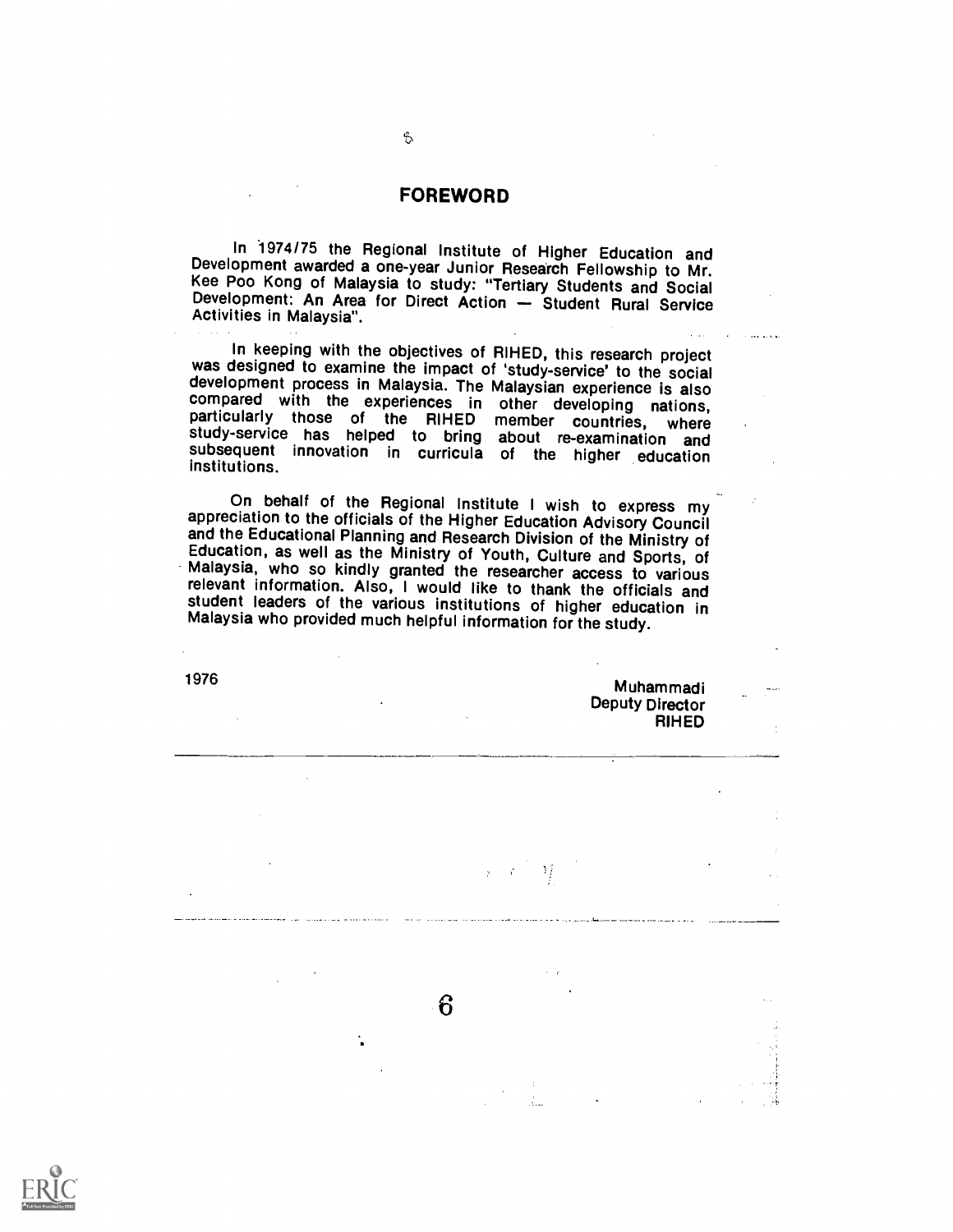PREFACE

This study has been made possible by the award of a one-year<br>Junior Research Fellowship by the Regional Institute of Higher Educa-<br>tion and Development. The study is essentially a survey of the<br>different kinds of voluntary investigated and this sort of student social action is examined with the country. The Malaysian experience is viewed in the light of the experiences of Indonesia, the Philippines, Thailand and a number of other developing nations where 'study-service' or 'service-learning' has helped to bring about re-examination and subsequent changes of curricula in the higher educational institutions.

The terms 'study-service' and 'service-learning' denote basically<br>the same kind of social action undertaken by students with the dual<br>aim of serving and learning from the community in which they work.<br>The terms are used he of international, regional, and national meetings held to study and<br>promote this activity. The leading role played by the International<br>Development Research Centre (IDRC) of Canada in many of these meetings has also helped to facilitate the adoption of the term. 'Service-learning', on the other hand, is used mainly in the United States of America, where it has become commonly associated with the University Year for ACTION, the university-based volunteer programme.

The emergence of such an affirmative social action programme<br>as-a-result-of-an-action-oriented conception of higher education is<br>particularly relevant in the developing countries, both in Southeast<br>Asia and elsewhere in th often isolate themselves from the rural masses and where much can<br>be done by the highly educated few to help improve rural living<br>conditions and literacy, as well as raising the social and political<br>awareness of the people

Initially, attempts were made to explore, through questionnaire responses, the salient personal, academic, and attitudinal characteristics of a group of 250 volunteers who had participated in rural service<br>activities during the 1973-74 long university vacation. This was,<br>however, abandoned as a result of the series of conflicts between the Government and students in September and December of 1974, which led to the sealing of the student offices and the inaccessibility of the lists of names and addresses of the 250 volunteers. Several copies of



٣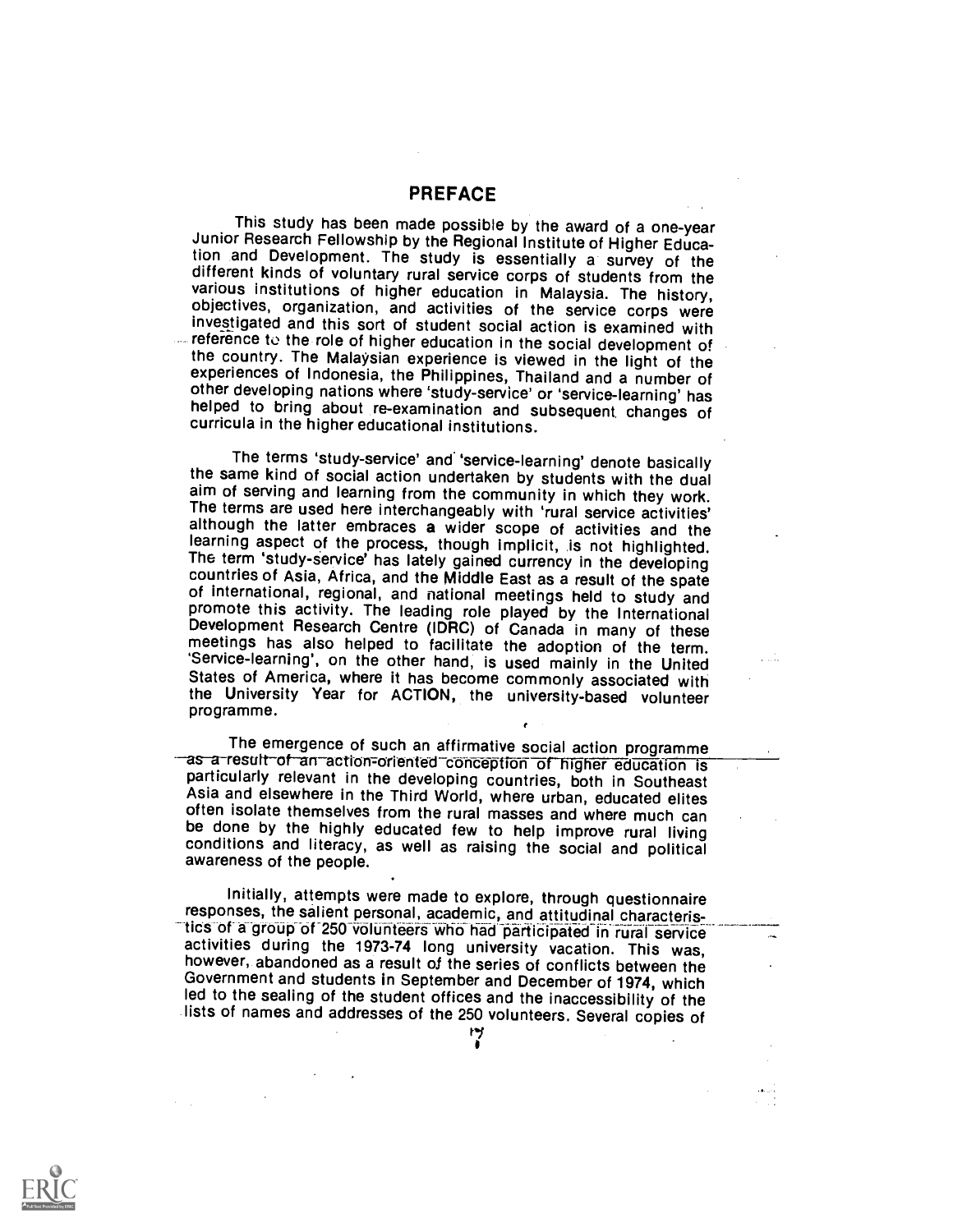the questionnaire did manage to get through to a few volunteers, and<br>of these 12 copies were completed and returned to RIHED. This number of respondents was much too small to allow a valid analysis of the responses and subsequently no attempt at this was made.

This and other difficulties encountered in the course of the research, had, on several occasions, threatened to disrupt the study. A change in researcn orientation and emphasis was made necessary and this had to be done at a relatively late stage.

In spite of these problems, the year of research into this field of student activity has been immensely rewarding. I am indebted to the Regional Institute of Higher Education and Development for making this possible with the award of the research fellowship. In this regard, I would like to thank the present Director of RIHED, Dr. Amnuay Tapingkae and the Institute's Research Project Directors, Dr. Mochtar Naim, Dr. Nguyen Truong, and Dr. Niphon Kantasewi. Mention should also be made of my fellow researchers, Mr. Ngo-Van-Thanh of Vietnam and Mr. Thannarong Viboonsunti of Thailand, as well as the local administrative staff, Mr. Mok Kwong Loun and Mr. Poon Heng Choong, all of whom were delightful friends and congenial colleagues. Miss Kekwa Mohammed, Miss Helen Yeo, and Miss Lim Poh Lian, on the other hand, assumed the laborious task of typing the manuscripts, and to them, appreciation is extended.

I am grateful to the senior administrators of the various institutions of higher education in Malaysia, who willingly or unwillingly, provided information useful to this study. In particular, I would like to thank Mr. N.A. Ogle, Registrar, and Mr. Mohd. Razha b. Hj. Abd. Rashid, Administrative Assistant, of the Science University; Mr. Yusof Ahmad, Assistant Registrar of the Agricultural University; and Mr. Ferdinal Gul, Assistant Registrar of the University of Malaya.

Several persons in the Higher Education Advisory Council and<br>the-Educational-Planning-and-Research-Division-of-the-Ministry-of-Education as well as the Ministry of Youth, Culture and Sports also facilitated this research by allowing the author access to various relevant information.

The numerous encounters I had with student leaders, both past and present, and with the administrative staff of the different student organizations in and around Kuala Lumpur, Penang, and lpoh were invariably pleasurable. In this, Miss Annie Khoo of the Science University Students' Union (PMUSM); Saudara Idris Jusi, President of the National Union of Malaysian-Students-(PKPM); Saudara-M.A. Fawzi-Basri, President of the National Union of Malay Students (GPMS); and Saudara Shamsul Amri of the Department of Sociology and Fourth College, University of Malaya, deserve a special word of thanks.

8

استان والأنباء والتركيب والمتحدث والمنافس والمنافي والمستكفر

1975 Kee Poo Kong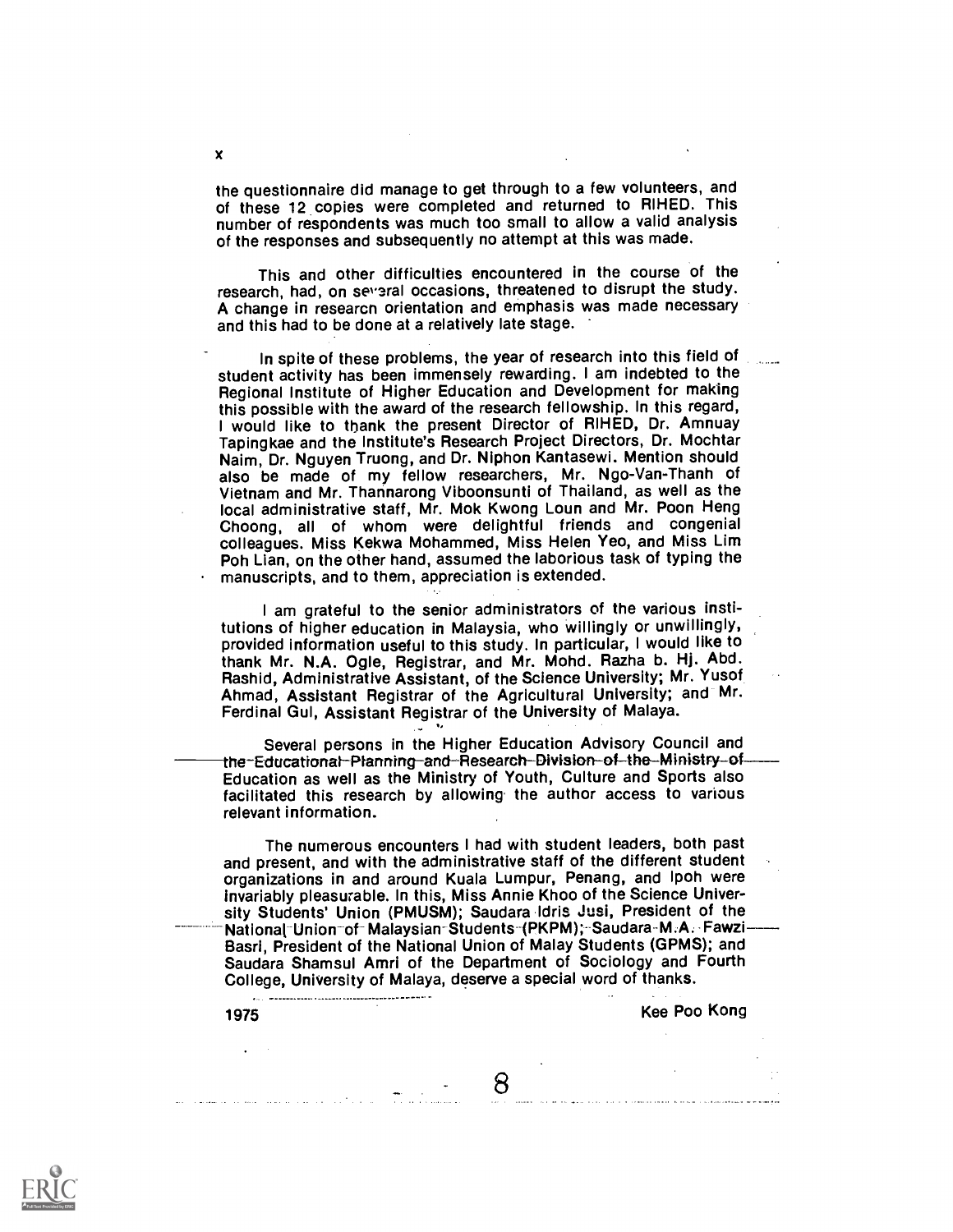# LIST OF TABLES AND FIGURES

 $\sim$ 

 $\ddot{\cdot}$ 

 $\ddot{\phantom{a}}$ 

المتواصل والمتواصل والمتفاء بسما

## TABLES Page No.

 $\bullet$ 

**Sales State** 

 $\mathcal{E}$ 

 $\bar{z}$ 

 $\sim$ 

 $\alpha = 0.5$ 

 $\sim 75$ 

 $\ddot{\phantom{a}}$ 

| 1. Student Enrolment, University of Malaya, 1959-1974                |     |
|----------------------------------------------------------------------|-----|
| 2. Student Enrolment, Science University, 1969-74  8                 |     |
| 3. Student Enrolment, National University, 1969-74                   | 9   |
| 4. Student Enrolment, University of Agriculture, 1959-74             | 9   |
| 5. Student Knrolment, National Institute of Technology, 1959-74      | -10 |
| 6. Tertiary Educational Institutions and Years of Establishment . 11 |     |
| 7. Upper Secondary and 'Post' Secondary Enrolments in                |     |
| Assiste Secondary Schools in Peninsular Malaysia, 1965-73 14         |     |
| 8. Full-time students in Universities, 1959-74  15                   |     |
| 9. Father's Social Class by Sex and Ethnicity Among First- and       |     |
| Final-Year Students at the University of Malaya in                   |     |
|                                                                      |     |
| 10. Enrolment in Tertiary Education by Ethnicity, 1973-74  20        |     |
| 11. Estimated Expenditure of the Teaching Force Scheme,              |     |
| University of Malaya Students Union, 1973  36                        |     |
|                                                                      |     |

Appendix: Table of Age Groups and Enrolments in Assisted Schools/Institutions by level of Education, 1973.

 $\mathcal{C}^{\mathcal{C}}$  .

### FIGURES

| 1. Public Expenditure on Education as Percentage of National                                       |                                           |
|----------------------------------------------------------------------------------------------------|-------------------------------------------|
| 2. Percentage Distribution of Ethnic Groups of Enrolment in<br>University of Malaya, 1959-1974  17 | $\alpha$ - $\alpha$ - $\alpha$ - $\alpha$ |

 $9<sup>°</sup>$ 

 $\ddot{\phantom{a}}$ 

 $\mathbb{R}^2$ 

 $\mathbb{Z}$ 

where  $\sigma_{\rm c}$ 

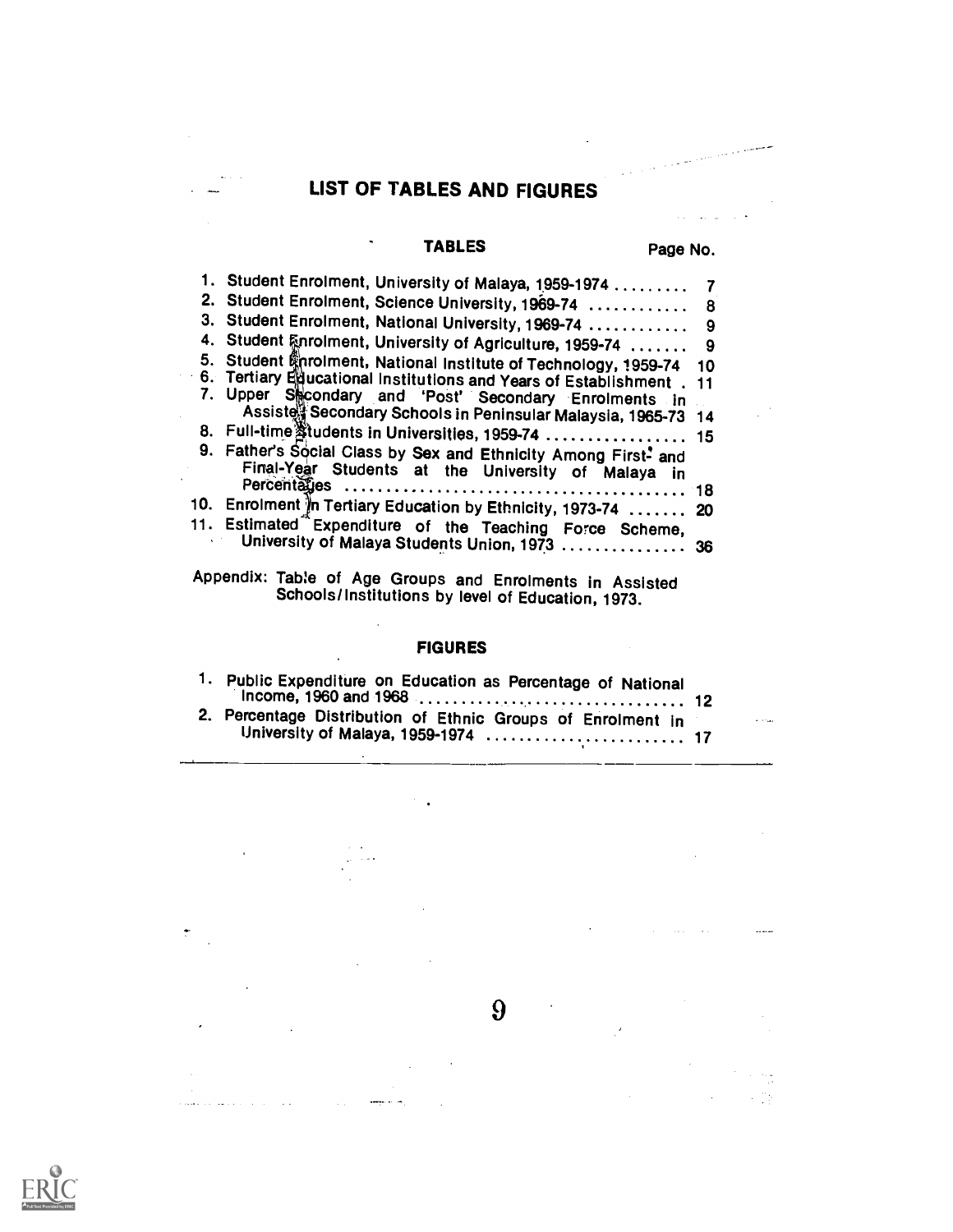# CHAPTER I

 $\sim$ 

 $\langle \Delta \phi \rangle$ 

للمتحدد والمناسب

# HIGHER EDUCATION IN THE MALAYSIAN CONTEXT

10

 $\bar{z}$ 

 $\mathbb{R}^2$ 

 $\bar{z}$ 



 $\hat{\mathcal{A}}$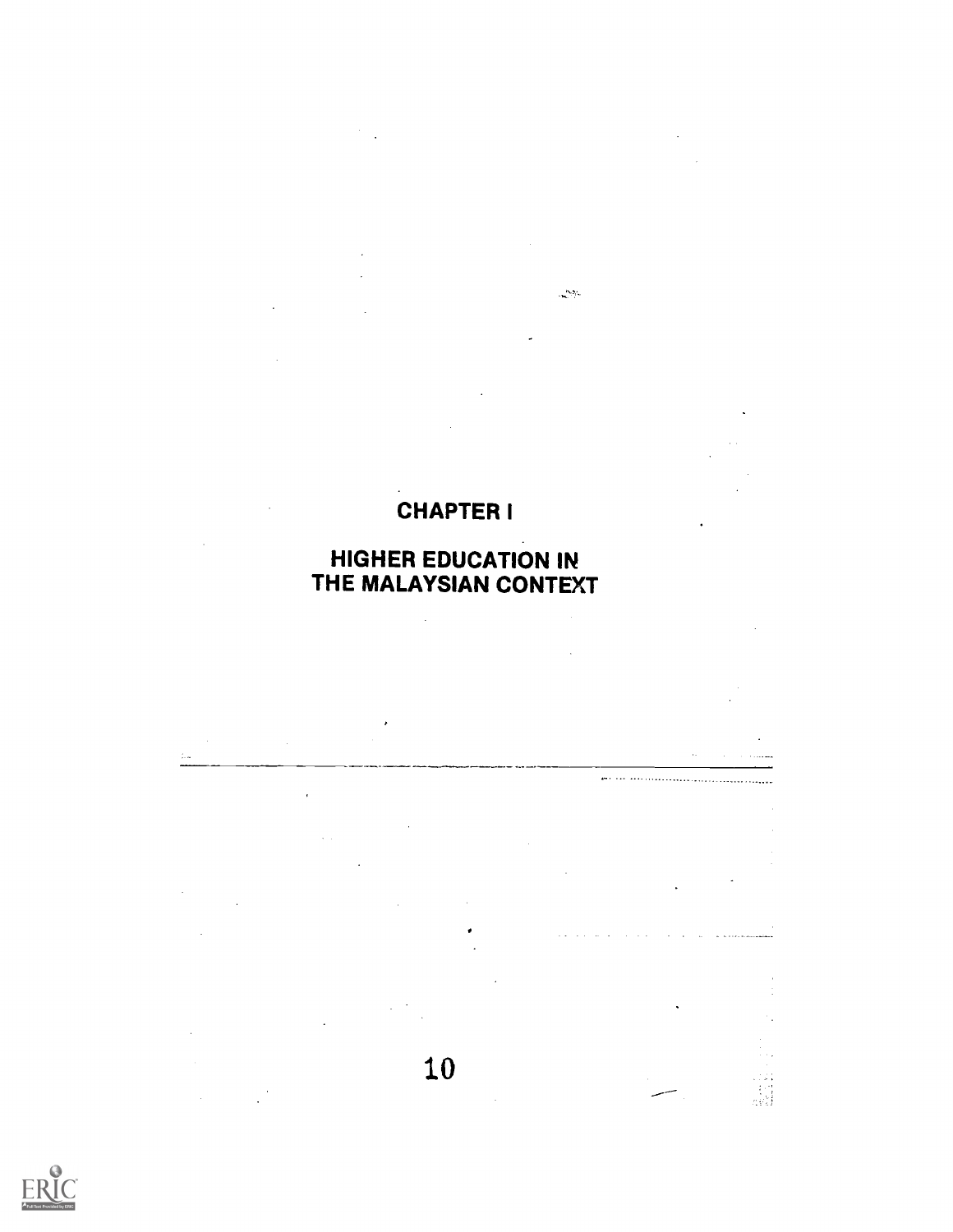## HIGHER EDUCATION IN THE MALAYSIAN CONTEXT

#### INTRODUCTION

The Federation of Malaysia was formed in August 1963 incor-<br>porating, to the west, Singapore and Peninsular Malaysia — formerly<br>the British Colony of Malaya which won Independence in August<br>1957, and to the east, Sabah and its 10.8 million population are below 15 years of age, and 70.4% are in<br>the 0-29 age group. Another distinct feature of the population is its<br>diverse ethnic composition, which includes, a:cording to the<br>*Mid-Term Review o* 

## THE GROWTH OF HIGHER EDUCATION IN MALAYSIA

The history of modern higher education in this part of the world<br>has its genesis in the colonial era. Perhaps no colonial man contri-<br>buted more significantly both in thought and action in sowing the<br>seed for the eventual February, 1819 for the furtherance and protection of the British Imperial interests in the East, Raffles deliberated on.

"the—advantage—and—necessity—of—forming—under -the<br>immediate control and supervision of Government an instiitution of the nature of a Native College which shall embrace not only the object of educating the higher classes of the native population, but at the same time that of affording instruction to the officers of the Company in the native language and of facilitating our more general researches into the history, condition and resources of these countries."3

IMalaysia, Government of: *Mic Term Review of the Second, Malaysia Plan 1971 - 75,- Government Press, Kuala Lumpur, 1973.* 

 $2$ lbid., Paragraph 125, p. 37.

 $\label{eq:2} \mathcal{E}_{\mathbf{z}}(t) = \mathcal{E}_{\mathbf{z}}(t) + \mathcal{E}_{\mathbf{z}}(t) + \mathcal{E}_{\mathbf{z}}(t)$ 

<sup>3</sup>Raffles, Lady, Memoir of the Life and Public Services of Sir Thomas S. Raffles,<br>London, 1830, p. 79 Appendix.

الوادات المتعاقد وتواريق المستبد والمحادث والمتحدث والمراكب والمنادي المنادي المنادير والمنادير والمتحدث والمتحدث

11.

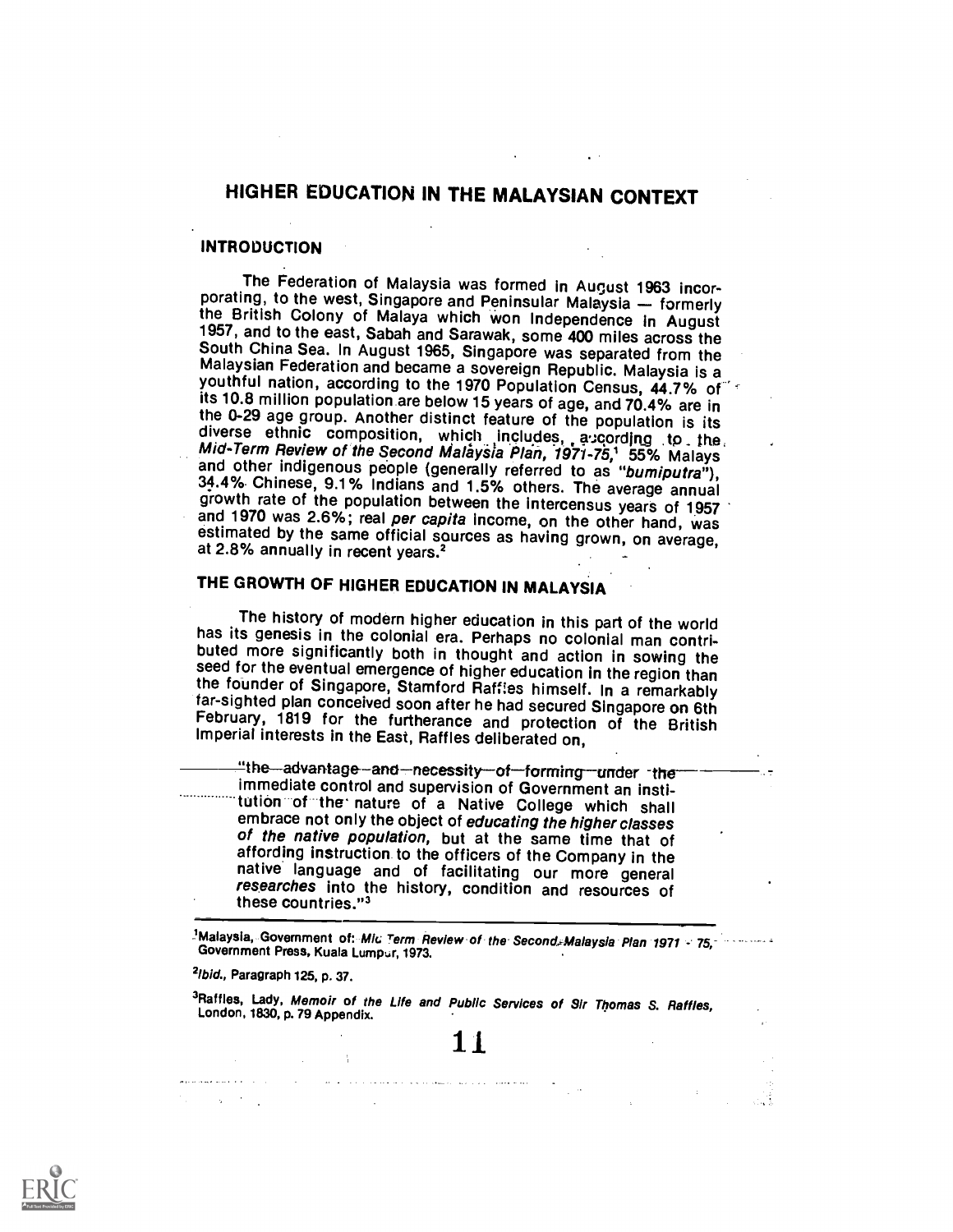According to his aggrandized vision, the influence of this proposed institution was to extend far beyond the confines of Singapore and its immediate neighbour, the Malay Peninsula:

"the effects of this institution is intended to be felt among the population of not less than thirty millions .. . I request you to consider all those countries lying to the East and South of the Ganges as included within our range. It is and Japan and to New Holland that the influence of our proposed institution is calculated to extend".

Although Raffles himself did not explicitly describe his proposed Native College as a University, he clearly intended the institution sto perform one of the basic functions of a university, namely that of 'research'. Having formulated 'his lofty scheme for letting the beneficient rays of enlightenment of the Sun of Britain shine over these regions', steps were taken by Raffles in 1822 to build the proposed Singapore Institution, and in April 1823 the foundationstone was laid. But two months later, the work on the Singapore Institution was forced to stop with the departure of Raffles from Singapore because of ill-health and personal bereavements. His immediate successor, J. Crawfurd, who had prior to Raffles's departure promised the latter that he would carry on to completion the work on the Institution, sounded the dead knell of the project when he announced that, "the natives of Singapore have not yet attained the state of civilization that would benefit from the enlarged system of education held up by the Singapore Institution".5

More than a decade of stagnation followed, during which no one saw the need to afford the 'natives' any form of education beyond what was being made available at the most elementary level.

Then in July 1905, after several years of persistent public demands, which-were-voiced-in-the-local-newspaper, and took the<br>form of public petition to the Governor by prominent local traders and British officials, the Straits Settlement and Federated Malay Government Medical School was established. This was made possible with the generous donations from the 'public-spirited' local Chinese inhabitants. The Medical School was renamed The King Edward VII Medical School in 1912; and in 1920, in a move to convey 'an adequate impression of the anademic status of the institution giving a professional training of university standard', the name of 'The King Edward VI College of Medicine' was adopted.  $\mathbf{v}$ 



<sup>41</sup>bid., pp. 24-25.

<sup>&</sup>lt;sup>5</sup>Straits Settlements Records, Series M, No. 32. Quoted in Chelliah D. D., *A History of*<br>the Educational *Policy of the Straits Settlements* (Ph<u>.</u> D. Thesis, University of London, 1940).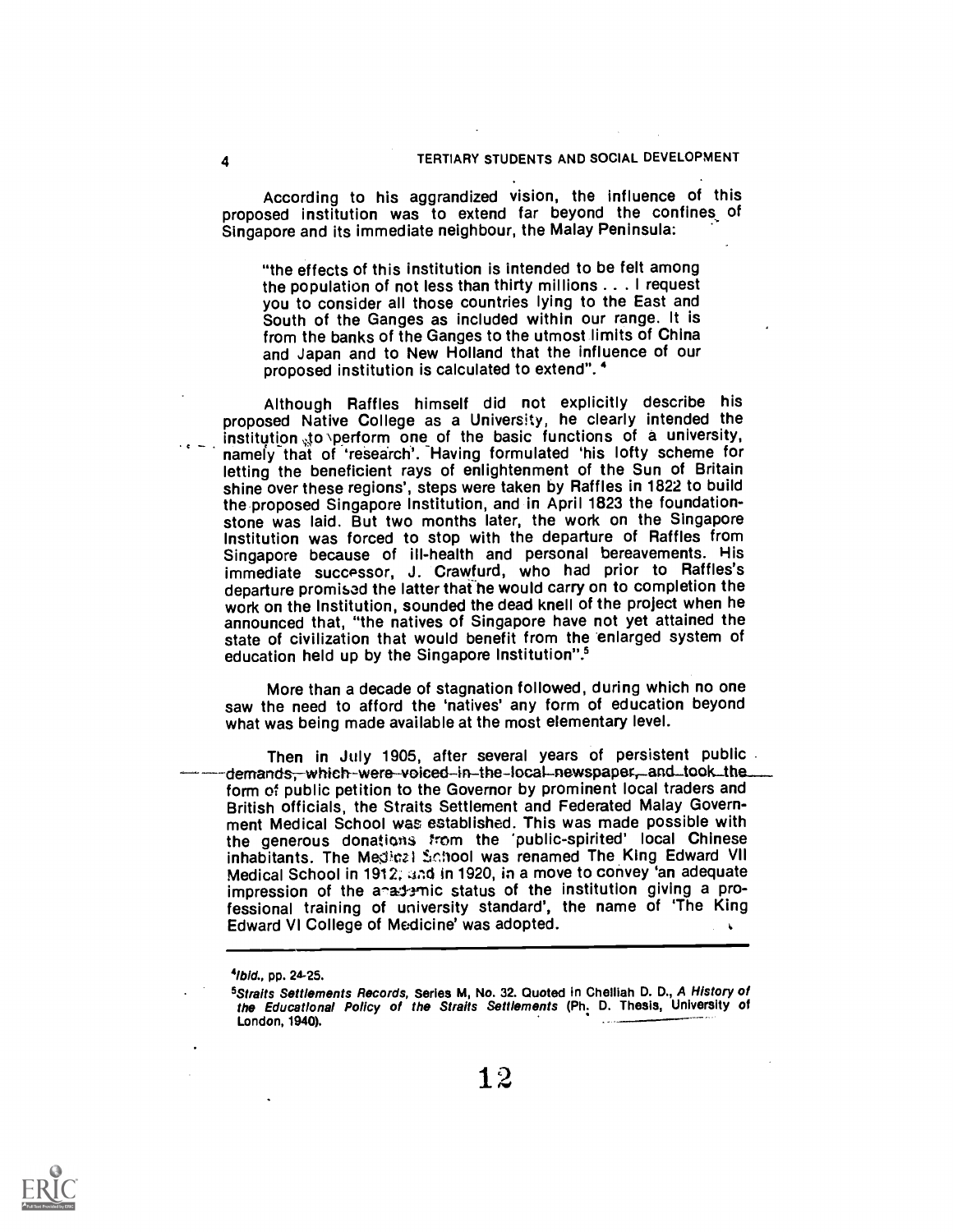## HIGHER EDUCATION IN MALAYSIA **5**

The second institution of higher education to be established in the region was the Raffles College, opened formally in July 1929, as a result of the recommendation of a committee led by Sir George<br>Maxwell, which suggested in 1918 that the best commemoration of<br>the founding of Singapore was the adoption of a scheme that would provide for the advancement of education with a view to bringing<br>about the eventual establishment of a university. This new institution was more akin to the lofty ideal of spreading education and enlightenment throughout the Malayan world. In the words of the then<br>Director of Education and the Principal of the College, Dr. R.Winstedt, "... today the East is alert to the hoots of engines and the throb of aircraft, alert to the industrialization which these inventions have brought, and it is asking for new ideals of civilization and for Western Science. N these demands are the humanists, the philosophers and the scientists, and that is a good reason why Singapore should have this College". Courses in English, History, Mathematics, Physics, Chemistry, Education, Economics, a

Thus by 1929 there were two institutions offering courses of an advanced nature in this part of the world. The King Edward VII College of Medicine and the Raffles College developed side by side until 1949<br>when they amalgamated to form the former University of Malaya at<br>Singapore, with three faculties, namely Medicine, Arts, and Science,<br>and with full degr tion in 1948, which was appointed by the Colonial Government after the end of the Japanese occupation of Malaya and Singapore.

Moves to open a new branch of the University in Kuala Lumpur<br>was initiated in 1957 with the formation of the Robert Alken<br>Commission of Enquiry, with the governments of Malaya and<br>Singapore playing an active part, and at t lation came Into effect on 15th January, 1959. Medicine and Law were taught in Singapore where the School of Education was also to remain; Engineering was transferred to Kuaia Lumpur, but Arts as well as Science was provided in both divisions of the University of Malaya. For the first time, courses in Malay, Indian, and Chinese Studies, and Geology were made available in Kuala Lumpur; similarly, Philosophy, Social Studies, as well as Chinese Language and Literature were offered in Singapor



<sup>&</sup>lt;sup>6</sup>Quoted in Cheliiah C. C., *A History of Educational Policy of the Straits Settlement,*<br>1940, p. 123.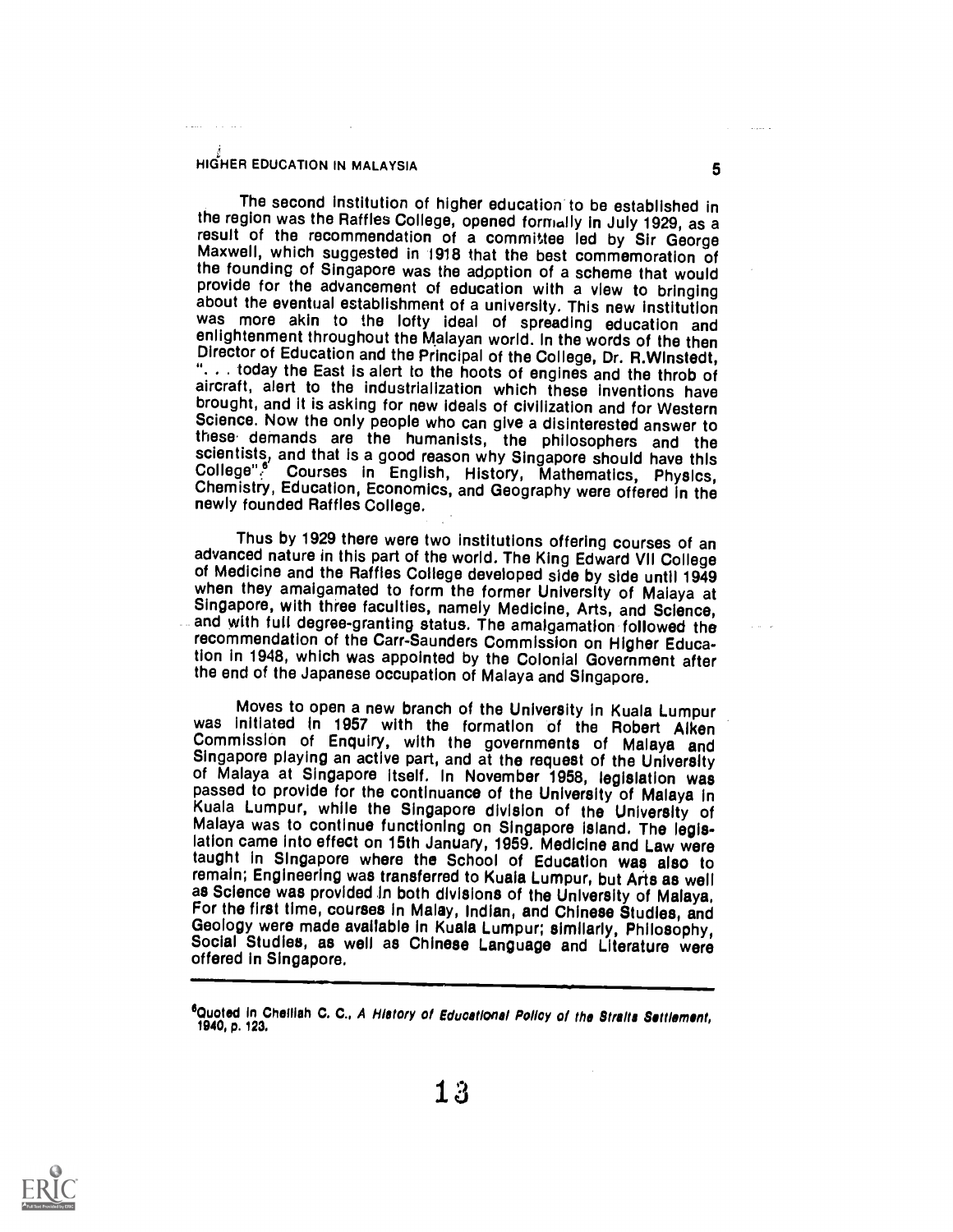Although the Federation of Malaya became an independent, sovereign nation in August 1957, the University of Malaya continued to exist as a single university with two divisions, one each in Singapore and Malaya, until January 1962. Moves to establish two separate national universities in the two territories were started .in 1960, and legislations to this effect were passed in October 1961 and .December 1961, respectively, in the Parliament of the Federation of Malaya and in the Assembly of the State of Singapore.

The evolution of the University of Malaya in Kuala Lumpur, from its initiation as a division of the Singapore-based University of Malaya in January 1959 to its becoming an autonomous national university of the Federation of Malaya in December 1961, has been one of rapid development. In 1959, there were 323 students at the Kuala Lumpur division of the University of Malaya, but in the academic year<br>beginning in 1974, the total enrolment had increased by more than 25-fold to 8,330. The university is now in a period of consolidation, and the maximum student enrolment will be maintained at about 8,600. Any further development will take the form of vertical expansion in the direction of post-graduate studies and advanced research.

This unparalleled expansion of higher education has been caused by various educational, economic, social, and political needs, and of these, the last factor has probably been the most influential. The upsurge in higher educational opportunities has also been guided, in part, by the Report of the Higher Education Planning Committee published in 1967 as a result of a five-year investigation 'to review the arrangements in the Federation of Malaya for higher education and to make recommendations for the development and improvement of social education in the light of the foreseeable future and financial resources of the country'. The task of this committee, formed on 26 September, 1982 under the Chairmanship of the Minister of Education, was essentially an extension of the work of the 1956 Education Committee and the 1960 Education Review Committee, except that for the first time attention was focused on tertiary education and the recommendations were made on the basis of data available up till 1065. Among other points, the following recommendations were made by the Higher Education Planning Committee (HEPC) in Its report:

- a) The Technical College should convert into a College of Technology and enjoy a status comparable to that of a university, and courses leading to professional qualifications In Architecture, Surveying, Town and Country Planning, as well as Engineering should be made available;
- b) The Faculty of Agriculture should be expanded rapidly;
- c) A university college should be established In Penang and be ready to admit students In 1970;



14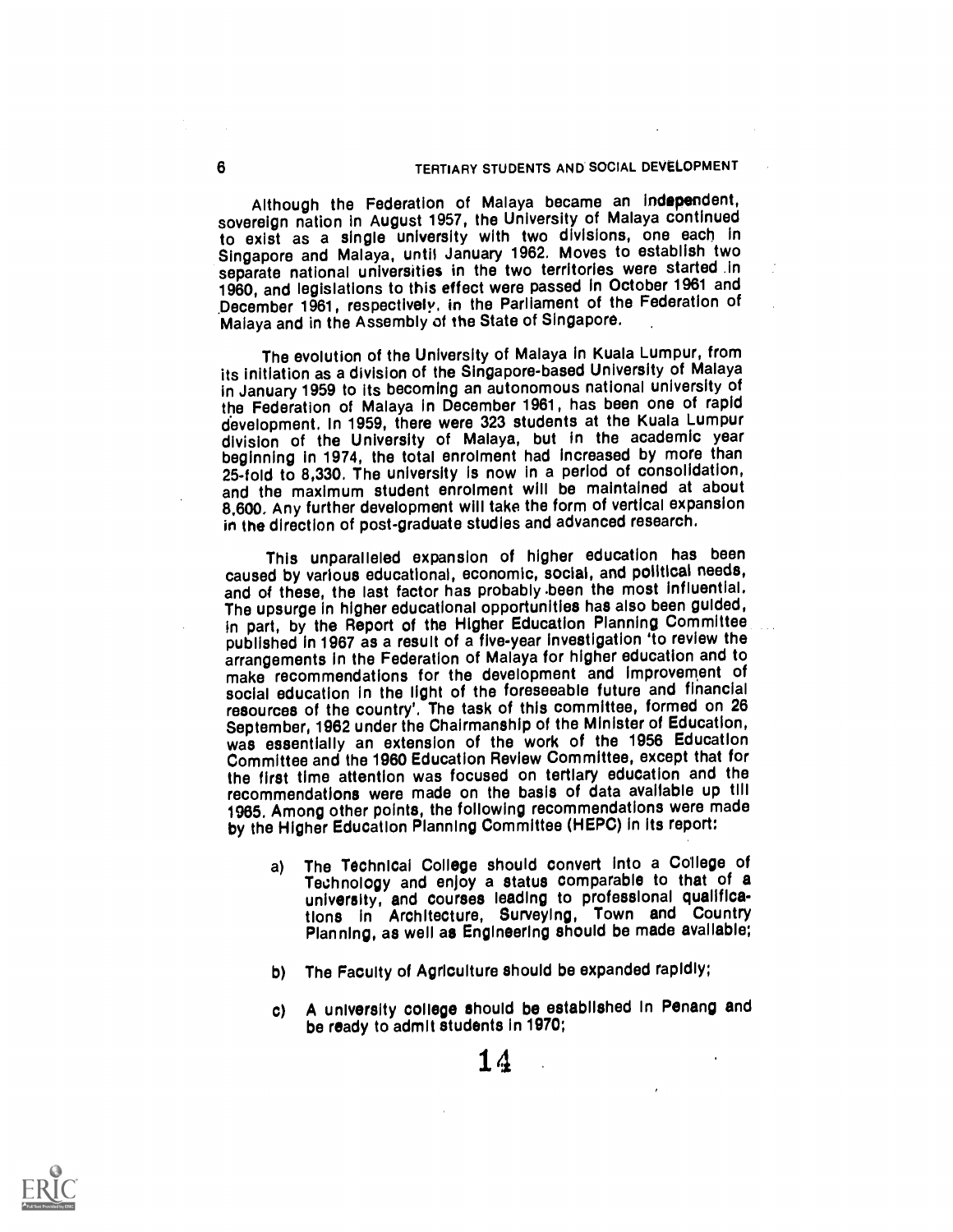|                           |      |             |  |  | STUDENT ENROLMENT AT THE UNIVERSITY OF MALAYA |  |  |                                                                                                       |  |
|---------------------------|------|-------------|--|--|-----------------------------------------------|--|--|-------------------------------------------------------------------------------------------------------|--|
|                           |      |             |  |  | 1959-74                                       |  |  |                                                                                                       |  |
| <b>Year</b>               | 1959 | <b>1960</b> |  |  |                                               |  |  | 1961  1962  1963  1964  1965  1966  1967  1968  1969  1970  1971  1972  1973  1974                    |  |
| No. of<br><b>Students</b> | 323  |             |  |  |                                               |  |  | 654   1010   1341   1736   2225   2835   3603   4560   5566   6672   7777   8545   8748   8519   8330 |  |

TABLE 1

ด<br>จั <u>d</u><br>9

 $\ddot{\phantom{a}}$ ý.

So*urce: Educational Statistics of Malaysia,* 1938/1967 to 1971 (Ministry of Education) and University of the sa Malaya, Administration.

Note: Year 1974 reads session 1974/75; Academic session commences in May.

 $\sim$   $\sim$ 

15

 $\lambda_{\rm 1.14}$  ).



 $\dot{H}$ 

Lista.

扭

 $\sim$  $\alpha$  ,  $\beta$ 

المعج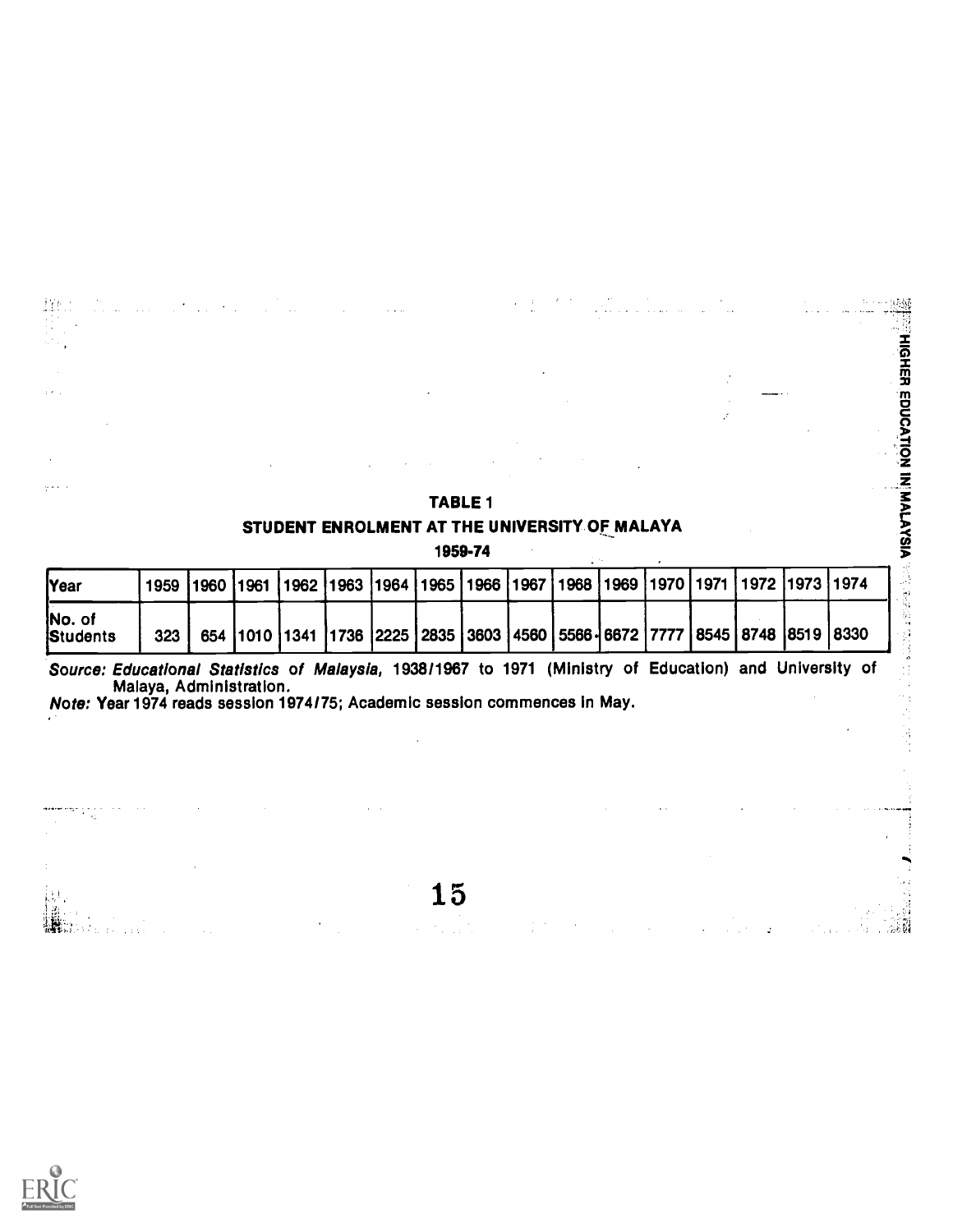متأد وعاقبتها الالا

- d) in addition to courses in the medium of English, more Arts and Science courses, including courses in Technology, In the medium of the National Language, should be further expanded at both univeralty and college levels as soon as possible;
- e) Facilities should be made available for the training of high level manpower in the following fields, (i) Accountancy (11) Library and Archival Science (iii) Veterinary Science (iv) Forestry (v) Fisheries and (vi) Journalism.

The first university to be established after the publication of the report of the Higher Education Planning Committee was the University of Science, Malaysia ( Universiti Sains Malaysia) in Penang, originally named the University of Penang. As noted above, one of the specific recommendations of the HEPC was that 'a university college should be established in Penang and be ready to admit students in 1970'. The university was opened in June 1969 with a first intake of 57 students.

#### TABLE 2

### STUDENT ENROLMENT 1969-74 UNIVERSITY OF SCIENCE, MALAYSIA

| Year                                                 | 1969 | 1970 | 1971      | 1972        | 1973        | 1974       |
|------------------------------------------------------|------|------|-----------|-------------|-------------|------------|
| <b>Number of Students:</b><br>Full-Time<br>Part-Time | 57   | 262  | 670<br>75 | 1122<br>223 | 1483<br>348 | 794<br>525 |
| Total                                                | 57   | 262  | 745       | 1345        | 1831        | 2319       |

Source: Annual Reports, Universiti Sains Malaysia, and Registrar's Office.

Note: Academic session commences in June.

A year later, in 1970, another university was established in Kuala\* Lumpur, known as the National University of Malaysia (Universiti Kebangsaan Malaysia). It incorporated the Muslim College which was<br>the earliest institution of higher Islamic education In Malaysia. The university is being housed temporarily at a site adjacent to the<br>University of Malaya but by 1995 it will have a completed new campus<br>built at a cost of about M\$121 million in Bangi, some 20 miles from the federal capital.

 $\mathcal{O}(\mathcal{O}_\mathcal{O})$  .

Angele a

 $\bullet$ 

In 1971, The Agriculture University of Malaysia (Universiti Pertanian Malaysia), the third university to be established within a short period of three years, started offering degree courses as a result of the amalgamation of the College of Agriculture at Serdang with the Faculty of Agriculture of the University of Malaya. The University is

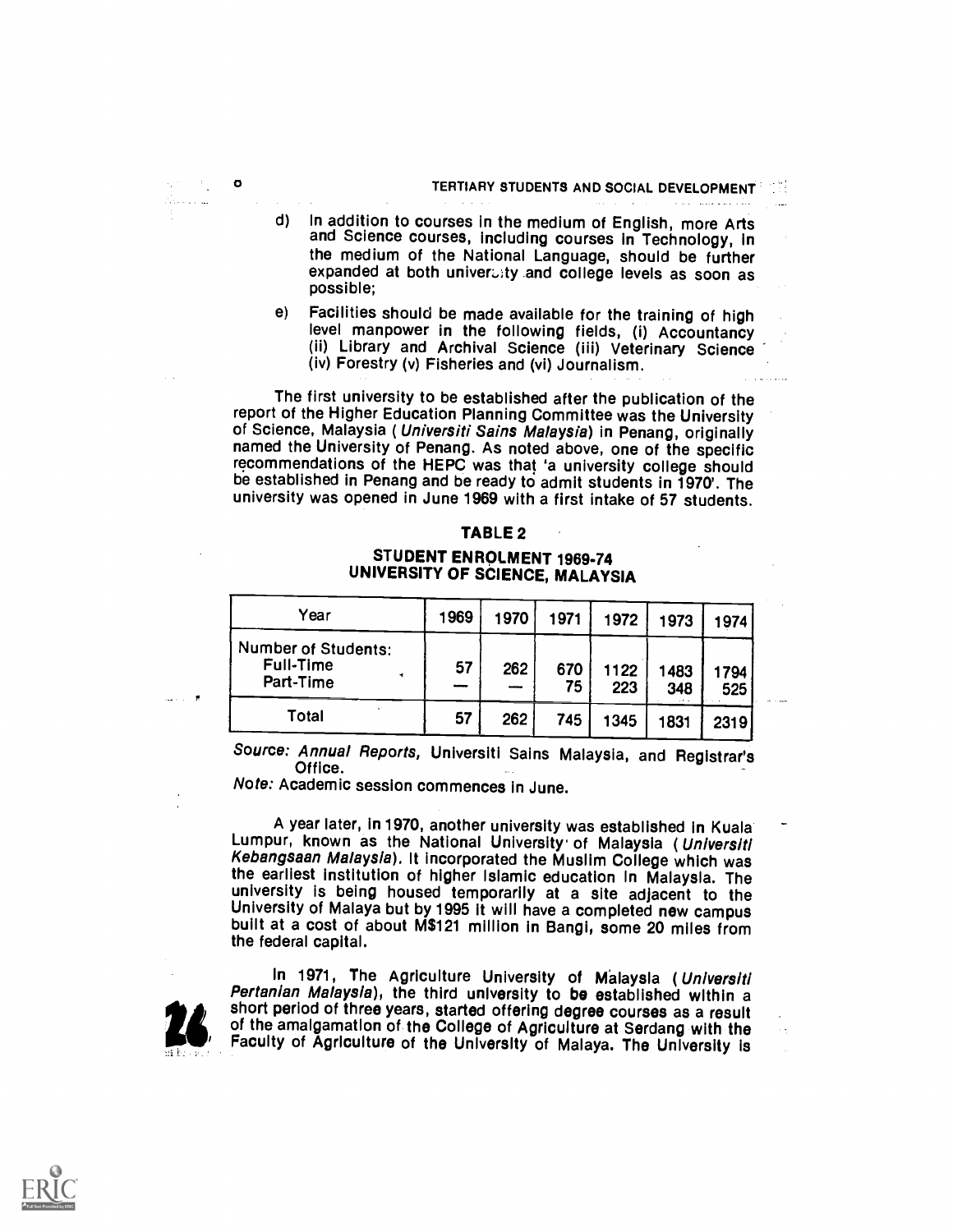## HIGHER EDUCATION IN MALAYSIA

 $\label{eq:2.1} \begin{split} \text{d} \phi^{\text{R}} & = - \mathbf{A} \left( \begin{array}{cc} \mathbf{A} & \mathbf{A} & \mathbf{A} \\ \mathbf{A} & \mathbf{A} & \mathbf{A} \\ \mathbf{A} & \mathbf{A} & \mathbf{A} \end{array} \right) \begin{split} \mathbf{A} & = - \mathbf{A} \left( \begin{array}{cc} \mathbf{A} & \mathbf{A} & \mathbf{A} \\ \mathbf{A} & \mathbf{A} & \mathbf{A} \\ \mathbf{A} & \mathbf{A} & \mathbf{A} \end{array} \right) \end{split$ 

#### TABLE 3

## STUDENT ENROLMENT 1970-74 NATIONAL UNIVERSITY OF MALAYSIA

| Vear                               | 1970 | 1971 | 1972 | 1973 | 1974 |  |
|------------------------------------|------|------|------|------|------|--|
| <b>Total Number</b><br>of Students | 169  | 532  | 996  | 1486 | 1977 |  |

Source: Administration, Universiti Kebangsaan Malaysia, and Educational Statistics of Malaysia (Ministry of Education).

Note: Student statistics does not include 'Pre-Science' students; Academic session commences in May.

situated some 14 miles south of Kuala Lumpur, at Serdang, the site of the College of Agriculture which prior to June, 1947 was known as the School of Agriculture. The latter came into being in May 1931, under the Department of Agriculture of the Colonial Government, for the training of Agricultural Assistants. Now, the University of Agriculture training of Agricultural Assistants. Now, the University of Agriculture<br>offers degree courses in Forestry, Agriculture, Veterinary Medicine and Animal Science, as well as Resource Economics and Agro-Business, with courses in Agricuiture, Home Economics and<br>Basic Science given at the diploma level.

#### TABLE 4 .

## ENROLMENT: UNIVERSITY OF AGRICULTURE, MALAYSIA

1959-74

| Year               |    |    | 1959   1962   1965   1967   1970   1971   1972   1973   1974 |     |     |  |                             |     |
|--------------------|----|----|--------------------------------------------------------------|-----|-----|--|-----------------------------|-----|
| Diploma<br>Degree  | 75 | 82 | 113                                                          | 437 | 585 |  | 819 1091 1485 1843 /<br>114 | 371 |
| Total<br>Enroiment | 75 | 82 | 113 I                                                        | 437 | 585 |  | 819   1091   1589   2214    |     |

Source: Unlversiti Pertanian Malaysia.

Note: Academic session commences in May or June.

in March, 1971 the Technical College in Kuala Lumpur was renamed the National Institute of Technology (Institut Teknoloji Kebangsaan) with the conferment of university status. The institute has its origin in the Teacher Technical School established In 1906 in Kuala Lumpur by the Public Works Department of the Federated Malay States. it then went through a series of changes; it came under the direction of one department after another, was

 $\bar{1}$ 

System

 $\sim$  1  $\pm$ 

9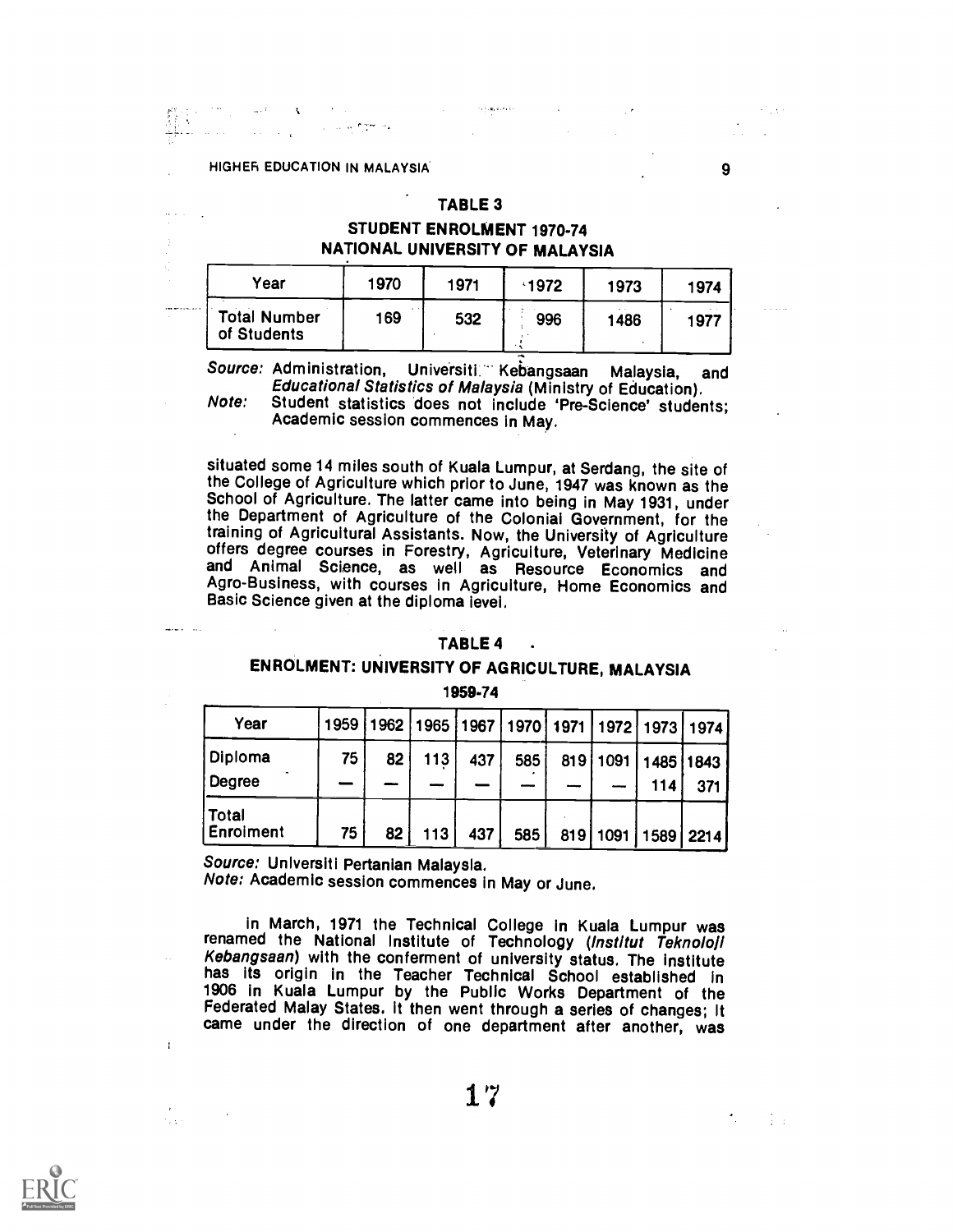## 10 TERTIARY STUDENTS AND SOCIAL DEVELOPMENT

interrupted by the two world wars and appeared under such names as the Technical Training School (1918) and the Technical College (1942). The National Institute of Technology will move to Johor Baru in the Southern tip of Peninsular Malaysia. Funds have already been allocated by the Government for this move which will help to lessen the concentration of higher educational institutions in and around the federal capital.

#### TABLE 5

#### STUDENT ENROLMENT: NATIONAL INSTITUTE OF TECHNOLOGY 1959-74

| Year                      | 1959 |     | 1962   1965 |       | 1967   1970   1971   1972   1973   1974 |                                  |     |     |
|---------------------------|------|-----|-------------|-------|-----------------------------------------|----------------------------------|-----|-----|
| Diploma<br>Degree         | 314  | 509 | 682         | 752   | 692                                     | 753   1135   1277   1373  <br>91 | 221 | 376 |
| Total<br><b>Enrolment</b> | 314  | 509 | 682         | 752 l | 692                                     | 753   1226   1498   1749         |     |     |

In examining the development of higher education in Malaysia, one should not overlook the handful of college-level institutions, which, apart from the Teachers' Training Colleges, include the Tengku Abdul Rahman College (1969) in Kuala Lumpur, the Ungku Omar Polytechnic (1969) in Ipoh, and in particular the MARA Institute of Technology, which assumed its present name in October 1969 although its history can be traced back to 1954, and which now has a main campus in Shah Alam, 20 miles away from Kuala Lumpur, together with four branch campuses in East and West (Peninsular) Malaysia. The significance of these non-university tertiary institutions can be noted by the fact that for the 1974/75 academic year, of the total of 12,803 new students enrolled for higher education, 6708 were recruited by the MARA Institute of Technology, the Ungku Omar Polytechnic and the Tengku Abdul Rahman College, the remaining 6095 new students were enrolled in the five universities.

This increase in the number of institutions of higher education (see Table 6) has been made possible by an equally phenomenal rise of Government expenditure on education. Annual recurrent expenditure has, for instance, risen from M\$6.3 million in 1959 to over M\$70 million in 1973, and capital expenditure for the period 1971-75 will be over M\$110 million. In 1969 the allocation for education took M\$524 million of which \$31 million was allocated for university education.

iller i

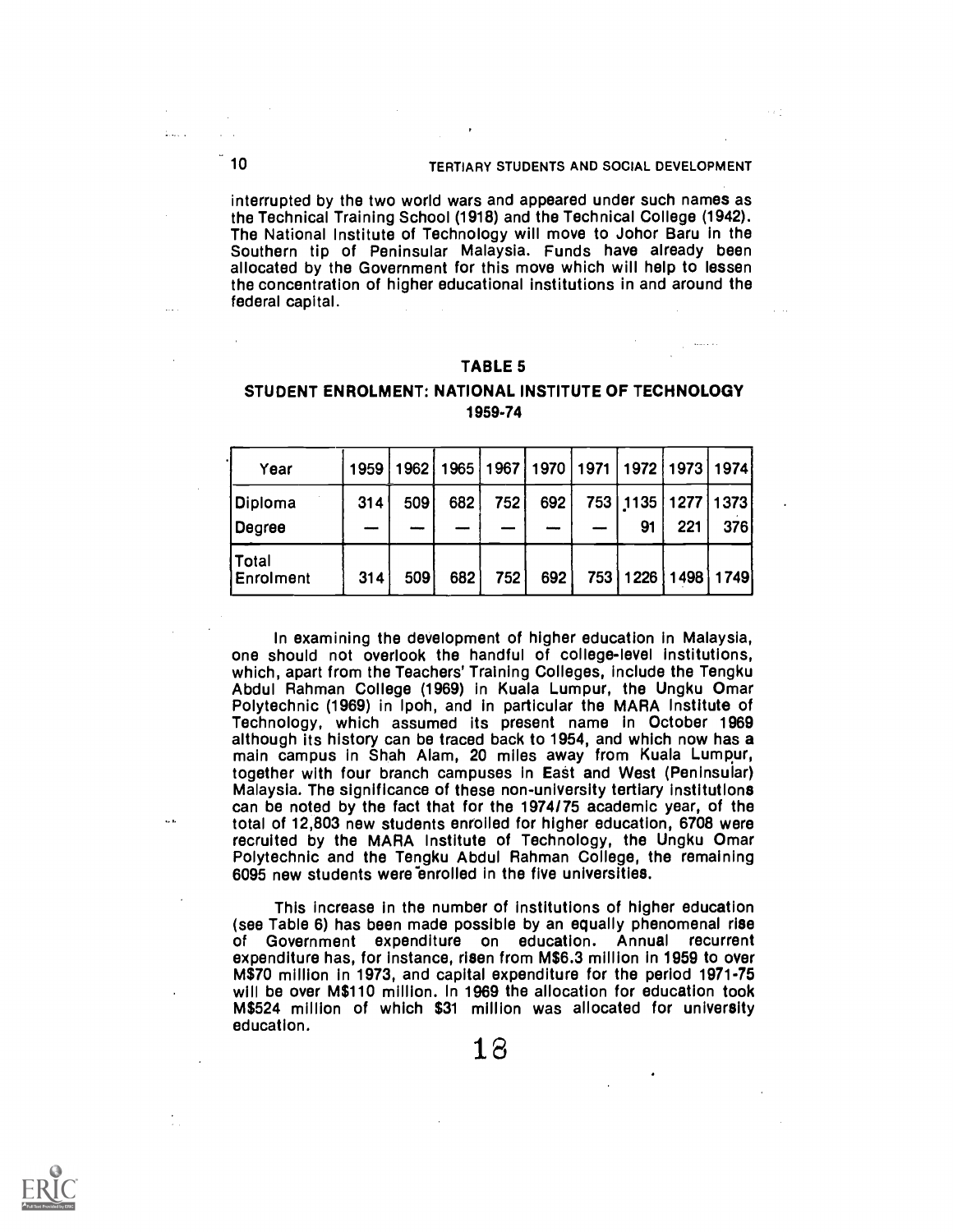÷,

ģ.  $\bar{t}$  $\overline{a}$ 

## TABLE 6

11

## TERTIARY EDUCATIONAL INSTITUTIONS AND YEARS OF ESTABLISHMENT

| No. | Institutions                                                                         | Year<br>Established |
|-----|--------------------------------------------------------------------------------------|---------------------|
|     | A) Institutions with Degree-granting Status:                                         |                     |
|     | University of Malaya                                                                 | 1961                |
| 2   | University of Science Malaysia                                                       | 1969                |
| 3   | National University of Malaysia                                                      | 1970                |
| 4   | The Agricultural University, Malaysia                                                | 1971                |
| 5   | The National Institute of Technology                                                 | 1971                |
|     | B) Institutions Offering Professional Diplomas<br>and Sub-Professional Certificates: |                     |
| 1   | The MARA Institute of Technology                                                     | 1967                |
| 2   | The Tunku Abdul Rahman College                                                       | 1969                |
| 3   | The Ungku Omar Polytechnic                                                           | 1969                |

Not surprisingly the percentage share of education in public expenditure in Malaysia is the highest among the member countries of the Economic Commissinn for Asia and the Far East (ECAFE), as illustrated in Figure 1. In 1, 09, the allocation for education took up 19% of total government expenditure, an amount of \$524 million of<br>which \$31 million was used for university education. In the 1974 Budget, education constituted 24% of the total expenditure,<br>amounting to \$851 million. In the 1975 Budget announced in November 1974, the total expenditure allocated for educational purposes was \$1098 million, a 25.9% increase over that of 1974; and of this, \$169 million of recurrent as well as capital expenditure, has been set aside for universities and colleges. The funds for the institutions of higher education have been increased 11-fold compared with 1965.

#### FACTORS SHAPING THE RECENT GROWTH OF HIGHER EDUCATION

The proliferation of institutions of higher education over such a short span of time and the enormous outlay on educational expenditure have been due to the interplay of economic, educational, cultural, social as well as political factors.

10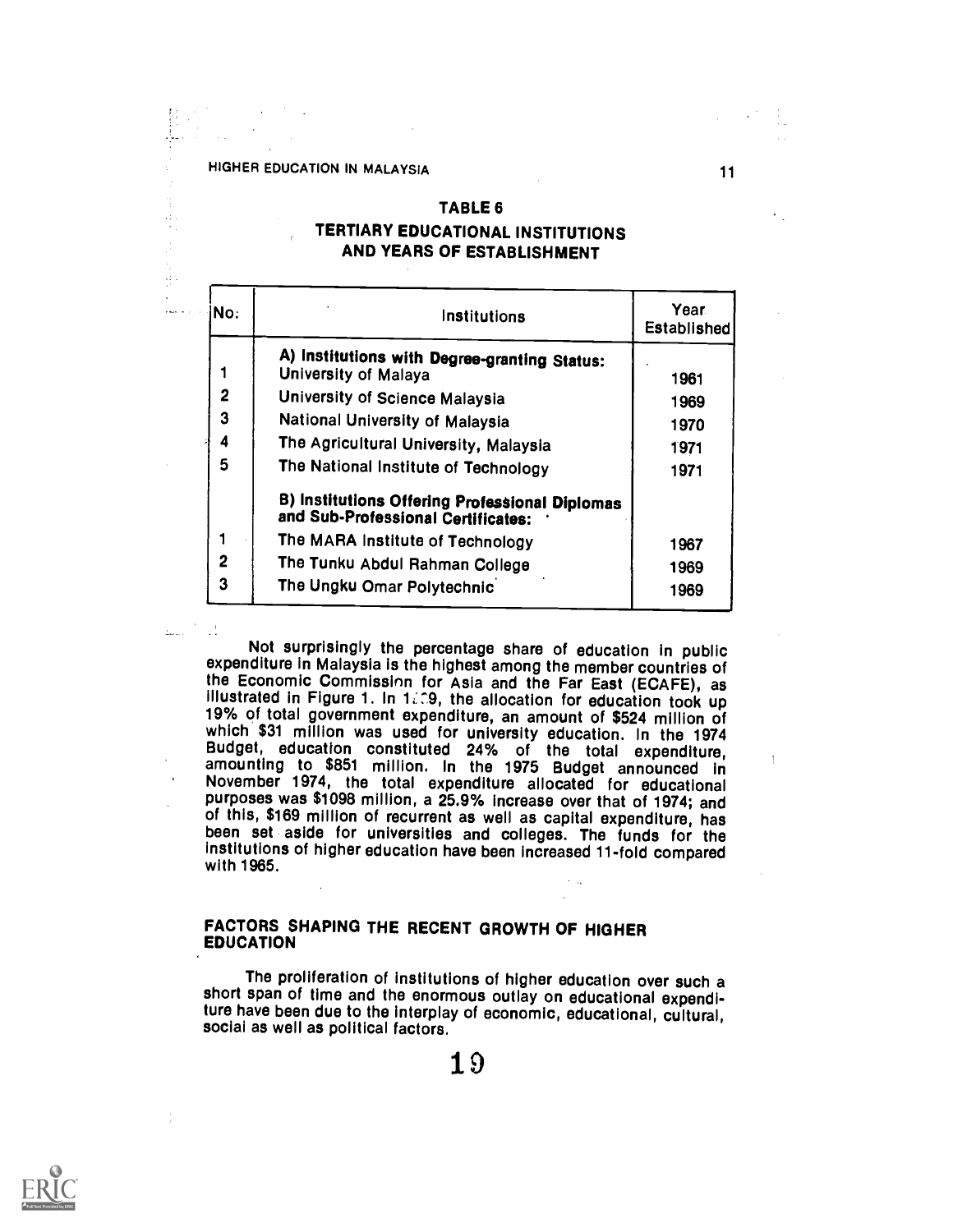in sing

يدب

## Figure 1 and 1







 $\mathbb{R}^{|\mathbf{r}|}$  $\sim$   $\sim$  $\epsilon$  ,  $\epsilon$  ,  $\epsilon$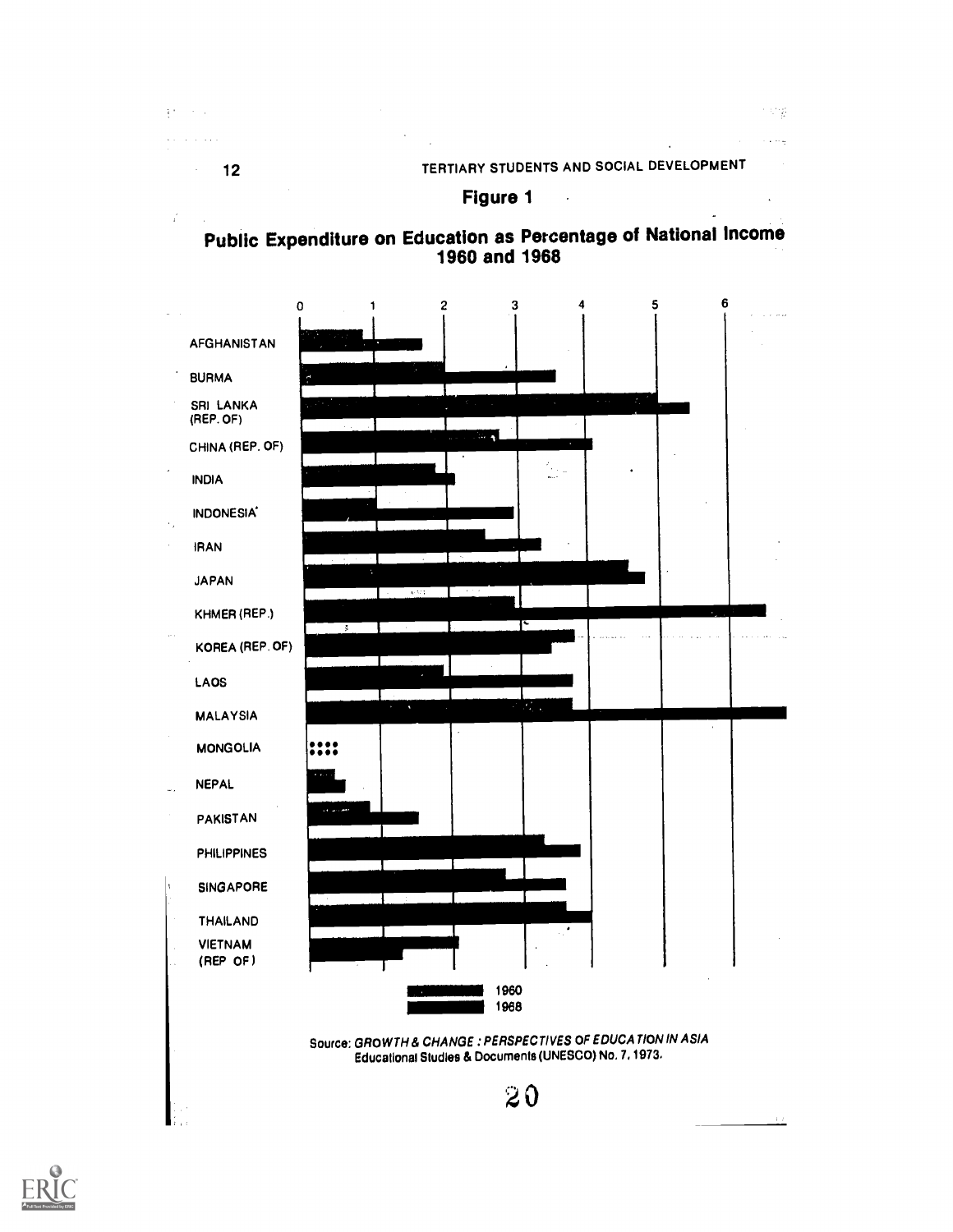#### HIGHER EDUCATION IN MALAYSIA

#### Economic Needs

**Carried** 

 $\sim$   $\epsilon$ ال افتقا

 $\lambda$ 

As far as national development planning goes, the economic function of education is clearly highlighted. The four major objectives of education and training as set forth in the Second Malaysia , $\lambda$ lan 1971-75 are:

- (i) Consolidation of educational system to promote national integration and unity;
- (ii) Orientation and expansion of education and training programmes towards meeting the manpower needs of the country;
- (iii) Improvement of the quality of education for the building of a progressive society oriented towards modern science and technology; and
- ( iv) Improvement of the research, planning and implementation capability to meet the above objectives.

Thus, apart from the overriding socio-political concern for the promotion of national integration and unity, the production of trained manpower, particularly in the fields of science and technology, is<br>considered the primary objective of education, 'vital for the achieve-<br>ment of the objectives of increasing productive employment opportu-<br>nities and of re

Economic approach to education has it that education is both a that society, or the financier of education, expects returns of some sort from the students on whom scarce resources have been invested. The return may, for instance, take the form of increased production<br>when the educated manpower is used in the production process.<br>Maximum returns from this educational investment can best be ensured only when correct and precise planning of educational output is undertaken so as to produce the best distribution of knowledge and skills among science, technology, medicine, agriculture, and other specialities. A less tangible but by no means less valuable form of return is the instilling of a sense of social responsibility on the students, as will be discussed later.

The establishment of the Higher Education Planning Committee<br>in 1962 was a result of the recognition that planning for high-level<br>manpower is needed for economic development; subsequently, the<br>report of the Higher Educatio institutions, as has been discussed in this Chapter.

<sup>7</sup>Mid-Term Review of Second Maiaysia Pian, 1971-75, Paragraph II, p. 33, op. cit.



13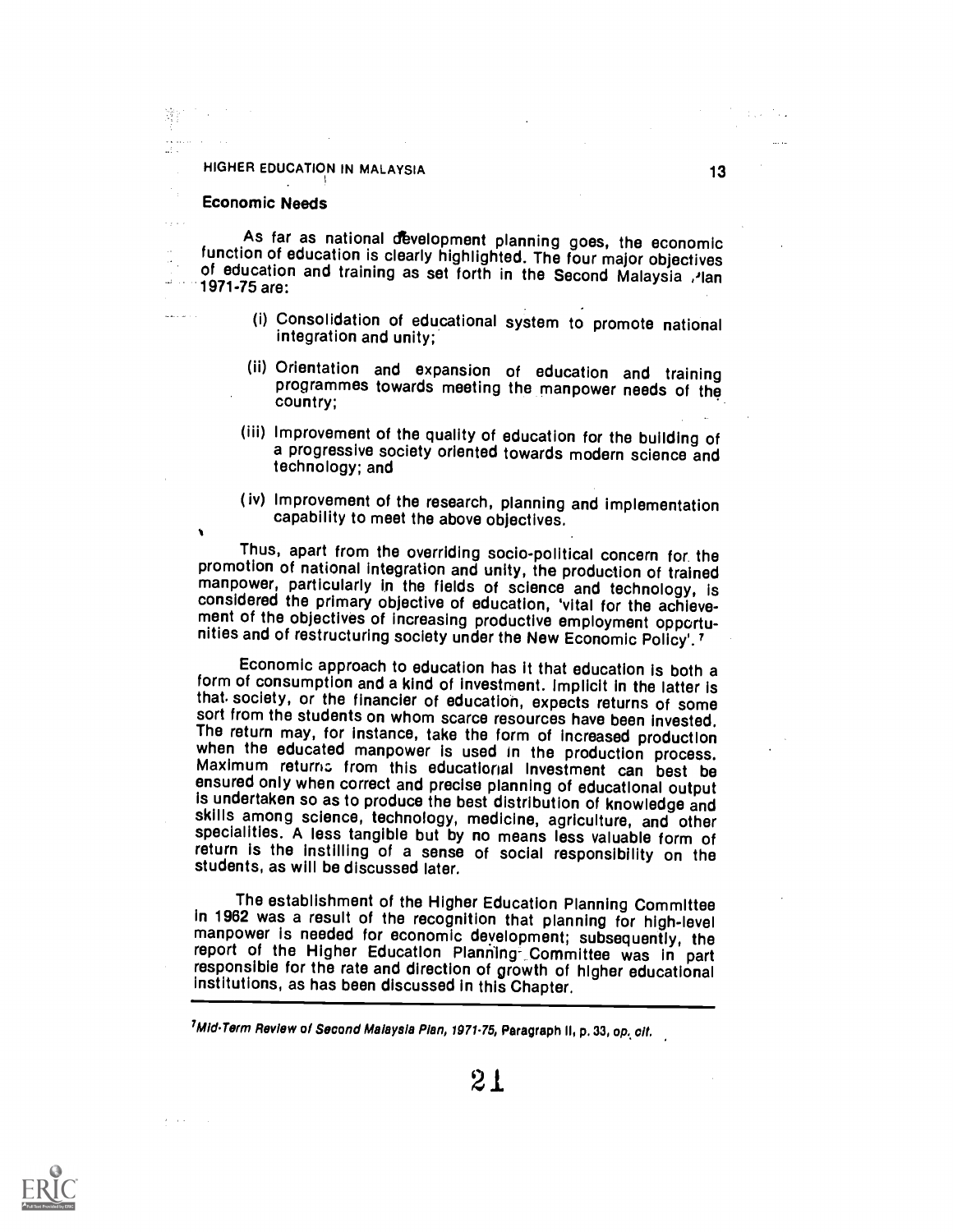#### Educational Need

The years after Independence on 31 August 1957, first as the Federation of Malaya and later as the Federation of Malaysia, have been marked by successive phases during which the opportunities for education have been increased tremendously. Firstly it was the expansion of opportunities at the Primary level which culminated in the adoption of the 1961 Education Act, thus paving the way for free universal primary education; later it was at the Secondary level with the abolition of the Malaysian Secondary School Entrance Examination, consequently raising school leaving age to 15.

Education is a continuous process. This expansion which has been taking place at the first and second level of the education system has been largely responsible for the enormous growth of upper secondary enrolments. (See Table 7. For data on Enrolment in terms of Age Groups by Level of Education, see Table 1 in Appendix). In

#### TABLE 7

#### UPPER SECONDARY AND "POST" SECONDARY (PRE-UNIVERSITY) ENROLMENTS IN ASSISTED SECONDARY SCHOOLS IN PENINSULAR MALAYSIA 1965-73

| Year                | Form<br>IV                                  | Annual Form<br>% | ν      | <b>Annuall</b><br>%                      | Form<br>VI<br>Lower | <b>Annuall</b><br>.% | Form<br>VI<br><b>Upper</b> | Annual<br>%                 |  |
|---------------------|---------------------------------------------|------------------|--------|------------------------------------------|---------------------|----------------------|----------------------------|-----------------------------|--|
| 1965                | 22,241                                      |                  | 18,513 |                                          | 2,190               |                      | 1,765                      |                             |  |
| 1966                | 30,733                                      | $+38$            | 22,892 | $+24$                                    | 2,843               | $+30$                | 2,128                      | $+21$                       |  |
| 1967                | 32,531                                      | $+6$             | 31,491 | $+38$                                    | 3,820               | $+34$                | 2,807                      | $+32$                       |  |
| 1968                | 41,046                                      | $+26$            | 33,308 | $+6$                                     | 4,129               | $+ 8$                | 3,758                      | $+34$                       |  |
| 1969                | 43,854                                      | $+ 7$            | 41,104 | $+23$                                    | 4,562               | $+10$                | 4,202                      | $+12$                       |  |
| 1970                | 40,433                                      | - 8              | 44,492 | $+ 8$                                    | 5,871               | $+29$                | 4,769                      | + 13                        |  |
| 1971                | 48,936                                      | $+21$            | 42,938 | $\mathbf{3}$<br>$\overline{\phantom{a}}$ | 6,196               | $+5$                 | 5,381                      | $+13$                       |  |
| 1972                | 54,152                                      | $+11$            | 49,980 | $+16$                                    | 6,344               | $+2$                 | 6,126                      | $+14$                       |  |
| 1973                | 61,014                                      | $+13$            | 54,275 | $+9$                                     | 7,569               | $+19$                | 6,158                      | $+1$                        |  |
|                     |                                             |                  |        |                                          |                     |                      |                            |                             |  |
|                     | Form IV                                     |                  | Form V |                                          |                     |                      |                            | Form VI Lower Form VI Upper |  |
| %                   | $\mathcal{F}^{(1)}$ and $\mathcal{F}^{(2)}$ |                  |        |                                          |                     |                      |                            |                             |  |
| Increase<br>1965-73 | $+174$                                      |                  |        | $+193$                                   |                     | $+246$               |                            | $+249$                      |  |

Source: Compiled from data obtained from the Educational Planning and Research Division (EPRD), Ministry of Education, 1974.

٠,



 $\frac{1}{2}$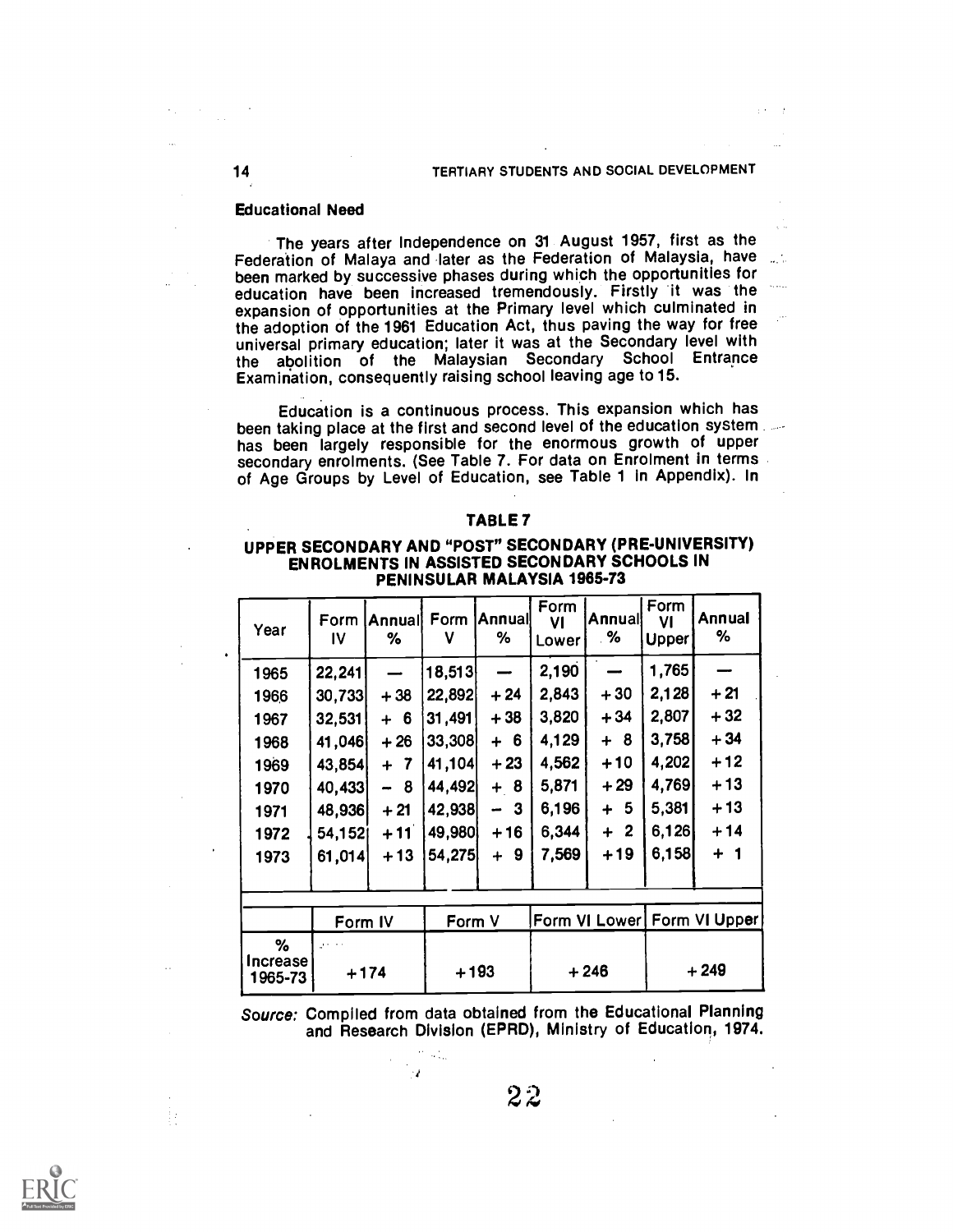## HIGHER EDUCATION IN MALAYSIA 15

 $\pm 1.11 \pm 1.1$ 

1965, the total number of students enrolled in the Lower and Upper<br>Sixth Forms, i.e. Pre-University Classes, was 3955. This had increased<br>by 247% to a total of 13727 students in 1973. The target enrolment in<br>the Sixth For

| FULL-TIME STUDENTS IN UNIVERSITIES |  |
|------------------------------------|--|
| 1959-74                            |  |

| Year | <b>Enrolment</b><br>Annual % Increase |         |  |
|------|---------------------------------------|---------|--|
| 1959 | 323                                   |         |  |
| 1960 | 654                                   | $+102$  |  |
| 1961 | 1,010                                 | $+ 54$  |  |
| 1962 | 1,341                                 | $+33$   |  |
| 1963 | 1,736                                 | $+29$   |  |
| 1964 | 2,225                                 | $+28$   |  |
| 1965 | 2,835                                 | $+27$   |  |
| 1966 | 3,603                                 | $+27$   |  |
| 1967 | 4,560                                 | $+27$   |  |
| 1968 | 5,566                                 | $+ 22$  |  |
| 1969 | 6,672                                 | $+20$   |  |
| 1970 | 8,217                                 | $+23$   |  |
| 1971 | 9,841                                 | $+ 20$  |  |
| 1972 | 10,966                                | + 11    |  |
| 1973 | 11,810                                | 8<br>┿  |  |
| 1974 | 13,243                                | 12<br>┿ |  |

Source: EPRD

Note: Does not include diploma, off-campus and advanced degree students, but includes post-graduate students in Education and Public Administration at the University of Malaya.

## Political and Social Factors

With the achievement of independence from British rule in 1957, political considerations and educational needs were the two major reasons that led to the establishment of a university in the capital of



 $2\sqrt{3}$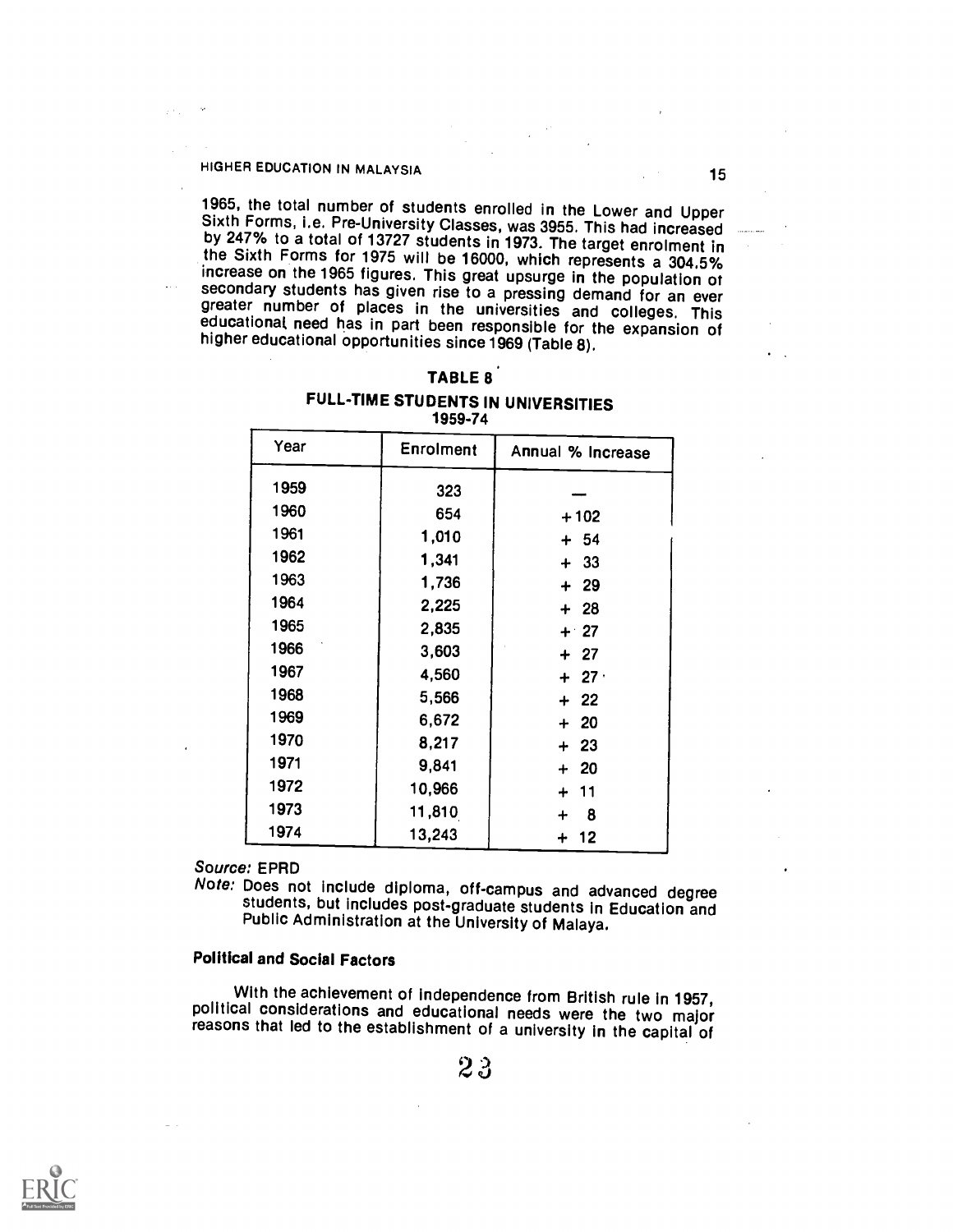the Federation of Malaya itself. Started in 1959 as an independent division of the University of Malaya which also maintained a division in Singapore, the University of Malaya in Kuala Lumpur was transformed into an autonomous national university in 1961.

1969 was a watershed in the modern political history of Malaysia. It was an election year but the country-wide polls of May 1969 .'esulted in violent racial conflicts in the Federal Capital, Kuala Lumpur. The riots led to the suspension of parliamentary democracy with the establishment of an all-powerful National Operations Council. The year was also an eventful one in the development of higher education as major educational policy decisions were made and measures taken both prior to and after the political turmoil of May. In March 1969, a controversial report dealing mainly with teachers' salaries and organizations was published by the Aziz Commission; and in July 1969, two months after the post-election riots, the Minister of Education announced a new national educational policy together with a complete schedule and detailed steps for the implementation of the national language, Malay (Bahasa Malaysia), at all levels of the national educational system - a general intent that had been repeatedly stated ever since the pre-Independence days. Obviously subficribing to the notion that linguistic assimilation is the prerequisite of national vi'ality, the Malaysian Government announced that the outcurne of this latest national educational policy would be an accelerated pace of national integration. The July policy pronouncement was followed on August 12th, by the announcement of the Netional Operations Council of the creation of a high-level commission to study campus life of the University of Malaya, which until the beginning of 1969 was the only university in the country.

Situated in the beautiful, sprawling Pantai Valley and held with considerable esteem in the academic world of the British Commonwealth, the University of Malaya had come increasingly to be identified as an institution for the small elite portion of the population, and more unfortunately, with the urban-technologicalcommercial symbols which in Malaysia are perceived as associated with the non-Malay communities, particularly the Chinese. This image of the University was not unfounded as the majority of the students and teaching staff were for many years Chinese In origin. The ethnic composition of students in this prestigeous institution has, however, undergone marked changes since the mid-sixties as can be seen in Figure 2 below.

Similar changes have also been brought about among the teaching staff of the University, particularly in the social science, humanity, and agricultural science disciplines.

As regards the socio-economic characteristics of the student population at the University of Malaya, recently published data



 $2\,$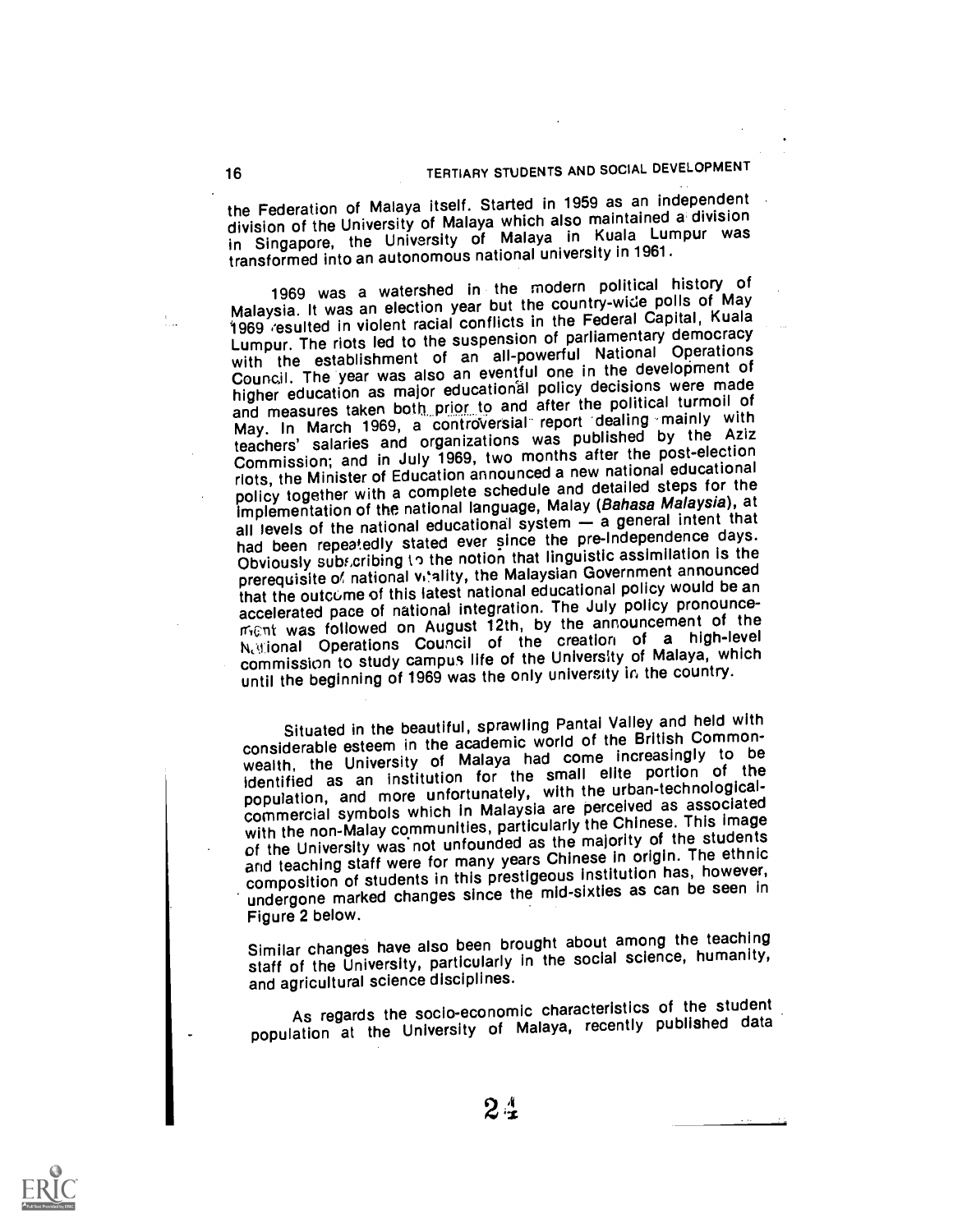HIGHER EDUCATION IN MALAYSIA 17

 $\label{eq:2.1} \frac{1}{\sqrt{2}}\int_{\mathbb{R}^3}\frac{1}{\sqrt{2}}\left(\frac{1}{\sqrt{2}}\right)^2\frac{1}{\sqrt{2}}\left(\frac{1}{\sqrt{2}}\right)^2\frac{1}{\sqrt{2}}\left(\frac{1}{\sqrt{2}}\right)^2\frac{1}{\sqrt{2}}\left(\frac{1}{\sqrt{2}}\right)^2.$ 

 $\sim$   $\sigma$   $\sigma$ 

in.<br>Divi



 $25$ 

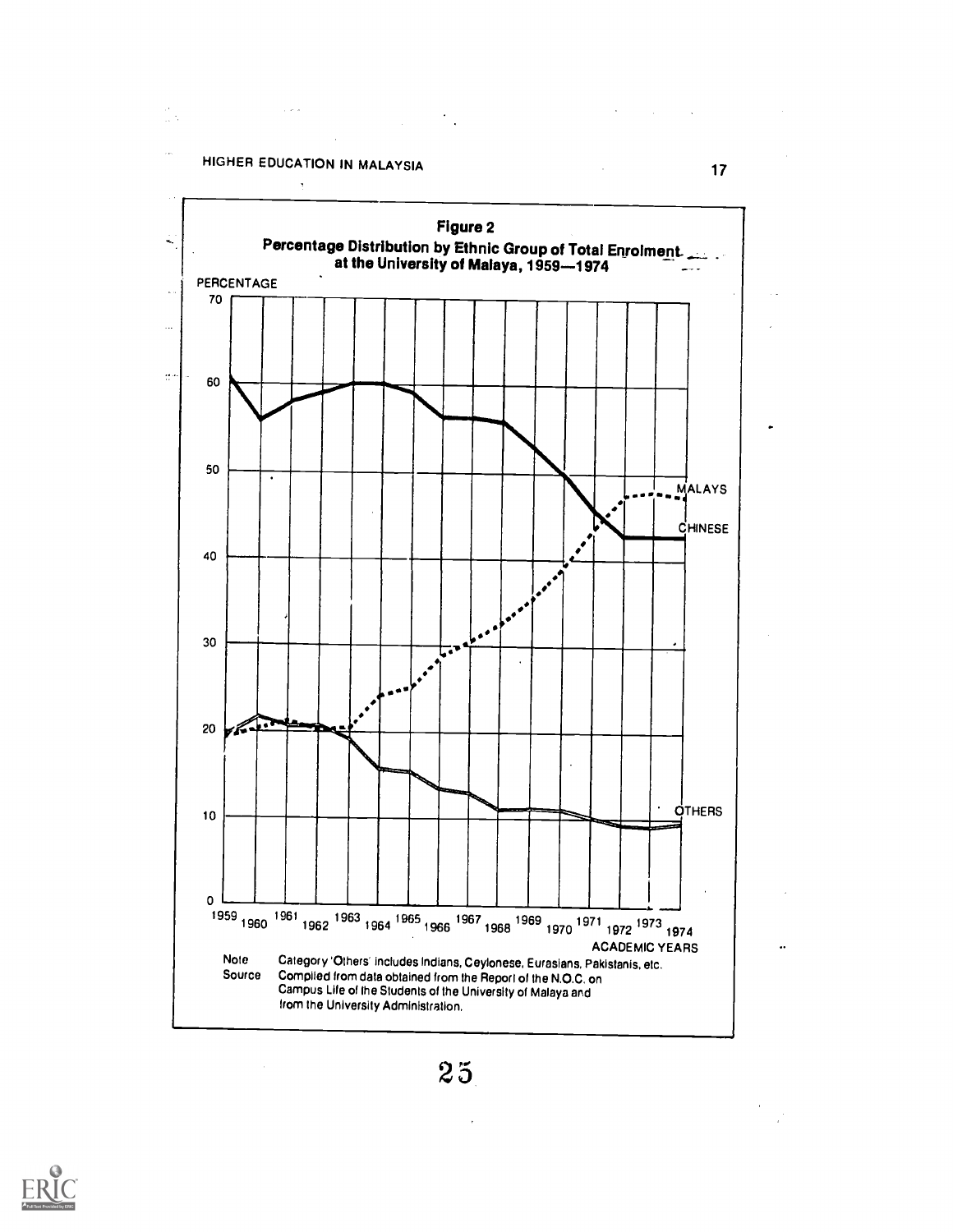#### 18 TERTIARY STUDENTS AND SOCIAL DEVELOPMENT

obtained by Takei, Bock and Saunders (1973) revealed the preponderance of students from the higher social-class backgrounds in the case of Chinese and Indians, although the situation was somewhat reversed with the Malays. Grouping the numbers of male and female students (see Table 9), one notices that about 84% of the Chinese and 83% of the Ingian students at the University, at the time the data were collected, were from High and Medium High Social Class origins. In contrast, 40% of the male Malay students in the same sample were from the lowest social class. This is partly attributable to the Government's policy of 'positive discrimination' in favour of the Malays, thus enabling a substantial number of Malay youths from the lower socio-economic class, often rural in background, to gain admission into the institutions of higher education. Part and parcel of this educational policy has been the establishment of the MARA Institute of Technology, the National University of Malaysia, and other institutions that admit, either exclusively or in large measures, students of Malay and other indigenous origins.

#### TABLE 9

#### FATHER'S SOCIAL CLASS BY SEX AND ETHNICITY AMONG FIRST- AND FINAL-YEAR STUDENTS AT THE UNIVERSITY OF MALAYA, IN PERCENTAGES

| <b>Fathor's Social Class</b> |      | <b>Ethnicity and Sex of Student</b>                                                       |      |                   |                |         |
|------------------------------|------|-------------------------------------------------------------------------------------------|------|-------------------|----------------|---------|
|                              | Male | Malay<br>Female<br>$(n = 421)$ $(n = 151)$ $(n = 734)$ $(n = 284)$ $(n = 103)$ $(n = 54)$ | Male | Chinese<br>Female | Indian<br>Male | Femalel |
| High                         | 37   | 61                                                                                        | 58   | 66                | 55             | 70      |
| <b>High Medium</b>           | 9    | 15                                                                                        | 22   | 22                | 18             | 22      |
| Low Medium                   | 15   | 13                                                                                        | 12   | 6                 | 20             |         |
| Low                          | 40   | 12                                                                                        | 9    | 6                 |                | o       |

Source: Table Reproduced from Takel, Yoshimitsu, John Bock and Bruce Saunders Educational Sponsorship by Ethnicity; A Preliminary Analysis of the Wes Malaysian Experience; Papers in International Studies, Southeast Asian Program Series No. 28. Ohio University, Athens, Ohio, 1973,

The MARA Institute of Technology and the National University of Malaysia were established specifically for the promotion of the economic and cultural life of the Malays, and the large capital expenditure allocated by the Government for the development of the two institutions at the lavish sites of Shah Alam and Bangi has been interpreted by some observers<sup>8</sup> as aiming to reverse the relative symbolic deprivation of the Malays vis a vis the country's other major ethnic communities. The MARA Institute of Technology originated

<sup>8</sup>See for instance, Douglas; Stephen A., *The Symbolic Use of Educational Policy in*<br>Malaysia, inter-disciplinary Conference on Processes of Change in Contemporary Asian Societies, Urbana, Illinois, November, 1970.

فاستقفه فقطاء والمنا

2 6

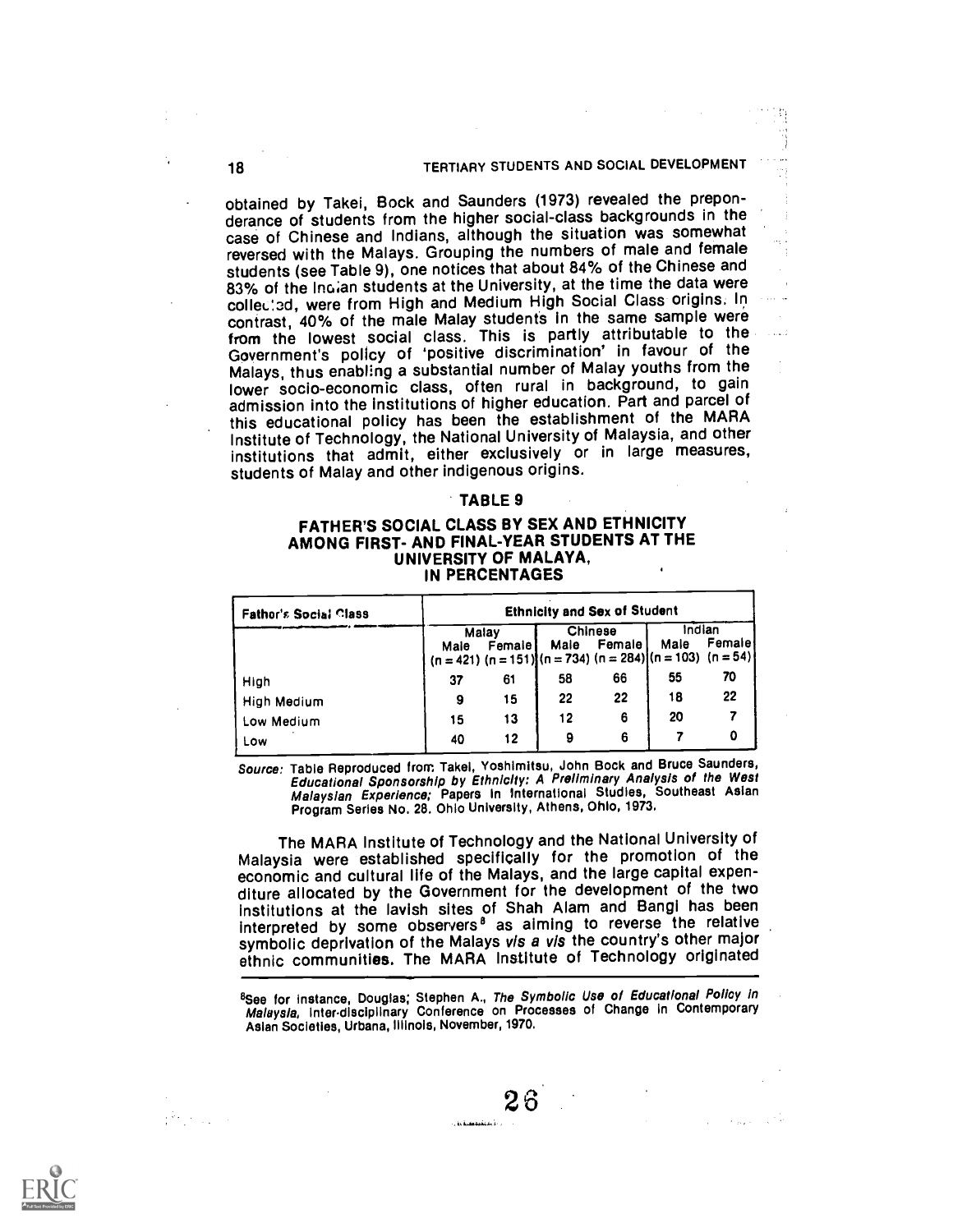from the *Dewan Latehan* RIDA or the Rural Industrial Development<br>Authority Training Institute, established in 1954 under the Ministry of<br>National and Rural Development to train young Malays for<br>participation in commerce a College was renamed the MARA Institute of Technology (Institute Teknologi MARA) in October 1967 with the expansion of courses available at the institution and the upgrading of its diplomas. The<br>Institute currently has 4 branch campuses in East and West Malaysia<br>and enrolment had soared from 200 students in 1965 to nearly 7,000 in<br>1974. The primar

The establishment and expansion of the MARA Institute of Tech-<br>nology and the National University of Malaysia were perceived by the<br>non-Malay communities as a clear symbol of ethnically defined<br>interests. The ethnic compos

This relative symbolic deprivation accentuated the Chinese<br>demand for a Chinese-language university but resulted in the opening<br>of the Tengku Abdul Rahman College in 1969 instead. The College<br>now offers Pre-university subj

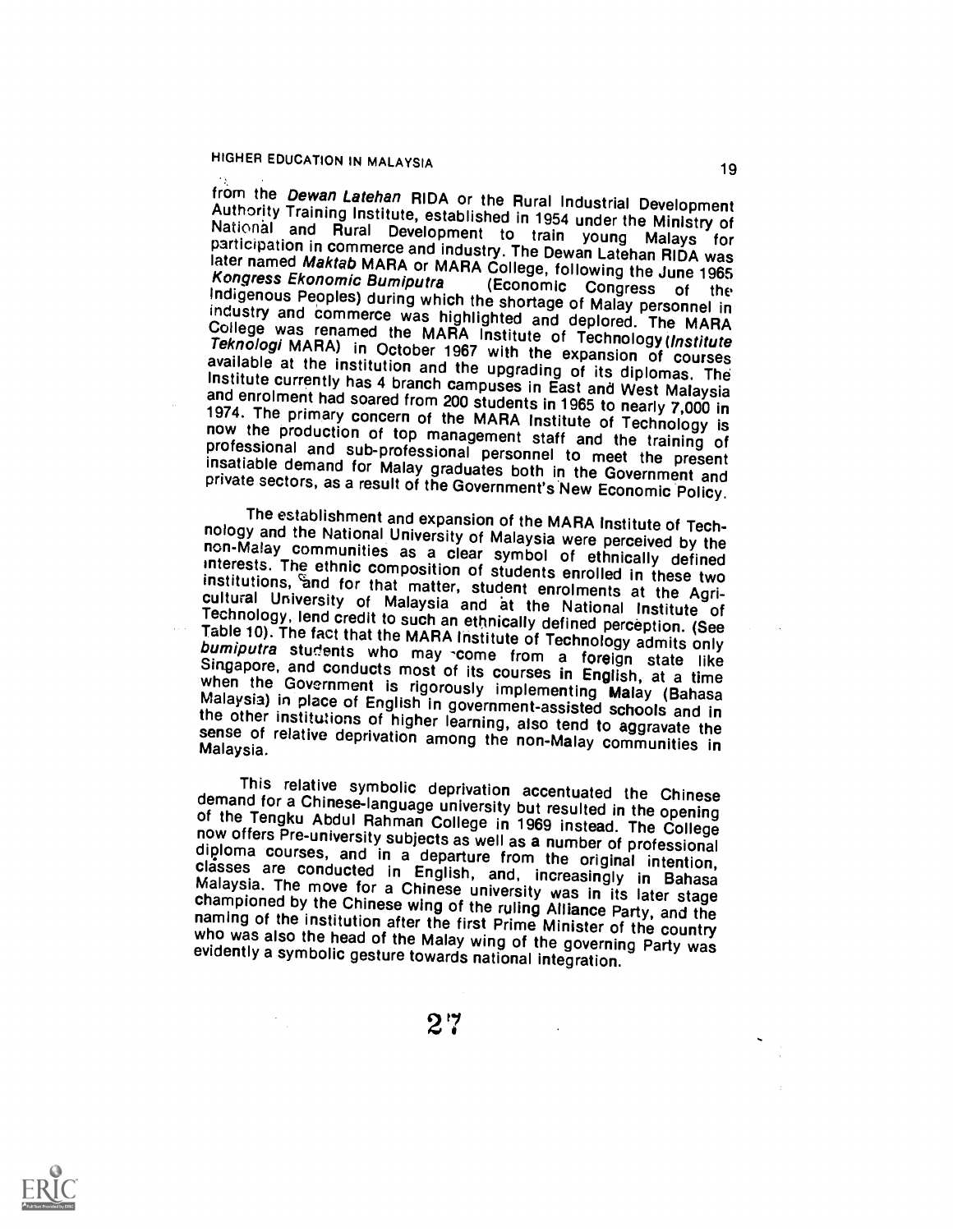#### TABLE 10<sub>00000</sub>. ENROLMENTS IN TERTIARY EDUCATION BY ETHNIC GROUP, 1973/74

K.

| <b>Ethnicity</b><br>Institutions                         | <b>Malays</b>  | Chinese | Indians | Others         | Total  |
|----------------------------------------------------------|----------------|---------|---------|----------------|--------|
| <b>Degree Courses</b>                                    |                |         |         |                |        |
| University of Malaya                                     | 4.000          | 3,592   | 755     | 34             | 8,381  |
| <b>Science University</b>                                | 511            | 836     | 128     | 28             | 1,483  |
| <b>National University</b>                               | 1,415          | 34      | 9       | 31             | 1,489  |
| <b>Agricultural University</b>                           | 75             | 34      | 3       | $\overline{2}$ | 114    |
| National Institute<br>of Technology                      | 192            | 46      | 1       |                | 239    |
| <b>Diploma and Certificate Courses</b>                   |                |         |         |                |        |
| <b>Agricultural University</b>                           | 1,168          | 177     | 13      | 26             | 1,397  |
| National Institute<br>of Technology                      | 1,082          | 149     | 11      | 4              | 1,246  |
| <b>MARA Institute of</b>                                 | 3,997          |         |         | 24             | 4.021  |
| Technology                                               | 705            | 186     | 27      |                | 918    |
| Ungku Omar Polytechnic<br>Tunku Abdul Rahman<br>College. | $\overline{2}$ | 613     |         |                | 615    |
| <b>Total Enrolment at</b><br>all levels                  | 13,142         | 5,667   | 947     | 149            | 19,903 |
| Percentage Distribution<br>by Ethnicity                  | 66             | 28.4    | 4.8     | 0.8            | 100%   |

Source: Compil**ed from** data obtained from Mid-Term Review of Second Malaysia<br>Plan, 1971-75, and data obtained from Institution sources.<br>Note: Data do not include some 26,580 Malaysian students enrolled in overseas<br>institu Chinese.

 $\label{eq:1} \frac{1}{\sqrt{2}}\sum_{i=1}^n\frac{1}{\sqrt{2}}\sum_{i=1}^n\frac{1}{\sqrt{2}}\sum_{i=1}^n\frac{1}{\sqrt{2}}\sum_{i=1}^n\frac{1}{\sqrt{2}}\sum_{i=1}^n\frac{1}{\sqrt{2}}\sum_{i=1}^n\frac{1}{\sqrt{2}}\sum_{i=1}^n\frac{1}{\sqrt{2}}\sum_{i=1}^n\frac{1}{\sqrt{2}}\sum_{i=1}^n\frac{1}{\sqrt{2}}\sum_{i=1}^n\frac{1}{\sqrt{2}}\sum_{i=1}^n\frac{1$ 



28

 $\sim$   $_{\star}$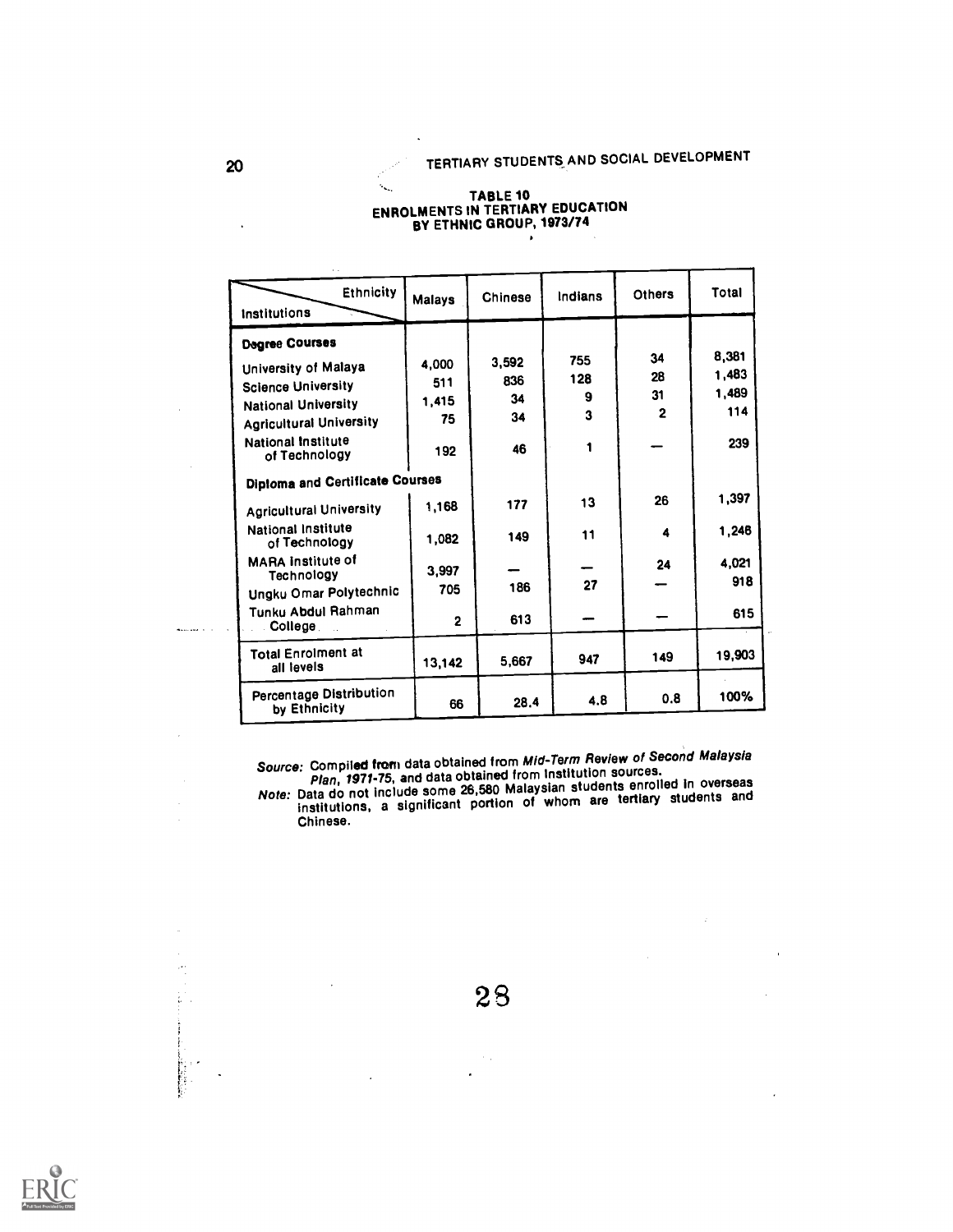# CHAPTER II

 $\sim 10^{11}$  km  $^{-1}$ 

 $\sim$  GeV and  $\zeta$ 

 $\mathcal{L}^{\text{max}}_{\text{max}}$ 

 $\frac{\partial}{\partial t}$ 

 $\mathcal{L}^{\text{max}}_{\text{max}}$  .

 $\mathcal{L}_{\text{max}} = \mathcal{L}_{\text{max}}$  $\label{eq:2.1} \frac{1}{\sqrt{2}}\int_{0}^{\infty}\frac{1}{\sqrt{2\pi}}\left(\frac{1}{\sqrt{2\pi}}\right)^{2}d\mu\,d\mu\,.$ 

 $\mathcal{L}^{\mathcal{L}}(\mathcal{L}^{\mathcal{L}})$  and  $\mathcal{L}^{\mathcal{L}}(\mathcal{L}^{\mathcal{L}})$  and  $\mathcal{L}^{\mathcal{L}}(\mathcal{L}^{\mathcal{L}})$ 

 $\mathcal{L}^{\text{max}}_{\text{max}}$ 

 $\Box$ 

 $\frac{1}{\sqrt{2}}\sum_{i=1}^{n} \frac{1}{\sqrt{2}}\left(\frac{1}{\sqrt{2}}\right)^2\left(\frac{1}{\sqrt{2}}\right)^2.$ 

 $\frac{V_{\rm{B}}}{\sigma_{\rm{B}}}$ 

الداخية

 $\sim$ 

 $\mathcal{L}_{\text{max}}$  and  $\mathcal{L}_{\text{max}}$ 

 $\label{eq:1} \begin{split} \mathcal{A}^{(1)}(x) &= \mathcal{A}^{(1)}(x) \mathcal{A}^{(1)}(x) \mathcal{A}^{(1)}(x) \mathcal{A}^{(1)}(x) \mathcal{A}^{(1)}(x) \mathcal{A}^{(1)}(x) \mathcal{A}^{(1)}(x) \mathcal{A}^{(1)}(x) \mathcal{A}^{(1)}(x) \mathcal{A}^{(1)}(x) \mathcal{A}^{(1)}(x) \mathcal{A}^{(1)}(x) \mathcal{A}^{(1)}(x) \mathcal{A}^{(1)}(x) \mathcal{A}^{(1)}(x$ 

 $\frac{1}{\left\| \mathcal{F} \right\|_{\mathcal{F}}^{2}} \leq \frac{1}{\left\| \mathcal{F} \right\|_{\mathcal{F}}^{2}}$ 

# HIGHER EDUCATION AND SOCIAL DEVELOPMENT: AN AREA FOR DIRECT ACTION STUDENT RURAL SERVICE ACTIVITIES

29

 $\sim 10^{-1}$ 

 $\mathcal{L}$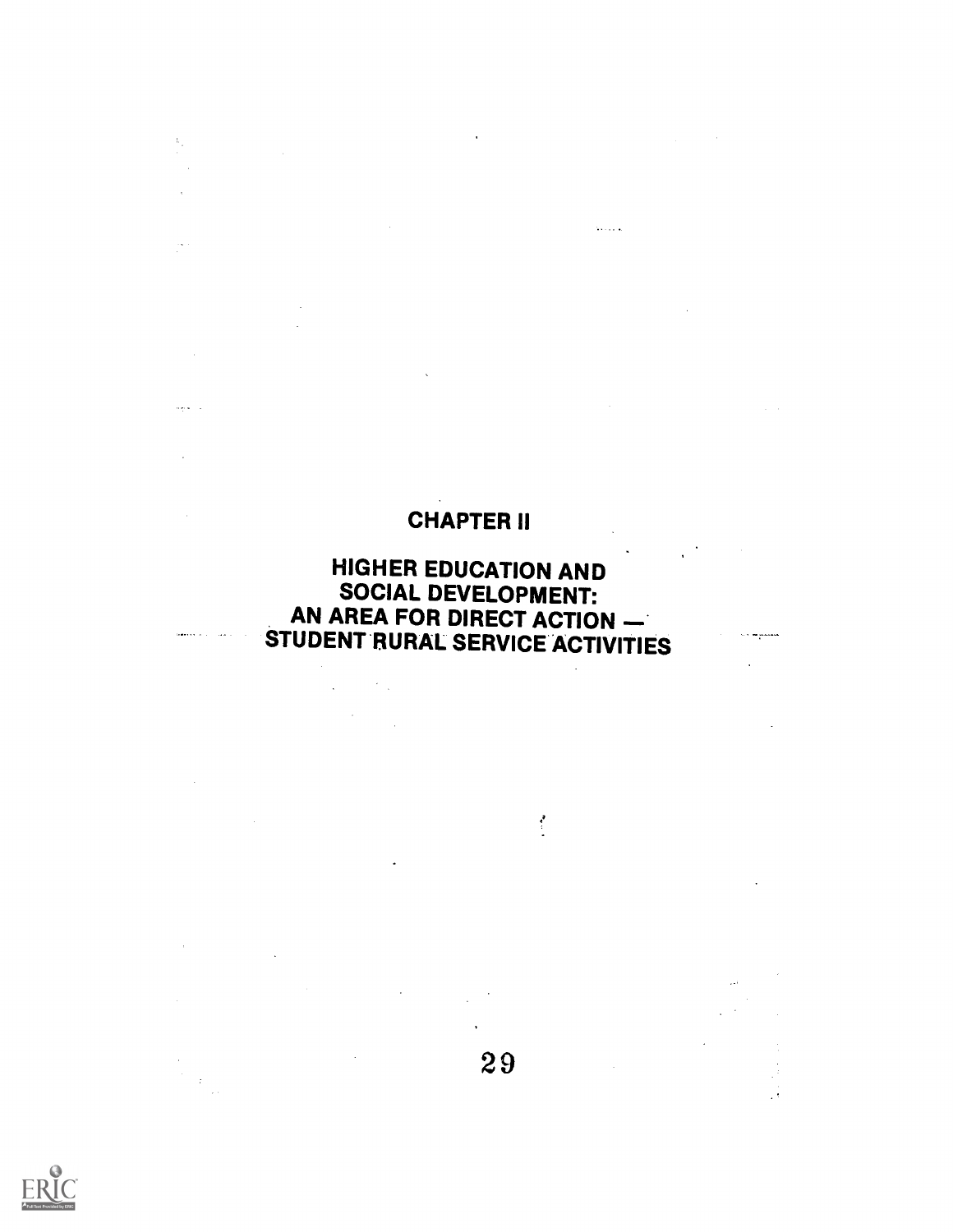# HIGHER EDUCATION AND SOCIAL DEVELOPMENT: AN AREA FOR<br>DIRECT ACTION — STUDENT RURAL SERVICE ACTIVITIES

## **INTRODUCTION**

Social development may be conceptualized as a process in<br>which institutions become progressively differentiated from one<br>another. The emergence of formal education is part of this process, as<br>are specialized economic and p Indian scenes, the possibility of 'idleness' of a scholarly class.

Conceptualizing formal education in institutional terms as part of the development process enables us to focus on the relationship between educational changes and other changes, on the interrelationship between the developing educational system and other aspects of the social, economic, and political development process.

## CHANGING HISTORICAL ROLES

The modern European university in the sense of an organized<br>body of masters and scholars had its origin in medieval Christiandom.<br>As a newly emerged institution, it ranked with the Church and Empire<br>as the three supporting lished the intellectual bases of industrial, 'modernized' society.

The development of formal education as a specialized social<br>institution engendered a struggle between alternative emphases in<br>cultural transmission, between the preservation and the creation of<br>knowledge. But it is not onl taught, the other great questions in the idea of a university include, for example, the problem of who should learn.

The instruction of undergraduates in the basic knowledge<br>contained in particular 'discipline', the training of a relatively small<br>number of graduate students in research, and the training of young<br>people for certain profes sity came to be increasingly associated with helping to create bases for an improvement of the instruments required for social-economic

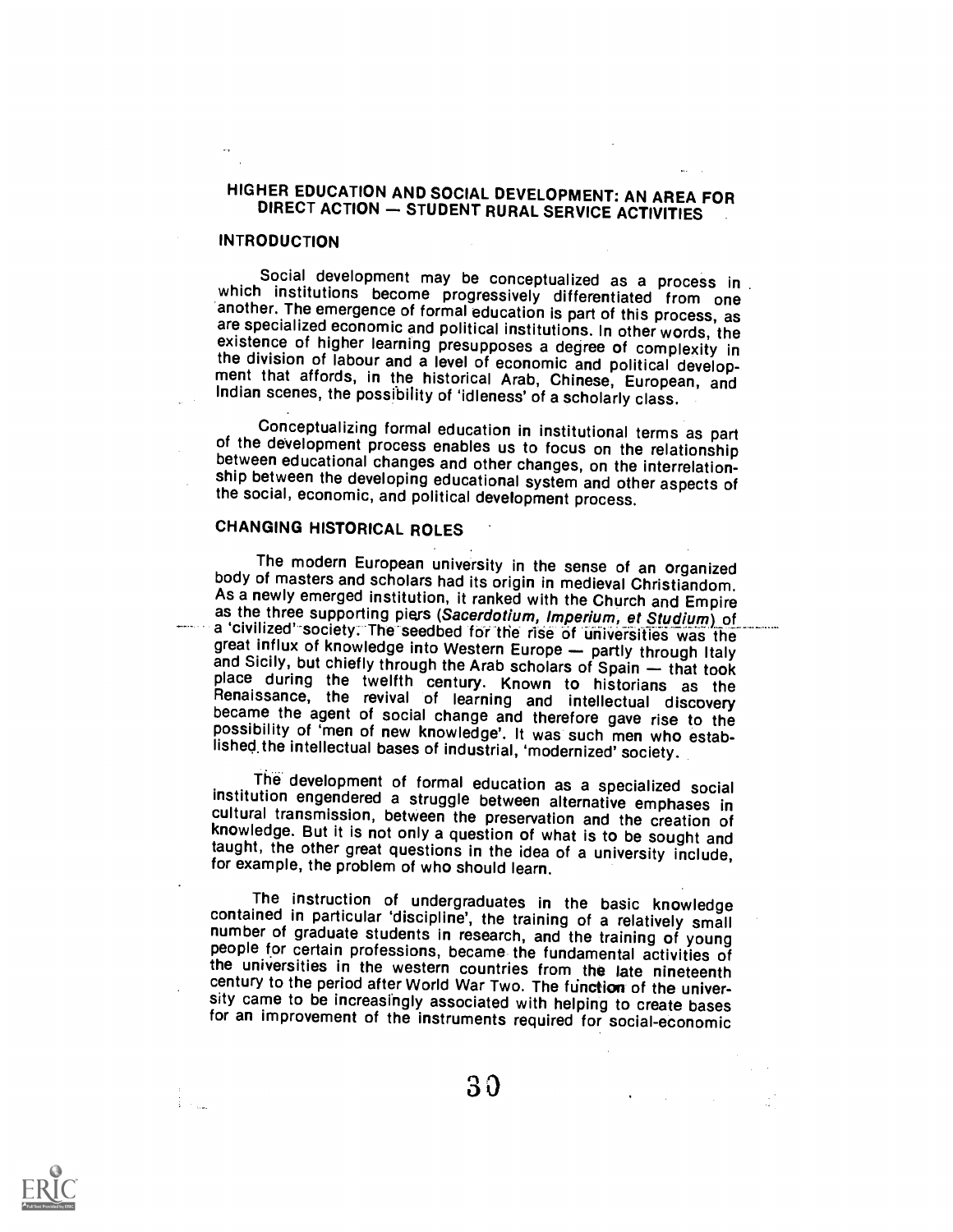development and the channeling of upward social mobility of the individual.

In the meantime, the needs of industry were increasingly forcing the governments in all countries to play a larger part in higher education, either by assisting private institutions or by creating new ones of their own and, today, this process has proceeded very far indeed.

Such an expansion of financial support to the universities in the West especially in the post-war years of the fifties entailed the performance of teaching, training, and research as services by the universities to both government and society. These were different in character from the more traditional functions of teaching, training, and research as large-scale research schemes supported by contract, the teaching of vocationally 'relevant' courses, etc. became the preoccupation of the universities.

## SOCIAL FUNCTIONS OF HIGHER EDUCATION IN THE DEVELOPING **COUNTRIES**

In addition to carrying out teaching, training and research as services to government and other institutions, the universities and colleges of the developing nations have an added priority of promoting research dedicated to the solution of concrete social problems resulting-from the rapidly changing social relationships, and the providing of social services in an environment wherein other institutions, including the government, may lack the means of accomplishing these functions. The accessibility to knowledge and internal openness make the university a potential base and agency in the movement of social change.

The types of social services which may be rendered by the higher educational institutions can usually be achieved on a very practical level. This may include the various extension activities recommended by UNESCO educationists, or as has become increasingly widespread,-the sending of a large number of students, either voluntarily or otherwise, to undertake service-learning work in rural areas or urban ghettos. Some of the extension a tivities that have been pursued by universities in a number of countries include, traditionally, those falling into the fields of agriculture, health and adult education. In Southeast Asia, the Philippines and Indonesia are the two countries most active in this regard.

The university or college could also participate in the social and cultural improvement of the masses by planning and running evening and holiday classes, televising or more appropriately, broadcasting educational programmes. This kind of educational messages will necessarily include language teaching, persuasion towards acceptance

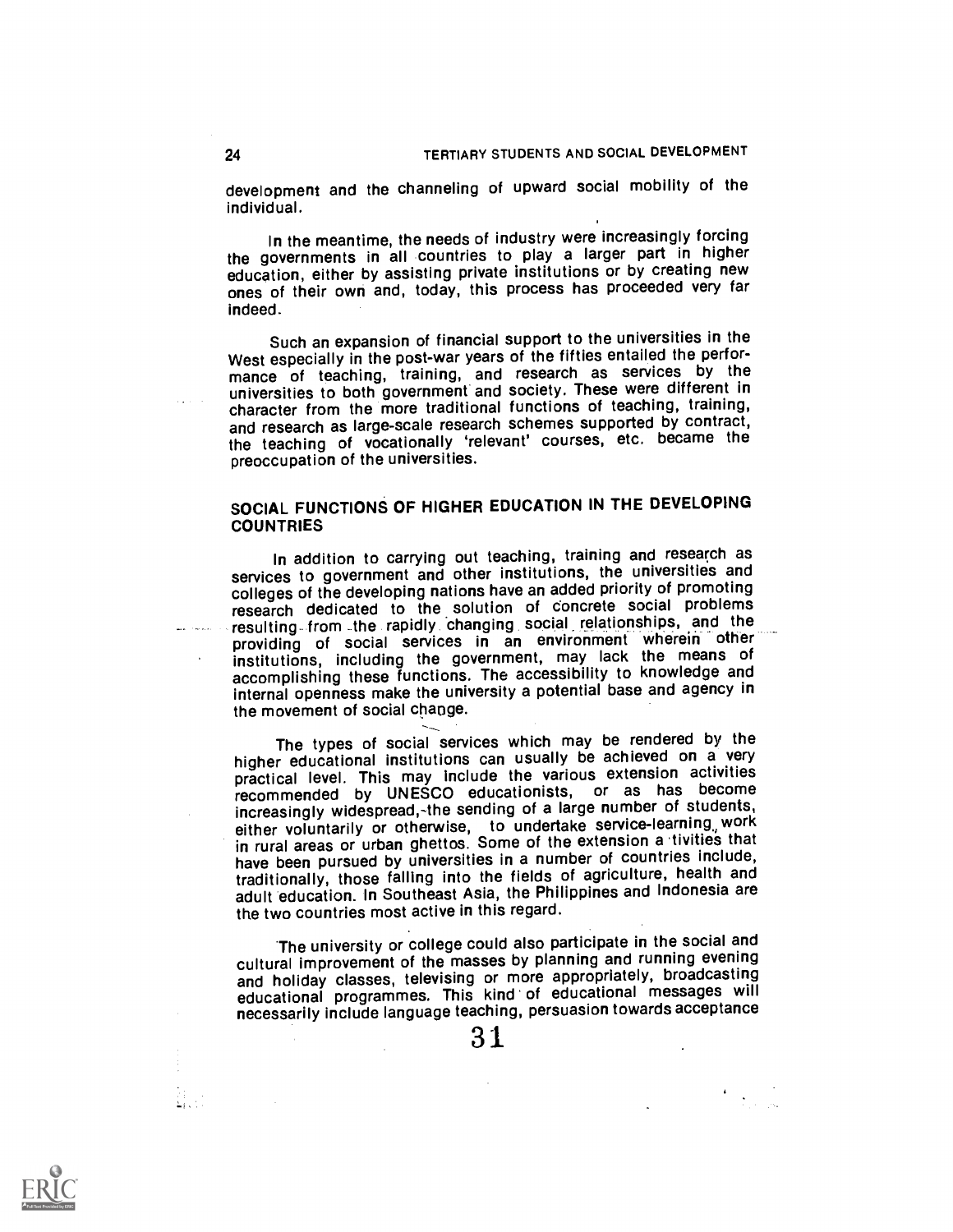of family planning and means of fertility control, knowledge on health<br>and nutrition, and whatever else that is needed in the local or national context. The recent formation of a Communication and Extension<br>Programme within the formal curriculum structure of the Agriculture<br>University of Malaysia would fall under this category of social<br>services.

In eradicating illiteracy which is a common social and educational problem in the developing world, the university could organize teachers' training courses for secondary school teachers, particularly in the fields of science and technology. This ought to receive top priority as teachers are the agents who translate educational goals, be it the need for technical manpower, equal educational opportunities, or national integration, into reality.

Another function that may be performed by higher educational<br>institutions in any society, but more so in the developing nation, is its<br>participation in positive social actions, which may include activities<br>such as communit universities and colleges which compete, often with great success, for<br>the limited resources of the economy, ought to make their own<br>resources available to society at large, particularly to the poor<br>communities commonly fo impact. The involvement of students and faculty members in the evaluation and assessment of their own social development projects also adds a new dimension in the fostering of a closer relationship between higher education and society:

# AN AREA FOR DIRECT ACTION: STUDY-SERVICE OR SERVICE-LEARNING ACTIVITIES

One form of student social action which is rapidly gaining a foot-hold in both the developed and the developing countries is those activities that have been termed 'study-service' (Fussell and Quarmby, 1974), 'service-learning', or more generally, 'student service activities'.<br>This is a two-way process for in linking service with study, the

 $\sim 100$ 

 $\mathcal{L}^{\mathcal{L}}$ 



 $\mathbf{B} \in \mathbb{C}^{n \times n \times n}$  .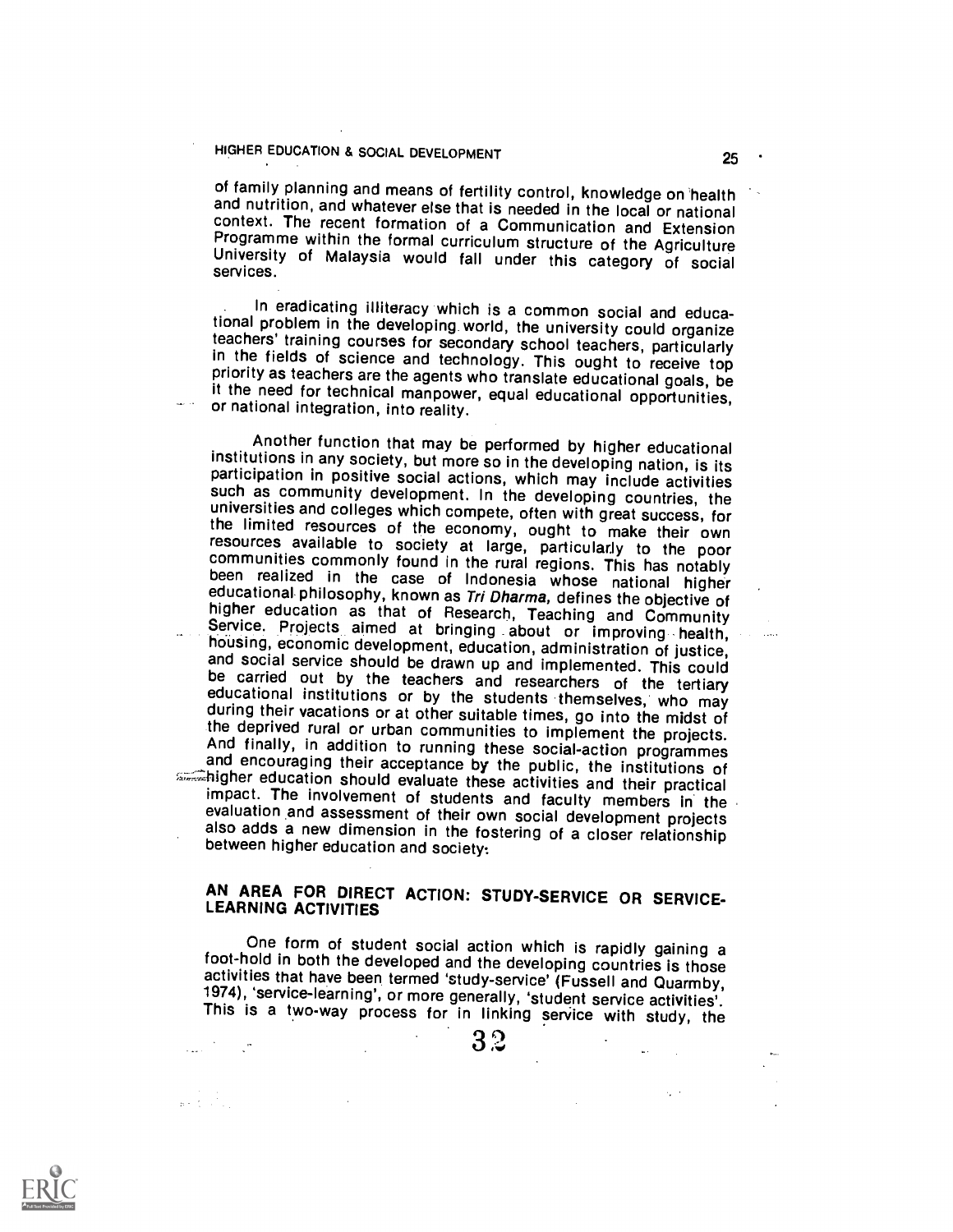students are able to serve the underprivileged whilst gaining opportunities for educational development and personal growth as well.

One of the attributes of the study-service or service-learning activities of students is that it is organized within the context of formal education. It may be voluntary, or form part of the educational curriculum, or be required for other purposes. Service-learning may be short-term or long-term. According to Fussell and Quarmby (1974), the schemes can be broadly, categorized into 'intervening', 'interwoven', 'subsequent', and 'parallel' types, depending on at what point of time during the course of study the service work is undertaken, and the extent to which it is integrated into existing curriculum.

In the following chapters, we shall take a closer look at how the institutions of higher education and the students in the Third World are helping to contribute to the economic and social development of their countries through various forms of service-learning work.

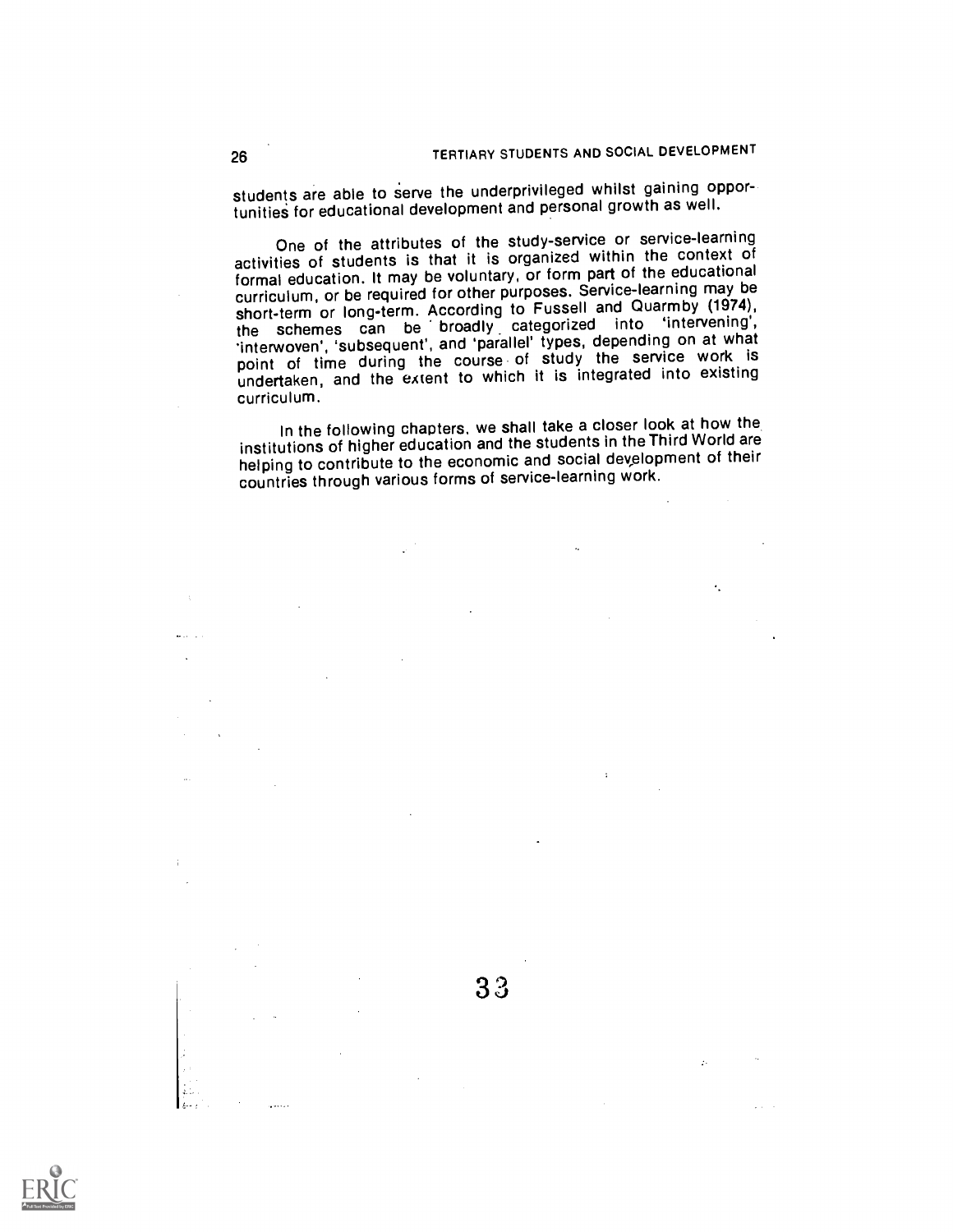# CHAPTER III

 $\sim$   $\sim$ 

 $\label{eq:2.1} \frac{1}{\sqrt{2}}\int_{0}^{\infty}\frac{1}{\sqrt{2\pi}}\left(\frac{1}{\sqrt{2\pi}}\right)^{2\alpha} \frac{1}{\sqrt{2\pi}}\int_{0}^{\infty}\frac{1}{\sqrt{2\pi}}\left(\frac{1}{\sqrt{2\pi}}\right)^{\alpha} \frac{1}{\sqrt{2\pi}}\frac{1}{\sqrt{2\pi}}\int_{0}^{\infty}\frac{1}{\sqrt{2\pi}}\frac{1}{\sqrt{2\pi}}\frac{1}{\sqrt{2\pi}}\frac{1}{\sqrt{2\pi}}\frac{1}{\sqrt{2\pi}}\frac{1}{\sqrt{2\pi}}$ 

 $\ddot{\phantom{a}}$ 

للمساريد المربيد

 $\mathcal{A}^{\mathcal{A}}$ 

 $\label{eq:2.1} \frac{1}{\sqrt{2}}\int_{\mathbb{R}^3}\frac{1}{\sqrt{2}}\left(\frac{1}{\sqrt{2}}\right)^2\left(\frac{1}{\sqrt{2}}\right)^2\left(\frac{1}{\sqrt{2}}\right)^2\left(\frac{1}{\sqrt{2}}\right)^2\left(\frac{1}{\sqrt{2}}\right)^2\left(\frac{1}{\sqrt{2}}\right)^2.$ 

 $\label{eq:2.1} \frac{1}{\sqrt{2\pi}}\sum_{i=1}^{N} \frac{1}{\sqrt{2\pi}}\sum_{i=1}^{N} \frac{1}{\sqrt{2\pi}}\sum_{i=1}^{N} \frac{1}{\sqrt{2\pi}}\sum_{i=1}^{N} \frac{1}{\sqrt{2\pi}}\sum_{i=1}^{N} \frac{1}{\sqrt{2\pi}}\sum_{i=1}^{N} \frac{1}{\sqrt{2\pi}}\sum_{i=1}^{N} \frac{1}{\sqrt{2\pi}}\sum_{i=1}^{N} \frac{1}{\sqrt{2\pi}}\sum_{i=1}^{N} \frac{1}{\sqrt{2\pi}}\$ 

 $\bar{\epsilon}$ 

## VOLUNTARY RURAL SERVICE ACTIVITIES OF TERTIARY STUDENTS IN MALAYSIA



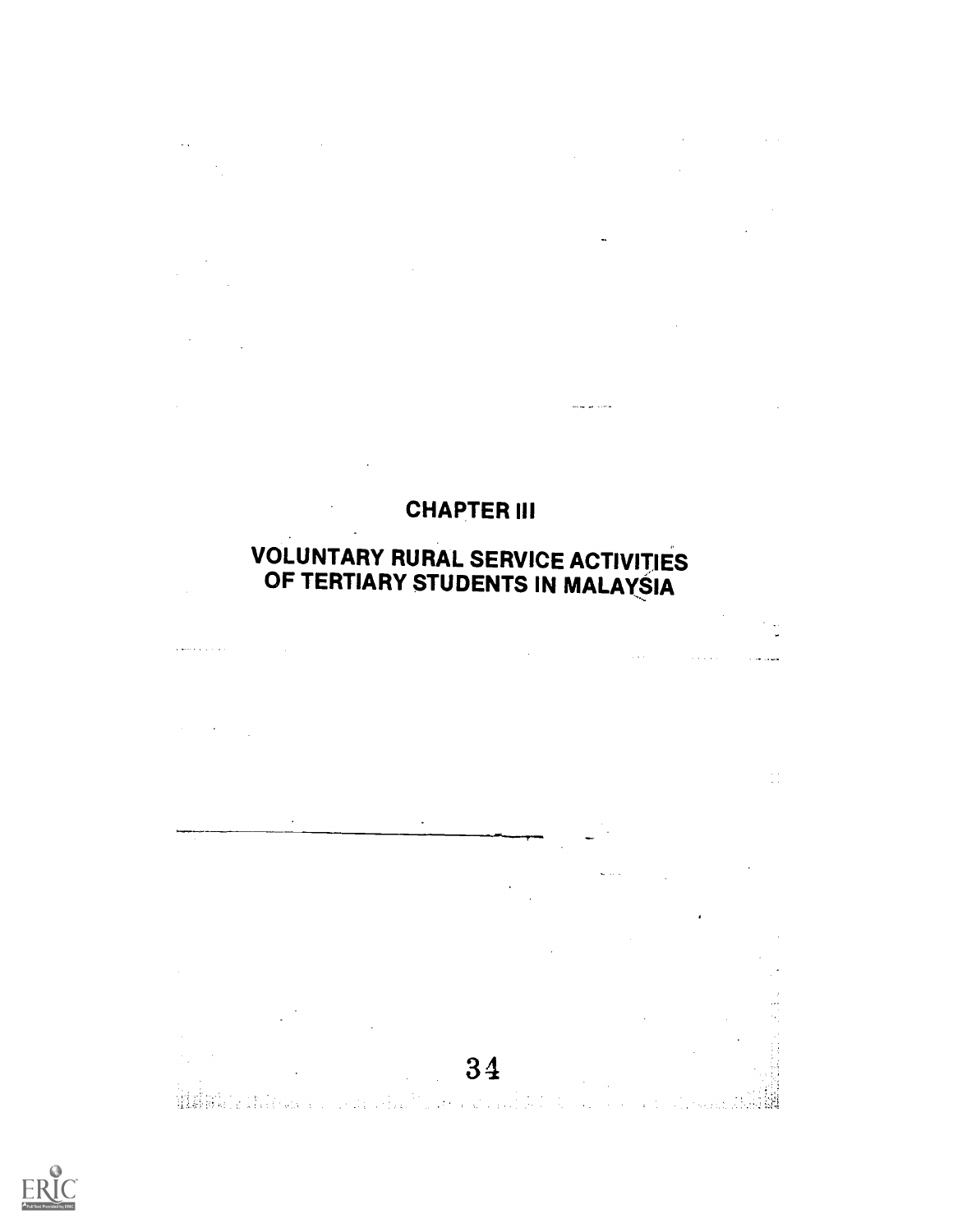## VOLUNTARY RURAL SERVICE ACTIVITIES OF TERTIARY STUDENTS IN MALAYSIA

#### **INTRODUCTION**

 $\mathbf{I}$ 

The involvement of students in voluntary social action schemes<br>in rural Malaysia can be traced to the early interele-sixties. In or<br>around 1960, the National Union of Islamic Students started a scheme<br>to recruit volunteers

# THE STUDENT PIONEER CORPS (1969) AND THE TEACHING FORCE (1970)

In an editorial entitled, 'The Intellectual Awakens' in the May<br>1968 issue of Mahasiswa Negara, the organ of the University of<br>Malaya Students' Union or Persatuan Mahasiswa Universiti Malaya (PMUM), the paper hailed the birth of a new political party which was launched and led by a group of intellectuals, academics, and professionals. It commented that the most exciting happening was not the inception of this

di.<br><mark>Waa bila M</mark>adama wa Marekani ya Katika Marekani ya Marekani ya Marekani ya Marekani ya Marekani ya Marekani ya M

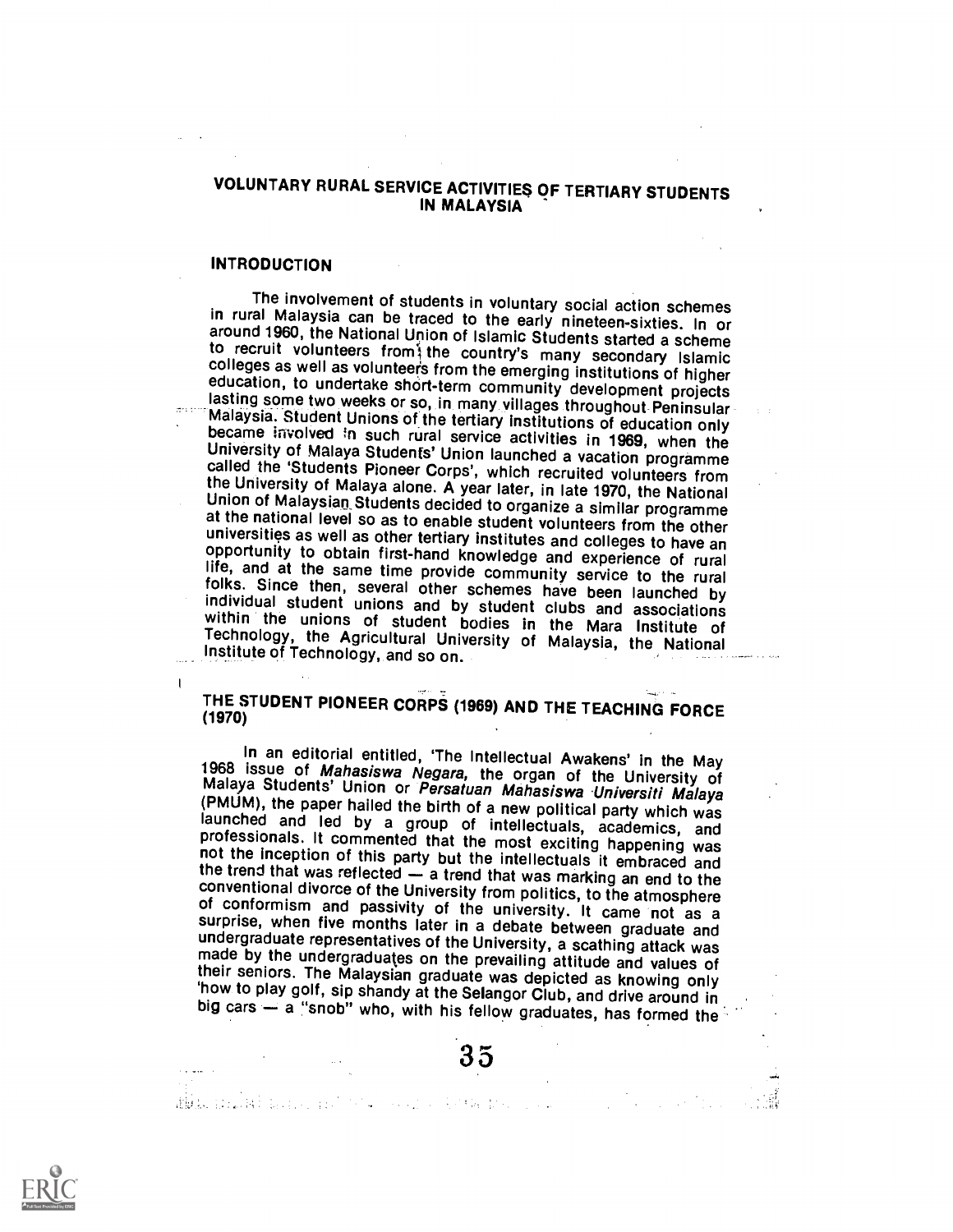l<br><del>An</del>istra (1994)

"elite" to take over from the colonialists'. These graduates were criticized for being unwilling to go back to the kampung (villages) 'where they are most needed'.<sup>1</sup>

These two instances reflected the growing awareness and concern of the students in the University of Malaya of wider social and political issues outside the fences of the campus at Pantai Valley. This increasingly vocal and active participation in the social and political affairs of the nation was particularly strong within the Malay Language Society, a non-affiliate of the University of Malaya Students' Union, but the momentum was gathering among the general student bodies at Pantai Valley and elsewhere as well.

Towards the end of 1968, appeals were made, on two separate occasions, by the Presidents of the University of Malaya Students' Union (PMUM) and the National Union of Malaysian Students (PKPM) to students to spend some time with the people in the rural areas, to study their problems, and to offer help in solving their difficulties. In his public speech at the Annual General Meeting of. the Union, the PMUM's 1968/69 Council Piesident argued that it was time the students left their ivory tower abode and played a more 'creative and active role in the politics of the nation. He urged that "more concrete projects should be undertaken during the lông vacation", and that "we students will have to go out to the people in rural areas, study their problems and give of our best to help solve the difficulties people less fortunate than us, face".<sup>2</sup> Concerned with this same issue, the President of the National Union (PKPM) recommended in the Decrement issue of the PKPM organ, Berita Pelajar Special, that all gree lates from the institutions of higher learning should serve in the ruical areas for one year. He was reported as having felt that this 'national service' in the rural areas, particularly in the really remote ulus,<sup>3</sup> would give the graduates 'a potentially valuable non-monetary, social awareness, leaving the future elites with a sympathy for the economically backward and oppressed peasant masses'.

The efforts of these elected student leaders and the general political climate that dominated the campus as well as the national life in general in and around 1969 led to the, creation of a Student Pioneer Corps in the University of Malaya. 'The University of Malaya Students' Union realizing the need for undergraduates to identify themselves with the masses; noting the plight of the rural community and the various problems they face; and further realizing the



t Mahasiswa Negara, vol. 7, no. 1, Nov. 1968, p. 3.

Session 1968/69. Term 2; p.1.

<sup>2 &</sup>quot;New President's Policy: Call for More Politics" in Mahasiswa Negara, vol. 6, no. 7,<br>
Session 1968/69. Term 2; p.1.<br>
3 'Ulus', Malay word meaning 'of the upper course of a river'; denoting underdevelop-<br>
ment and remote 3 'thus', Malay word meaning 'of the upper course of a river; denoting underdevelopment and remoteness.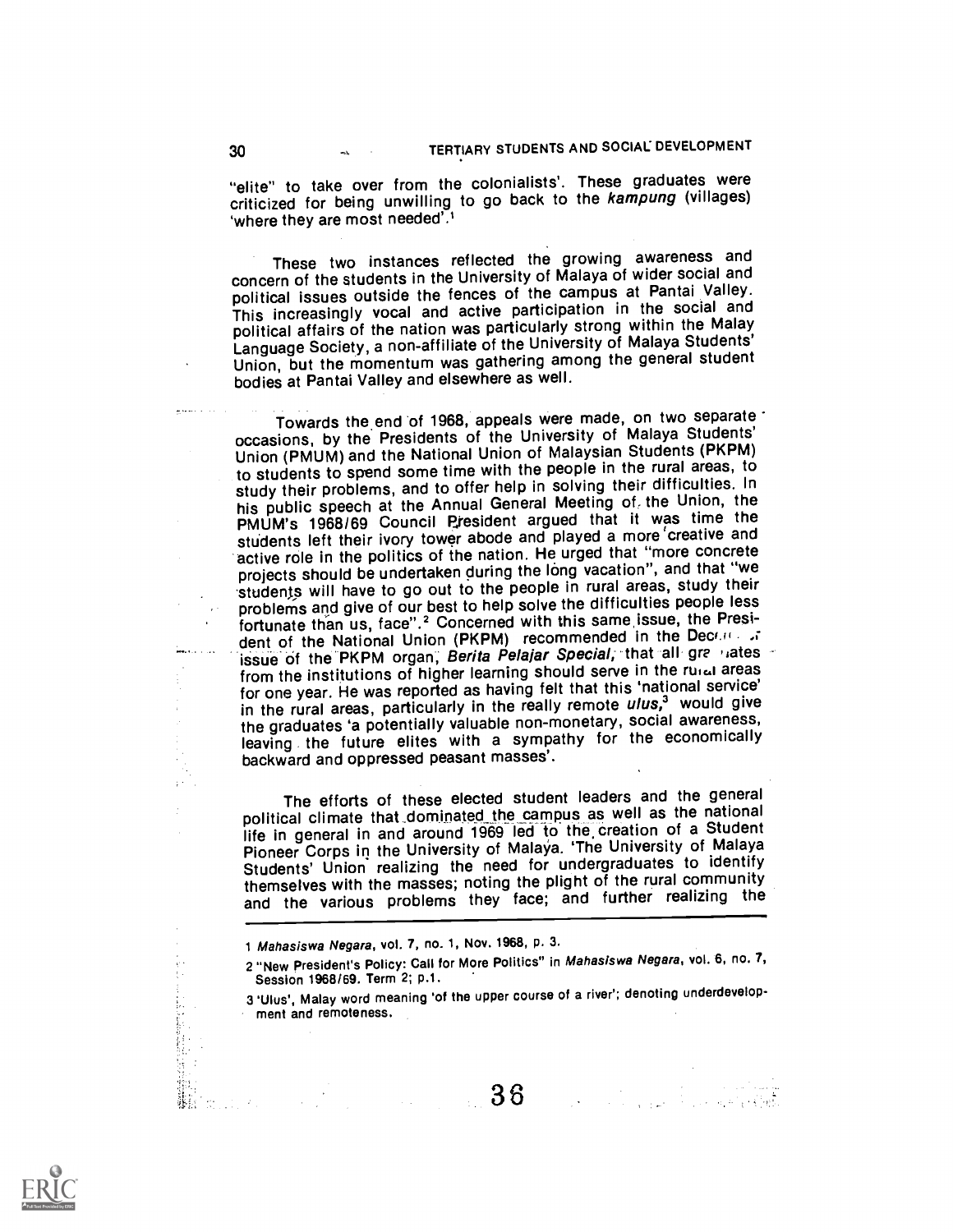importance of racial harmony and national integration proposes to set up a Student Pioneer Corps'.<sup>4</sup>

Having been allocated a budget of M\$8,000 by the Union, the Student Pioneer Corps, known in Bahasa Malaysia as Project Perkhid-<br>matan Mahasiswa, was launched during the long university vacation at the beginning of 1970. Some 40 students from the University, in groups of ten persons, visited and stayed in four villages in Trengganu, a state in the east coast of Peninsular Malaysia. The<br>villages chosen were near Kota Baru, Kuala Krai, Kuala Brang, and Chelok; the number of inhabitants in the four kampungs (villages) totalled about 8,500.

This service scheme under the name of Student Pioneer Corps or Project Perkhidmatan Mahasiswa existed only for a year.

In 1971, the scheme was renamed Tenaga Pengajar or The Teaching Force, and as the name suggests, the service activities were focused mainly on teaching children and adults in the villages to read and on providing instructions in modern agriculture, village cooperatives, health, and domestic economics.

#### Aims and Activities of the Teaching Force

The primary objectives of the Teaching Force were set forth as:

- a) To obtain first-hand knowledge of the difficulties and problems facing the rural people, particularly those in the fields of education and health, and through discussion and instruction, help ihe rural people solve these problems;
- b) To ease the problem that university students have in obtaining temporary jobs during their long vacation; provide them with some useful occupation during the holiday which at the same time will enable them to get a little income for the purchase of books and payment of rents;
- c) Recognizing that they are an integral and important part of the wider national community, the students will be brought closer to the community at large;
- d) To help promote friendship and harmony among people of different ethnic origins and to bring about national integration;
- e) To promote group life and productive work and to train the student members to overcome problems through joint initiative; and

4"Student Service Corps", Laporan Tahunan PMUM (Annual Report of PMUM), Sept.<br>1969-70.

3'7

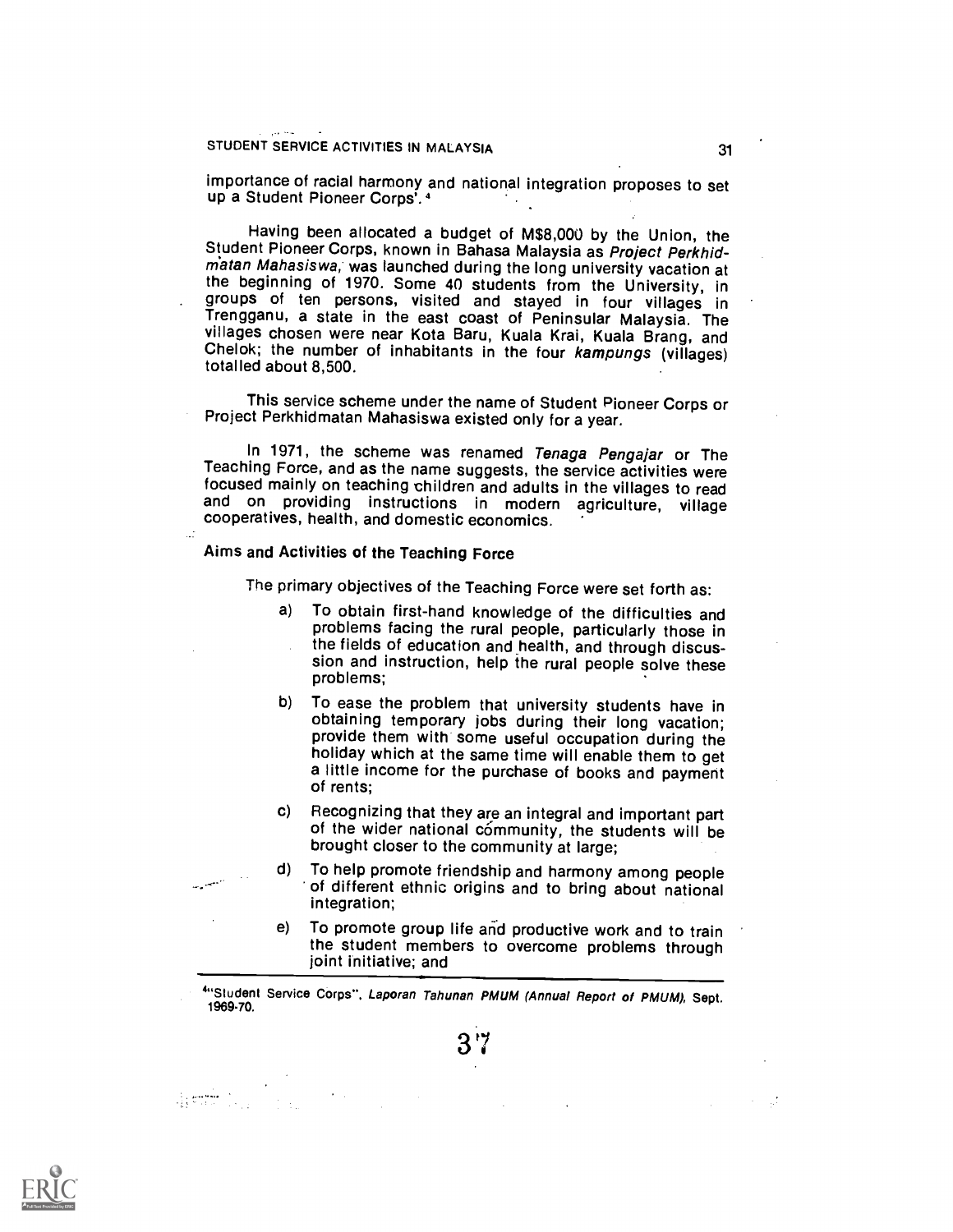f) To help build sports facilities for the rural school children and village youths in general, and to teach them new games.

#### Administration

Decisions concerning the objectives of the service corps, the selection of villages, the recruitment of volunteers, marshalling of financial aids, and the implementation of the schemes are the responsibility of the Organizational Committee of the Teaching Force scheme of the University of Malaya Students' Union. The Committee<br>consists of a Director, Secretary, Treasurer, and a State Coordinating Officer for each of the states selected for the service activities; in addition, the President and Welfare Secretary of the University of Malaya Students' Union become, automatically, ex-officios of the<br>Committee. The Secretariat of the Union (UMSU) is used as the<br>Operation Room for running the service activities of the Teaching Force.

#### The Selection of Villages

The Organizational Committee of the Teaching Farce decides on the choice of the area to which the Union is to send its volunteers.<br>The selection process involves considerable amount of hard work and planning as preliminary field survey trips have to be made and cooperation obtained from the local and State authorities. In general, the following guidelines are employed in the selection task:

- a) A kampung (Malay village), a rubber or oil-palm plantation, or.a 'New Village' (re-settled Chinese community mostly established in the 1950's to sever possible sources of support to insurgent communist guerillas), so long as it is a neglected and backward area;
- b) The village selected should have at least 50 households; -
- c) Being an underdeveloped area, the village chosen is likely to be lacking in education and health facilities as well as social and economic welfare;
- d) For practical reasons, the village should not be far too inaccessible;
- e) It should preferably have at least a primary school, a community centre (balai rakyat) or a place where the members of the Teaching Force could appropriately... conduct their activities;
- f) There must be enough villagers available to act as 'adopted families' to the volunteers.

المحمد المحمد المحمد المحمد المحمد المحمد المحمد المحمد المحمد المحمد المحمد المحمد المحمد المحمد ال<br>المحمد المحمد الأساء الأولى المحمد المحمد المحمد المحمد المحمد المحمد المحمد المحمد المحمد المحمد المحمد المحم



الأنباع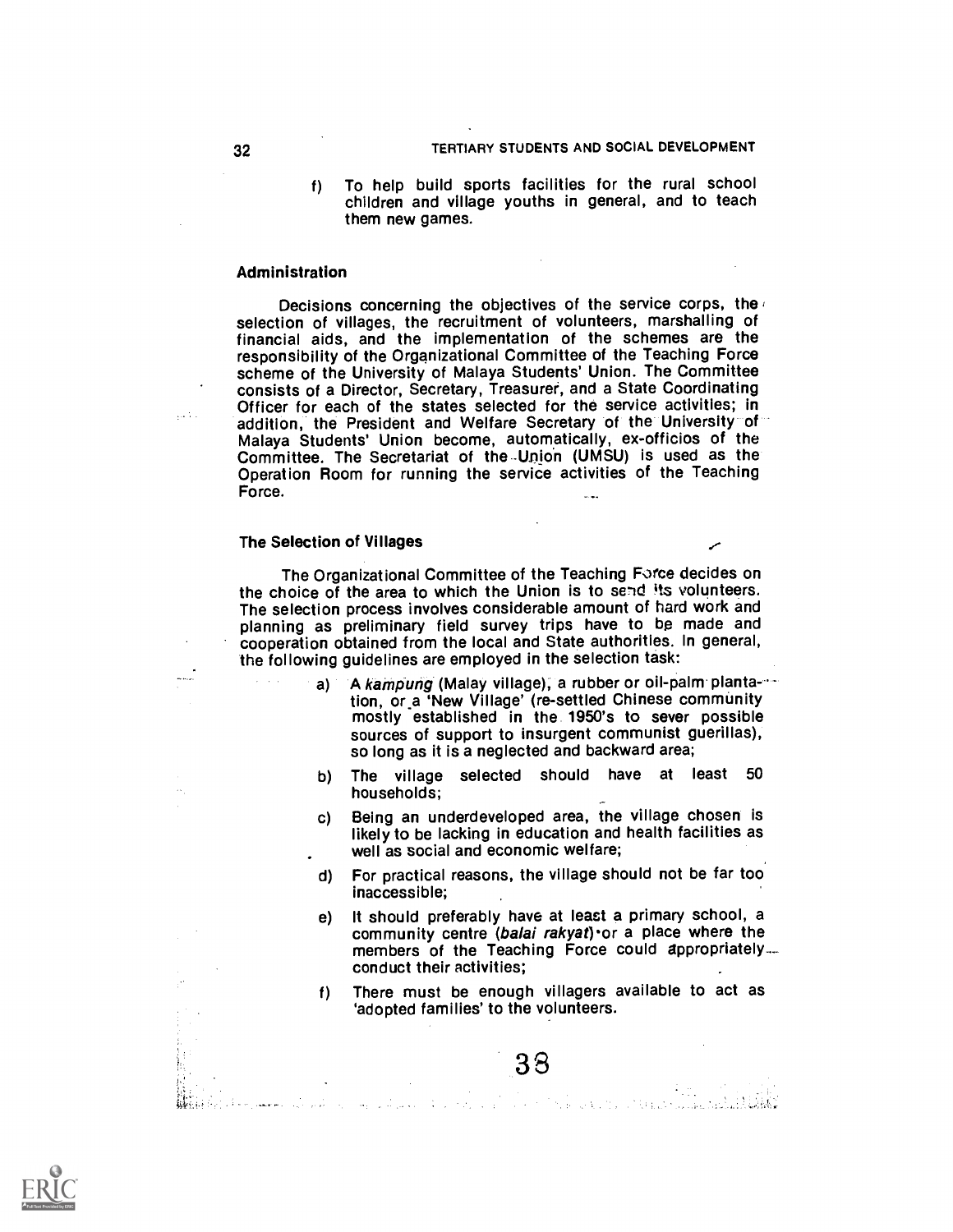# The Recruitment and Organization of Volunteers

The activities of the Teaching Force (Tenaga Pengajar) of the Students' Union are publicized in the various student news sheets, newspapers and on university notice boards. Through this as well as information passed from s and applications often exceed the number intended. Although all the students of the University are encouraged to participate in the rural service work, the number of volunteers that can be recruited is restricted by the li

The Union does not allow discrimination in the selection process as the volunteer who is chosen may be of any sex, ethnicity, religion or academic discipline. A sincere desire to serve and learn, and an attitude of goodwill and understanding are required of the volunteers.<br>Preference is given, in the selection process, to those members who are not in the final-year of their studies, so that in the following academic year knowledge they have gained from their experience of living with and serving the rural folks during the university vacation. As nearly all the areas chosen are inhabited by people of Malay ethnicity, it is important that every participant be able to converse in the national language, Bahasa Malaysia (Malay), at least to the extent needed for the successful execution of his responsibilities and for the success of the scheme as a whole.

While in the field, every participant of the Teaching Force is<br>required to see himself or herself as a representative of the student<br>body of the University of Malaya, and as a university student who is<br>aware of the state o and less endowed rural people. He is to live among them for the duration of the service term and is given to understand that, as a member of the Teaching Force, he should not allow his own political views and inclination affect the service in any manner. Members of the corps are not allowed to propagate political ideology of any sort.

The number of volunteers varies from year to year but the Teaching Force of the University of Malaya Students' Union has expanded ever since the first project was launched in 1969 under the name of Student Pioneer Corps. T the number of villagers who have come into contact with the Teaching<br>Force have also increased over the years.

The service corps is divided into smaller teams, the size of<br>which depends on the number of volunteers and villages selected; but<br>attempts are made to form teams of 25 persons. It is also required that<br>one out of every fou

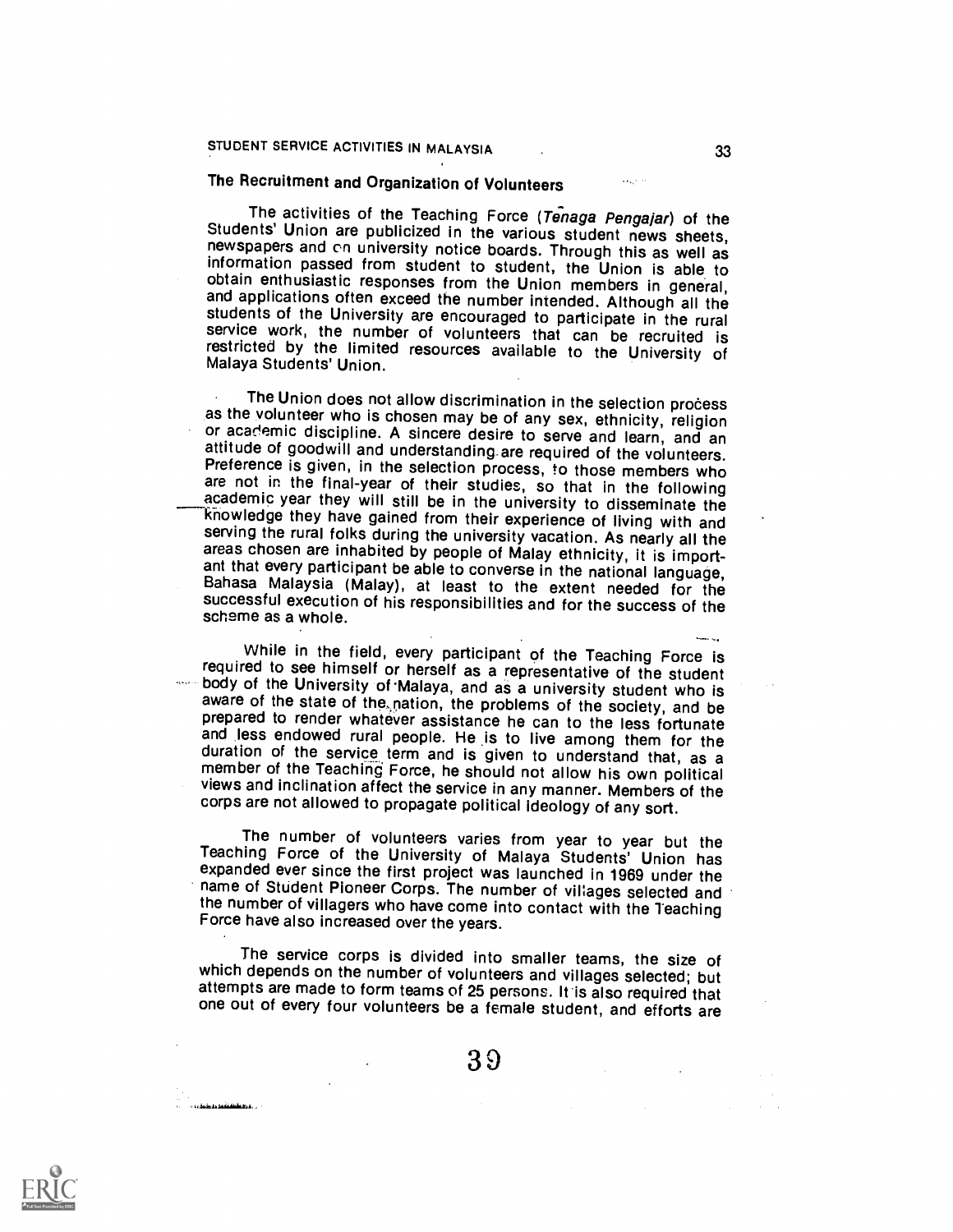made to recruit students of every ethnic origin, religious belief, and discipline of study.

Once in the field, the student volunteers must live-in with an 'adopted family' in the kampung, rubber plantation, or 'new village' for a period of one month. At the end of their term of serving and learning from the rural people, team reports embodying findings on the various aspects of rural life and information about the group's activities, are to be submitted. A Disciplinary Board has also been set up in the University of Malaya Students' Union to examine, and if necessary, take action on any violation of the principles governing the Teaching Force projects. Understandably, the success of the scheme depends very much on the cooperation of the students, University Administration, Federal, State and Local authorities, and the public.

#### Rules Governing Service

The following rules and guidelines have been adopted by the Organizational Committee to help the volunteers carry out their 'activities effectively:

- 1) Apart from fulfilling their general responsibilities for the realization of the objectives of the Teaching Force, every leam member may be assigned special; additional duties: ior the same stated purpose;
- 2) Lessons and guidance classes will be conducted everyday according to schedule in subjects such as Bahasa Malaysia, English, Arithmetic, and Science. In popular in the village are to be organized by a corps member who should preferably be a player of that particular game or sport in the university team. At night, the student volunteer should get together with the members of  $hi$ ; 'adopted family' and discuss with them matters related to educational opportunities and the range of subjects available to young people, household affairs, health and 'the facilities that may be made use of in nearby government health centres, and knowledge on modern medicine. Where appropriate and possible, advice should be offered;

3) If necessary, talks or lectures on any other relevant topic may be conducted. Steps must also be taken to build up a library, organize health campaign and sewing class, and to promote traditional village mutual-help (gotong-royong) projects. In all this, special effort should be made to secure the widest possible participation of the villagers, particular the village youths of both sexes;  $40$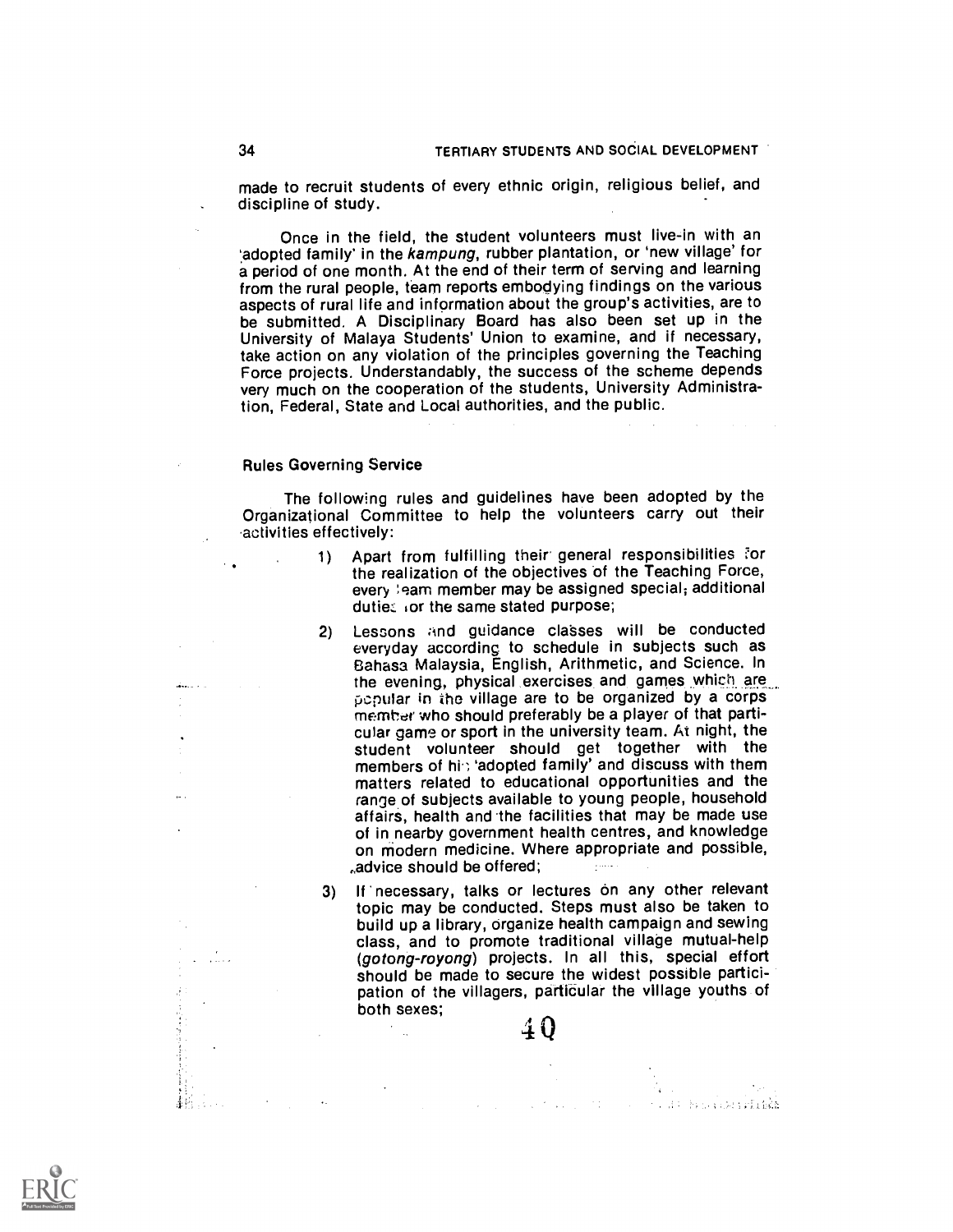**है कि के साथ है कि विकास करने का साथ करने हैं। उनके विकास करने के बाद की साथ करने का साथ करने के साथ करने के स<br>के साथ करने के लिए कि साथ करने के लिए कि साथ करने के लिए कि साथ करने के लिए कि साथ करने के लिए कि साथ करने** 

- 4) Members qf the Teaching Force projects will be paid a subsistence allowance for the month while they are in service, and each member has to give part of this allowance to his 'adopted family' as payment for his food;
- 5) Each volunteer must carry out his duties each day according to the work schedule, and use whatever free time he has in a fruitful way in the village he has been assigned to. Every team will be allowed to leave its assigned village for a day once every week, and this should be reserved for visits on fellow student volunteers and places nearby;
- 6) Every volunteer whose performance is deemed satis-<br>factory by the Organizational Committee will be given a Special Certificate of Recognition for the service he has rendered as a member of the Teaching Force.

#### Financing of Projects

Like its predecessor, the Student Pioneer Corps, the various Teaching Force schemes are financed by funds allocated by the University of Malaya Students' Union, with nominal contribution from the University of Malaya. With the expansion of the programme both In membership and the number of villages visited, the expenditure incurred has doubled from M\$8,000 in 1969 to M\$18,710 in 1973.

Expenditure is kept to the barest minimum. The single largest item is the subsistence allowance paid to the corps members; the transportation of volunteers from the University in Kuala Lumpur to other items of expense. An example of this can be seen in the 1973 budget estimate of the Teaching Force as shown in Table 11.

# NATIONAL STUDENT SERVICE CORPS

The National Student Service Corps, known in Bahasa Malaysia<br>as *Pasukan Perkhidmatan Pelajar-pelajar Kebangsaan*, is a major<br>undertaking of the National Union of Malaysian Students. This<br>national scheme is, in a sense, an launched in 1969. The favourable response to the 1969 programme and the encouraging performance were responsible for the decision of the National Union to adopt a similar project to enable students from other institutions of higher learning to participate in vacation service-learning activities. Members of its various affiliate organizations are eligible to join the National Student Service Corps, and this includes<br>atudents from the universities, institutes, and teachers training<br>colleges. In actual fact, active participation in this national rural service scheme has come mainly from the student bodies of the

41



एकान् <mark>सिंह प्रद</mark>

ाउँ स्थान सम्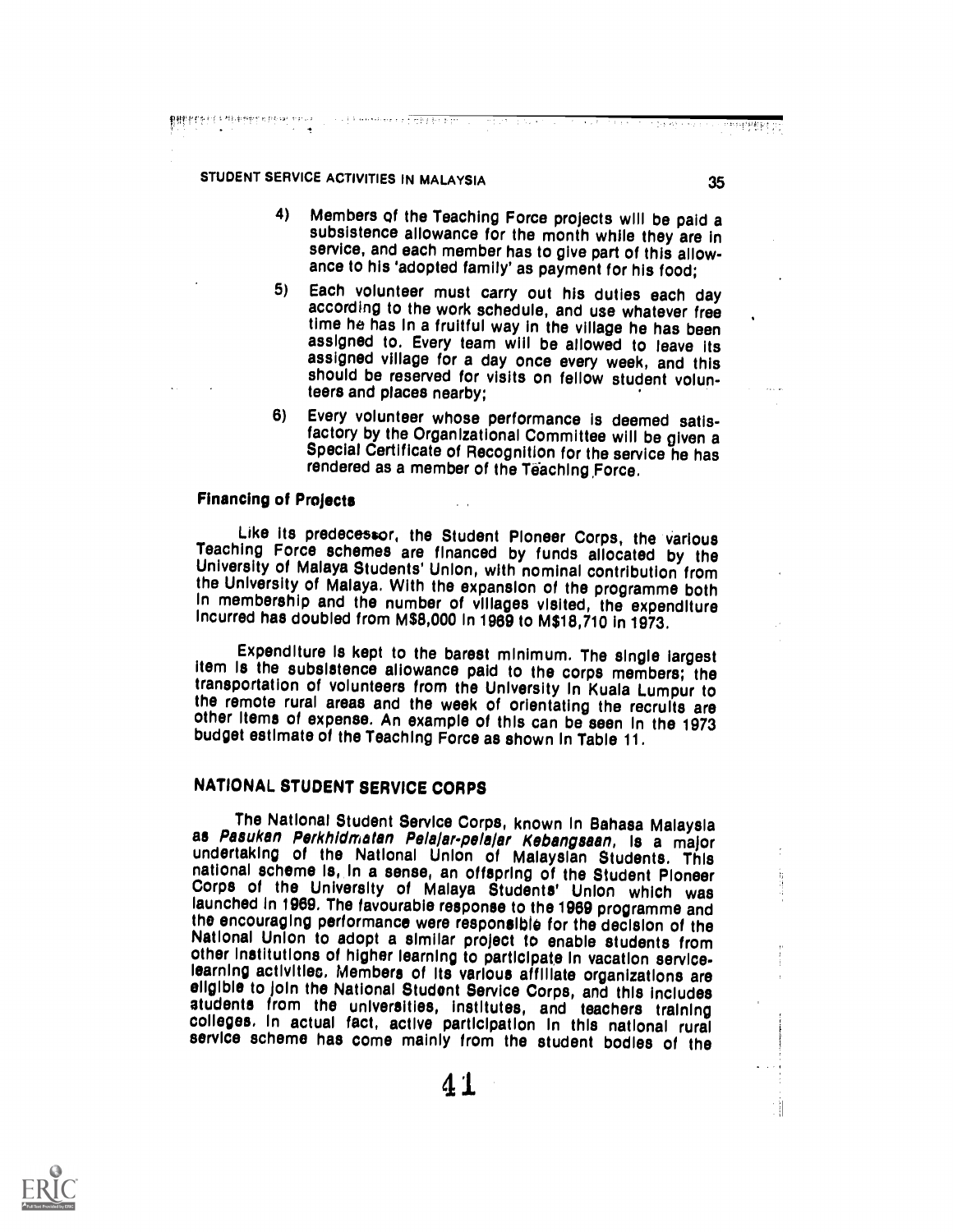藤橋龍経宮はCSA Plus dobid di Scalin To MT (MOS) ( CD (To Collect Live Collect ) por San Collect 4 in Persiment Pegg 36 TERTIARY STUDENTS AND SOCIAL DEVELOPMENT University of Malaya, the National University of Malaysia, the Agricultural University of Malaysia, the MARA Institute of Technology, and the National Institute of Technology, all of which are situated in or around the federal capital, Kuala Lumpur. TABLE 11 ESTIMATED EXPENDITURE TEACHING FORCE SCHEME UNIVERSITY OF MALAYA STUDENTS' UNION (PMUM) 5TH MARCH - 7TH APRIL, 1973 1) Allowance a) For 100 participants during duration of Project:  $$120 \times 100$ b) For 7 members of the Organization Committee: - during Preparation Stage  $$3 \times 30 \times 7 = $630$ <br>- during Project  $$3 \times 30 \times 7 = $630$   $$13,260$  $$3 \times 30 \times 7 = $630$ 2) Fares a) For 100 participants from homes to University of Malaya Campus:  $$100 \times 10$  \$ 1,000 b) For 100 participants during Orientation<br>and Briefing 5 400 and Briefing c) For 100 participants from University Campus to places of service d) For Organization Committee before and after the Project **6. 2,350** \$ 2,350 3) Orientation 100 participants for 5 days \$ 2,500 \$ 2,500  $$100 \times 5 \times 5$ \$ 600 4) Emergency \$18,710 Total

> The National Student Service Corps was conceived because it was felt that there was a real need to Inculcate a close relationship between students and the rural. people. Serving with the natioanl service corps would give the students the opportunity to understand the living conditions of the rural commUnity through practical experiences gained in the course of the project. The service corps would provide the rural people with correct information on the nation's development programmes; the village folk had frequently

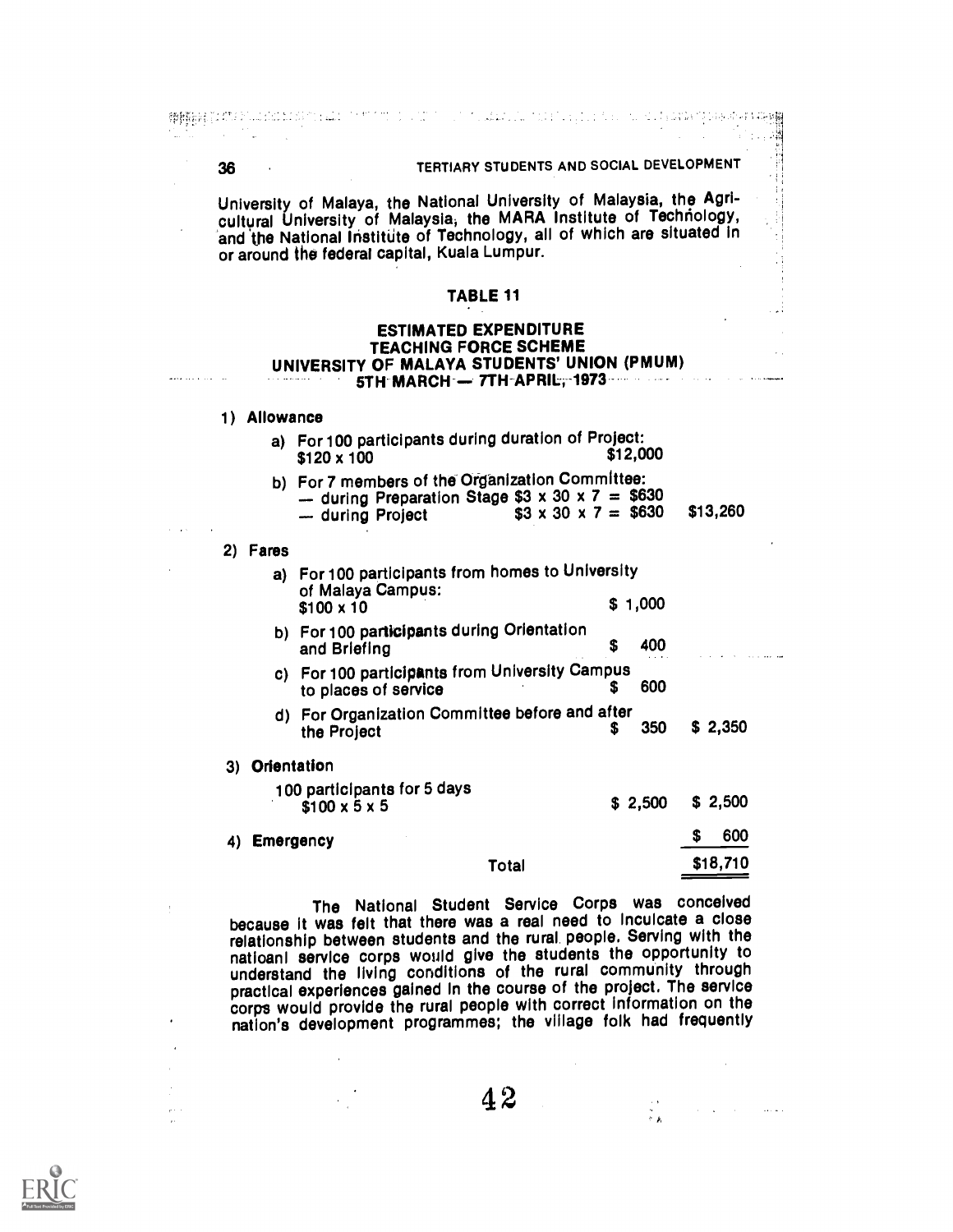and a

been told of the progress of these programmes, but they might not<br>have grasped the true picture of things. In addition, the service corps<br>also undertakes, with the co-operation of various government depart-<br>ments, to provi , \_matters which may have been neglected. This is essentially a two-way process. In serving and helping- others through this project, the students gained first-hand knowledge from the rural people on the actual manner in which villagers live and the tradition they adhere to. They also have the opportunity to put into practice the theories and<br>methods they have learned. Such practical experience is particularly-<br>important to the students who are pursuing vocational and<br>professional courses of s

#### Aims and Types of Activity

Towards the end of the nineteen-sixties, university students in Malaysia began to feel that there was a need for them to obtain firsthand knowledge of at least some of the issues facing the rural folks, to understand their problems and establish a rapport between themselves, the tertiary students, and the public. The leaders of the various student organizations and a large cross section of the student population in general saw the social benefits that might be derived from or-<br>ganizing social-action projects in the backward rural regions, and were enthusiastic in getting the projects launched. Having witnessed the political turbulence which beset Malaysia in the late sixties, they were among the growing number of concerned Malaysians who saw the urgent need for racial and national integration in the country. These were factors in the formation of the National Student Service Corps. They had guided in the objectives were set forth by the Central Organizing Committee of the National Student Service Corps:

- 1) To study the problems faced by the rural people and to find ways and means of solving them;
- 2) To give the students an actual picture of the living conditions of rural areas so that the importance of assisting rural development will not be overlooked or forgotten;
- 3) To show students the importance of group-life and how to overcome problems with their own initiative;
- 4) To assist the work, the daily tasks of the rural folks;
- 
- 5) To help the rural community get health facilities;<br>6) To stress to the rural people the importance of cleanliness, hygiene, and education; this is to be achieved through lectures and discussiohs;
- 7) To help the rural school-children in their school work;
- 8) To help overcome the dropout problem in schools;

 $\sim$  and  $\sim$  and  $\sim$  and  $\sim$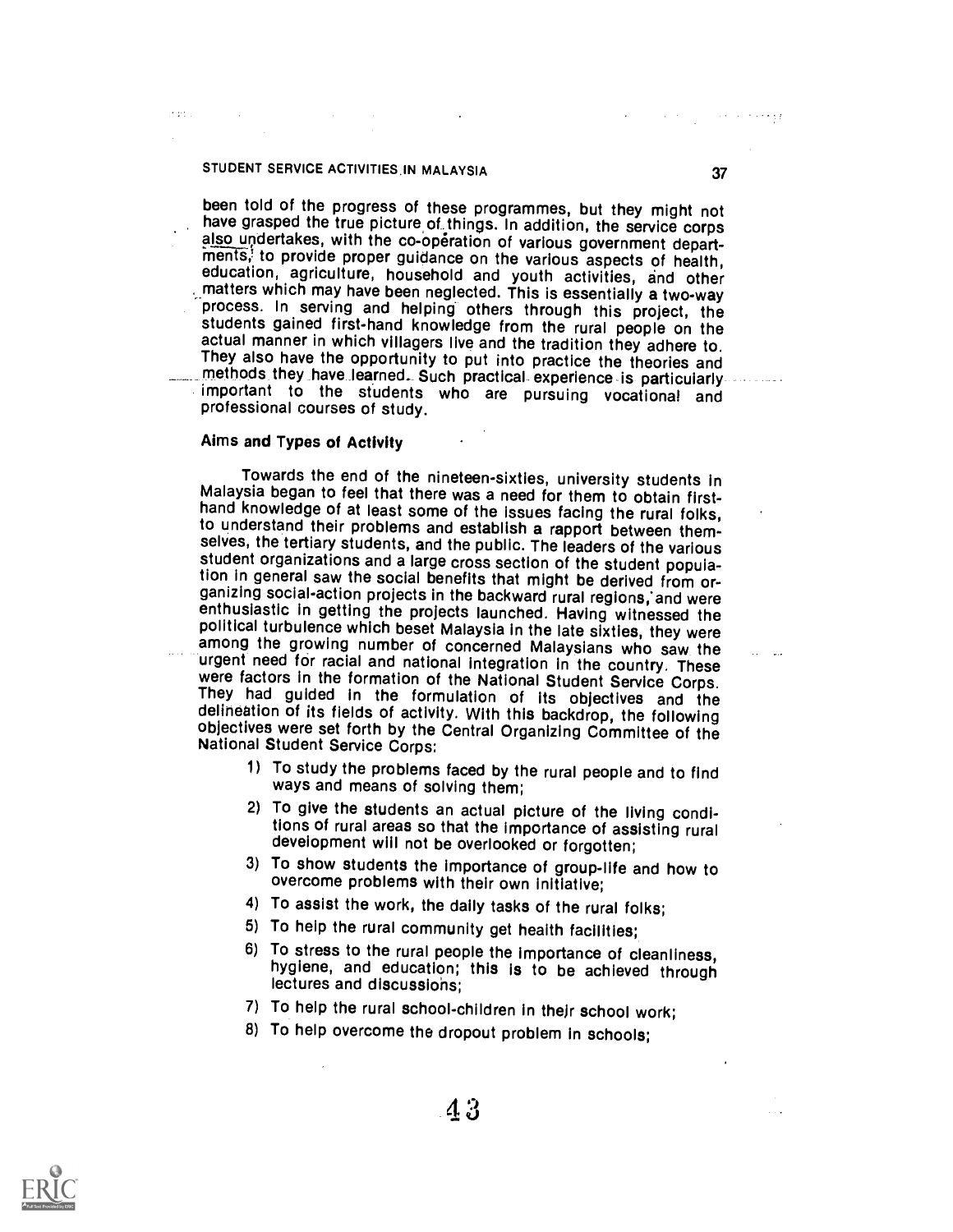- 9) To assist in setting up games facilities;
- 10) To encourage rural youths to adopt a progressive attitude ment efforts, and with regard to the fostering of a national identity;

u i du sistema na una populario de población a población en el todo estable en termente de la comunidad de la

11) To explain to the rural people the various ways with which they may help to bring about a united Malaysian nation, in accordance with the Rukunegara.

#### Administration

The Secretariat of the National Union of Malaysian Students, which is situated in the Union House of the University of Malaya Students' Union, is the Headquarters of the National Student Service Corps. The corps is headed by a Central Organizing Committee whose members are composed of:

- i) A Director
- ii) An Organizing Secretary
- iii) Liaison Committee (Chairman)
- iv) Participants Committee (Chairman)
- v) Finance Committee (Treasurer/Cpairman)
- vi) Publicity Committee (Chairman)

#### and Members of Sub-Committee:

- i) Affiliate Level
- ii) State Co-ordinators (State level)

#### Recruitment of Volunteers

n C

Like the Teaching Force of the University of Malaya Students' Union, the activities of the National Student Service Corps are pub-<br>licized in various student publications, on students and university notice boards, and occasionally in the national press. The national service corps involves students of several institutions of higher education; and because the time-tables of the Institutions are different, two or more phases are required to give students of every institution a chance to participate In the vacation project.

The rural service activities performed in the previous holiday period was, for instance, carried out in two stages. The First Phase was undertaken in December 1973 with ten groups of participants from the following institutions: 1) MARA Institute of Technology, 2) Ungku Omar Polytechnic, 3) Teachers' Colleges, and 4) The University of Agriculture. The Second Phase of this student service scheme was carried out in April - May, 1974, again with ten groups of participants, but these were mainly from the universities, namely: 1) National

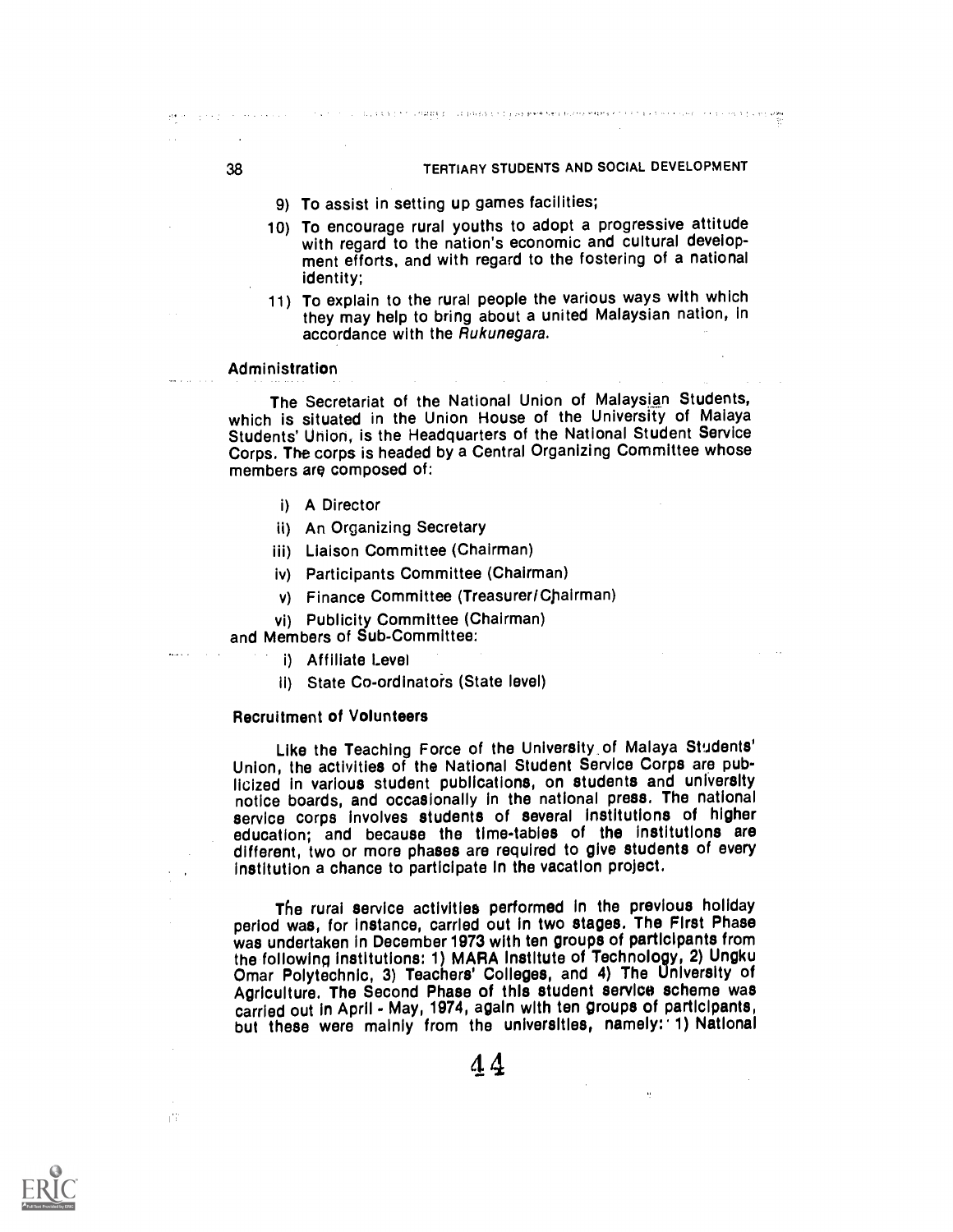تسب

### STUDENT SERVICE ACTIVITIES IN MALAYSIA 39

University of Malaysia, 2) University of Malaya, 3) University of Science, Malaysia, and A) The National Institute of Technology.

Each group of volunteers in the 1973-74 service scheme consisted of 25-30 participants. Efforts were made to recruit students from the various academic disciplines, Arts, Economics, Agriculture, Science, Medicine, and so on. The students may come from any ethnic group and of any religious persuasion.

#### Rules of Service

The participants of the national service corps must live with foster parents in the selected villages. For this purpose, an allowance will be given to each participant to enable them to pay for the board and food. In 1973/74, each corps member was given M\$2.00 a day to meet this expense. Furthermore, a small pocket allowance is paid to every participant.

During the one-month stint in the rural area, each volunteer must make a survey on one or more aspects of rural life. The points that are likely to be studied are, education, social development, religious life, village economy, family organization, and other related matters. The survey has to be written in the form of a report and the Group Leader must collect and submit the completed reports to the Central Organizing Committee, in addition to writing a team report in his capacity as Group Leader.

#### Selection of Villages

A set of criteria has been adopted by the Central Organizing Committee of the National Student Service Corps in the selection of villages to which teams of service corps will be sent. These are 'as follows:

a) The kampung (village) should be in a remote area away from the town; it may, for example, be a fishing village at the coast. The village must be an underdevloped one;

4\*

- b) There should approximately be 50-100 households in the area;
- c) The village should be lacking in the following amenities: economy, health, education, and socialization.

### Projects Undertaken by the Corps

Projects undertaken by the volunteers of the National Student Service Corps fall typically in the fields of education, agriculture, economy, health, recreation, women's movement, and other related general activities. These are clearly set forth in the blue-print of the 1973-74 scheme, as shown below:

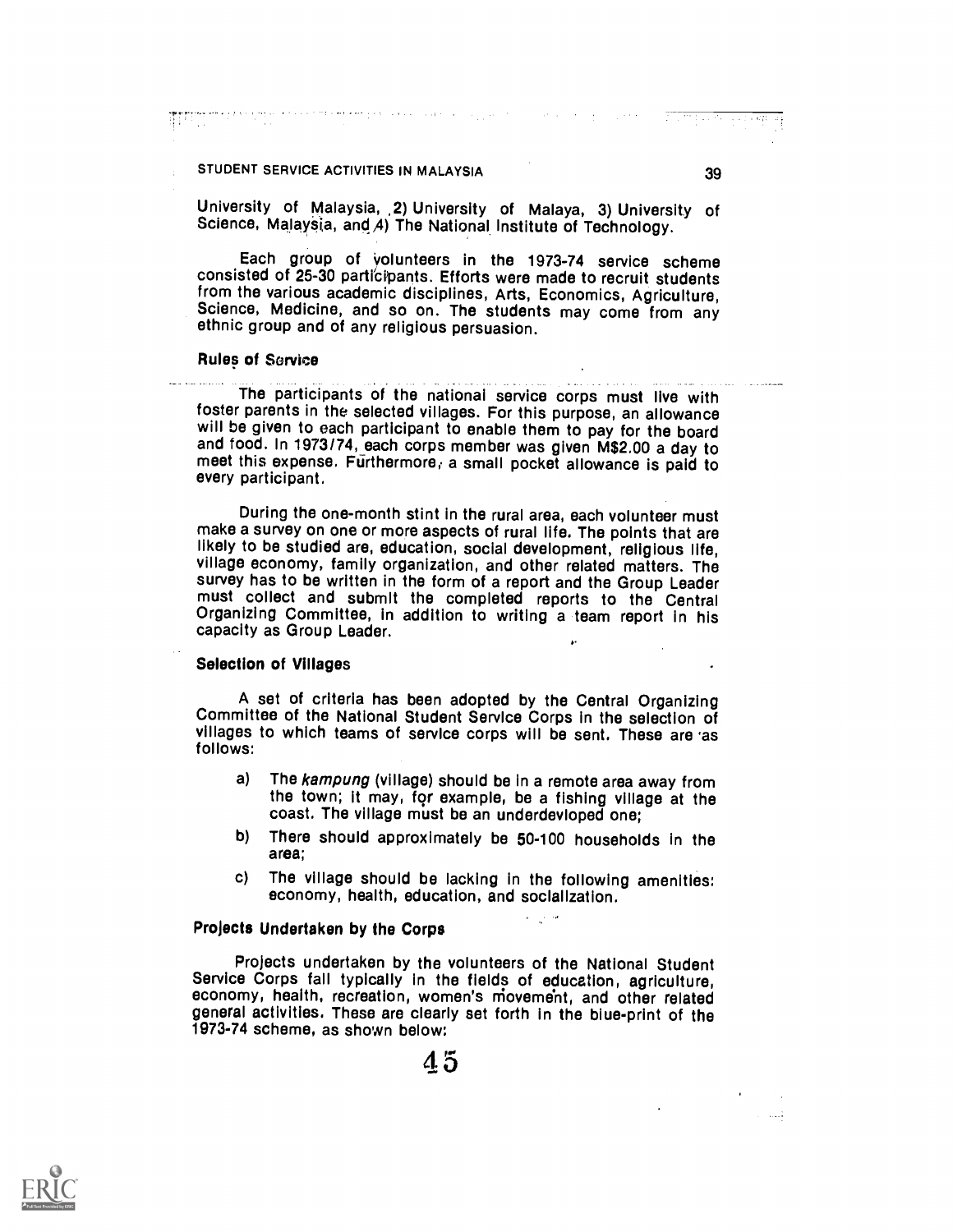# 40 TERTIARY STUDENTS AND SOCIAL DEVELOPMENT

and the country

オーバン かけく にんかいかい (法定形象

### a) Education

- i) Tuition classes;
- ii) Setting up of a library (if necessary);
- iii) Organizing lectures and talks on:
	- Importance of Parents' Associations
	- Dropout problem in schools
	- Qualifications needed to enter any institution of higher learning, and availabilities of financial aid.

#### b) Agriculture

- i) Drainage and irrigation problems discussion on overcoming such problems;
- li) Planting, use of fertilizers;
- iii) Initiate home-gardening of vegetables;
- iv) Discussion on various agricultural techniques;
- v) Farmers Associations encourage formation;
- vi) Organizing a course in Agriculture.

### c) Economy

- i) Co-operative Societies discussion on advantages and formation;
- 11) Marketing of agricultural produce;
- iii) Sources of income.
- d) Health
	- $i)$  Family Planning  $-$  talks;
	- ii) General cleanliness;
	- iii) Sanitation ways of improving;
	- iv) Organizing Home Cleanliness and Child Health Camp'aigns;
	- v) Discussion on advantages of health centres and modern medical facilities.

### e) Recreation

- 1) Youth club movement;
- ii) Setting up badminton/games court;
- 111) Organizing friendly matches between rural youth and villagers.

### f) Women's Movement

- .1) Home administration;
- II) Sewing classes;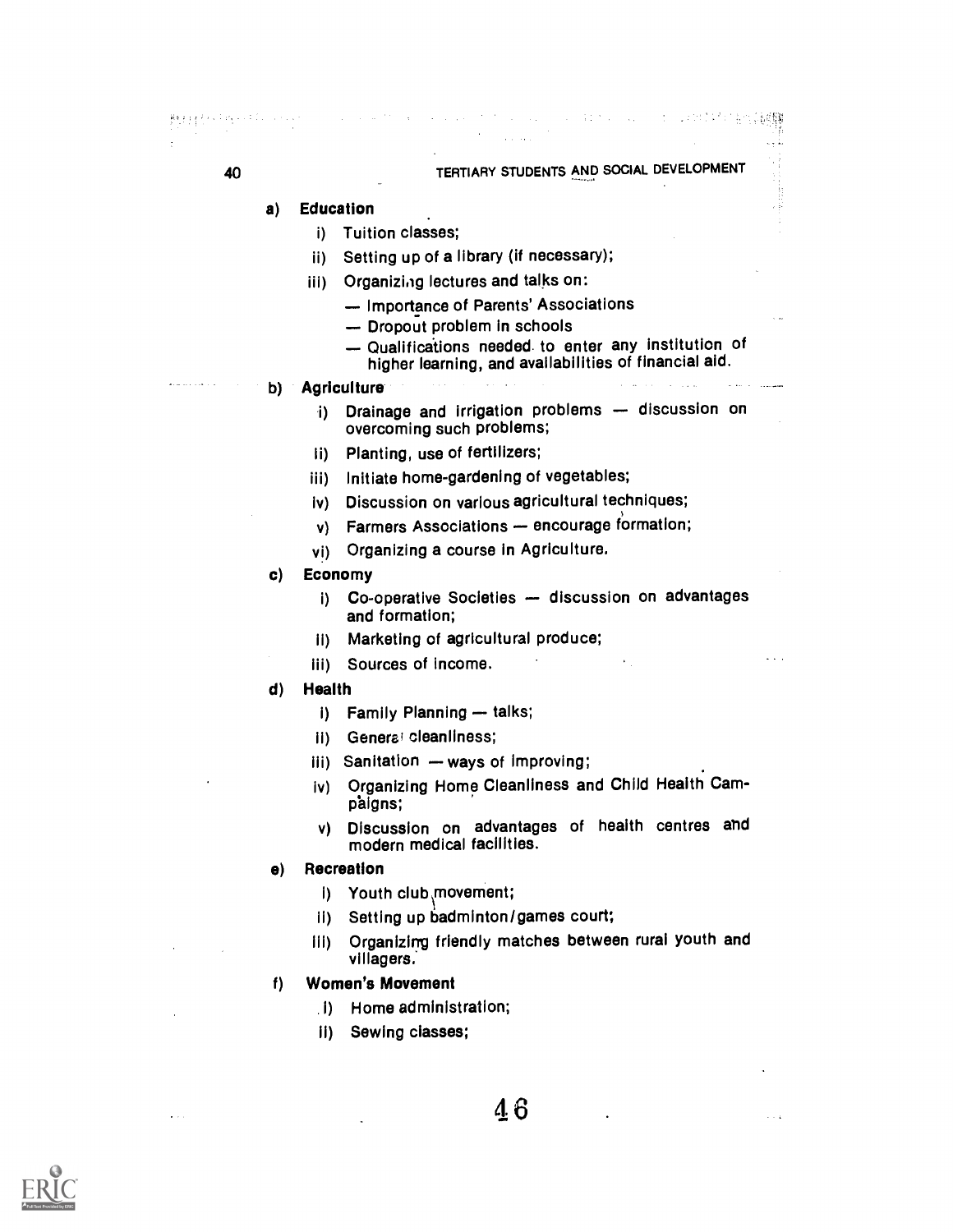- iii) Home economics;
- iv) Talks: Women in Society, etc.;
- v) Encourage formation of women's movement (if appropriate).
- g) General
	- i) Carry out any socially beneficial activities and projects;
	- ii) Community Work repairing roads/bridges;
	- iii) Carry out religious training activities;
	- iv) Organize Village Development Board.

The two phases of the 1973-74 service scheme, which were made<br>necessary because of the slight differences in vacation time-tables,<br>each had a special area of concentration. The first Phase, in December<br>1973, placed emphasi

# The Role of the Ministry of Culture, Youth and Sports

A project such as the NSSC will need the assistance and co- operation of every sector: Ministries, Government Departments, firms, from the Ministry of Youth, Culture and Sports and the Ministry of<br>Defence which provided, for instance, free air-lift of a handful of<br>volunteers to East Malaysia in one of the National Student Service Corps projects. Cooperation and aid have also come from various local government authorities and private organizations.

# THE DEVELOPMENT OPERATION CORPS

.. The Gabungan Pelajar-Pelajar Melayu Semenanjung (GPMS) which literally means the Peninsular Malay Students' Union, or more appropriately, the National Union of Malay Students, is the oldest<br>national student organization in this country. It was established on 14th August 1948 at Kuala Lumpur under the leadership of Aminuddin<br>Baki and a number of other Malay students who were studying at the then University of Malaya in Singapore. Its founding manifesto which has been passed down to the present time pledges to:

- Unite the Malay students throughout the Malay Peninsula;
- Be aware of the backwardness of the Malay people in the field of knowledge;
- Assume the responsibility of propagating and upgrading knowledge and learning among the Malays;

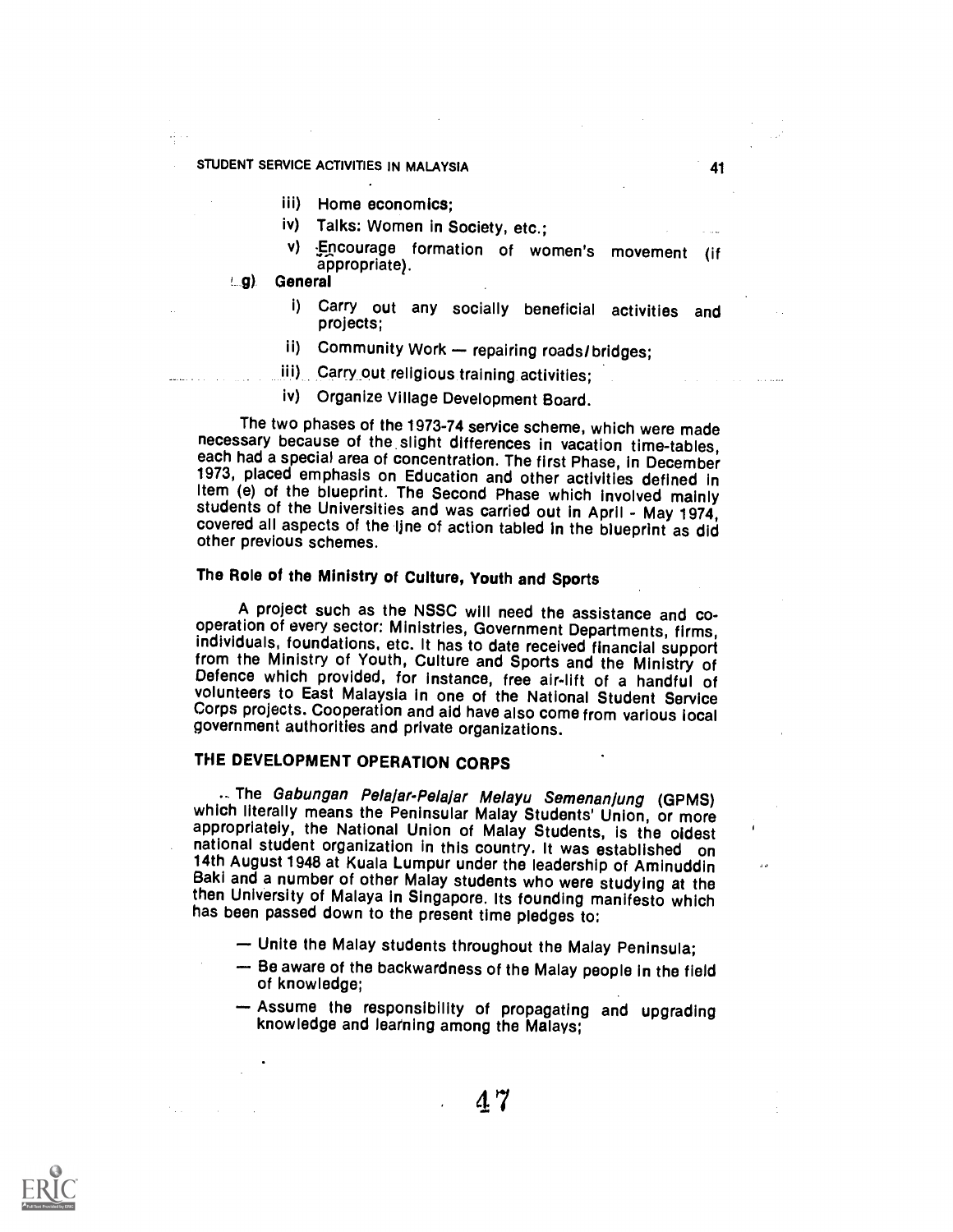#### 421 , TERTIARY STUDENTS AND SOCIAL DEVEI OPMENT

죠  $\begin{smallmatrix} 1&1\\1&1\end{smallmatrix}$ 

 $-$  Adhere to the belief that the presence of, or the lac's of progress, wealth, and dignity of the Malay people Iles in the hands of the students themselves.

The National Union of Malay Students (GPMS) became, in the 1950's, closely associated with the emergence of Malay nationalism and the movement for political independence from the British colonial rule. It was the only national student body for a whole decade until<br>1958, a year after the Independence of Malaya, when it joined hands with the University of Malaya Students' Union (UMSU) to form the National Union of Malayan Students.

n anti n

The involvement of the GPMS with the growth of Malay nationalism both before and after Independence was mainly that of fostering ethnic identity and political conciousness. In the late 1960's and early 1970's, attention began to be increasingly turned toward the practical aspects of nation-building. It was felt that, in general, the Malay student population and the rural Malay masses had already achieved a measure of unity and political consciousness, and that in the case of rural Malays, there was a need for them to participate directly in the Government's development programmes. It was also felt<br>by the Union leadership then that the 'Mental Revolution' (Revolusi Mental) as developed by the Youth Division of the United Maiay<br>National Organization (UMNO), the dominant member of the ruling<br>Alliance Party, would provide a correct and clear-cut ideological framework as well as manual of actions for the rural Malay communities. Against this backdrop, the first Development Operation Corps of the National Union of Malay Students or Pasokan Operasi Pembangunan GPMS (POP/GPMS) was launched in April 1972, during the 1971/72 long university vacation. The blueprint for the programme 'was ready in September, 1971.

Prior to this, there were several other schemes organized by the GPMS, and these in some ways were forerunners of the Development Operation Corps. In April 1971, a year before the commencement of the Development Operation programme, a project known as Gerakan Pembangunan or Development Action was carried out at Dengkel, Ulu Langat in the State of Selangor. Involving twenty male and female<br>stuc his from the University of Malaya and the National University, the emphasis of the project was in the promotion of mutual help (gotong-royang) among the villagers, and the conducting of<br>educational-courses. Some-of-the-concepts-behind-the-Development Operminon programme, however, can be traced as far back as Der amber 1957 to the Kursus Pelajar or Educational Course organized by lifte Union at several villages in the State of Negri Sembilan, where students spent a few days offering assistance to the villagers and getting to know their situation. Several Leadership Training Classes (Kelas Plrnpinan) were also organized by the Union in the pre-Independence days. Sporadic attemtps were made to revive these activities in the 1960's, but the main Interest then was the emerging

222 233 334 335

÷

4 8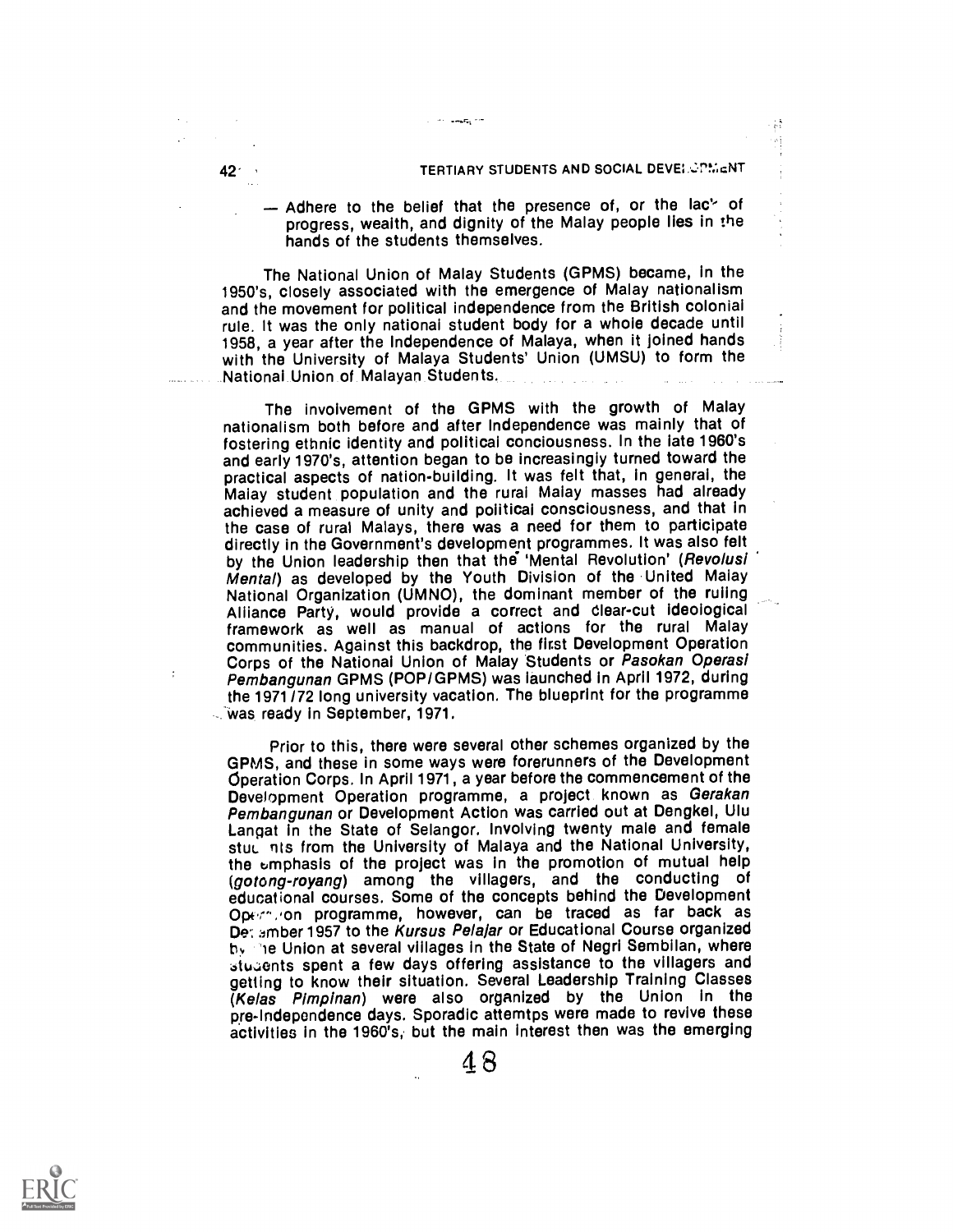network of Tuition Classes (Kelas Bimbingan) being organized<br>throughout the Peninsula, especially at the backward rural areas. By the late sixties, the total number of volunteer 'teachers' had reached, at times, as many as a thousand, and these were spread all over the country. Most of these teachers were undergraduates offering free tuition to Malay secondary school students when the undergraduates returned to their home village or town during the long and shorter university vacations.

The late sixties also saw the radicalization of student politics at the University of Malaya, which until then was the only national institution of higher education in Malaysia. Students, especially those of Malay ethnicity, were becoming increasingly critical of the policies and actions of the Government - a departure from the supportive role that had up till then characterized the main stream of Malay student movement in its relation with the ruling political leaders. One of the many new lines of action adopted by these students was the launching of the Kempen Kesedaran, or Awareness Campaign, to be spearheaded at the rural masses. The organizers included the National Union of Islamic Students (Persatuan Kebangsaan Pelajar-<br>Pelajar Islam Malaysia), the Islamic Student Society of the University<br>of Malaya (Persatuan Mahasiswa Islam Universiti Malaya), the<br>Malay Language Society o student bodies, and this subsequently led to the separation of the National Union of Malay Students from the campaign. The disagreement was caused as much by the different political orientations of the leaders who happened or 'personality clashes' among the student leaders. The spilt over the Awareness Campaign in 1969 was likely to have hastened the materialization of the Development Operation programme, for given the traditional affinity w masses and its past activities in the rural areas, the formation of such a programme seemed inevitable.

A comprehensive blueprint for the Development Operation Corps was promulgated in September 1971. Its content shows that, apart from the provision of education and leadership training, an increased to those aspects that relate to the Government's development programmes. A synopsis of the objectives contained in the blueprint and the accompanying ways and means of achieving them is given below.

# Objectives of the Development Operation Corps POP/GPMS:

1) To hold discussions and diaiogues with the local households on the problems they encounter, with the aim of helping them solve these problems.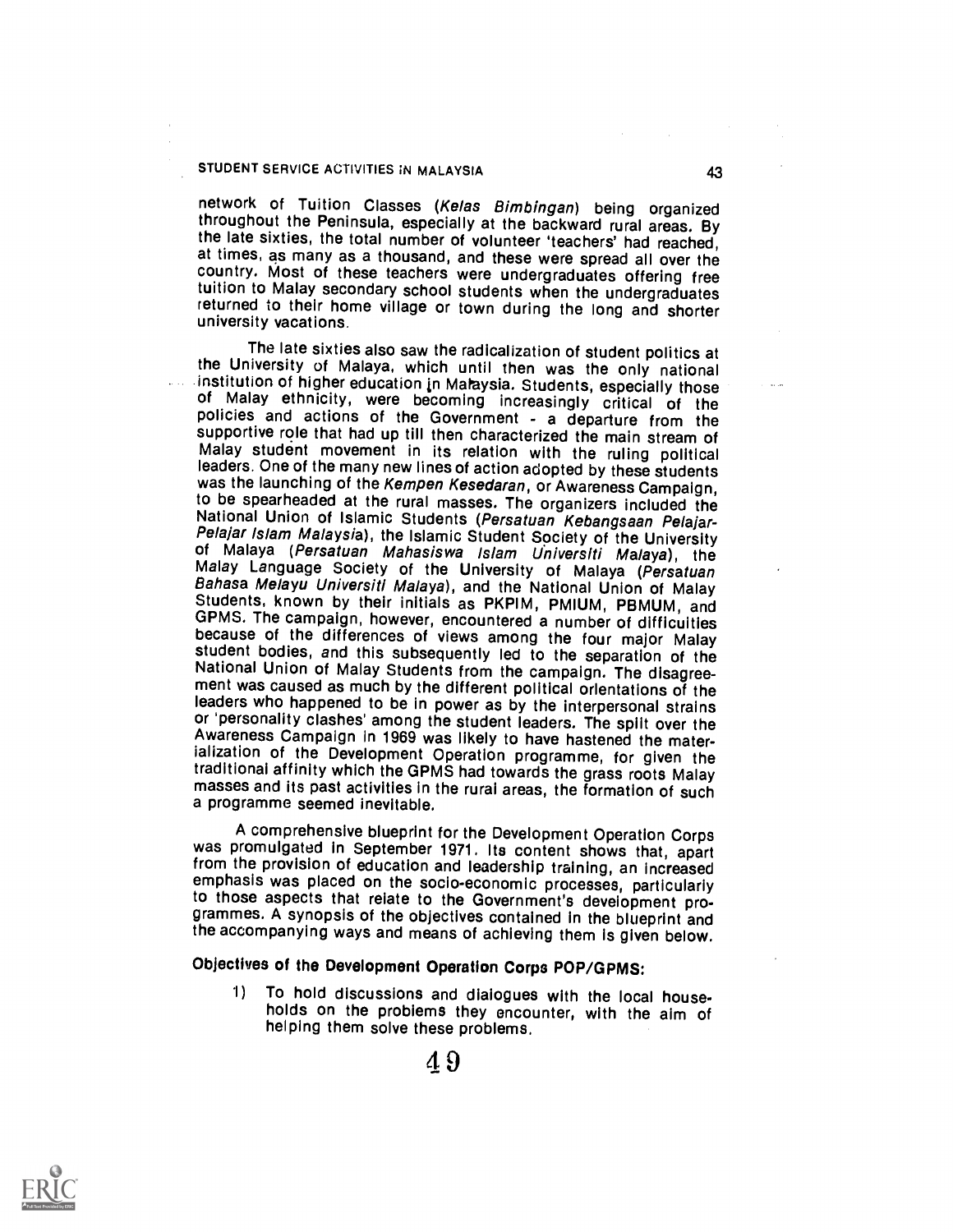# 44 TERTIARY STUDENTS AND SOCIAL DEVELOPMENT

2) To instill those ideas underlying the 'Mental Revolution' to the rural communities so as to foster <sup>a</sup> positive, achievement-oriented outlook which is lacking among the rural people.

3) To publicize and widen the acceptance of the Second Malaysia Plan, 1971-75, and to emphasize those aspects of the Plan which are of direct importance to the rural people, as this will enable them to be more dynamic and far-sighted, thus contributing actively to the national development efforts.

- 4) To help foster a positive attitude towards reading and education and to instil the habit of reading widely among the:
	- a) school children
	- b) youths
	- c) adults
	- Efforts will also be made to obtain:
	- a) radio/television
	- b) newspapers
	- c) magazines

And steps will be taken to set up reading rooms.

- 5) Attempting to build a library in the village or district where the Development Operation Corps is stationed so that in time the library will serve a community interested in reading and learning.
- 6) To act as a channel of communication between the local inhabitants and the various government authorities so that both parties are aware of each other's situation.
- 7) To organize talks on employment opportunities and other related topics for the youths and students.
- 8) To improve or organize tuition and guidance classes for the following groups of people:
	- a) pre-school or kindergarten children
	- b) primary school pupils
	- c) lower and upper secondary school students.
- 9) To provide an opportunity for the university students to inix with people in various societal soltings so that they may acquire first-hand knowledge of the problems and worries experienced by these communities,
- 10) To perform any other activities that will contribute towards advancing the welfare of the people particularly in areas such as education, livelihood, and social relations.
	- 50

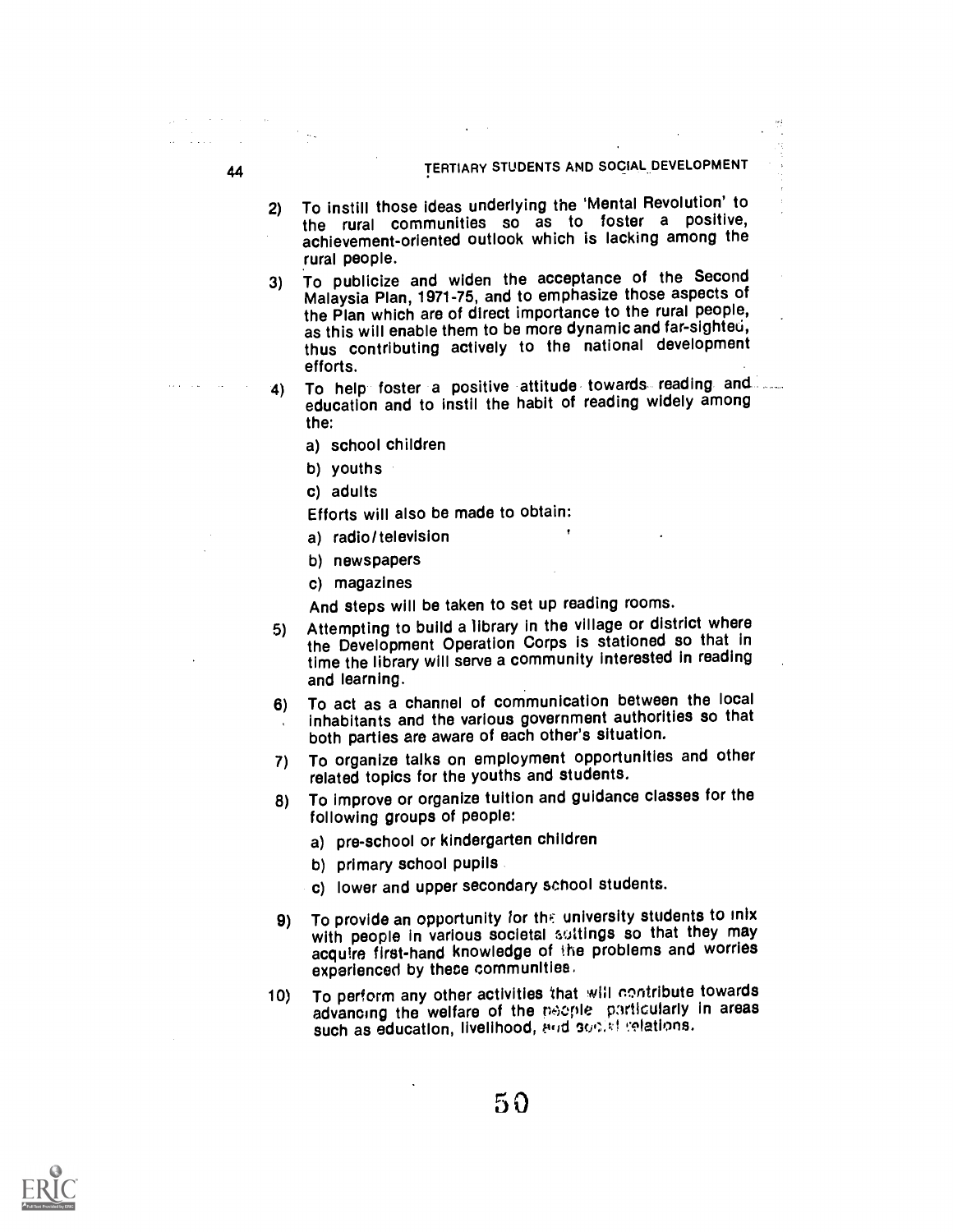#### Ways and Means

Ą.

#### **General**

- 1. (a) Members of the Development Operation Corps will live-in' with the families in the area of operation. They will be given a daily allowance of M\$3.00. To avoid causing too great a strain on the families, part of the allowance will be given to the 'fostered parents' as a token of appreciation (wang sagu hati) for the food and<br>lodging the student volunteers receive. Such proximity offers the students many opportunities for discussion and dialogues with the members of the 'adopted families' and they should pay special attention to the problems encountered by the members of the house
	- hold and help them to find solutions, if necessary.<br>(b) As most households will be busy making a living during the day, it will be unwise for the corps members to<br>attempt assembling the villagers for public talks and<br>lectures in the day time. It is better for each member to<br>establish a close relationship with his or her 'fostered<br>f instead of trying to draw a larger audience and to influence a wider group of people. However, the local youths and children will be gathered under one roof so that educational and other activities can be effectively conducted.

2. Establishing Library or Reading Room and buy books of general interest and these will be placed<br>in the local Community Centre, public meeting hall, or in a<br>place that is to serve as the library. Newspapers will be<br>supplied by the corps while it is stationed i and a number of local youths will be selected and trained for the eventual take-over of the administration of the library or reading room. They will be Instructed on how to maintain a regular supply of books and magazines so that the library may continue to function and expand after the student<br>volunteers have left the area. If funds are available, it is the<br>intention of the Development Operation Corps to set up a<br>District Library that will serve several villa

3. The areas selected for the Development Operation are often farming areas. A way of helping to foster a closer relationencourage the local agricultural officers to meet the rural people more often so that they together with other govern-

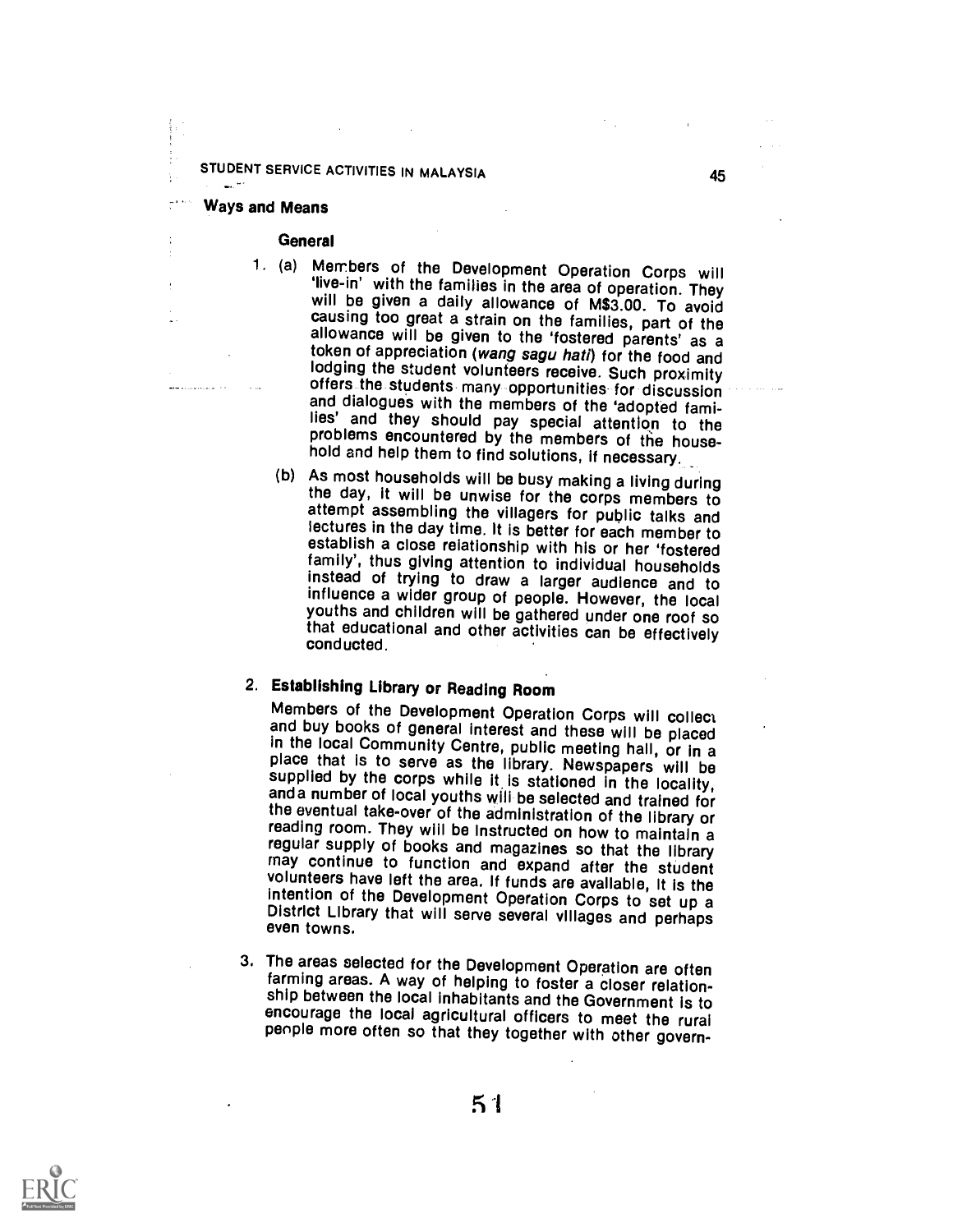#### 46 TERTIARY STUDENTS AND SOCIAL DEVELOPMENT

ment officials and the elected representatives are available at all times to offer consultation and guidance.

#### 4. 'Mental Revolution'

The villagers will be told of the causes of rural under-<br>development, which according to the expounders of the<br>'Mental Revolution', lie in the value systems of the rural people. They will be urged to revolutionise their values<br>and attitudes with the aid of the instructions contained<br>in the book *Revolusi Mental*. Each member of the Develop-.... ment Operation Corps is in fact equipped with a copy of this book; when the student volunteers leave the villages, the books will be placed in the reading rooms and libraries which the students have helped to build.

#### 5. The Second Malaysia Plan

Efforts will be made to obtain as many copies of The Second Malaysia Plan, 1971-1975 as possible from official sources. These will be distributed in the villages and the\_student volunteers will undertake to explain the Plan to the village households.

#### 6. Employment

Information on job opportunities will de disseminated Corps will also help to find jobs for the jobless, former members of the Armed Forces are often encountered; they will be urged to join the Ex-Servicemen Association, which can offer them many forms of assistance, one of which is the obtaining of jobs for its members. In encouraging the villagers to take an active interest In employment, due regards will be given to the prevalent social values of the particular community.

#### 7 Communication and Media

- i) Attempts will be made to have newspapers and popular magazines supplied on a regular basis. The Development Operation Corps in each area is to launch this project by supplying the area with these materials for the first month of operation. The dailies and periodicals will be kept in the local community halls or in the libraries.
- ii) The co-operation of the District Information Office is important in organizing documentary film shows In the

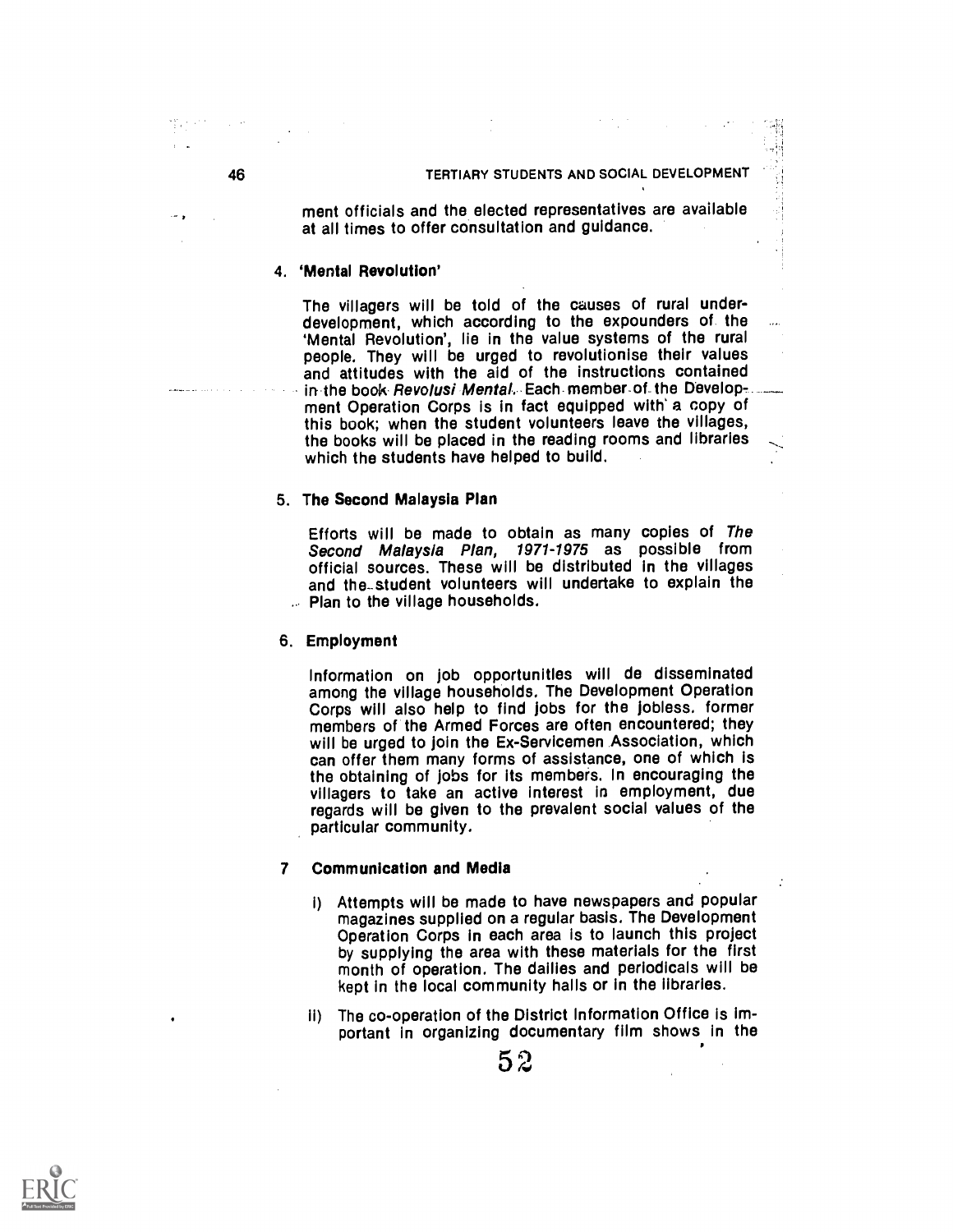villages. The Information Officers may wish to organise campaigns or talks to promote the National Ideology (Rukunegara) and the Second Malaysia Plan on such<br>occasions, and members of the Development Operation Corps should make themselves available for assistance.

# 8. Youth

The student volunteers must get to know the rural youths<br>well and be able to assemble these young people for<br>discussion, games, or community development work. The<br>following projects are aimed specifically at this group of<br>

- i) to make known the organization and activities of the National Union of Malay Students and the significance of the Union to the Malay youths;
- ii) to organise leadership-training courses;
- iii) to provide information on employment opportunities;
- iv) to highlight the role of the youths in the Second Malaysia Plan;
- v) to effect a 'mental revolution';
- vi) Members of the Development Operation Corps will work with the village youths on various community develop- ment projects, as for instance, the construction of lavatories if this sort of public health amenities is lacking in the area.

#### 9. Education

- A) Pre-School: Kindergarten classes are to be organized for provement is to be attempted. If necessary, the need to train the local kindergarten teachers will be brought to the attention of the authorities concerned. in those cases<br>where kindergarten education is initiated by the corps, young local men and women will be trained by the corps members so that they are capable of running the classes after the student volunteers have left.
- B) Primary: Educational work at the primary level is to be tion Corps in his or her 'adopted family'. Special attention will be given to the last two years of primary education, namely Standards Five and Six, particularly in the subjects of Science, Arithmetic, and Language.
- C) Secondary: A conveniently located hall or room should be found so that the secondary students in the area can be assembled under one roof, where tuition and other

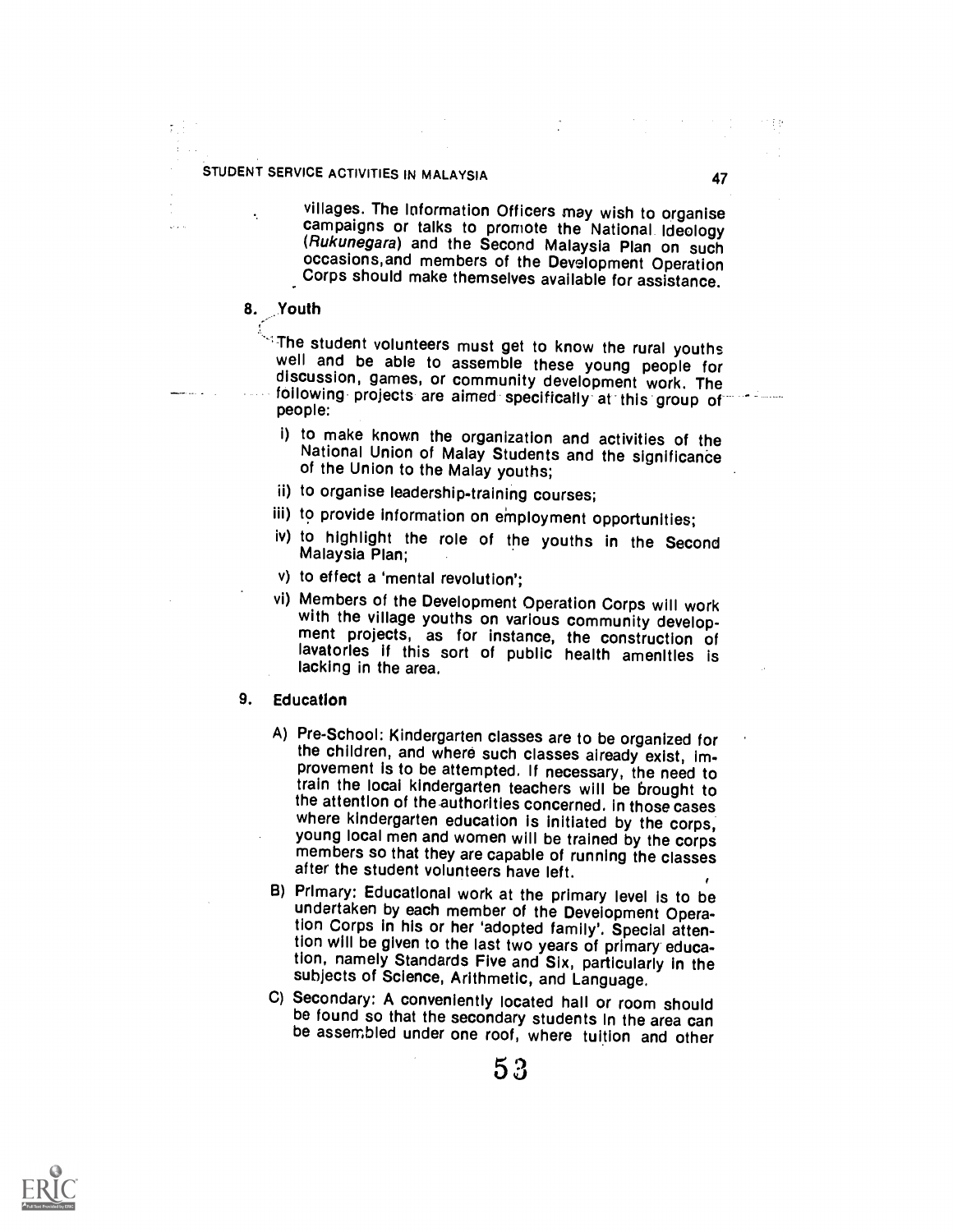#### TERTIARY STUDENTS AND SOCIAL DEVELOPMENT

instructional classes can be held. In those instances where there is a substantial number of university students in the corps, tuition classes at the upper secondary level may effectively be conducted. It is hoped that this will be beneficial to the Sixth and Fifth formers and to students in the Form Three classes, all of whom are required to take public examinations at the end of their courses.

- i) Higher School Certificate (H.S.C.) Examination or Sijil Tinggi Persekolahan: Tuition on Literature, History, Geography, Economics, and the General Paper, among other examination subjects, will be made available to all<br>students. This is to be an on-going scheme on an annual basis and will be actively conducted during the long university yacations.
- ii) Malaysian Certificate of Education (M.C.E.) Examination or Sijil Pelajaran Malaysia: This public examination is undertaken on the completion of five years of secondary education. A good performance in the M.C.E. examination is a pre-requisite to sitting for the H.S.C. The subjects that will be tutored are Literature, English, Science, Mathematics, and Geography.
- iii) Lower Certificate of Education Examination or Sijil<br>Rendah Pelajaran: Tuition to be given to the Form Three students will include Mathematics, Science, English, Geography, History, and Art.
- D) Additional Tuition: Additional lessons for the children of the adopted family can be given by the student volunteer at night or whenever the children are free.
- E) The educated youths in these rural areas will be en- couraged to read widely. The ability of the student to cope with school work, the relationship between the parents and teachers and that between the students and teachers are some of the more important issues that will be carefully Investigated, as these may determine the parents' willingness to send their children to schools.
- 10. General

48

- A) Economy: Talks and discussions will be organised on the following topics:
- i) Income;
- ii) the causes of low standard of living; and
- iii) general economic problems.

To study the views of the rural people on the economic aspects of the Second Malaysia Plan.

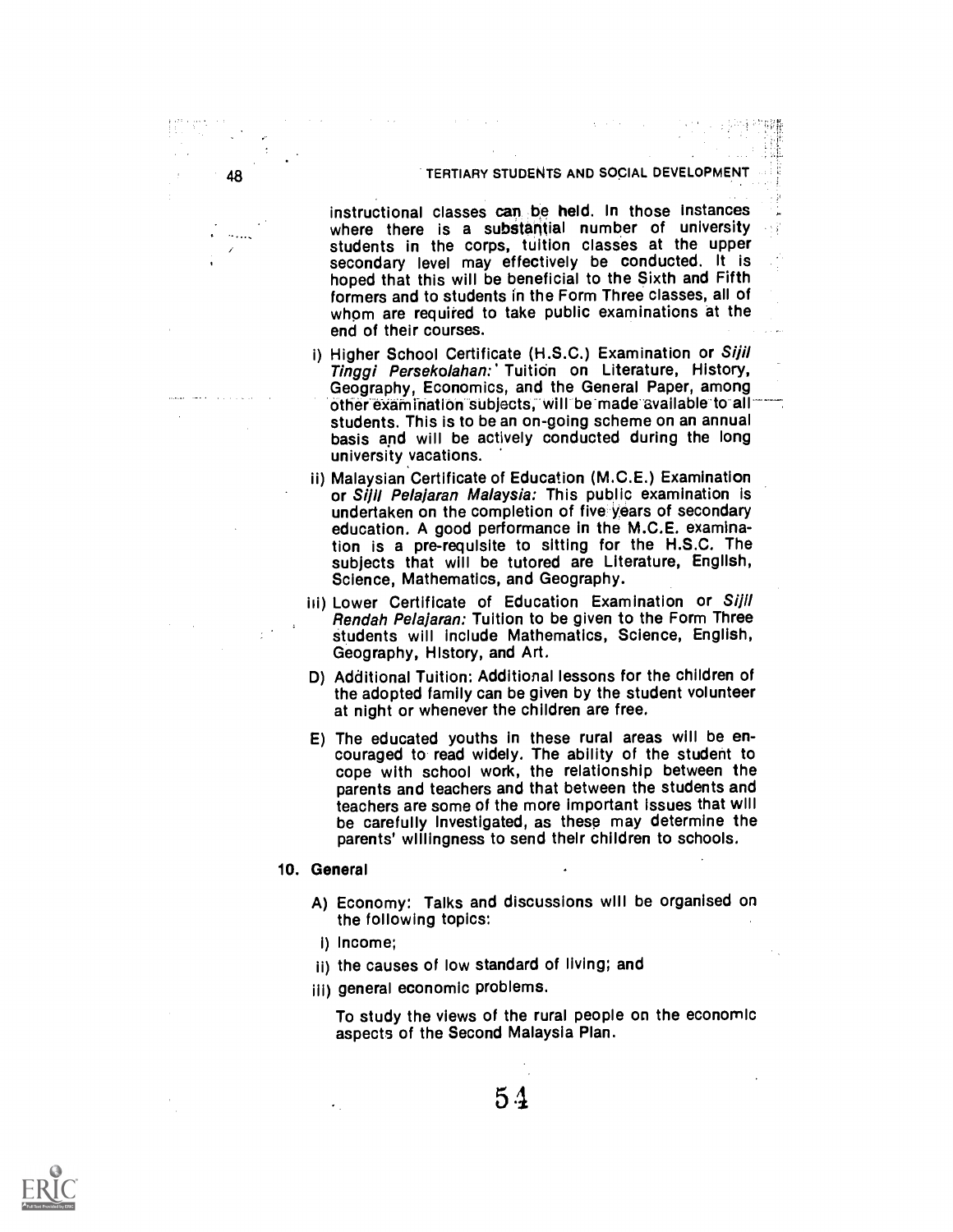- B) Society: To seek a better understanding of the following matters and to help bring about improvement, where possible:
- i) health;
- ii) religion;
- iii) tradition (adat);
- vi) social relations in the local community;<br>v) relationship between the Governo
- relationship between the Government and the<br>community;
- vi) attitude of the community to receiving social welfare aids from the Government and other organizations; and
- vii) articulation and solution of social problems in the rural communities.
- among the rural youth will be looked into and the views of the village folks, including those of the young people, on how to reduce unemployment will be examined.

# 11. Post-dperation Work

- i) The National Union of Malay Students (GPMS) shall<br>maintain a close interest in the well-being of the people<br>the Union has served through its Development Operation<br>Corps. It will endeavour to provide whatever aid that is
- ii) The Chairmen of the local Youth Associations and the Village Heads are conveniently positioned to act as the representatives of the GPMS. When the need arises, they will be requested to provide the Director of the Development Operation Programme with reports on the progress of the development projects launched by the students. This will enable the students to continually monitor the r
- iii) The findings of the interviews conducted under the 'Sociological Survey' will be compiled and copies made available to the various Government agencies, which have cooperated with the GPMS in its Development Operation



00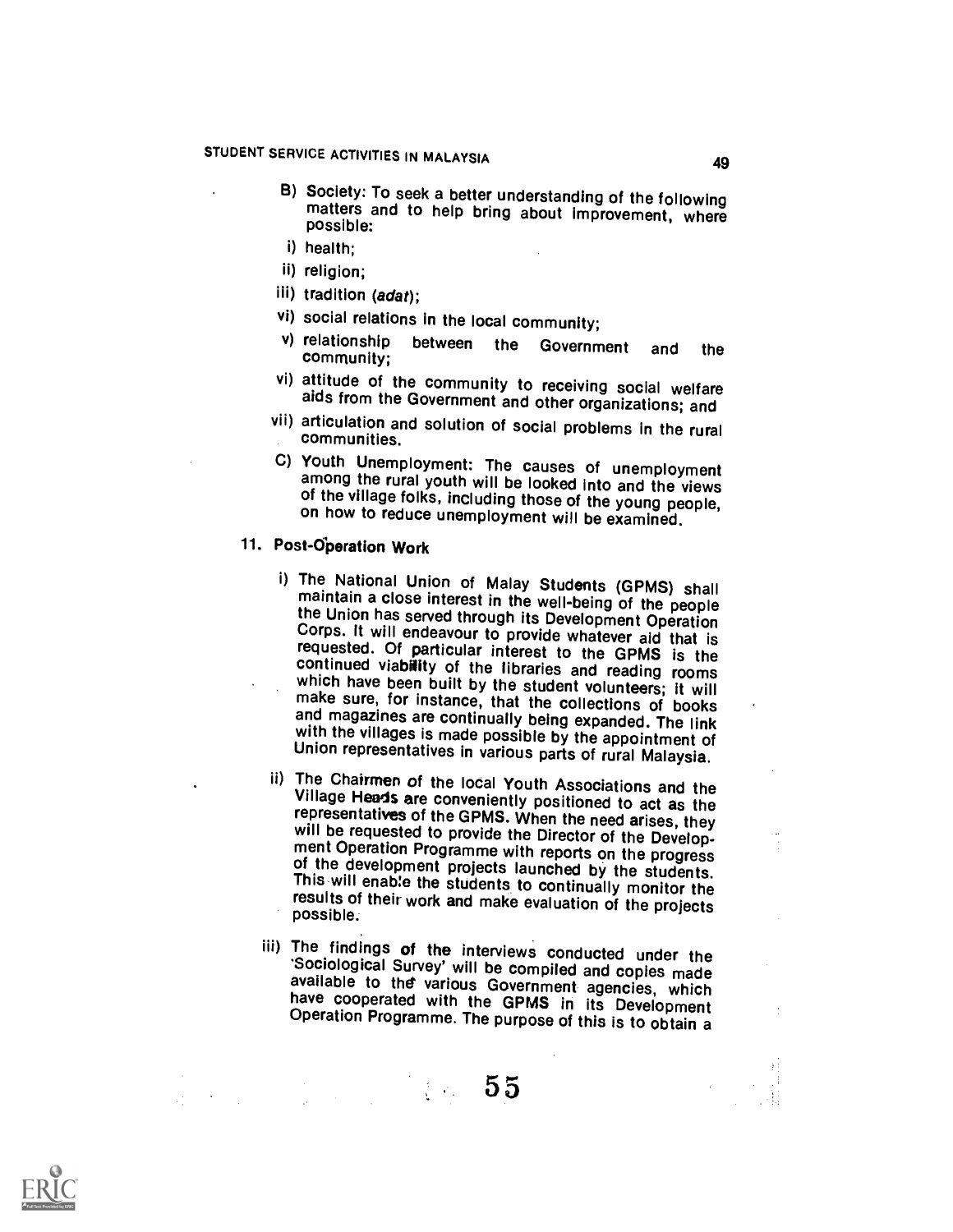true picture of the living conditions of the rural people. By making known to the Government departments the feelings and attitudes of these people, the National Union of Malay Students is indirectly advancing the interest of the grass-roots masses.

iv) Cyclostyled copies of the findings of the Sociological Survey will be made. But if funds are available, the findings will be published as books. At least 500 copies should be printed and made available to students of economics, sociology, geography, and history and to those in the science and medical disciplines at the various institutions of higher education.

## OTHER VOLUNTARY STUDENT SERVICE ACTIVITIES

Aside from the Teaching Force programme of the University of Malaya Students' Union, the National Student Service Corps of the National Union of Malaysian Students and the Development Operation Corps of the National Union of Malay Students, which are fairly largescale on-going schemes of some standing, there are several other service-learning schemes in Malaysia. Some of these have been sporadic, others are regular, and a few have only been started recently.

# Service Corps of the National Union of Islamic Students

The Persatuan Kebangsaan Pelajar-pelajar Islam Malalysia or the National Union of Islamic Students has one of the older and larger voluntary rural service scheme in this country. The scheme includes students from tertiary and secondary institutions of education. The members of the corps are of the Islamic faith and are almost exclusively Malay students. Unlike the other programmes mentioned earlier, the projects of the Islamic students are run on very short duration and the volunteers usually stay in the rural areas for a fortnight or so during the vacations.

This scheme has its origin in or around 1960. Over the years, the programme has expanded rapidly and in the projects carried out in 1974, a total of some 1,200 students were involved. Three hundred volunteers were sent to the East Coast of Peninsular Malaysia, 300 more to the north near Taiping, and another two 300-strong teams went to the middle and southern states of the country. Of the 1,200 volunteers in 1974, about 200 were students from the University of Malaya, the National University of Malaysia, the Agricultural University, as well as the MARA and National Institutes of Technology.

# Other Service Activities of Islamic Students

دارا وليبو

Apart from the service projects of the National Union of Islamic Students, other individual Islamic groups at a number of institutions

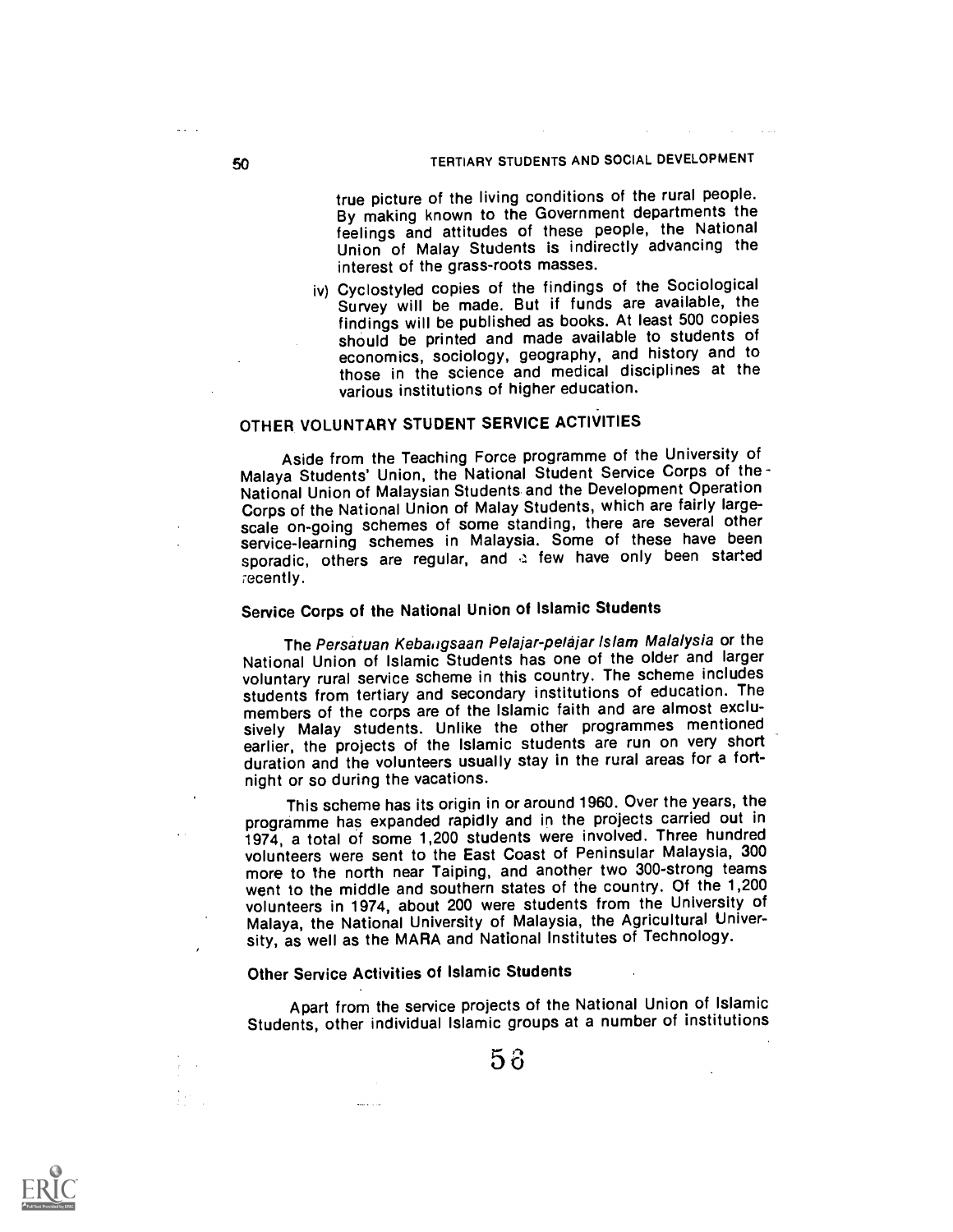of higher education have also, from time to time, conducted voluntary rural service activities. Like the projects of the National Union, these smaller schemes are motivated by religious considerations and often with a strong sense of devotion and humility induced by the faith.

An example of this was a project conducted by the University of<br>Malaya Islamic Students' Union (Persatuan Mahasiswa Islam<br>Universiti Malaya) in February 1968 under the guidance of the Head of<br>the Department of Malay Studie

- 1) discovering the extent to which Islam is practised and the areas in which Islamic ideology and concepts are influential among two Malay communities in the State of Johor in southern Malaysia and in Singapore, and
- 2) finding out whether Islam is in accord with the modernization process and with the "modern" ethos. Its other objective was to get first-hand information on the livelihood, income, and employment problems of the two Muslim communities, to study how widespread gambling had become, and to gauge the responses of the Malays to the national development efforts of the two countries.

The project was intended to be carried out in three stages,<br>spread over a 3-year period with participants going to the same areas<br>during the three successive long university vacations. Detailed and<br>accurate investigations possible, it was hoped that generalization of findings would be made.<br>The volunteers, who numbered thirteen in the first phase of the project, were required to write a brief report of their experiences and offer their personal thoughts and comments on the activities they had undertaken.

# Service-Learning Activities of the Science University of Malaysia

The second of five university institutions, the Science University<br>of Malaysia began operation in June 1969. Although situated in the<br>island of Penang, off the north-western coast of Peninsular Malaysia,<br>and being the only nevertheless participated actively in the social development of the nation. The University of Science Malaysia Students' Union had, for instance, provided volunteers for the 1971-72 National Student Service Corps of the National Union of Malaysian Students. A Community Service Movement was formed as a 'corporate' of the University



57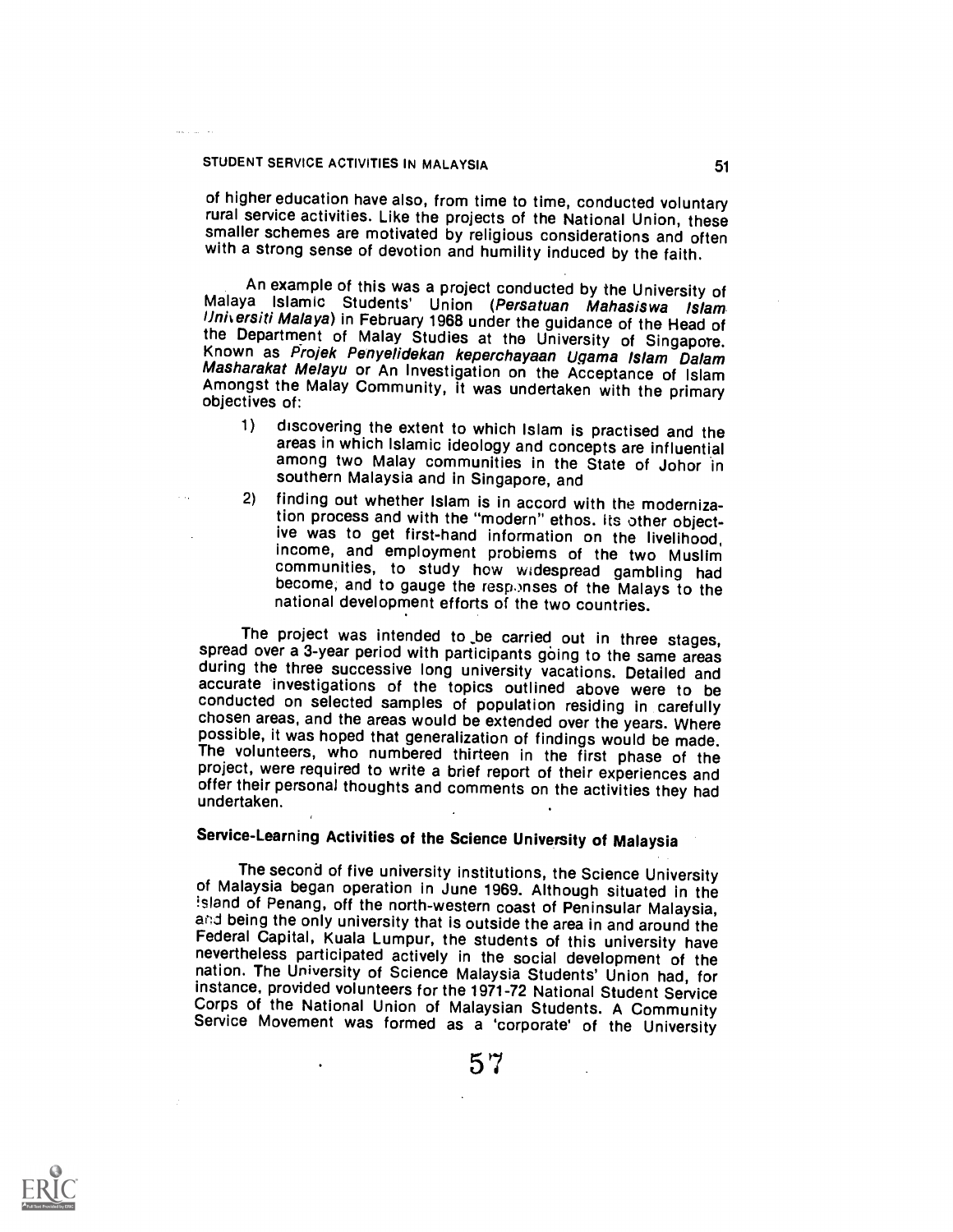Science Malaysia Students' Union. It is significant that as a 'corporate' body of the Union, every matriculated student on enrolling at the University, becomes an automatic member of the Movement.

The Community Service Movement has, to date, provided a series of tuition classes to poor school children, and has recruited student volunteers to live with fishermen on islands close to Penang, to offer a few days of community development service to the needy people. One of these islands was Pulau Aman; from 17th to 19th March 1973, during the long vacation, some 28 male and 11 female students went to the island which had then 200 inhabitants, 50 of whom were school children, and helped build a jetty, a well, and donated to the fishing community a number of useful working tools and 25 packs of cement. The Community Service Movement had also offered volunteers to help conduct a survey on the incidents of blindness among the school children in Penang. This took place in August 1973 and about 17,000 pupils were examined by the specially trained **the student volunteers. Two years earlier, in August 1971, it had also** assisted in .a survey to assess the need for and acceptance of day nursury among residents of some densely populated areas on the island.

Moves to introduce a more regular and extensive voluntary service programme have been made although none has as yet gotten off the ground. In the Annual General Meeting of the 4th Council (1972/73) of the Students' Union (PMUSM), a decision was taken that two teams of student volunteers should be sent to two selected rural places during the coming second-term vacation in December, 1973. It was felt that there was a need to bring the students close to the ordinary people, the fishermen and farmers of the country.5 To begin with, rapport ought to be made with those in and around Penang; they should be understood and helped. Like the schemes of the Unions based in Kuala Lumpur, the participants of this proposed project would live with the villagers. Apart from observing the latter and learning from them skills such as the different methods of fishing and so on, the participants would also be required to help with village work, and special attention was to be given to the village children and youths, and in particular, the educational problems they faced.

Service-Learning Activities of the Agricultural University Students' Union

As a national institution of agricultural education and research, the Agricultural University of Malaysia (Universiti Pertanian Malaysia) occupies an important role in the development of the rural economy and in the advancement of the welfare of the rural people, who form 60% of the population in Peninsular Malaysia, and 83% of the population in Sabah and Sarawak, according to the Census of 1971. In order to succeed, both the staff and students of the University need to :know as much of the life of the rural people as of botany and other

5Persatuan Mahasiswa Universiti Sains Malaysia, Lapuran Tahunan (Annual Report), 4th Student Council, August 1972 - July 1973.

5 3

 $\sim$   $\sim$ 

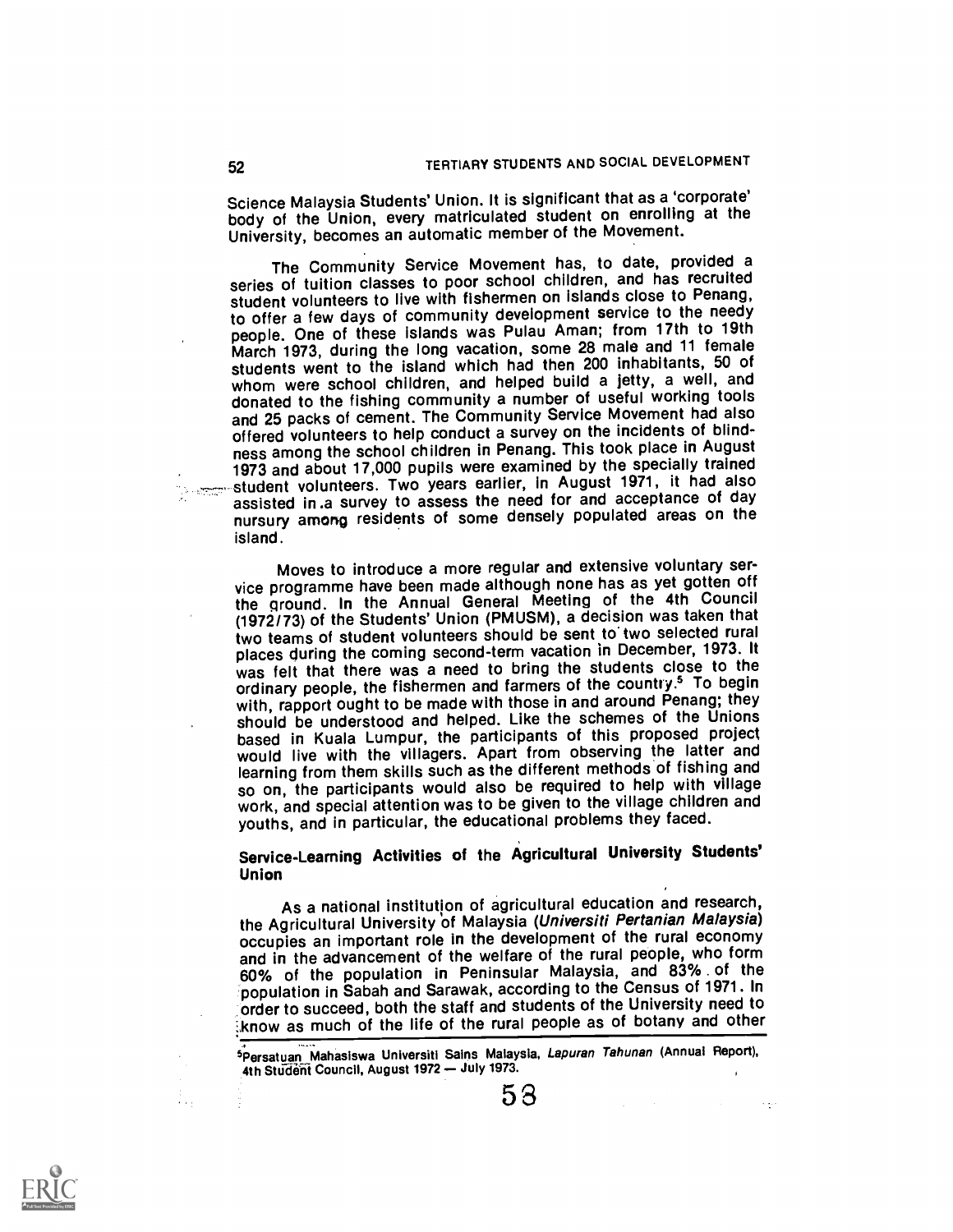technical knowledge that go to make up the agricultural science discipline.

In cognizance of the fact that a close understanding of rural Malaysia can only be acquired through first-hand knowledge of the rural reality, of combining theory with practice, the students at the Agricultural University have for several years been actively<br>participating in a number of voluntary, rural service-learning schemes. They include not only those organised by the National Union of Malaysian Students (PKPM), the National Union of Islamic Students (PKPIM), and the National Union of Malay Students (GPMS), but also schemes run by the Student Union of the Agricultural University (PMUPM) itself.

Unlike the projects launched by the larger national unions, the rural service activities of the Agricultural University Students' Union are less structured. Involving 30 to 40 students at a time, the projects are organized during the short vacations between semesters, as well as during the long vacation starting in or around April. Their stay in the rural areas may thus vary from 2 to 3 weeks to as long as 2 months. One of the major areas of contribution rendered by these student volunteers has been the dissemination of information on educational opportunities available to the rural people, in particular, to the 'indigenous people' (bumiputra). This is done through discussions with the village youths and talks with their parents on the importance of higher education, which, to date, can only be obtained in the Federal Capital and in a couple of other major cities. The information thus disseminated is most helpful. For many of the older generation in these regions, their contact with the student volunteers provided them with new experience and enabled them to become aware of the<br>opportunities for higher education that are being made increasingly available to the rural people in this country. The knowledge that the various institutions of higher education provide a channel of upward soqial mobility for the young is as important as the introduction of modern farming practices, which forms part of the services offered by the agricultural students.

Like most of the other student rural service programmes, the service-learning activities of the Agricultural University Students' Union have, at times, been viewed with distrust by various government authorities. To avoid such misunderstanding, which could seriously disrupt the service programme, the students have taken great care to avoid criticizing any person or organization and their objective is avowedly not one of indoctrinating the rural people to any ideology or political persuasion. Special efforts are made to co-operate with those government agencies directly involved in rural development; agencies such as RISDA and FELDA (Federal Land Development Authority), with which many of the agricultural science students will later be associated.

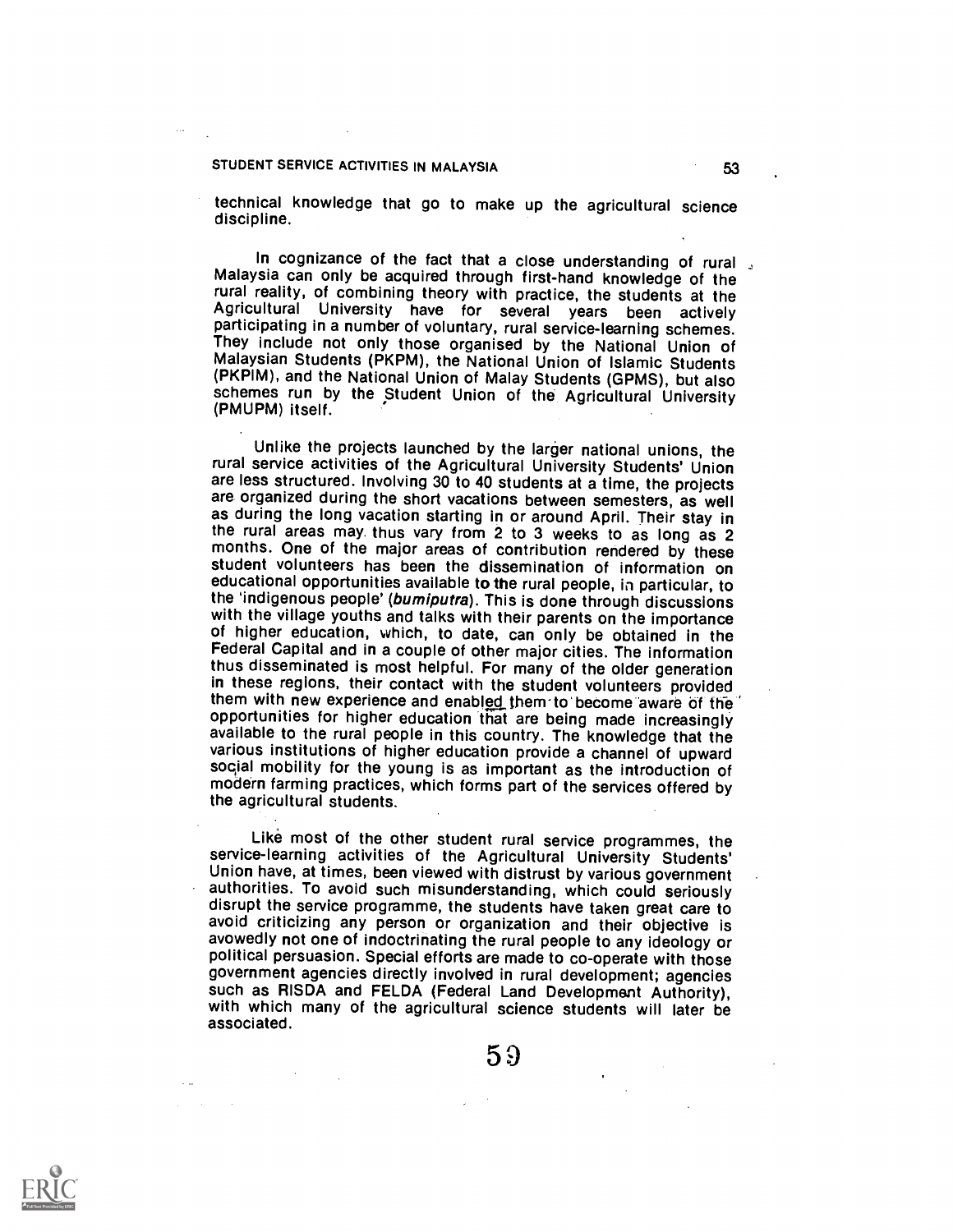Such close links between the University and the rural people have not been fostered by the student volunteers alone. The policymakers and the staff of the Agricultural University also made a significant contribution, when rural service-learning activities were incorporated into the formal curriculum of the University. It is this that we shall now turn to.

### EDUCATION EXTENSION AND COMMUNICATION PROGRAMME, AGRICULTURAL UNIVERSITY

The Agricultural University of Malaysia is the only Malaysian institution of higher education to introduce service-learning activities into its formal educational curriculum. The Educatior Extension and Communication Programme, as it is called, is in its third year of existence and forms part of the third-year requirements of the course leading to the Diploma of Agriculture. This is unlike other student service-learning schemes in this country in that it is a course requirement and thus cannot be described as 'voluntary'.

The general aim of the programme is to provide an opportunity for the agricultural students to learn from and to serve the rural people. At the same time participation in the programme will enable them to gain academic credit for their course of study. Its more specific objectives are formulated in the following terms:

- 1. To study the response of the rural people to the Government's various development projects;
- 2. To assess whether, and to what extent, channels of communication exist between the decision-makers of the development programmes, on the one hand, and the rural communities whose well-being is the target for implementing the development plans, on the other;
- 3. To find out the extent of involvement of the rural communities in the national development efforts and to foster the growth of such involvement.

The Extension and Communication schemes are normally launched during the month of December, January, or February and each scheme lasts between 10 to 18 weeks. Before groups of students are sent to the villages, meetings with the village people are held to make sure that the presence of the students is desired by the villagers. This is followed by a survey of the types of educational work the students can usefully engage in and of the kinds of assistance they may provide. In all this, the village communities are consulted. In .the Orientation Course prior to the launching of the service-learning scheme, students are trained to identify problem areas and fo deal with them effectively. The purpose of the scheme is stressed during the orientation period so that the participants are left without ambiguity as to how they should behave whilst in the field.

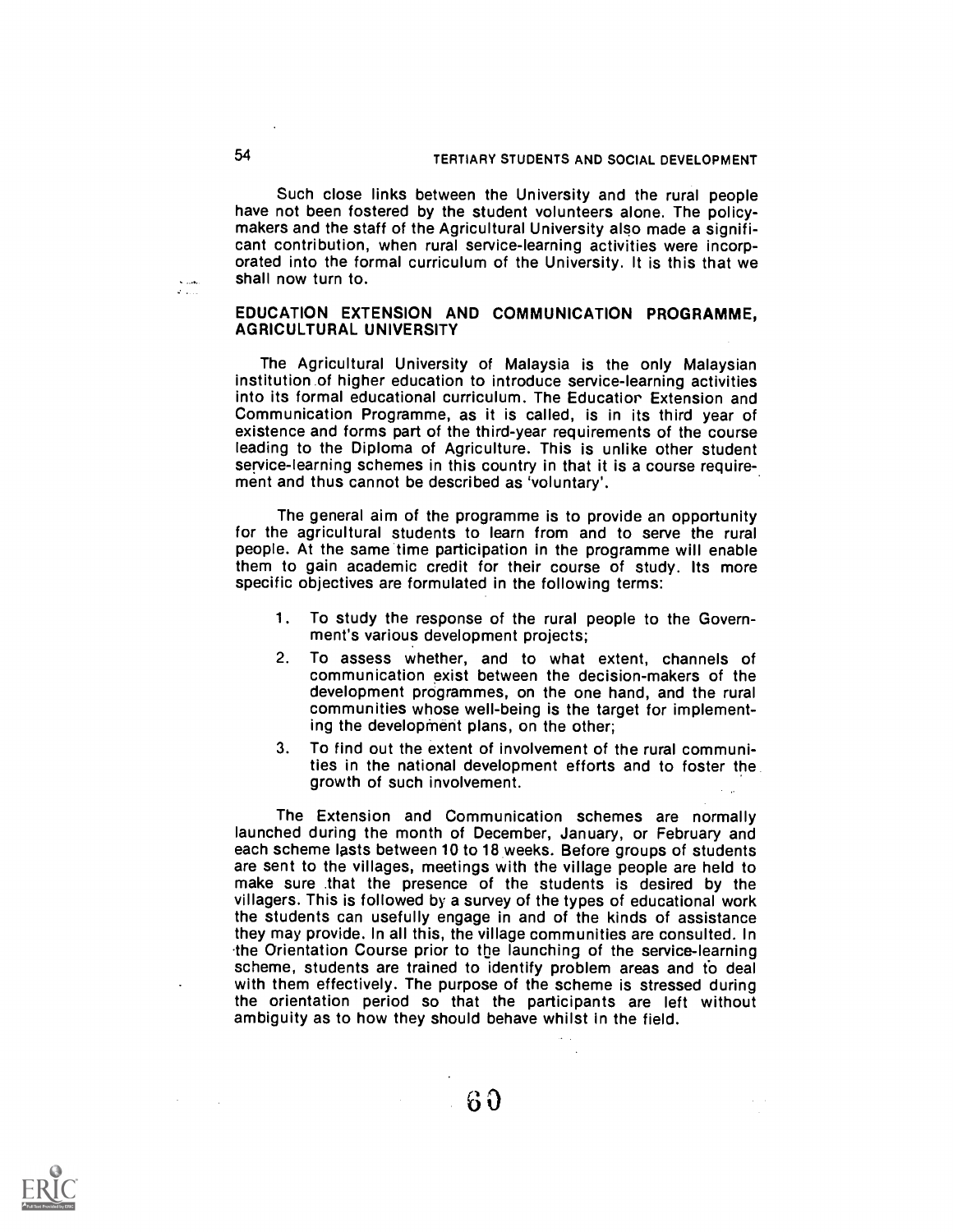The Extension and Communication scheme for the 1974-75 academic year was started in February 1975. It involved more than 200 students, and a total of 26 villages were selected, all of which lay within a radius of 30 miles assigned to each of the villages, where working under the general<br>guidelines as defined by the objectives of the programme, they would<br>learn through direct experience the living conditions of the village<br>communities and he

The working papers produced by the Extension and<br>Communication schemes are potentially an additional means of ad-<br>vancing the interests of the rural inhabitants. These are written on the<br>basis of the observations and exper

61

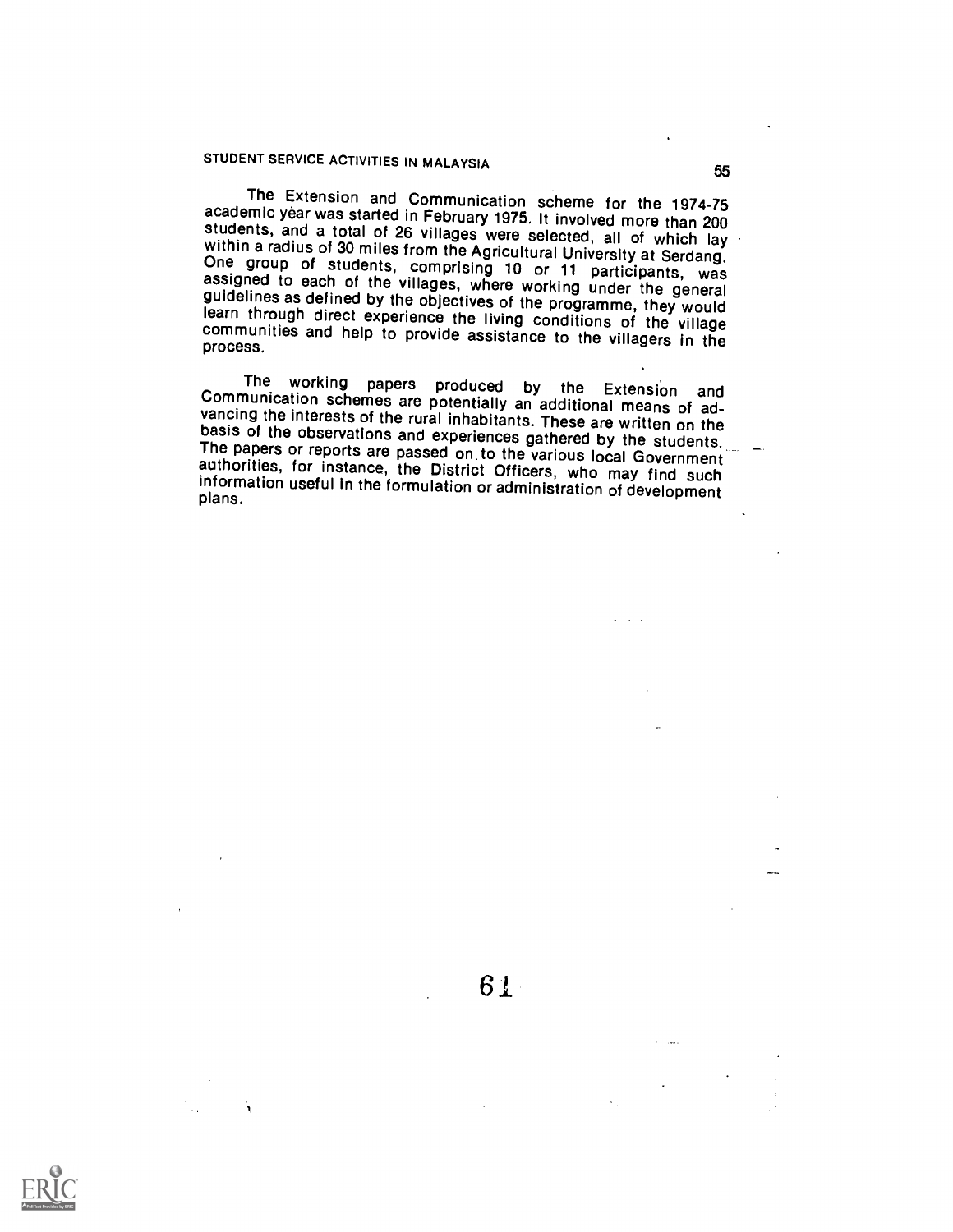# CHAPTER IV

 $\mathcal{L}^{\text{max}}$ 

 $\mathcal{L}_{\text{max}}$  ,  $\mathcal{L}_{\text{max}}$ 

 $\ddot{\phantom{a}}$ 

 $\ddot{\phantom{0}}$ J.

 $\mathcal{L}^{\text{max}}_{\text{max}}$ 

 $\hat{\mathcal{A}}$ 

 $\mathcal{L}^{\text{max}}_{\text{max}}$  , where  $\mathcal{L}^{\text{max}}_{\text{max}}$ 

 $\mathcal{L}_{\text{max}}$  .

 $\frac{1}{2} \left( \frac{1}{2} \right)$  ,  $\frac{1}{2} \left( \frac{1}{2} \right)$ 

 $\mathbf{C}^{\text{max}}_{\text{max}}$ 

 $\mathcal{L}^{\text{max}}_{\text{max}}$  and  $\mathcal{L}^{\text{max}}_{\text{max}}$ 

 $\label{eq:2.1} \mathcal{L}(\mathbf{y},\mathbf{y})=\mathcal{L}(\mathbf{y},\mathbf{y})\mathcal{L}(\mathbf{y},\mathbf{y})=\mathcal{L}(\mathbf{y},\mathbf{y})\mathcal{L}(\mathbf{y},\mathbf{y})=\mathcal{L}(\mathbf{y},\mathbf{y})\mathcal{L}(\mathbf{y},\mathbf{y}).$ 

 $\mathcal{L}^{\text{max}}_{\text{max}}$ 

 $\sim$   $\sim$ 

 $\beta = \gamma_{\rm max}$ 

 $\frac{1}{2}$  ,  $\frac{1}{2}$  ,  $\frac{1}{2}$ 

 $\label{eq:3.1} \frac{1}{\left( H\right)^{\frac{1}{2}}}\left(\frac{1}{\left(1-\frac{1}{\left(1-\frac{1}{\left(1-\frac{1}{\left(1-\frac{1}{\left(1-\frac{1}{\left(1-\frac{1}{\left(1-\frac{1}{\left(1-\frac{1}{\left(1-\frac{1}{\left(1-\frac{1}{\left(1-\frac{1}{\left(1-\frac{1}{\left(1-\frac{1}{\left(1-\frac{1}{\left(1-\frac{1}{\left(1-\frac{1}{\left(1-\frac{1}{\left(1-\frac{1}{\left(1-\frac{1}{\left(1-\frac{1}{\left(1-\$ 

# STUDENT SERVICE ACTIVITIES IN WIDER PERSPECTIVe

 $\mathcal{L}^{\text{max}}_{\text{max}}$  and  $\mathcal{L}^{\text{max}}_{\text{max}}$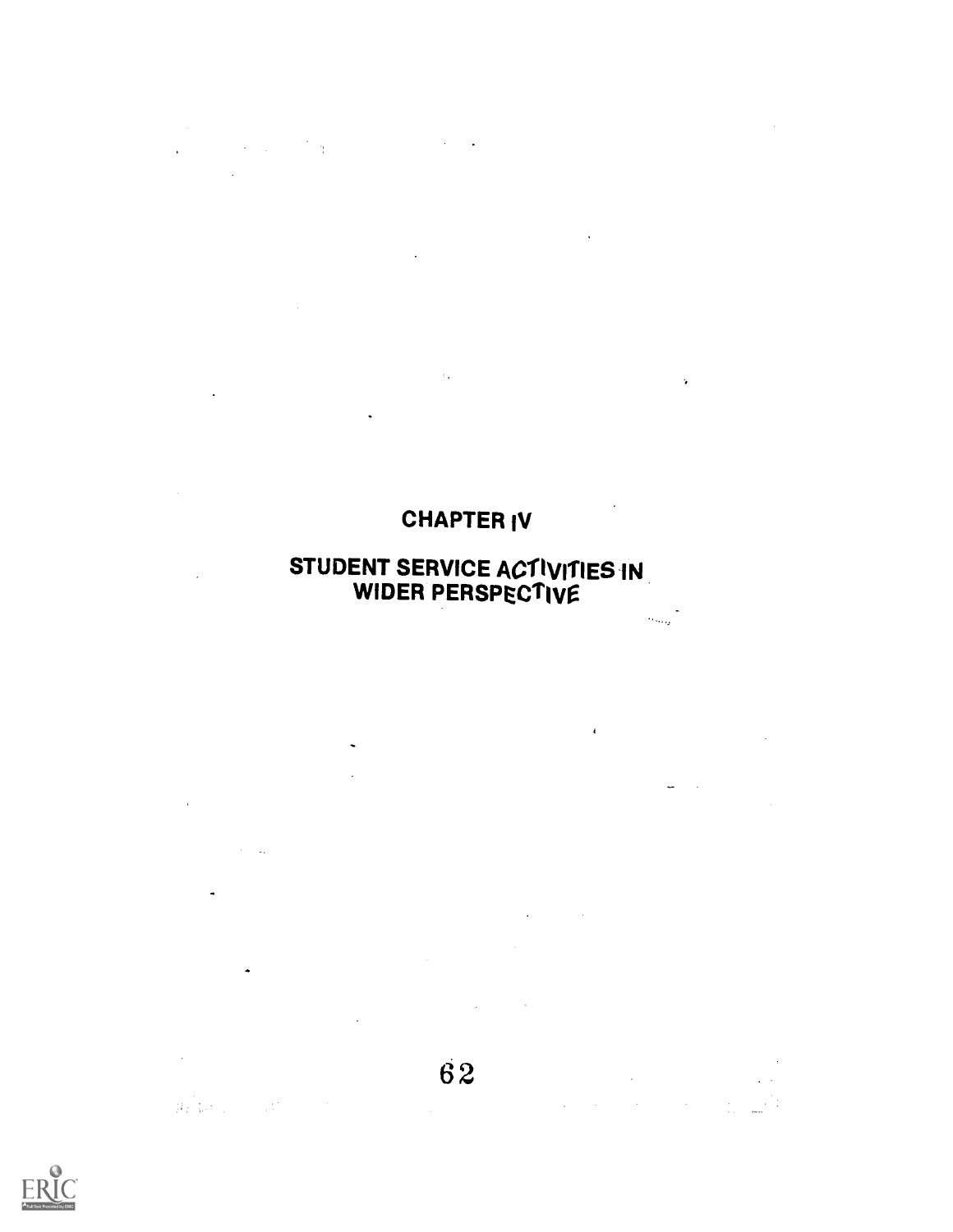# STUDENT SERVICE ACTIVITIES IN WIDER PERSPECTIVE

### LATIN AMERICA

The growing involvement of the educated youths of Latin America convention of a series of regional conferences of personnel and or-<br>ganizations engaged in this sort of activities. The Latin American Con-<br>ference of Volunteer Service Programmes was held in Argentina in<br>1965, and several

'a technique of social action designed to encourage the partici- pation of all social groups in an overall development programme or activities against poverty and dependence'.

Some of the delegates present felt, however, that the definition of 'voluntary service' adopted by the Meeting of the Directors of Voluntary Service Organizations was at best partial as it did not stress and emphasize the point that the voluntary service had an educational goal.

There are now more than a dozen significant voluntary student<br>service programmes operating in Latin America. The Volunteer Service<br>of Argentina, for instance, was launched in 1966, a year after the<br>country acted as host to white-collar employees have also been mobilized to provide assist-<br>ance. There are many other voluntary service programmes some of<br>which are older than the Argentinian scheme. Gautemala, for example,<br>has a University Socia

 $\sigma_{\rm eff} = 4\pm 0.08$ 

 $\mathbb{R}^{n \times 2}$  .

<sup>&</sup>lt;sup>1</sup>"Latin American Youth Experts Define Scope of Voluntary Service," IIEE Bulletin,<br>October, 24, 1972.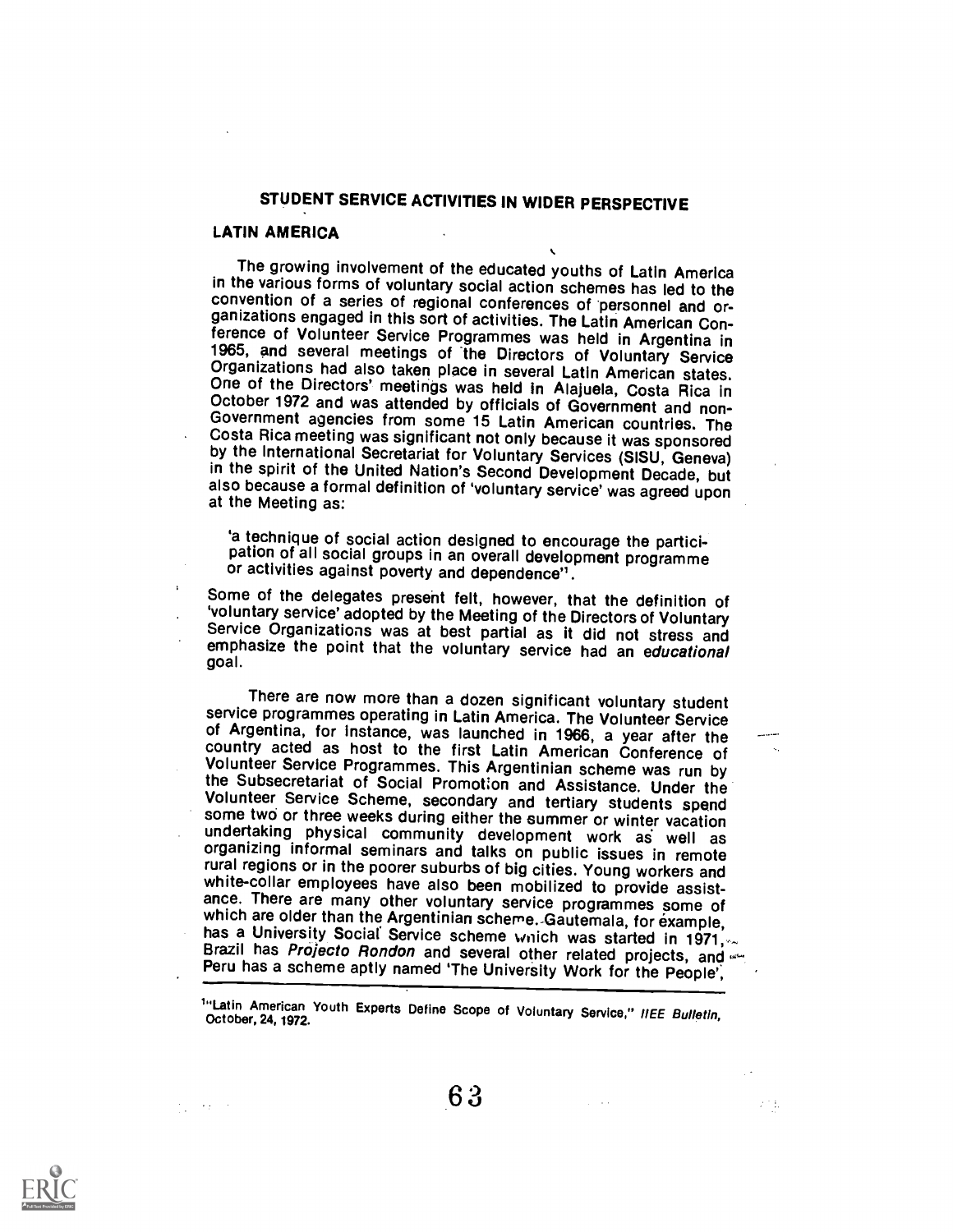just to mention a few. Thu Peruvian University Work for the People (Trabajo Popular Universitaria) scheme was started in August, 1972 by the Directorate of Youth Organizations of the National Assistance Scheme for Social Mobilization and it has brought thousands of university students to the farms and corporatives where they perform one or more of the following broad categories of activities:

- 1) aiding the programmes of general instruction and information for the people in the rural areas;
- 2) helping to carry out tasks of more specialized technical assistance;
- 3) participating in the actual physical work of building or digging together with the people themselves. Plans and steps are being made to extend the service activities of the University Work for the People scheme into poor urban areas or into factories in co-operation with trade union organizations, and this will be carried out on a continual, weekend basis instead, to ensure that the work is not just a summer frolic for the university students but part of sustained effort to contribute to the nation's social development.

### **AFRICA**

Å,  $\mathbf{w}$ 

Numerous kinds of youth service schemes can be found in the independent African states and these are undertaken mainly by the young, educated men and women, either on their own initiative or prompted by some official authorities. The goals and nature of these youth schemes vary; they range from the voluntary weekend work of thousands of Ghanaian students ori government-owned farms, and the two-year enforced workcamp for school leavers in Zanzibar, to the proposed Volunteer Brigade of the Pan-African Youth Movement to be placed at the service of the liberation movement, just to mention three of these schemes.

The voluntary weekend works of the Ghanaian students have contributed significantly to the Government's 'Feed Yourself' campaign. This student project was started in February 1972 when about 700 students from the University College of Cape Coast and the Komenda Teacher Training College volunteered to harvest-sugar cane in the government-owned Komenda sugar farm. Interest caught on rapidly and soon students of the other institutions of higher education, including those of the University of Ghana at Legon, were involved.

Nigerian school-leavers, like their Zanzibari counterparts, are required to undergo a compulsory non-military national service. The National Youth Service Corps was based on the recommendations of



 $64$  values of  $4$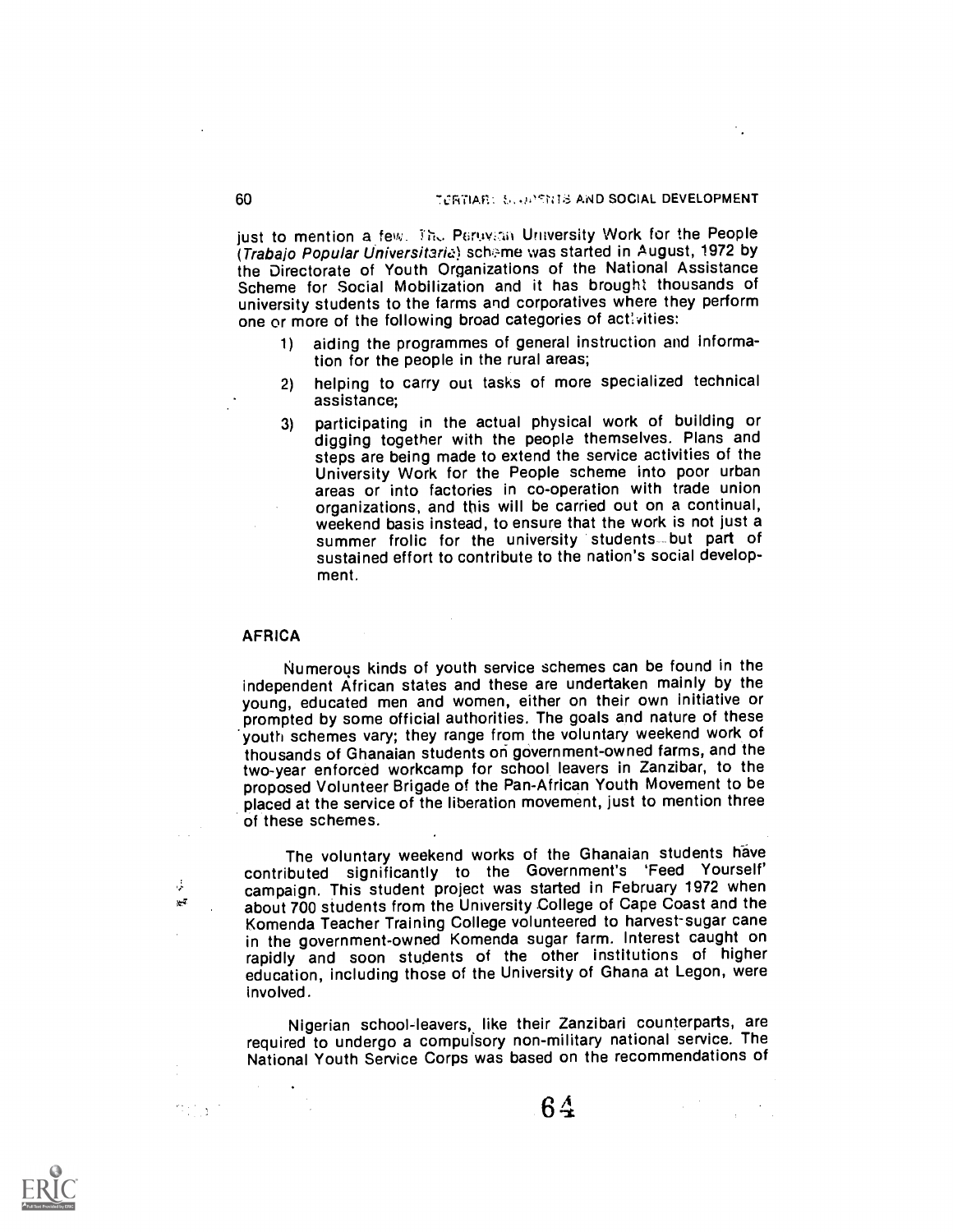# SERVICE ACTIVITIES IN WIDER PERSPECTIVE **1998 120 ACTIVITIES**

two Israeli 'youth experts' commissioned by the Nigerian Government,<br>and formed part of the country's second Five-Year Development Plan,<br>1970-74. At a time when 70% of the unemployed were young persons<br>in the 15 to 23 age new graduates of the half a dozen or so institutions of higher education in the country. The decision to create a skilled manpower pool for deployment on national assignments, especially in the rural areas, caused consider

Similar objection was encountered in the implementation of the<br>Ethiopian University Service scheme when it was introduced in 1964<br>by the Council of Ethiopia's only university, the Haile Selassie I<br>University. Under the Uni

Other student service activities in Africa include, the rural 'self-<br>reliance' programme of Zaire which was modelled in part after the<br>Chinese Commune and Israeli Kibbutz. Other service programmes can<br>be found in Kenya, Ta

#### SOCIALIST STATES

Little is known of the nature and extent of rural service activities<br>by students in the socialist and communist countries. Unlike informa-<br>tion on political development, such activities are often of little interest to Governments and researchers in the non-communist world. What one can be reasonably certain of is that such rural service activities are in line with the national ideology and educational policy of these<br>states, and are more thoroughly pursued than that of the 'free enter-<br>prise' nations. In Cuba, for instance, with the revolution in 1959,<br>authorities have

6 5

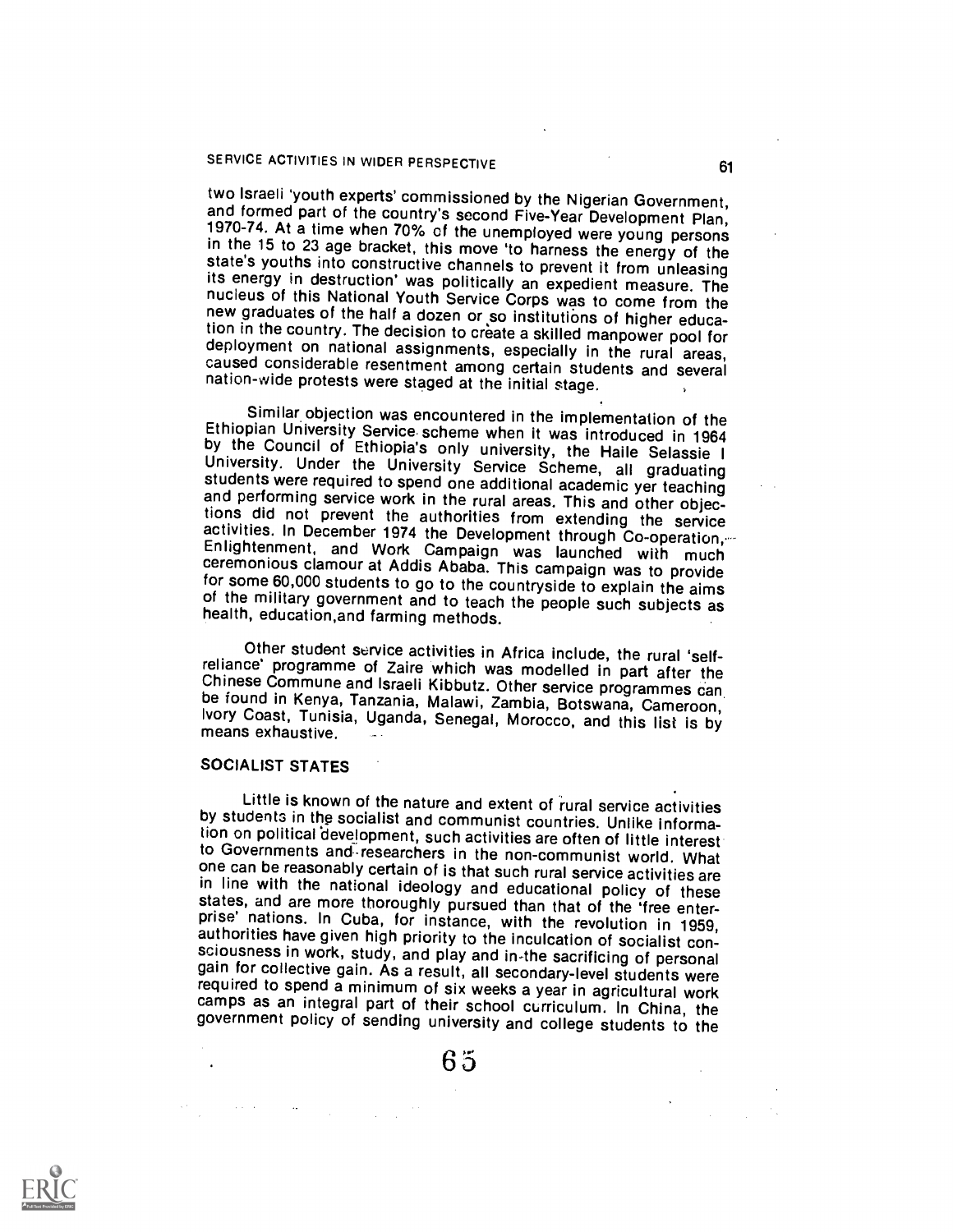countryside appeared to have intensified during the Cultural Revolution in 1967 and 1968. In the view of the authority, there was a greater need than ever to rectify the youth's world outlook by encouraging and forcing them to integrate with the peasant masses. And having gone through the experience of working and teaching other people in the rural areas, the students seemed to develop a better attitude towards education as wel! Similar development had taken place in Russia. The 'Virgin Land Scheme' of the 1960's, for example, involved some 25,000 students from 330 higher educational institutions in 80 cities. Among the students were many foreign youths. The scheme aimed at developing Kazakhstan into the second largest grain producing region of the USSR to counter balance the unpredictable Ukrain yields. The student volunteers contributed their part by spending 3 months in the virgin lands, building high-tension power lines, bridges, roads, and schools. In keeping with socialist aims, the mobilization of students from universities and technical colleges for all forms of service-learning activities takes place annually in an Torms of Service realings, Hungary, etc. We shall now take a look at a socialist nation in the Southeast Asian region, namely Burma.

In the recently promulgated Second Four-Year Economic Plan, 1974/75 - 1977/78, the Supreme People's Congress of the Socialist Republic of the Union of Burma enunciated eleven points that were to guide the policies and priorities in education for the next four-year period. One of these was to expand and enlarge the educational services to include the social services,<sup>2</sup> as part of the overall efforts in the 'Burmese Way to Socialism'.

Instead of viewing education as providing preparation for later life, the Ministry of Education has since 1964, made continuous attempts to involve upper secondary and tertiary students in the -community way, to contribute in a tangible way to the well-being of the community, and to sacrifice personal gain for collective gain. Many summer Voluntary Labour Contribution Projects were set up under a Central Supervising Committee headed by the Deputy Minister of Education. Apart from contributing their labour by working in a factory, office, co-operative, hospital, day care centre, training\_centre for delinquents, and so on. notable contributions have also been made by the educated youths in the Government's literacy campaigns. In 1972, for instance, more than 15,000 university students, as against 7,500 in 1971, took part in the voluntary rural literacy campaign, paying their own fares and othr expenses, and were warmly welcomed by the rural folk in their traditional hospitality. In another field of service, students of the Institute of Economics as well as second-and third-year students of Rangoon University were called forth by the

<sup>2</sup>A Decade of Reforms in Education in Burma, in Education in Asia: Reviews, Reports and Notes, No. 6, September 1974, UNESCO Regional Office for Education in Asia, Bangkok, p. 36.

6 3

 $\overline{g}$ 

 $\ddot{\phantom{0}}$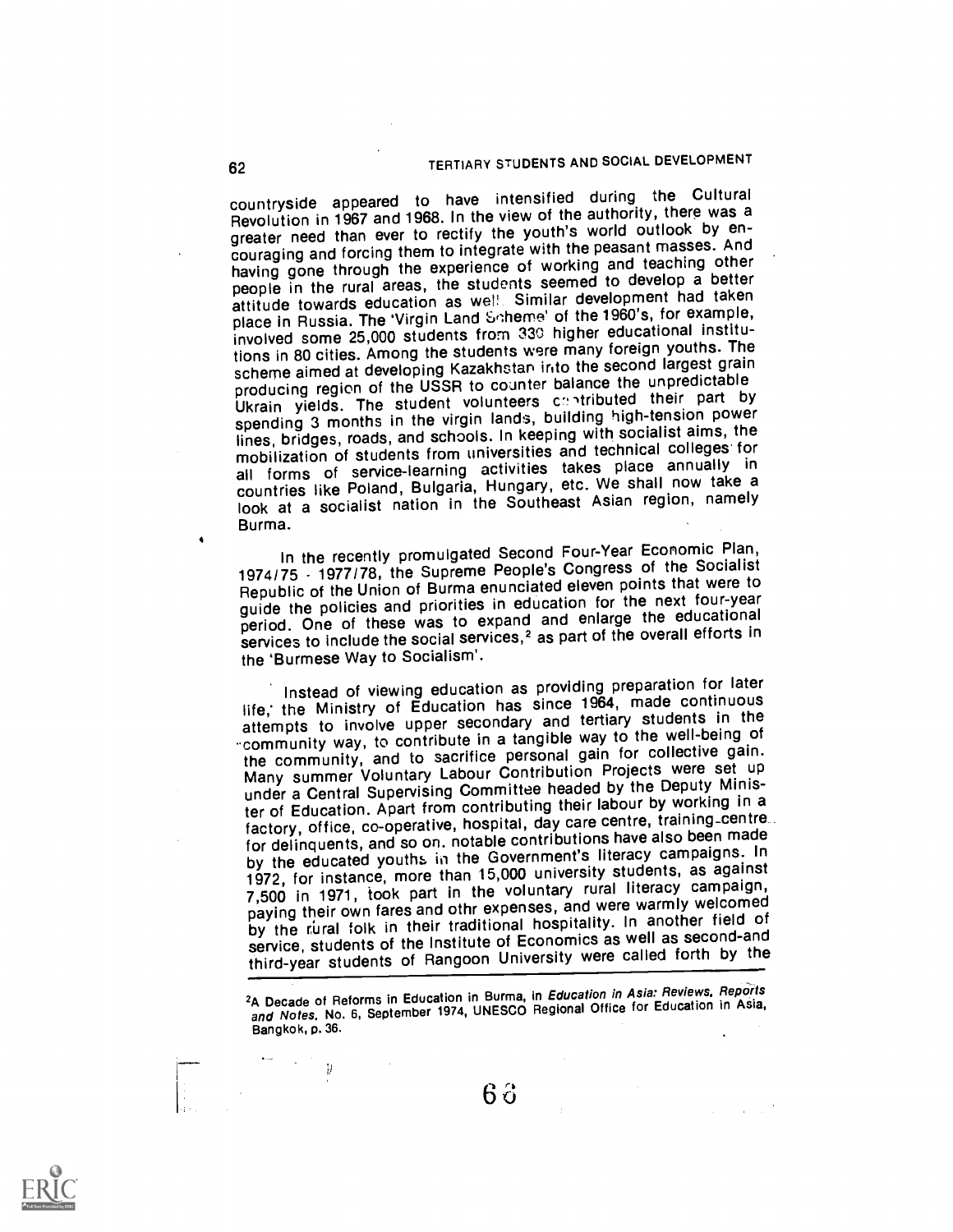Ministry of Finance and Revenue in January 1965 to volunteer, during operatives in keeping of accounts, and help in the costing of products in mills and factories, and preparation of stock inventories.

### INDONESIA

Some of the most extensive and successful study-service<br>schemes in the world are to be found in Indonesia, whose institutions<br>of higher education are guided by a distinct national educational<br>policy known as 'Tri Dharma',

The involvement of students in Indonesia in direct social actions<br>
can be traced back to the Youth Pledge of 1928, and to the Student<br>
Army and Pemuda Movement of the 1940's during the country's<br>
struggle for independence

In the PTM scheme, a volunteer was given a minimal but adequate wage and was required to spend at least two consecutive years teaching outside Java. On completing the service, the volunteer was entitled to continue his studies in a teacher-training college or in<br>a university, with the appropriate status and salary of a civil servant for<br>a period equivalent to the service he had rendered. Between 1952 and<br>1955 1951-55 to 302 during 1961-63. Students from other institutions of<br>higher education also participated in the PTM scheme and by 1960,<br>the volunteers were coming from eight state universities. In its twelve





lazionale con-

 $\sim 100$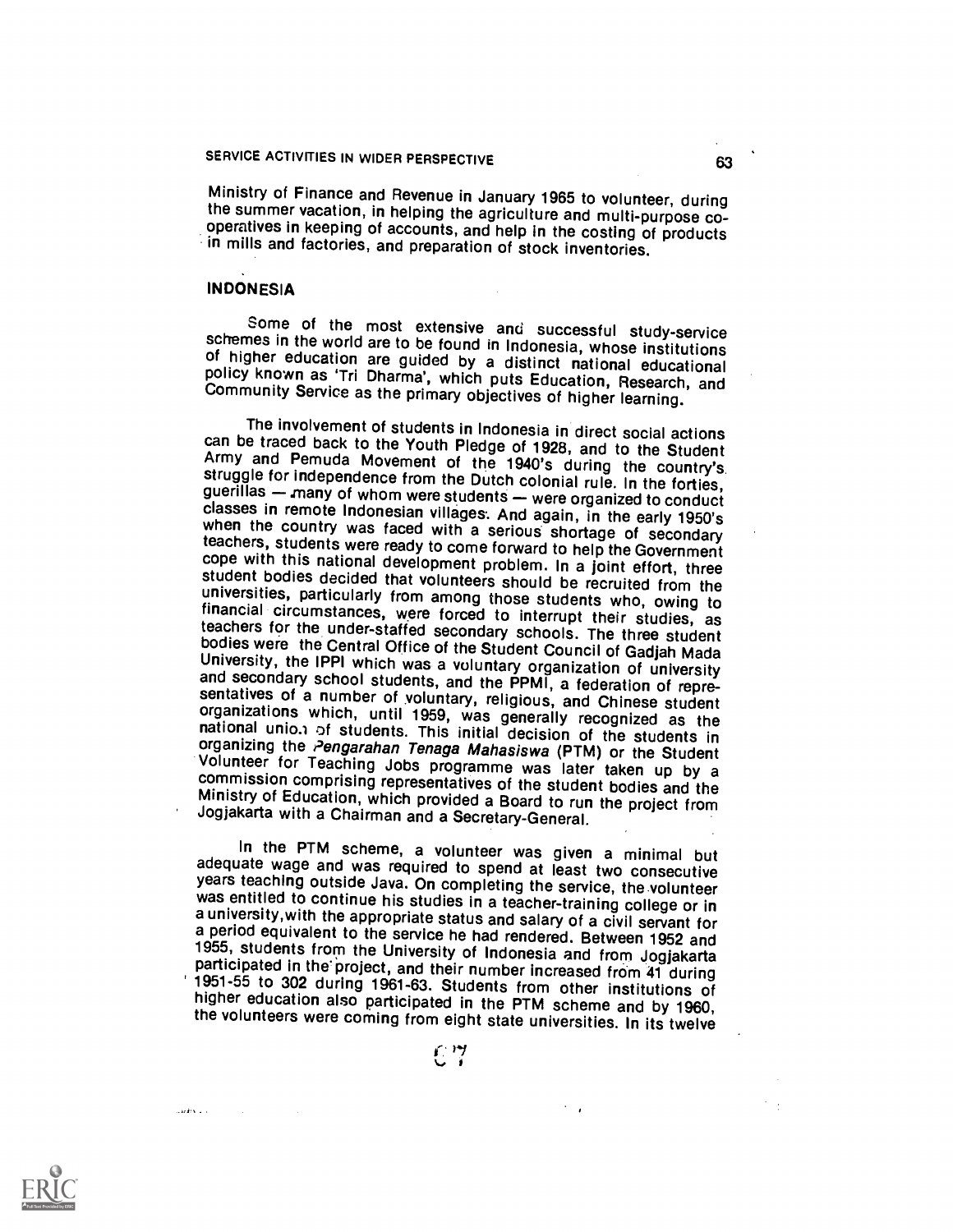years of existence, from 1950 to 1963, the Student Volunteers for Teaching Jobs had channelled some 1,609 students to temporary teaching positions at 167 secondary schools in islands other than Java. Students of different geographical and ethnic origins lived together in different parts of the country for a joint enterprise of national importance, and as a result, strengthened the sense of national identity and loyalty in this newly independent country.

The importance of such voluntary student service activities was not overlooked by the Government. In a statement related to the 'Seven Major Activities for the Development in Schools and Universities' (Septa Usaha Tama) announced in 1959 by the Minister of Education, stress was laid on the need to form 'work groups' in senior high schools and universities. All the institutions of higher education were urged to undertake social service work on a planned basis, and to place this task longside the education, instruction and research functions of the university. As we have seen, such ideas have now evolved into the concept of 'Tri Dharma.'

The improvement in the supply of secondary school teachers to -, the outer islands, among other reasons, had led, to the termination of the Student Volunteers for Teaching Jobs (PTM) projects in 1963. In\_ the same year, an innovative scheme was organized at the Bogor: Institute of Agriculture (IPB) where a few young faculty members felt  $\psi$ that something could be done to help the then shortage of rice pro-: duction in Indonesia by recruiting tertiary students in the Institute to act as live-in modern agricultural extension workers.The first experimental scheme was launched in 1963/64 in West Java, involving twelve fourth- and fifth-year student volunteers from IPB for the whole of the rice-growing season. The number of voluntary extension workers was sharply expanded in the following year with the sponsorship and financial assistance of the Department of Agriculture. 440 senior student volunteers were 'ecruited from nine agricultural colleges and a total of 220 villages were exposed to instructions on improved irrigation systems, use of selected seeds, fertilizers and pesticides, better cultivation methods, and improved co-operatives for marketing. This BIMAS programme ran into difficulties in the third year of its existence, due probably to its rapid expansion as the number of student volunteers rose to 1,200 in 1965/66, and also because of the political upheavals which questioned and threatened the basic working hypothesis of BIMAS.<sup>/</sup> The leftist political movement which was gaining momentum rejected the assumption that agricultural development could be achieved through effective agricultural extension work without waiting for more fundamental institutional changes in rural Indonesia. The schemes in 1966/67 and 1968/69 were again not very successful but the programme is being continued in different forms under the co-ordination of the Department of Agriculture. One of these, for instance, enables university students to work in the farms as volunteers and gain credits for their course of study. It is felt



68 J.J. Lender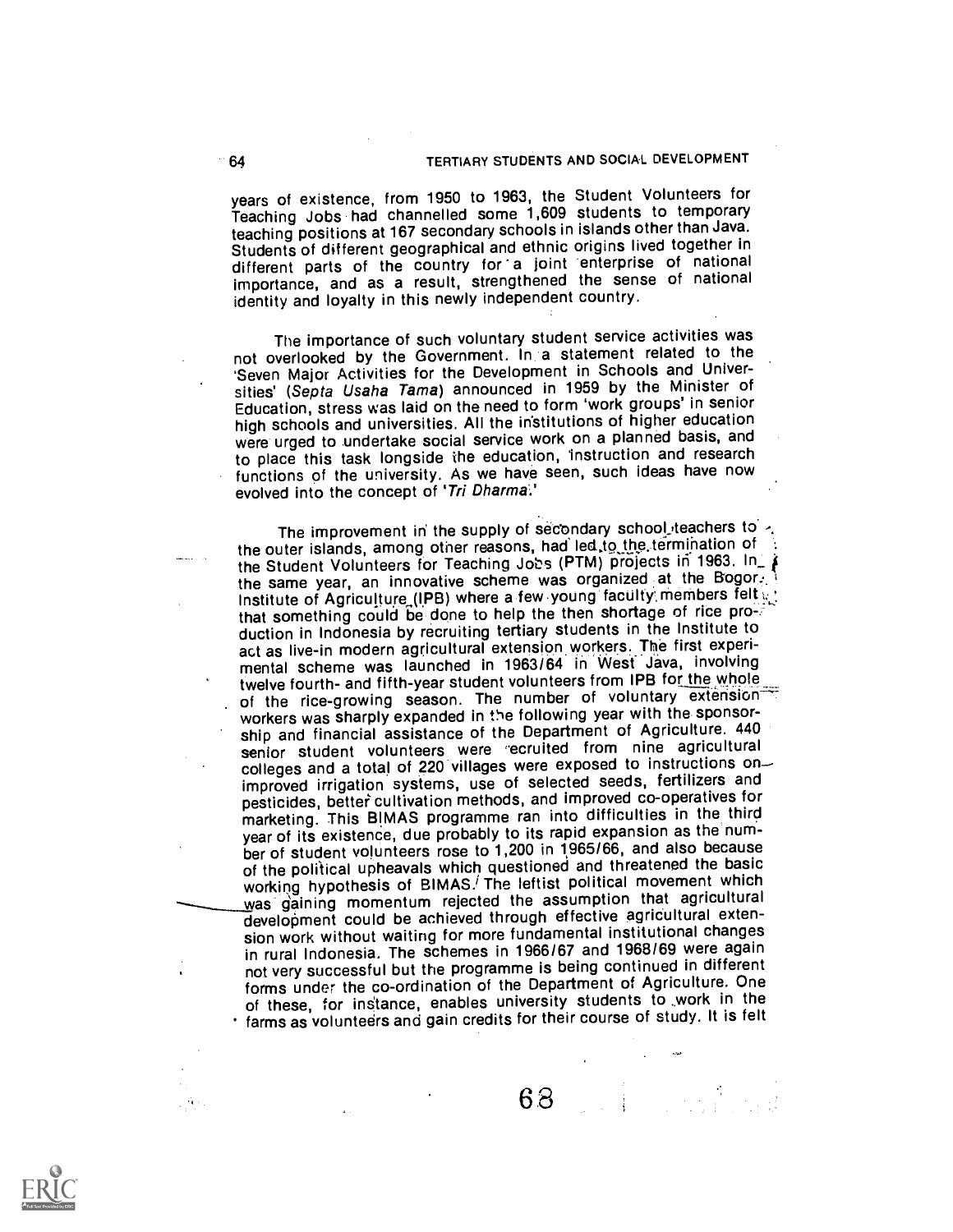### $\omega$   $\Delta\omega$ SERVICE ACTIVITIES IN WIDER PERSPECTIVE **1998 120 ACTIVITIES** 10

that this exposure to rural life sharpens the students' ability to identify, formulate, and solve problems of agricultural development in Indonesia.

Two recent student rural service schemes are of a more<br>ambitious scale and in both of these, the Government, through either<br>an inter-departmental Board or the Directorate of Higher Education of<br>the Department of Education

BUTSI (Badan Tenaga Kerja Sukarela Indonesia), or Indonesia's<br>Board of Volunteer Service, was established in 1968 to encourage uni-<br>versity graduates to serve one to two years as generalist community<br>development workers an each year. The Board also runs a 'BUTSI Volunteers From Abroad'<br>under which volunteers from Australia, New Zealand, the United<br>Kingdom, the U.S.A., and the United Nations Volunteers serve, mainly<br>as English teachers, in th

The latest student rural service scheme is the KKN (Kullah Kerja<br>Nyata), or National Study-Service Scheme, which promises to bring<br>about significant changes in educational curriculum among the<br>institutions of higher educat part is now 15. The programme is being guided and funded by the Directorate of Higher Education of the Department of Education and

6 9

 $\mathbb{R}$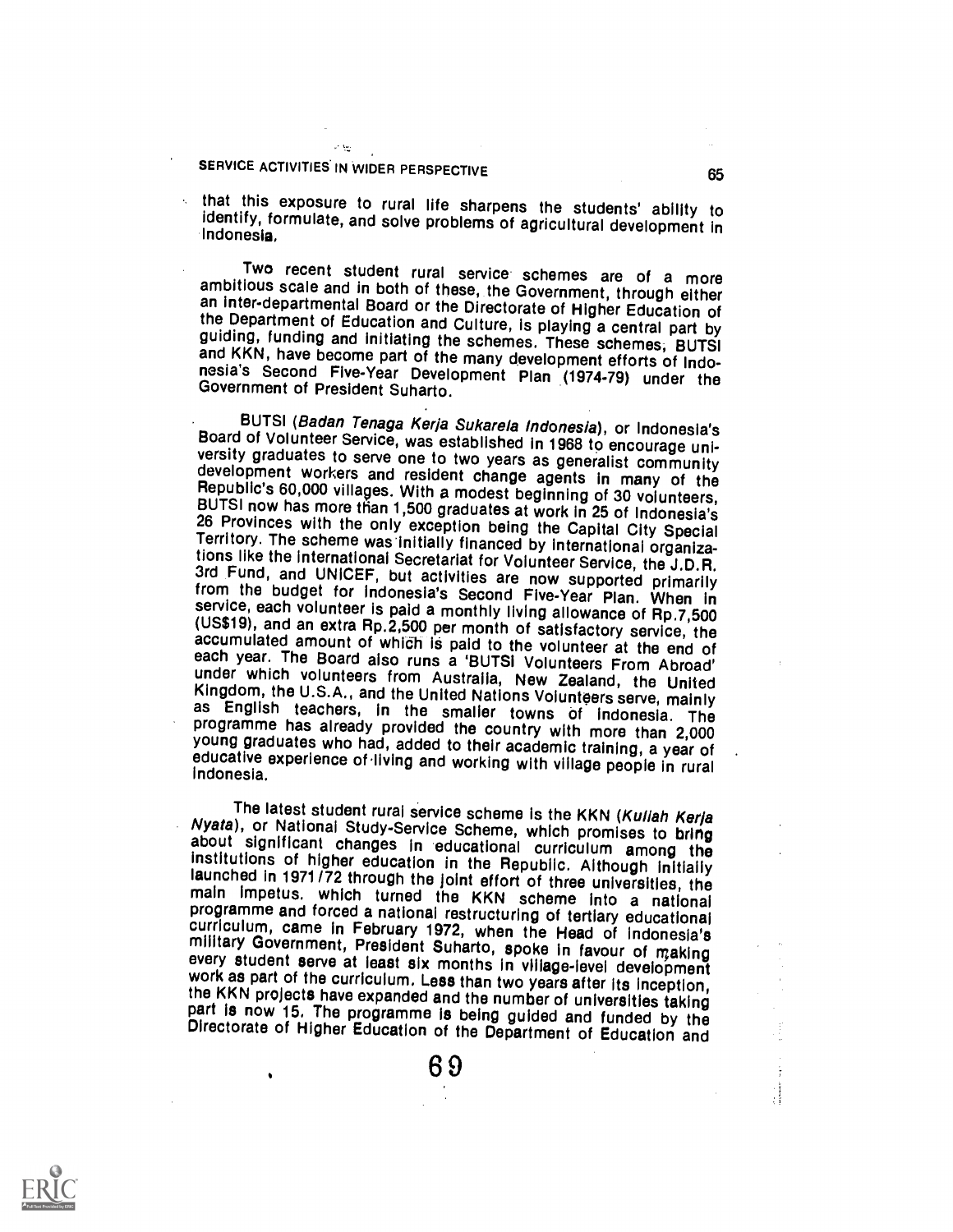Culture. Students under the scheme are required to spend six months working in villages as change agents and extension workers. Eventually, the scheme will involve all third and fourth year students from the 40 or so state institutions of higher education as well as their counterparts in the numerous private institutions. The result will be that, each year some 23,000 tertiary students will be exposed to the reality of Indonesia's development programmes as part of their curriculum, with university teaching staff participating as trainers, supervisors and evaluators of the students. This will directly force and challenge the institutions to confront and solve the nation's basic development problems, and as a result, increase the relevance of higher education to the country's development needs.

### THAILAND

Unlike their counterparts in Malaysia, Thai university academic staff members and policy-makers have assumed an active role in the establishment and organization of student rural service activities, although in the past, sporadic service activities had also been initiated by the students themselves.

The most ambitious rural service scheme that has, incidentally, taken the shape of a huge controlled social experiment, is the. Mekiong integrated Rural Development Programme started in early. 1974 through the joint effort of three Bangkok universities, namely Kasetsart, Mahidol, and Thammasat. The three universities were established, to a greater or lesser extent, as specialized institutions giving instructions in agriculture (Kasetsart), medical science (Mahidol), and social science (Thammasat). The area involved in the Meklong programme is about 1,470,000 hectares, and covers parts of seven provinces to the west of Bangkok and has a population of 1,500,000. Under this scheme, students from the three universities are recruited to Ilve In the villages as villagers for a semester, as part of the curriculum requirements, In order to act as assessors and agents of change. The students are assigned In triads, or four- or five-person groups, with at least one student from each of the three institutions, so that they may assist and complement each other with their different academic trainIngs. In addition, a voluntary adviser who Is either an agricultural, medical or social scientist is recruited from one of the three universities to provide advice and guidance to each student team.

So far, surveys have been made to assess the existing facilities already being provided by the Government agencies, and to find out facts on the people as well as the characteristics of soils and so on In the Mekiong Valley. As a result of these findings, slx teams of field workers have been sent to six selected villages. A research team has been formed to monitor, examine and evaluate this planned, rural development process. This methodology of rural development will be

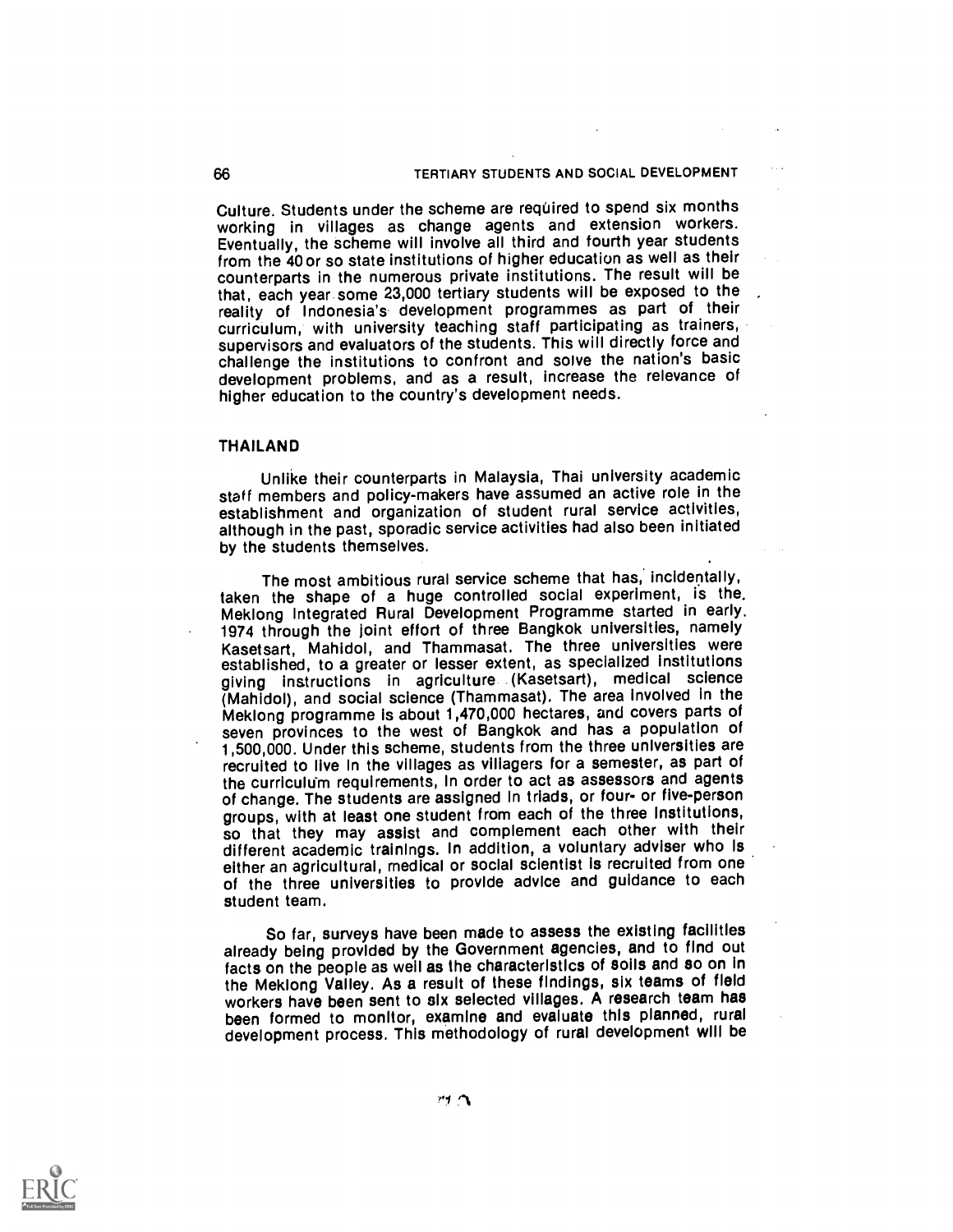## SERVICE ACTIVITIES IN WIDER PERSPECTIVE **1998** 67

analysed periodically, and it may even be possible to draw valid and wider generalization on the development process at the national level from the experiences and data obtained by these university students and staff.

in addition to this large-scale Meklong integrated Rural Development Programme which was started in 1974 as a result of the joint<br>efforts of the three university authorities, a number of student groups<br>have, for sometime, different volunteer groups were co-ordinated and financial aida were given by the Government's National Youth Promotion Commitee and by other private and public contributors.

A couple of universities have also organized student service sat University was started in 1969 under the leadership of the then<br>Dean of Economics, Dr. Puey Ungphakorn, who has also played a<br>leading role in the Meklong integrated Rural Development Programme. The Thammasat Graduate Volunteer Programme differs from the Meklong Programme in that, instead of coming under the complete jurisdiction of the universities, it is closely associated with the Ministries of Education and Health. Further, instead of teams of undergraduates, individuals who are university graduates are assigned one each to a village where they will remain for a year.

In 1971, curriculum changes were made by the oldest and most<br>prestigious Thai institution of higher education, Chulaiongkorn<br>University, when it introduced a one-year 'live-in' in a village as<br>Master's degree prerequisite

Following the October Student Uprising of 1973, which led to<br>the overthrow of the Thanom-Prapas military regime, the powerful<br>National Student Centre of Thailand, with the help of the State Univer-<br>sities Bureau, organized

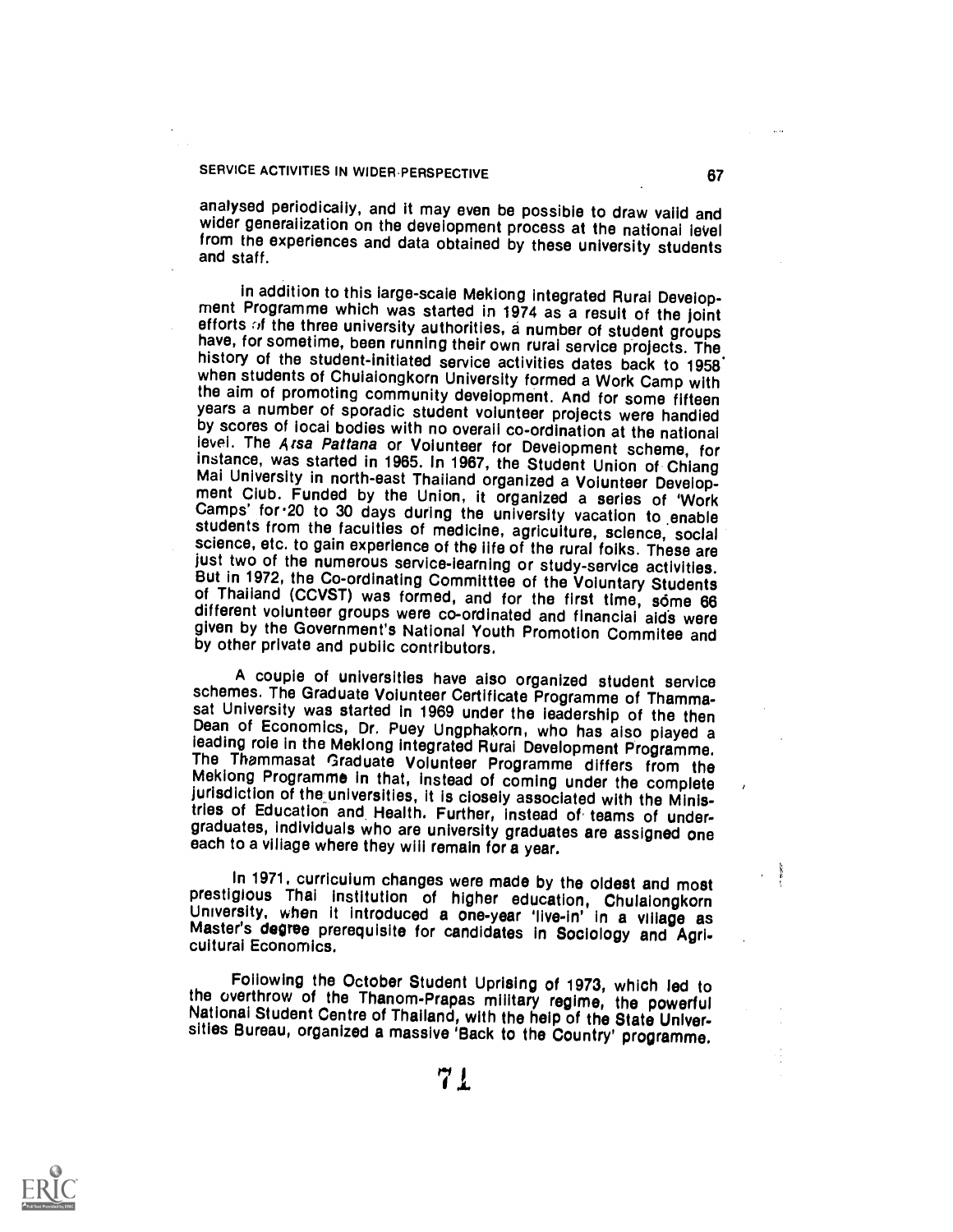This scheme was carried 'out in October 1974, and although the initial ambition of sending ten thousand students into the villages was not achieved, some 2,500 students did in fact volunteer to spend several weeks in the rural areas. They were organized in groups of five, consisting of three males and two females, and their task was to learn, through personal experience, some of the country's rural development. problem§ and to propagate the ideas of `democracy' among the grass-roots masses by organizing discussion groups in the villages and exposing official corruption, bureaucracies, and other malpractices.

#### VIETNAM

In spite of political instability, Work Camps and social service activities have been organized by volunteer student groups in this wartorn country. Most of these, understandably, have been sporadic and fragmentary.

Being an agro-based economy, agricultural extension work is a vital link in the national development process of Vietnam. In 1955, the Government of the Republic of Vietnam established a centralized extension service to supervise, among other things, the village extension work of students of the Agricultural College. This extension work was considered as practical work in the field and the emphasis was more on learning (study) than on a contribution to passing on knowledge and experience (service) to the farmer. Nevertheless, In 1959, the United Nations Economic Survey Mission to Vietnam recommended that 'It is essential to maintain close coordination between research, education and extension services,' and that 'It would be easy to establish close cooperation between research and extension services as they belong to the same ministry.'<sup>3</sup>

Social action projects which were motivated by the spirit to serve and to learn included many Student Work Camps, sponsored mainly by the Voluntary Youth Work Organization, which recruited student volur teers to carry out minor const liction jobs, help villagers set up small schools and, for a few days, share their life and problems, Medical students have on occasions also provided voluntary medical service to areas short of health centres and doctors.

In March 1964, after having toppled the Government of President Ngo Dinh Diem and successfully staged a follow-up coup against the new military regime, Major-General Nguyen Khanh proclaimed that 'national salvation' and 'national development' were to receive priority attention, Accordingly, 'pacification committees' were to be formed in all the provinces, under which a 'New Life Hamlet Programme' was to



<sup>3</sup>Tochnical Asaistance Programme, Toward the Economic Development of the Republlo of Vietnam. Report of the Economic Survey Mission to the Republio of Vietnam, organized by the UN, ILO, FAO, p. 76.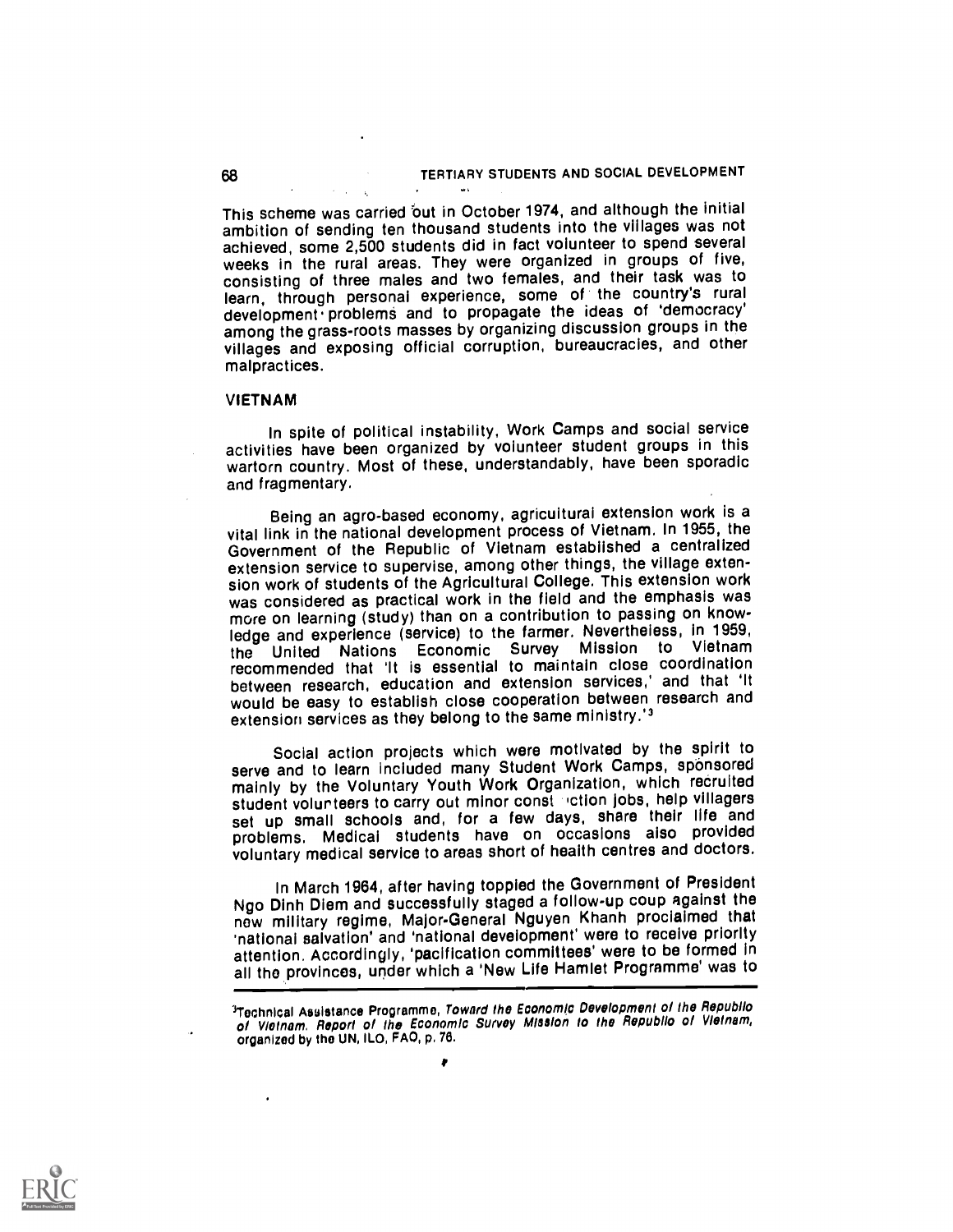be carried out at the village level. This new programme was to emphasize on quality rather than quantity, and more attention would be given to improving living, public health, and education in the rural sector, and the you to see the light of the day as some ten months after his coming into power, Major-General Nguyen Khanh was overthrown by another military leader, Air Vice-Marshal Nguyen Cao Ky.

This Government-initiated rural service programme, if it had been implemented, could have given rise to a successful national service programme in the Republic of Vietnam. The political reality of the country, however, did not permit this and the student-organized efforts to serve the rural people are, as mentioned earlier, mainly restricted and sporadic. When real and lasting peace is achieved in the country, the tertiary students as well as other educated men and women could clearly play an important part in the nation's reconstruction, of which rural development will have to receive priority attention.

#### THE PHILIPPINES

Like Indonesia, the Philippines is another Southeast Asian nation's affairs and have contributed to the national development<br>process. As early as 1935, the University of the Philippines President's<br>Committee on Literacy and Civic Education organized the alumni into<br>a corps of volu summer vacation, 300 alumni had taught more than a thousand adults<br>how to read and write in their respective homes. As part of this contribution to the community at large, the University also started extension classes which offered literacy and current affairs courses to adults and by 1951, a fully-fledged Extension Division was created in Manila which, for community services and others' formed no less than 23.1% of the University of the Philippines' annual expenditure and a further expansion of such services was planned.

The 1963 President's Report also mentioned the support given by<br>the University to a new concept of community service in which under-<br>graduate medical and nursing students were encouraged to render free<br>rural services durin

 $7.3$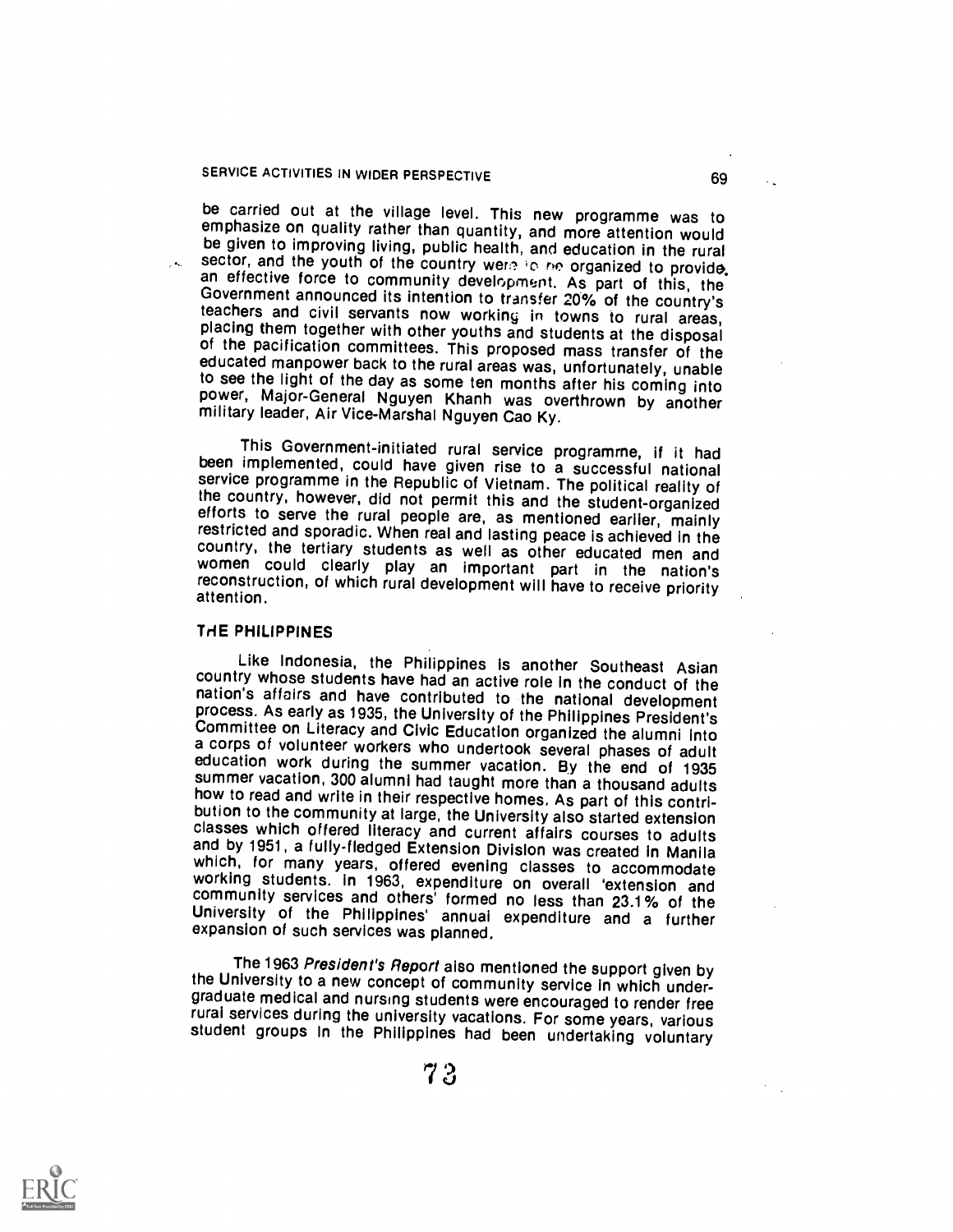community development work on an on-and-off and individual basis. But in 1963, the Philippines' National Union of Students decided, for the first time, to organize a 'Work Camp' in a barrio (village) near Manila. A group of 25 student volunteers of agriculture, food techology and nutrition, medicine, and education, spent ten days in multi-purpose community development work in the barrio. Their stated aim was 'to study and experience the life of the barrio, to communicate with them (the villagers) the knowledge and training they respectively received in their courses of study, and to work in manual labour with them in a commorily agreed project.'"

In recent years, various voluntary service groups have sprung up under names such as, Volunteers for the Improvement of the Philippines (1967), Operation Hope (1969), etc. Under President Ferdinand E. Marcos' 'New Society' scheme, a Youth Civic Action Programme was launched by the Department of Education and Culture at the end of 1972 which required students to spend 5 weeks performing community services like street-cleaning and grass-cutting, as part of their curriculum. In March of 1973, some 12 million students and 300,000 teachers from all parts of the Philippines took to the streets with rakes, brooms, and dustpans, waving placards, and exhorting the populace to 'Plant a Tree Today' or 'Help Clean and Beautify Our Country'. The university students, who had been critical of some of the Government's policies and actions, were more sceptical about this Youth Civic Action Programme which was described by the Education Undersecretary as aiming to develop in youth a sense of responsibility and an alert and civic consciousness.

A special emphasis on the role of youths, particularly the educated youths, was made in the new draft Constitution of the Philippines on April 1972, in which the Constitution Convention's Committee on Youth suggested that all young people In the 15-25 age bracket be obliged to undergo a one- or two-year period of non-milltary national service to be known as the National Youth Service Corps. This would be employed to assist In community development, social service, land reforms, resettlement schemes and other nation-building activities In either urban ghettos or rural villages. This National Youth Service Corps is different from most of the other schemes initiated by the students or university authorities in that It is enforced compulsorily and placed within the framework of the nation's written Constitution and probably In accordance with President Marcos's political objectives.



<sup>&</sup>lt;sup>4</sup>Quoted in Higher Education and Development in S.E. Asia, vol. II, UNESCO and MU, 1967, p. 808.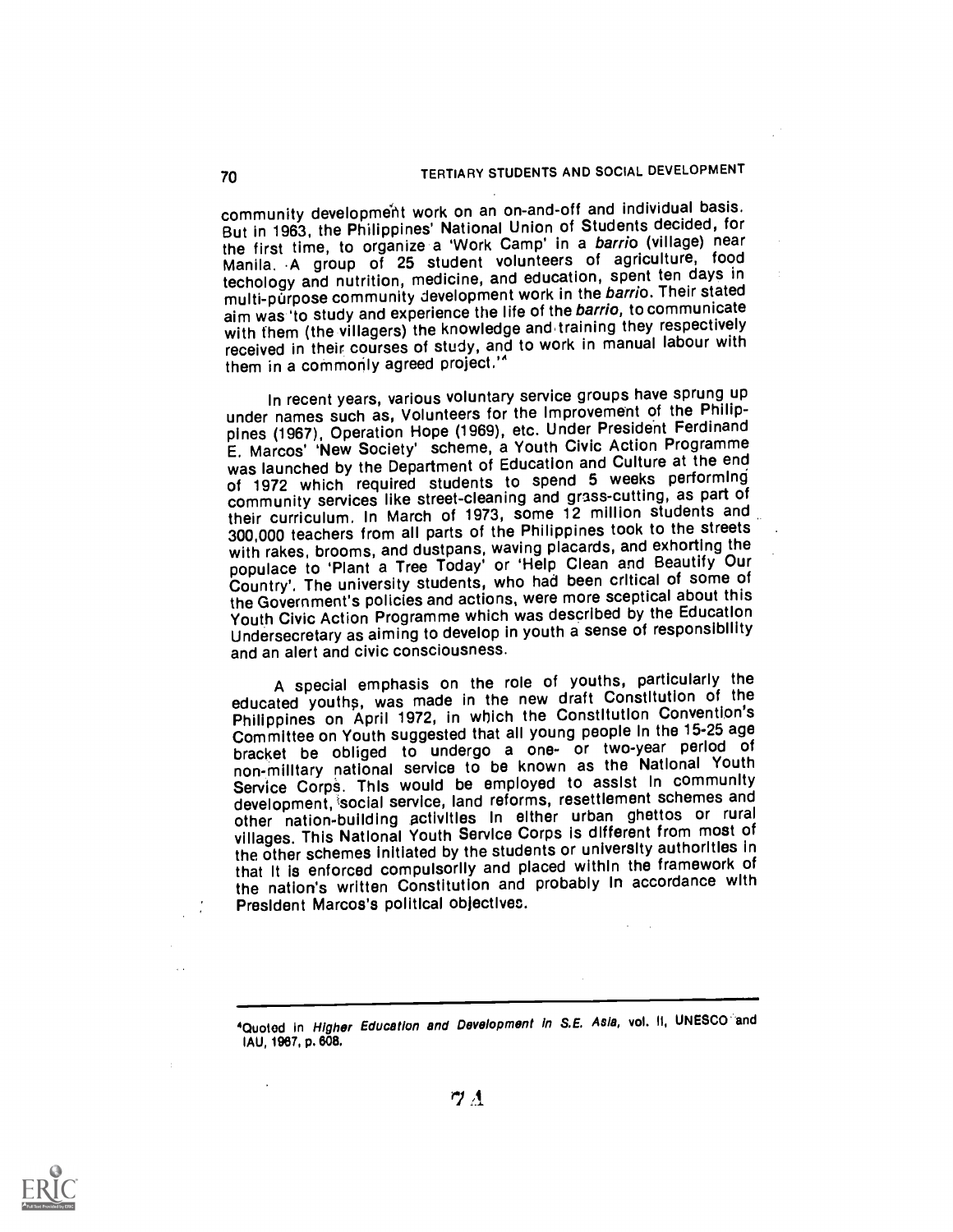# CHAPTER V

 $\bar{z}$ 

 $\hat{\mathcal{A}}$ 

 $\label{eq:2.1} \mathcal{F} = \mathcal{F} \circ \mathcal{F} = \mathcal{F} \circ \mathcal{F} = \mathcal{F} \circ \mathcal{F}$  and  $\mathcal{F}$ 

 $\mathcal{A}^{\mathcal{A}}_{\mathcal{A}}$  and  $\mathcal{A}^{\mathcal{A}}_{\mathcal{A}}$  and  $\mathcal{A}^{\mathcal{A}}_{\mathcal{A}}$ 

 $\sim$   $\sim$ 

 $\alpha$ 

 $\sim$   $\sim$ 

 $\bar{\psi}$ 

 $\frac{1}{2}$ 

 $\sim$  .

 $\bar{u}$ 

 $\alpha$ 

 $\hat{\boldsymbol{\epsilon}}$ 

 $\langle\phi\rangle_{\rm{eff}}$  (  $\gamma$ 

 $\hat{\theta}$ 

 $\frac{1}{4}$ 

J.

 $\mathcal{A}^{\mathcal{A}}$ 

 $\frac{1}{\sqrt{2}}$ 

# THE FUTURE OF STUDENT SERVICE ACTIVITIES IN MALAYSIA



 $\frac{d\mathbf{h}}{dt} \frac{\partial}{\partial \mathbf{r}} \mathbf{r}^{\prime}$ 

 $\chi^2$  $\frac{1}{\sqrt{2}}\left(\frac{1}{\sqrt{2}}\right)$  $\gamma_{\rm{L}}^{\rm{max}}$ 

بالراعي

 $\sim$ 

 $\hat{\boldsymbol{\beta}}$  $\sim 1$ 

 $\sim$   $\sim$ 

 $\frac{1}{2\pi}$ 

 $\mathcal{L}^{\text{max}}_{\text{max}}$ 

7 5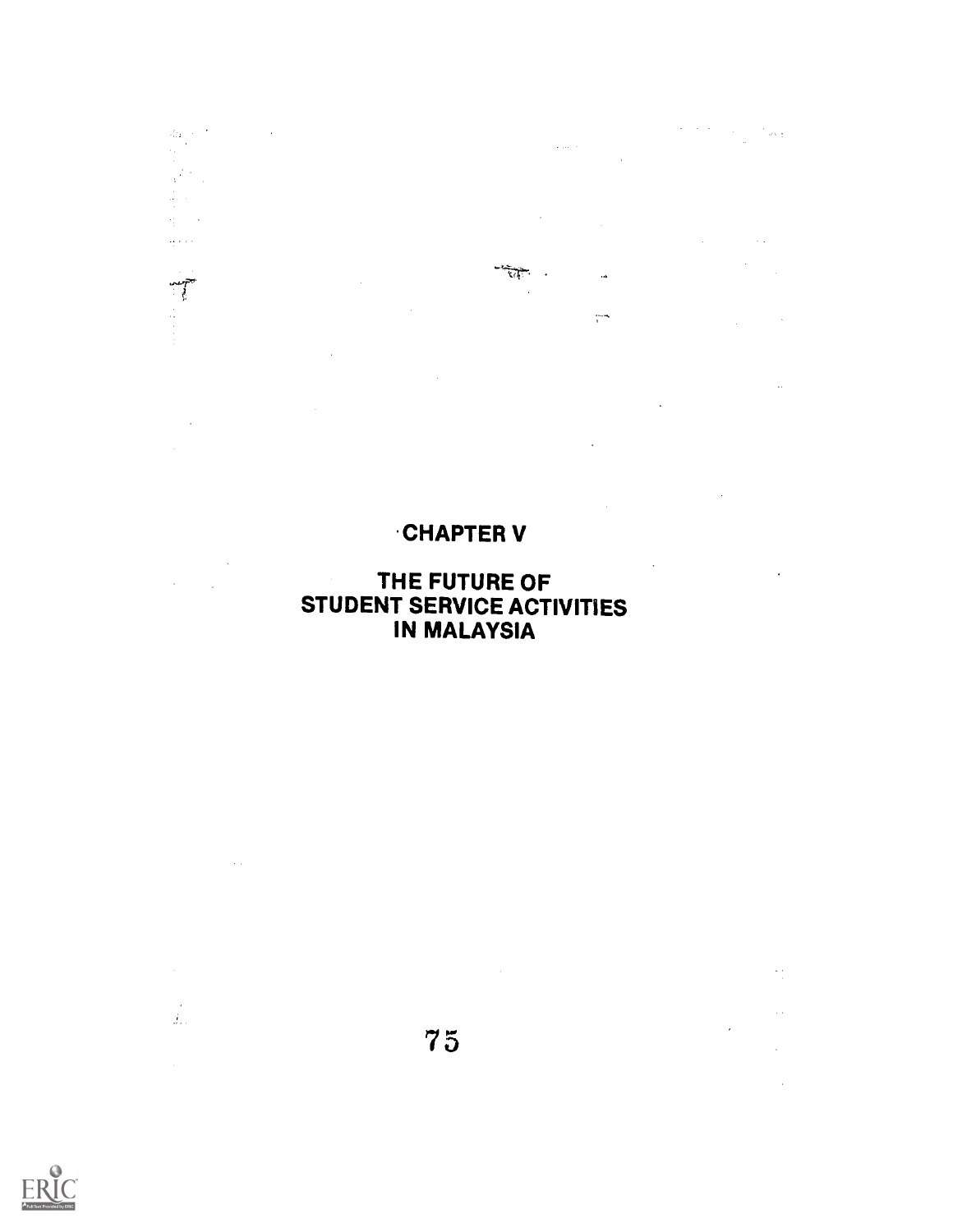# THE FUTURE OF STUDENT SERVICE ACTIVITIES IN MALAYSIA

A society that has many educated youfly has many potential<br>agents for modernization. The individual who is educated benefits by<br>having a greater choice of occupations and the possibility of a richer<br>cultural life, and the

Potential agents as they are, 'modernization' itself embraces a<br>number of processes and outcomes, the ch<sup>2t</sup> acteristics of which are far<br>more complicated and ambiguous than commonly held. The<br>relationship between economi gross analysis also overlooks the actual  $\alpha$  is ribution of social and economic wealth and political power. The equiltable distribution of wealth and power is a universal problem, but its scope and complexity are aggrava

In a society still ridden with wants for greater economic well-<br>being, social justice, and political stability, universities and colleges<br>both old and new, can play a useful role by providing society with<br><sup>1</sup>Percentages o



and 38% In Peninsular Malaysia, Saban and Sarawak, reflectively (National Official Census, 1970).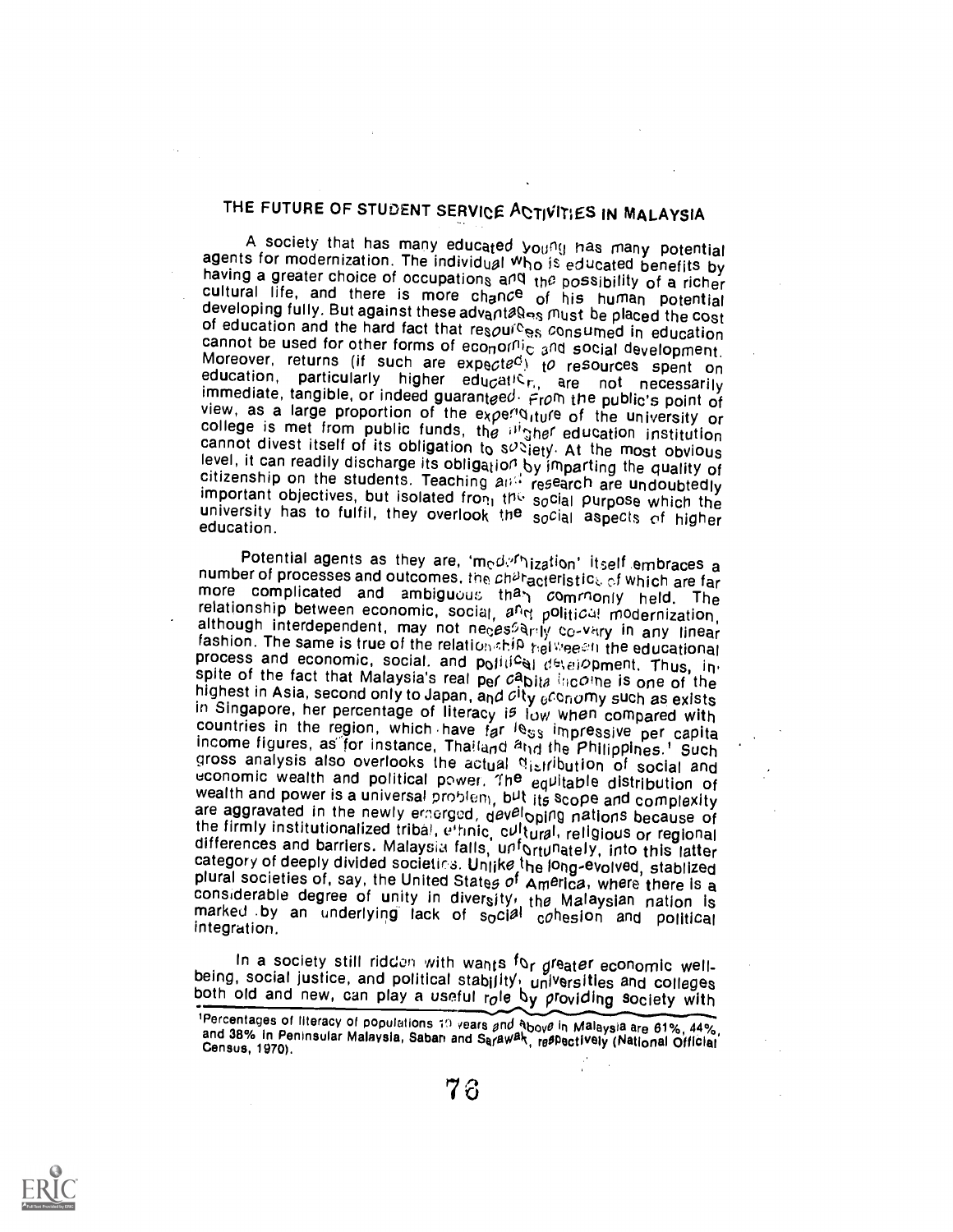competent men and women trained in various skills. who will also be cultivated individuals imbued with a sense of social purpose; by striving to promote equality and social justice; and by fostering in the teachers and students, and through them in society generally, the attitudes and values needed for developing the 'good life' in individuals and society. In short, the activity of our tertiary educational institution is justified only in so far as it renders service to man. This service is not restricted to the student who is to be taught, but extends directly or indirectly to the whole people.

The cmergence of affirmative social-action progammes in the form of voluntary rural service work undertaken by the student bodies of the various institutions of higher education in Malaysia is a noble step in this direction of an action-oriented conception of higer education. Education in the Third World countries, or indeed in any other social context, ought to furnish cadres for the transformation of society and thus knowledge is not a goal, but a means. Admittedly, this service act'vity in Malaysia is only a limited one both in terms of the number of volunteers involved and the duration of the service work undertaken. But in view of the remarkable past performance within so short a span of time, and considering the attitude and enthusiasm of the present student leadership and the student bodies as a'whole, prospects are good that the programmes will intensify and expand. It is unlikely, though, that the various student service schemes in Malaysia will, in any foreseeable future, approach that mammoth scale at which programmes in Indonesia, Iran, and elsewhere are operating. This is due to a number of constraints confronting the Malaysian student organizations and over which they have little control.

#### STRUCTURAL LIMITATIONS

The National Student Service Corps of the National Union of Malaysian Students, the Teaching Force of the University of Malaya Students' Union, the schemes of the National Union of Islamic Students and that of the National Union of Malay Students, the From the People to the People projet of the Mara Institute of Technology Students' Union, as well as an assortment of other voluntary rural service activities of students in the Malaysian institutions of higher education, are 'intervening' schemes which are relatively short-termed, lasting at most a month or so during the long college or university vacation. It may be argued that intervening schemes is necessarily short-term as it involves a period of full-time service occuring between periods during an on-going course of academic study. In contrast, large-scale extensive service programmes like Indonesia's Kullah Kerja Nyata (Board of Volunteer Service) or Ethiopia's University Service scheme are 'subsequent' schemes which require a. period of service after graduation, usually full-time and of considerable duration.

The structures of certain courses and the time-tables of the various higher educational institutions in Malaysia further complicate the matter end impede the development of <sup>a</sup> well-coordlnated



1.4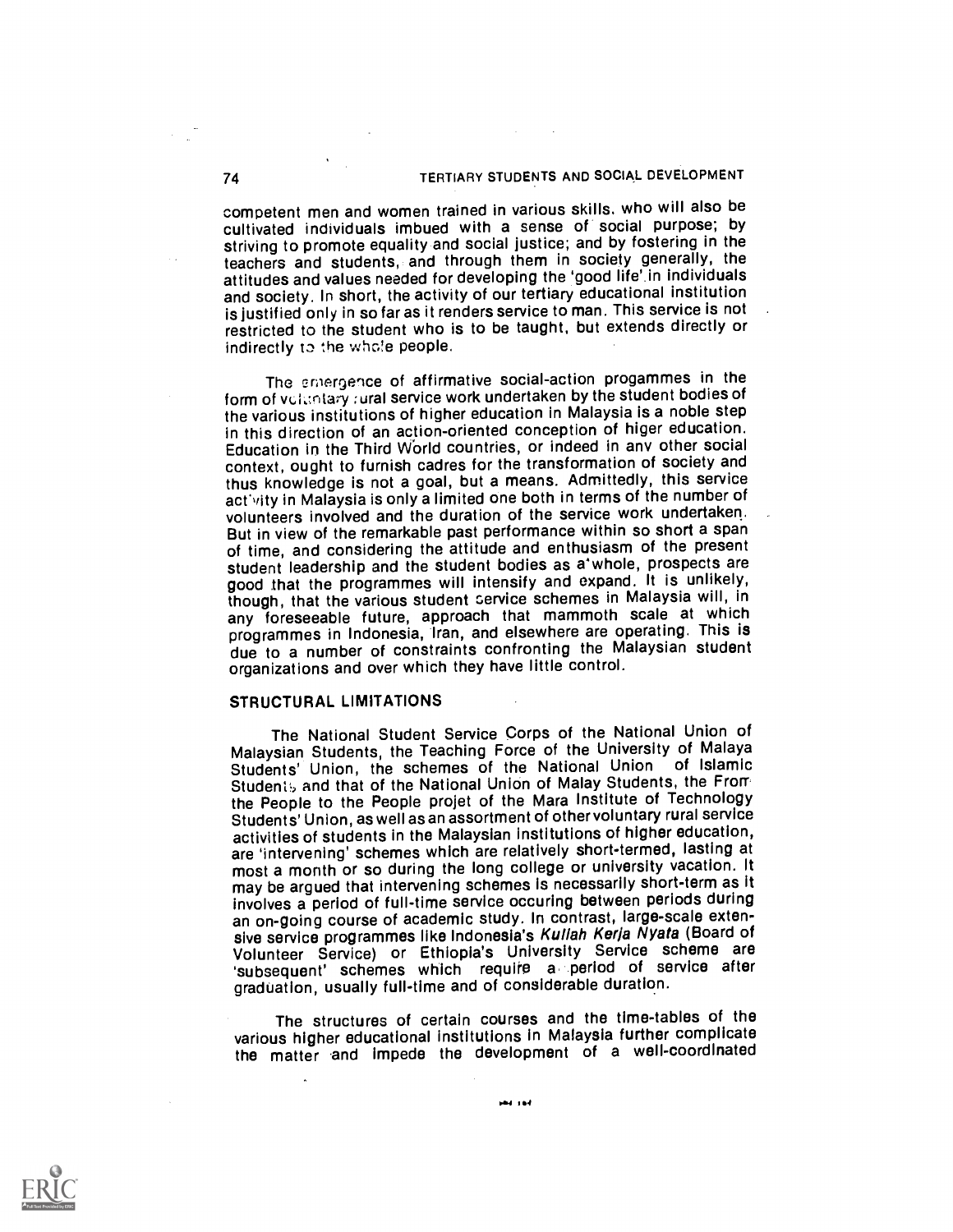#### FUTURE ACTIVITIES 75

programme involving a large cross section of students. At the present time, the vacations of the universities and institutes are not synchronized, which makes it necessary to have several intervening concerted national programme. Students enrolled in engineering and<br>medical courses are prevented from participating in the rural service<br>activities because their vacations are short. Medical and Dental<br>students often manag

There is little likelihood that student service activities in this<br>country will become 'subsequent' schemes, which, in most cases, are<br>aimed at easing acute unemployment among graduates and school<br>leavers for the sake of p

It is possible, of course, for a 'subsequent' scheme to run on a<br>voluntary basis, similar to the Graduate Volunteer Programme<br>organized by Dr. Puey Ungphakorn of Thammasat University in<br>Thailand, described in Chapter IV. B

The voluntary nature and spontaneity of the Malaysian service<br>schemes form another feature that distinguishes these schemes from the larger ones found in Indonesia, the Philippines, Iran, Ethiopia, and elsewhere. The Malaysian schemes were conceived, planned, and run

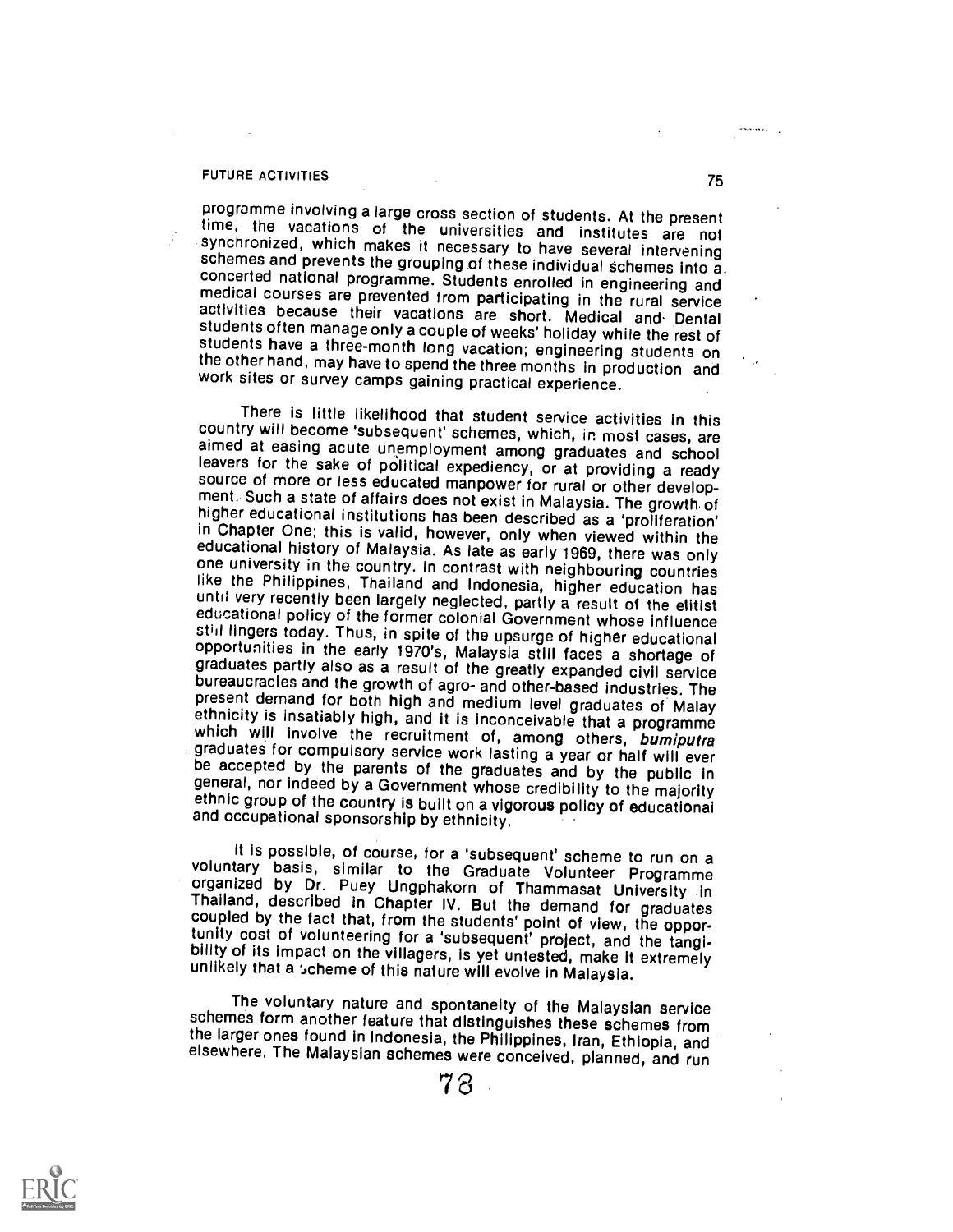i.

by the individual student unions with little or no aid from  $\Delta U \leq 1$ , and are remarkably free of external direction and control. As a  $i$  is  $i$  thesevarious service activities are essentially 'student endeavou; si and, as such, are limited in funds and facilities.

## FINANCIAL AND POLITICAL CONSTRAINTS

The explicit desire to avoid connection and implication with any official agency, both local and foreign, imposes certain constraints on the students' ability to raise funds and obtain other non-pecuniary assistance for the strengthening and expansion of their rural service programmes. It restricts the unions' choices of potential 'benefactors' who, on their part, may harbour second thoughts about the wisdom of funding these activities.

This does not mean, however, that ties are severed between the student scheme organizers and the Government authorities, for consultation and coordination do exist between the two.

The absence of active encouragement and participation by the Government has its adverse impact in another form. Although consultation exists between the various student service groups and government officials (and in the case of the National Student Service Corps, the projects are funded largely by the Ministry of Youth, Culture and Sports) there exists, nevertheless, a considerable degree of doubt and suspicion in the minds of Government officials as to the actual motivation and aims of these organized student activities. A number of leading politicians in the Government had denounced publicly certain 'subversive elements' found among the students for attempting to spread 'anti-national' ideas by discrediting the Government among the rural people. Such accusations are believed to have been directed at some of the student rural service corps, and it is widely held in the student circles that political surveillance has been kept on various teams of student volunteers while the latter were in the field.

The recent conflicts between thousands of tertiary students and the Government, first over the 'Squatter Issue' in Johor Baru and later the alleged 'Starvation at Baling', had led to the dissolution of the University of Malaya Students' Union in September 1974 and three months later, the mass arrest of most of the key student leaders of several active student organizations. The fact that some of the detained students are leaders of organizations such as the National Union of Malaysian Students, the National Union of Islamic Students, the University of Malaya Students' Union, the MARA Institute of Technology Students' Union, etc., which have been most enthusiastic and active in promoting rural service schemes, are likely to intensify official distrust of such service-learning activities. The immediate impact has already been felt. For the first time since 1960, students at

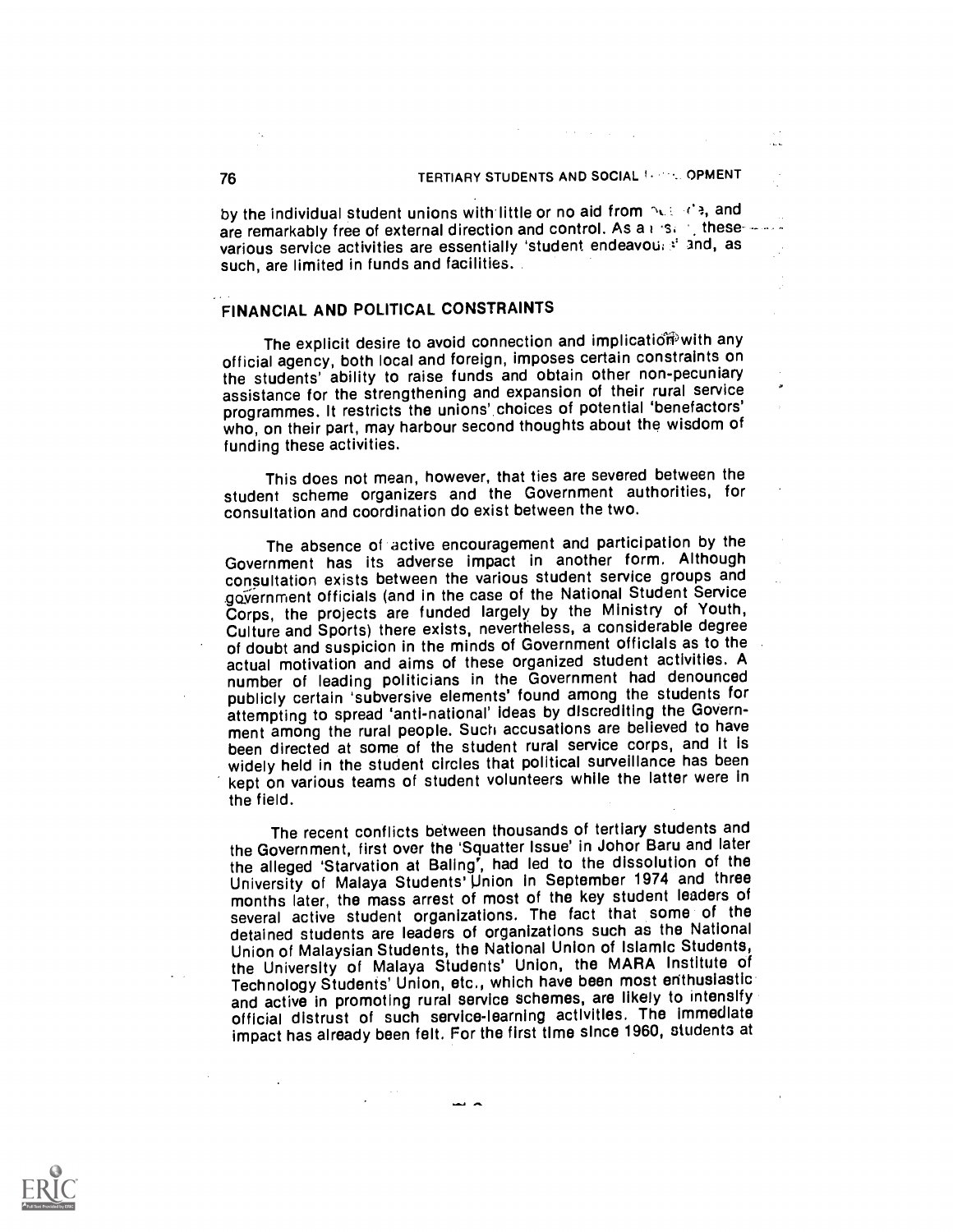# FUTURE ACTIVITIES 77

 $\lambda$ 

العبداني للمرابط

 $\mathcal{A}^{\star}$ 

J.

 $\sim$ 

 $\ddot{\phantom{a}}$ 

大臣

 $\ddot{\phantom{1}}$  $\bar{\alpha}$ 

 $\tau \ll \tau$ 

 $\ddot{\phantom{0}}$ the University of Malaya will not be able to resume the Teaching Force scheme during the coming long vacation, the projects of the National<br>Union of Malaysian Students and the MARA Institute of Technology<br>Students' Union will also cease to function in the long vacations, at<br>least for the time

 $\bar{\mathbf{I}}$  $\mathcal{L}_{\mathcal{A}}$  $\bar{z}$ J.  $\mathbb{C}$  , ,  $\mathbf{r}$ 



 $\sim$  . L.

 $\frac{1}{2}$  . . . . .

ò,

 $\mathcal{L}_{\mathrm{c}}$ 

÷.

 $\epsilon_{\rm max}$ 

 $\frac{1}{2}$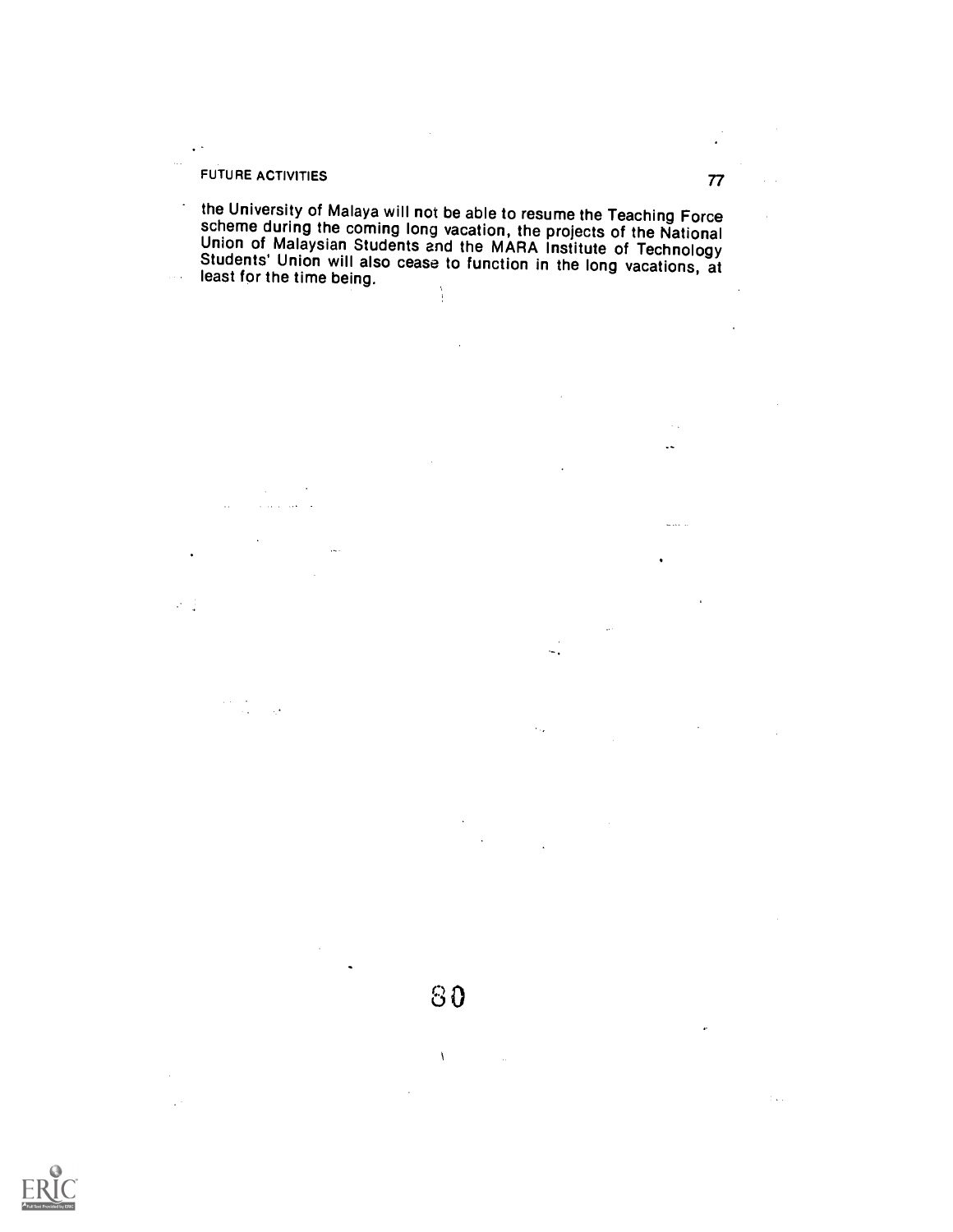## BIBLIOGRAPHY

- ACTION News, The Agency for Volunteer Service, Office of Public Affairs, Washington, D.C.
- Altbach, Philip G., ed., University Reform Comparative Perspectives for the Seventies, Schenkman Publishing Company, Cambridge, Massachusetts. 1972.

A Selected Bibliography on Students, Politics, and<br>Higher Education (Revised Edition), United Ministries in Higher<br>Education, St. Louis, and Center for International Affairs,<br>Harvard, 1970.

- Association of Southeast Asian Universities (ASAIHL), Goals for<br>Southeast Asian Universities A Seminar Report, ASAIHL, 1968.
- Ball, Colin and Mog, Education for a Change Community Action and the School, (Penguin Education, 1973).
- Banphot Virasai, Security Studies in Northern Thailand A' Socio-<br>economic Study of Youths in the Provinces of Chiang Mai and<br>Lamphun, 1970-71 (Applied Scientific Research Corporation of<br>Thailand, Bangkok, 1972). , بي المبار
- Beard, R.M., F.G. Healey, and P.J. Holloway, Objectives of Higher Education, (Society for Research into Higher Education Ltd., 1968)

Berita Pe/ajar, Persatuan Kebangsaan Pelajar-pelajar Malaysia.

- Bidde, W.W. (1966), "The Fizziness of Definition of Community Development", in Community Development Journal, no. 2, April 1966.
- Buarque, Cristovam (1973), "The University and Society: Criticisms and Hopes", in University Quarterly Higher Education and Society, Summer 1973, pp. 346-355.
- Carnegie Commission on Higher Education, Reports and Recommendations: The Purposes and the Performance of Higher Education in the U.S.  $-$  Approaching the Year 2000, June 1973, McGraw-Hill, New York, 1973.
- Chelliah, D.D., A History of the Educational Policy of the Straits<br>Settlements with Recommendations for a New System Based on<br>Vernaculars, (Ph.D. Thesis, University of London, 1940), The<br>Government Press, Kuala Lumpur, Fed

 $-$ 

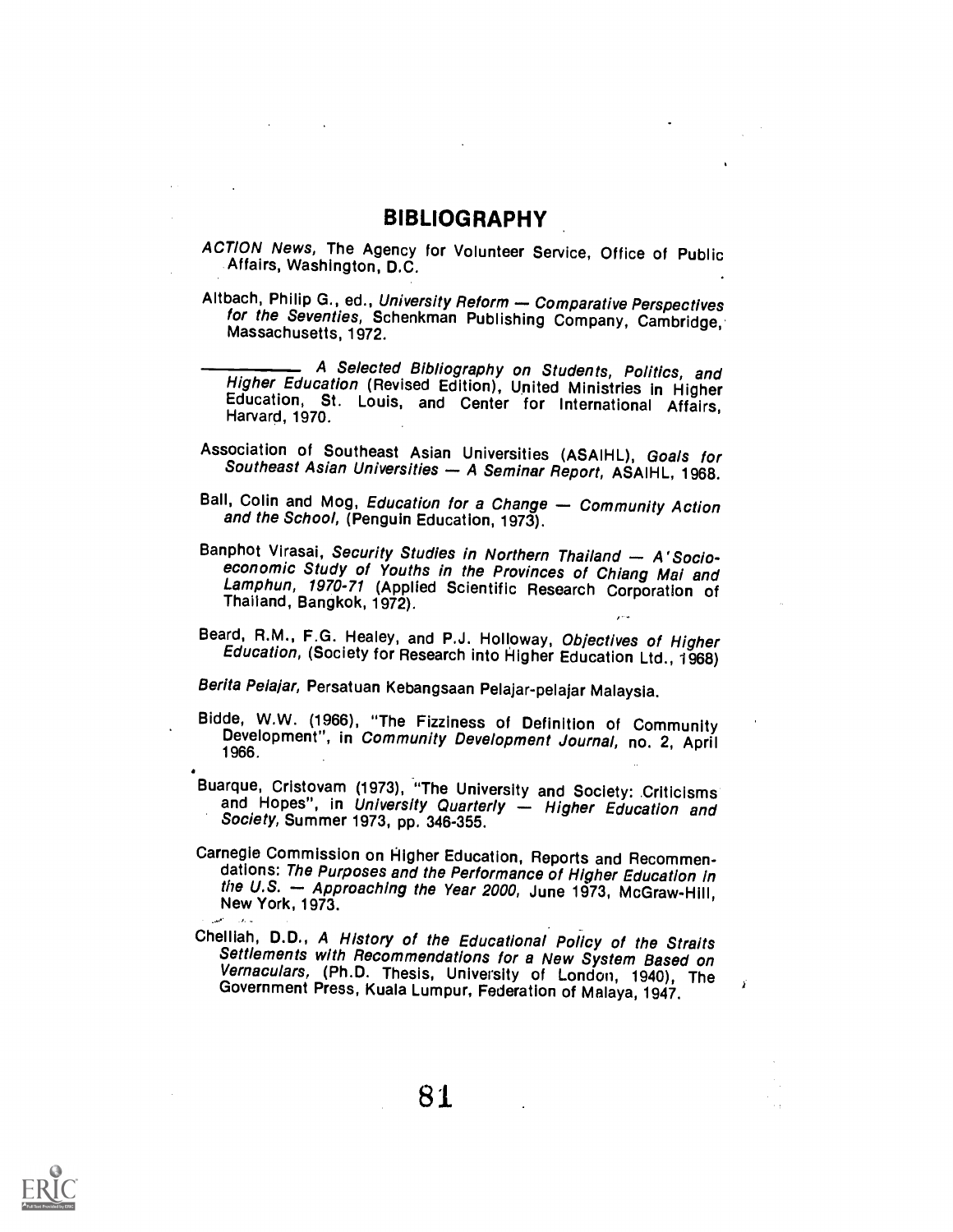Colmen, J.G. (1965), "Voluntarism: A Constructive Outlet for Youthful Energy", in Journal of Marriage and the Family, May, 1965, pp. 171-175.

Commonwealth Secretariat, Youth and Development in Africa: Report of the Commonwealth Africa Regional Youth Seminar, Nairobi, November 1969. (The Seciatariat, London, 1970).

Coombs, Philip H. and Manzoor Ahmed, Attacking Rural Poverty: How Non-formal Education Can Help, (A Research Report for the World Bank Prepared by the International Council for Educational Development), John Hopkins University Press, Baltimore, 1974.

Daedalus, Journal of the American Academy of Arts and Sciences, Issue on "Intellectuals and Tradition", Spring, 1972.

Douglas, Stephen A., The Symbolic Uses of Educational Policy in Malaysia, (Paper Presented at the Interdisciplinary Conference on

Processes of Change in Contemporary Asian Societies, Urbana, Illinois, November, 1970).

Freire, Paulo, Pedagogy of the Oppressed, (Penguin Education, 1972).

Fuchs, Lawrence H., "The Peace Corps and American Institutions -The Not So Hidden Agenda", in Kertesz, S.D., ed., The Task of Universities in a Changing World, (University of Notre Dame Press, 1971).

Fussell, Diana and Andrew Quarmby, Study-Service: A Survey, (International Development Research Centre, Ottawa, Canada, 1974).

Gillette, A., One Million Volunteers: The Story of the Volunteer Youth Service, (Harmondsworth, England: Penguin Book, 1968).

Ho, Seng Ong, Education for Unity in Malaya, (Ganesh Printing Works, Penang, 1952).

Illich, Ivan D., Deschooling Society, (Penguin Education, 1973).

International Association of Universities (IAU), The Social Responsibility of the University in Asian Countries - Utilization and Opportunities, (IAU Papers 12, Paris, 1973).

Kelsall, P.K., Ann Pook and Annette Kuhn, Graduates: The Sociology of an Elite, (London, Methuen, 1972).

Lipset, S.M. and A. Solari, Elites in Latin America, (O.U.P., New York, 1967).

82 and the set of  $\sim$ 

4

Mahasiswa Negara, Persatuan Mahasiswa University Malaya.

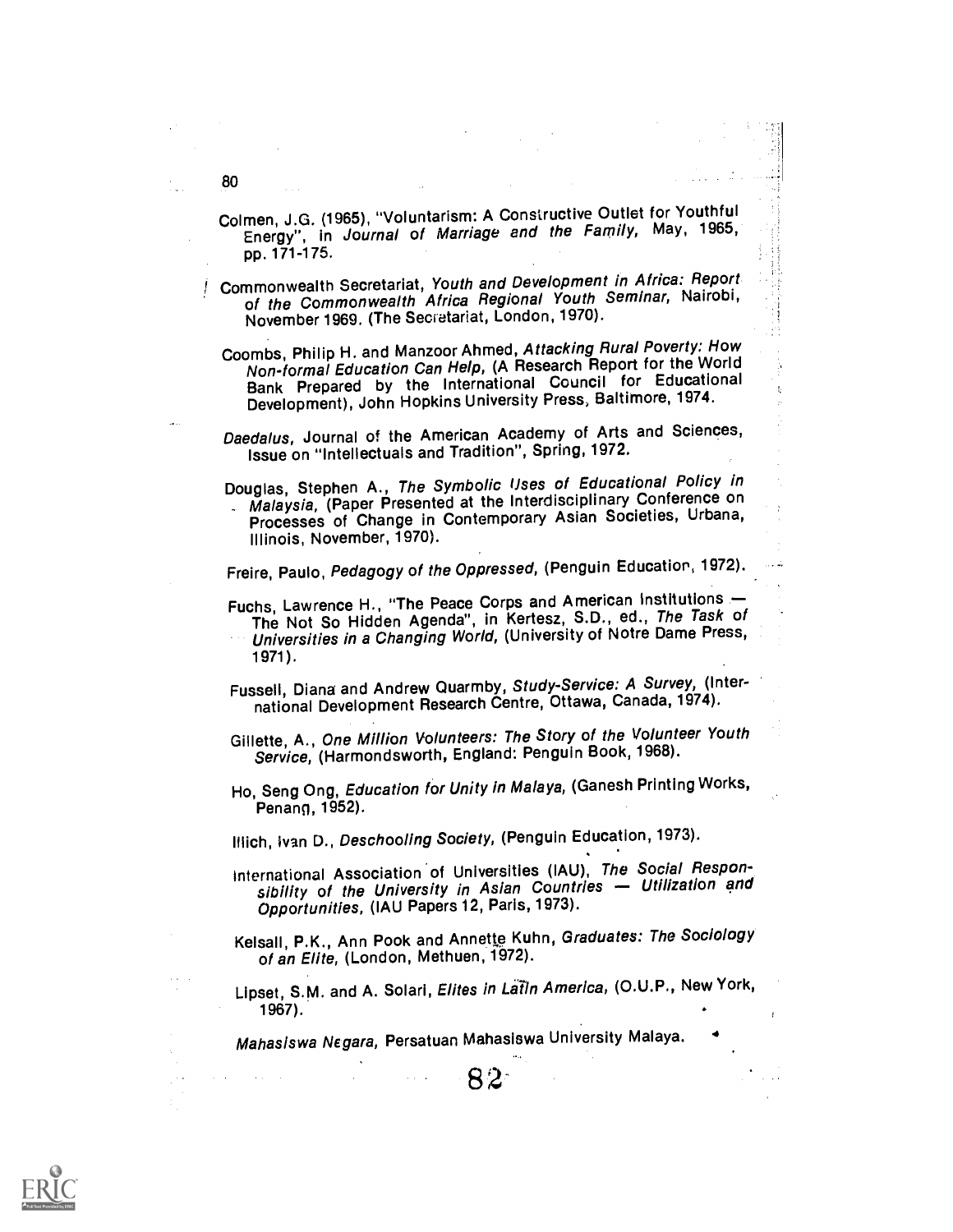Malaysia, Government of, Higher Education Planning Committee, Report of, (The Government Printers, Kuala Lumpur, 1967).

Mid-Term Review of the Second Malaysia Plan, 1971-75, (The Government Printers, Kuala Lumpur, 1973).

**COMMON COMMITTEE Appointed by the National Operations Council to Study Campus Life of Students of the University of Malaya, (The Government Printers, Kuala Lumpur, 1971).** 

Treasury, Economic Report, 1974-75, (Director- General for Printing, Peninsular Malaysia, November 1974).

- Muhammad Abu Bakar, Mahasiswa Menggugat, (Penerbitan Pustaka<br>Antara, Kuala Lumpur, 1973).
- New Malayan Youth, (London).
- Nyerere, Julius, Education for Self Reliance, (Association for Inter-<br>national Development, Peterson, New Jersey).
- Paulston, Roland G., "Planning Non-Formal Educational Alternatives:<br>Ivational Youth Service Organizations in the LDCS", in SEAMEO/ SEADAG Seminar on Non-Formal Education, Proceedings, in Analy Seminar on Non-Formal Education, Proceedings,

Regional institute of Higher Education and Development and Higher<br>Education Advisory Committee of Malaysia, sponsored Seminar on<br>"Higher Education Development in Malaysia: Issues and Problems", Papers Presented. Genting Highlands, Kuala Lumpur, I. November 6-9, 1974.

RIHED, Workshop Proceedings on "Development Strategies and Man- power Needs: The Response of Southeast Asian Universities", Held in Vientiane, Laos, December 15-17, 1974.

Heimer, Everrett, School is Dead, (Penguin Education, 1971).

- Roberts, Gly.., Needs and Openings for Skilled Long-term Volunteers in the Developing Countries, (Coordinating Committee for International Voluntary Service, Paris, 1963).
- Rubenstein, David and Colin Stoneman, eds., Education for Democracy, (Penguin Education, 1973).

Sheffield, James R. and Victor P. Diejomoah, Non-formal Education in African Development, (N.Y., African-American Institute, 1972).

Singer, M., Educated Youth and the Cultural Revolution in China, Ann

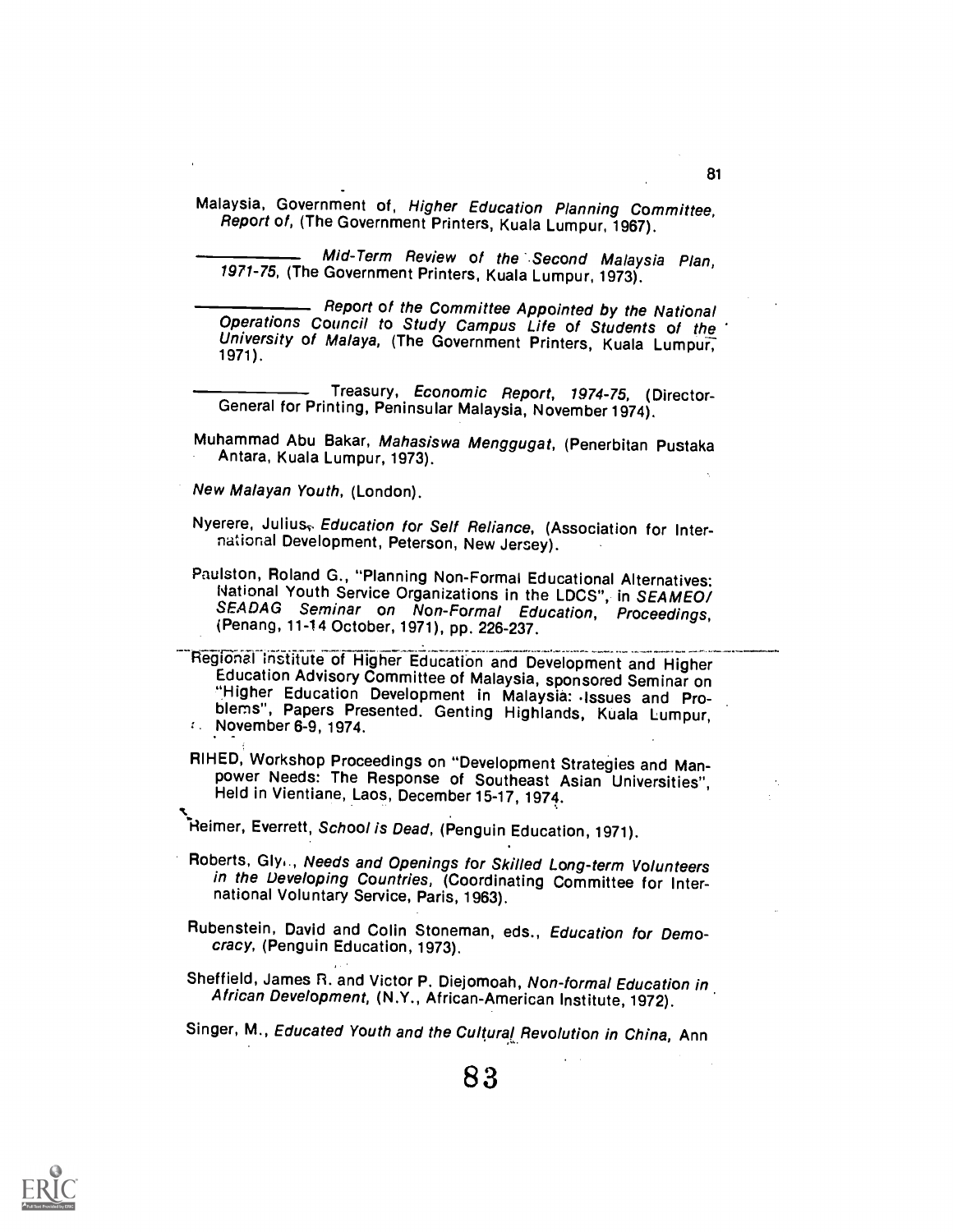Arbor. (University of Michigan, Center for Chinese Studies, No. 10,  $1971$ .

- Sommer, John, Asian Students, National Development, and the Possible Roie of Outside Assistance.
- Ta Van Tai, "The University in Asia an Instrument for Integrated Development", in Hsueh, S.S., ed., Development in Southeast Asia: Issues and Dilemmas, Papers Presented at an Academic Conference held in conjunction with the Inaugural Conference of the Southeast Asian Social Science Association, Hong Kong, 1972.
- Tamney, Joseph B. et al., Youth in Southeast Asia: A Bibliography, (Institute of Southeast Asian Studies, Singapore, Occasional Paper 6, 1971).

# The Times Higher Education Supplement, (London).

- Tollett, Kenneths (1974), "Community and Higher Education", in Daedalus, Vol. II, Winter 1974 issue on "American Higher Education: Toward An Uncertain Future".
- Touraine, Alain, The Academic System in American Society, (The Carnegie Commission on Higher Education), McGraw-Hill Book Company, 1974.

UNESCO, Higher Education and Development in Southeast Asia, Vol. II, Country Profiles by Hayden, Howard (UNESCO-IAU, Paris, 1967).

Long-term Projections tor Education in Malaysia (Report of the UNESCO Regional Advisory Team for' Educational Planning in Asia, Bangkok, 1965).

UNISIANS, Majalah Tahunan PMUSM.

- Weingartner, Charles and Neil Postman, Teaching as a Subversive Activity, (Penguin Education, n.d.).
- Wong, Hoy Kee Francis and Ee Tiang Hong, Education in Malaysia, (Heinemann Educational Books, Hong Kong, 1971).
- Wong, Hoy Kee Francis, Comparative Studies in Southeast Asian Education, (Heinemann, Hong Kong, 1973).
- Woods, Dorothea E., The University and Voluntary Service, (Coordinating Committee for International Voluntary Services (CC1VS), n.d., Paris).

84

#### 82

 $\ddot{\phantom{a}}$ 

÷